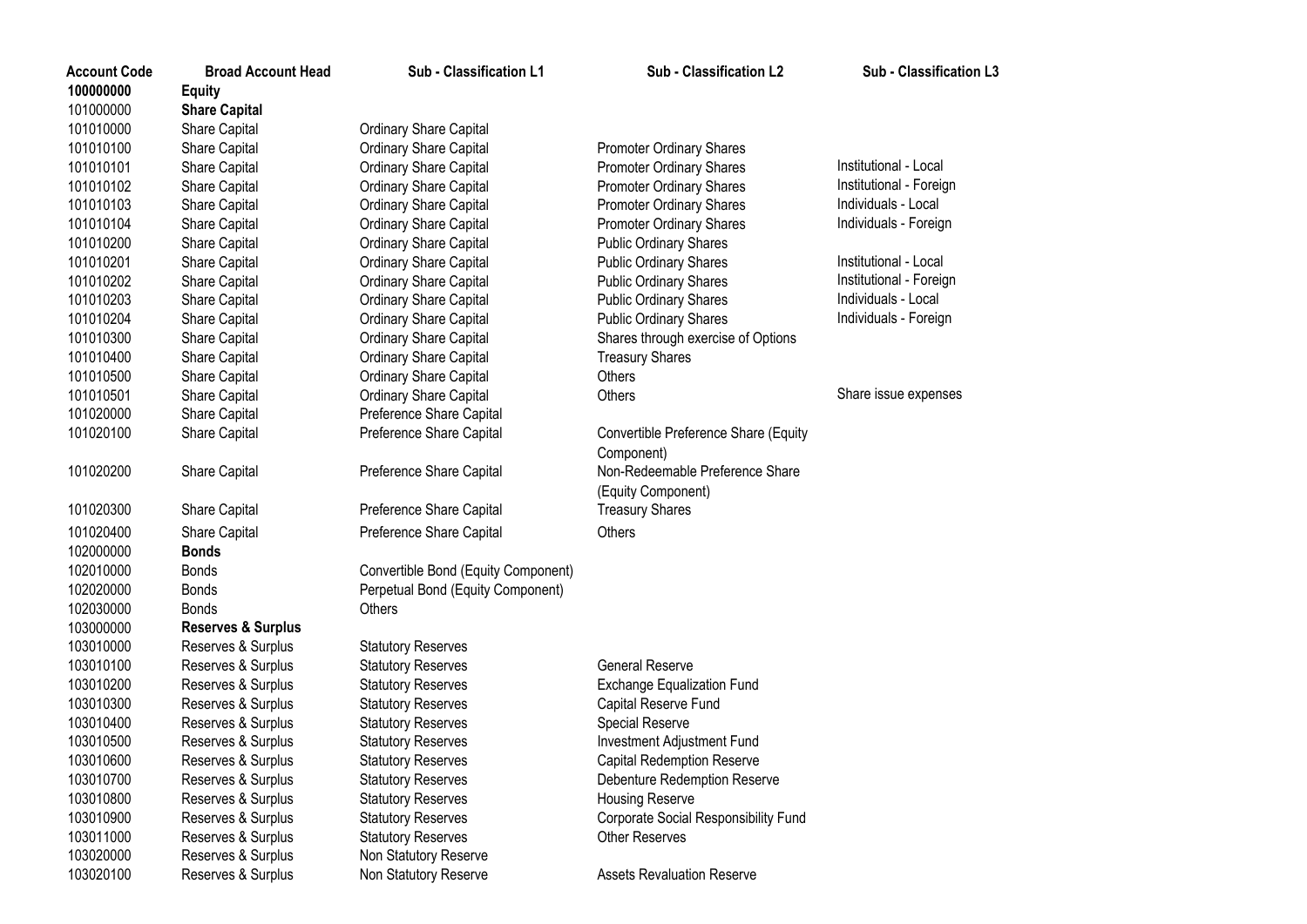| <b>Account Code</b> | <b>Broad Account Head</b>        | Sub - Classification L1 | Sub - Classification L2                     | Sub - Classification L3        |
|---------------------|----------------------------------|-------------------------|---------------------------------------------|--------------------------------|
| 103020101           | Reserves & Surplus               | Non Statutory Reserve   | <b>Assets Revaluation Reserve</b>           | On Property, Plant & Equipment |
| 103020102           | Reserves & Surplus               | Non Statutory Reserve   | <b>Assets Revaluation Reserve</b>           | On Intangible Assets           |
| 103020103           | Reserves & Surplus               | Non Statutory Reserve   | <b>Assets Revaluation Reserve</b>           | On Investment Property         |
| 103020200           | Reserves & Surplus               | Non Statutory Reserve   | Institutional Development Fund              |                                |
| 103020300           | Reserves & Surplus               | Non Statutory Reserve   | <b>Contingency Reserve</b>                  |                                |
| 103020400           | Reserves & Surplus               | Non Statutory Reserve   | Dividend Equalization Fund                  |                                |
| 103020500           | Reserves & Surplus               | Non Statutory Reserve   | <b>Foreign Currency Translation Reserve</b> |                                |
| 103020600           | Reserves & Surplus               | Non Statutory Reserve   | Fair Value through OCI Reserve              |                                |
| 103020700           | Reserves & Surplus               | Non Statutory Reserve   | <b>Hedging Reserves</b>                     |                                |
| 103020701           | Reserves & Surplus               | Non Statutory Reserve   | <b>Hedging Reserves</b>                     | Fair value hedge               |
| 103020702           | Reserves & Surplus               | Non Statutory Reserve   | <b>Hedging Reserves</b>                     | Cash flow hedge                |
| 103020800           | Reserves & Surplus               | Non Statutory Reserve   | Sinking Fund                                |                                |
| 103020900           | Reserves & Surplus               | Non Statutory Reserve   | <b>Staff Related Reserve Fund</b>           |                                |
| 103021000           | Reserves & Surplus               | Non Statutory Reserve   | <b>Actuarial Gain/Loss Reserve</b>          |                                |
| 103021100           | Reserves & Surplus               | Non Statutory Reserve   | Deferred Tax Reserve                        |                                |
| 103021200           | Reserves & Surplus               | Non Statutory Reserve   | Capital Adjustment Fund                     |                                |
| 103021300           | Reserves & Surplus               | Non Statutory Reserve   | Other Reserve                               |                                |
| 104000000           | <b>Securities Premium</b>        |                         |                                             |                                |
| 104010000           | Securities Premium               | <b>Ordinary Shares</b>  |                                             |                                |
| 104020000           | Securities Premium               | Preference Shares       |                                             |                                |
| 105000000           | <b>Retained Earning</b>          |                         |                                             |                                |
| 106000000           | <b>Profit &amp; Loss Account</b> |                         |                                             |                                |
| 107000000           | <b>Call in Advance</b>           |                         |                                             |                                |
| 108000000           | <b>Call in Arrear</b>            |                         |                                             |                                |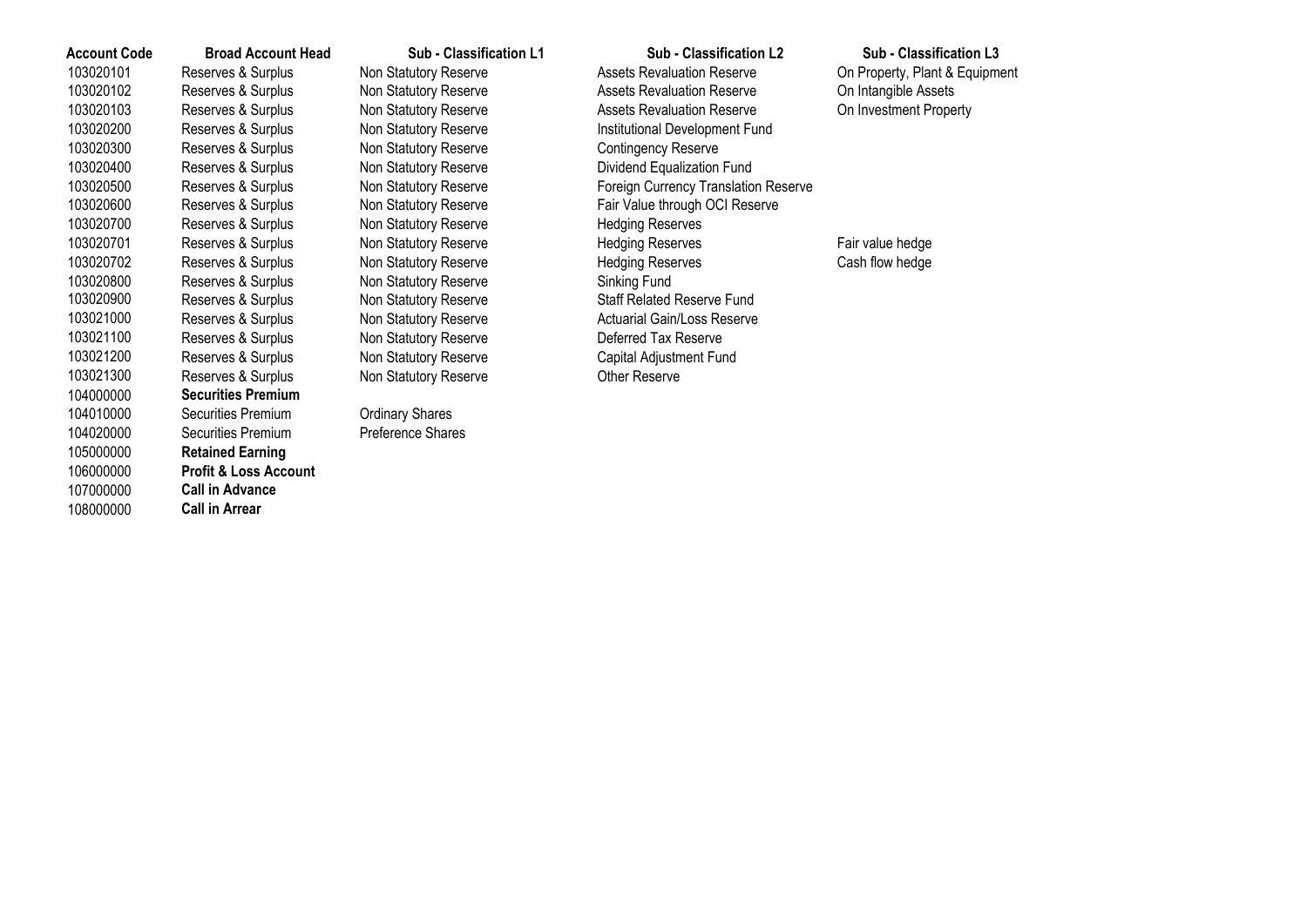| <b>Account Code</b><br>200000000 | <b>Broad Account Head</b><br>Liabilities | Sub - Classification L1        | Sub - Classification L2 | Sub - Classification L3       | <b>Regulatory Reporting Guidelines</b>                   |
|----------------------------------|------------------------------------------|--------------------------------|-------------------------|-------------------------------|----------------------------------------------------------|
| 201000000                        | <b>Trading Liabilities</b>               |                                |                         |                               | It should include the following details -                |
| 201010000                        | <b>Trading Liabilities</b>               | Non - Derivatives              |                         |                               | 1. Currency                                              |
| 201010100                        | <b>Trading Liabilities</b>               | Non - Derivatives              | Pledged                 |                               | 2. Name of Institution                                   |
| 201010101                        | <b>Trading Liabilities</b>               | Non - Derivatives              | Pledged                 | Short sold positions - debt   | 3. Class of Institution                                  |
| 201010102                        | <b>Trading Liabilities</b>               | Non - Derivatives              | Pledged                 | Short sold positions - equity | 4. Collateral                                            |
| 201010200                        | <b>Trading Liabilities</b>               | Non - Derivatives              | Non-Pledged             |                               | 5. Interest Rates                                        |
| 201010201                        | <b>Trading Liabilities</b>               | Non - Derivatives              | Non-Pledged             | Short sold positions - debt   |                                                          |
| 201010202                        | <b>Trading Liabilities</b>               | Non - Derivatives              | Non-Pledged             | Short sold positions - equity |                                                          |
| 201020000                        | <b>Trading Liabilities</b>               | Derivatives                    |                         |                               |                                                          |
| 201020100                        | <b>Trading Liabilities</b>               | Derivatives                    | Pledged                 |                               |                                                          |
| 201020101                        | <b>Trading Liabilities</b>               | Derivatives                    | Pledged                 | Interest rate                 |                                                          |
| 201020102                        | <b>Trading Liabilities</b>               | Derivatives                    | Pledged                 | Credit                        |                                                          |
| 201020103                        | <b>Trading Liabilities</b>               | Derivatives                    | Pledged                 | Equity                        |                                                          |
| 201020104                        | <b>Trading Liabilities</b>               | Derivatives                    | Pledged                 | Foreign exchange              |                                                          |
| 201020105                        | <b>Trading Liabilities</b>               | Derivatives                    | Pledged                 | OTC structured derivatives    |                                                          |
| 201020200                        | <b>Trading Liabilities</b>               | Derivatives                    | Non-Pledged             |                               |                                                          |
| 201020201                        | <b>Trading Liabilities</b>               | Derivatives                    | Non-Pledged             | Interest rate                 |                                                          |
| 201020202                        | <b>Trading Liabilities</b>               | Derivatives                    | Non-Pledged             | Credit                        |                                                          |
| 201020203                        | <b>Trading Liabilities</b>               | Derivatives                    | Non-Pledged             | Equity                        |                                                          |
| 201020204                        | <b>Trading Liabilities</b>               | <b>Derivatives</b>             | Non-Pledged             | Foreign exchange              |                                                          |
| 201020205                        | <b>Trading Liabilities</b>               | Derivatives                    | Non-Pledged             | OTC structured derivatives    |                                                          |
| 202000000                        | <b>Derivative liabilities held</b>       |                                |                         |                               |                                                          |
|                                  | for risk management                      |                                |                         |                               |                                                          |
| 202010000                        | Derivative liabilities held for          |                                |                         |                               |                                                          |
|                                  | risk management                          | Interest rate                  |                         |                               |                                                          |
| 202020000                        | Derivative liabilities held for          |                                |                         |                               |                                                          |
|                                  | risk management                          | Credit                         |                         |                               |                                                          |
| 202030000                        | Derivative liabilities held for          |                                |                         |                               |                                                          |
|                                  | risk management                          | Equity                         |                         |                               |                                                          |
| 202040000                        | Derivative liabilities held for          |                                |                         |                               |                                                          |
|                                  | risk management                          | Foreign exchange               |                         |                               |                                                          |
| 203000000                        | <b>Deposits from BFIs</b>                |                                |                         |                               | It should include the following details -<br>1. Currency |
| 203010000                        | Deposits from BFIs                       | VOSTRO Account                 |                         |                               | 2. Name of Institution/ Individual                       |
| 203010100                        | Deposits from BFIs                       | <b>VOSTRO Account</b>          | LCY                     |                               | 3. Class of Institution for Deposits                     |
| 203010200                        | Deposits from BFIs                       | <b>VOSTRO Account</b>          | <b>FCY</b>              |                               | 4. Interest Rate                                         |
| 203020000                        | Deposits from BFIs                       | Money market deposits          |                         |                               |                                                          |
| 203020100                        | Deposits from BFIs                       | Money market deposits          | LCY                     |                               |                                                          |
| 203020200                        | Deposits from BFIs                       | Money market deposits          | <b>FCY</b>              |                               |                                                          |
| 203030000                        | Deposits from BFIs                       | Sale and repurchase agreements |                         |                               |                                                          |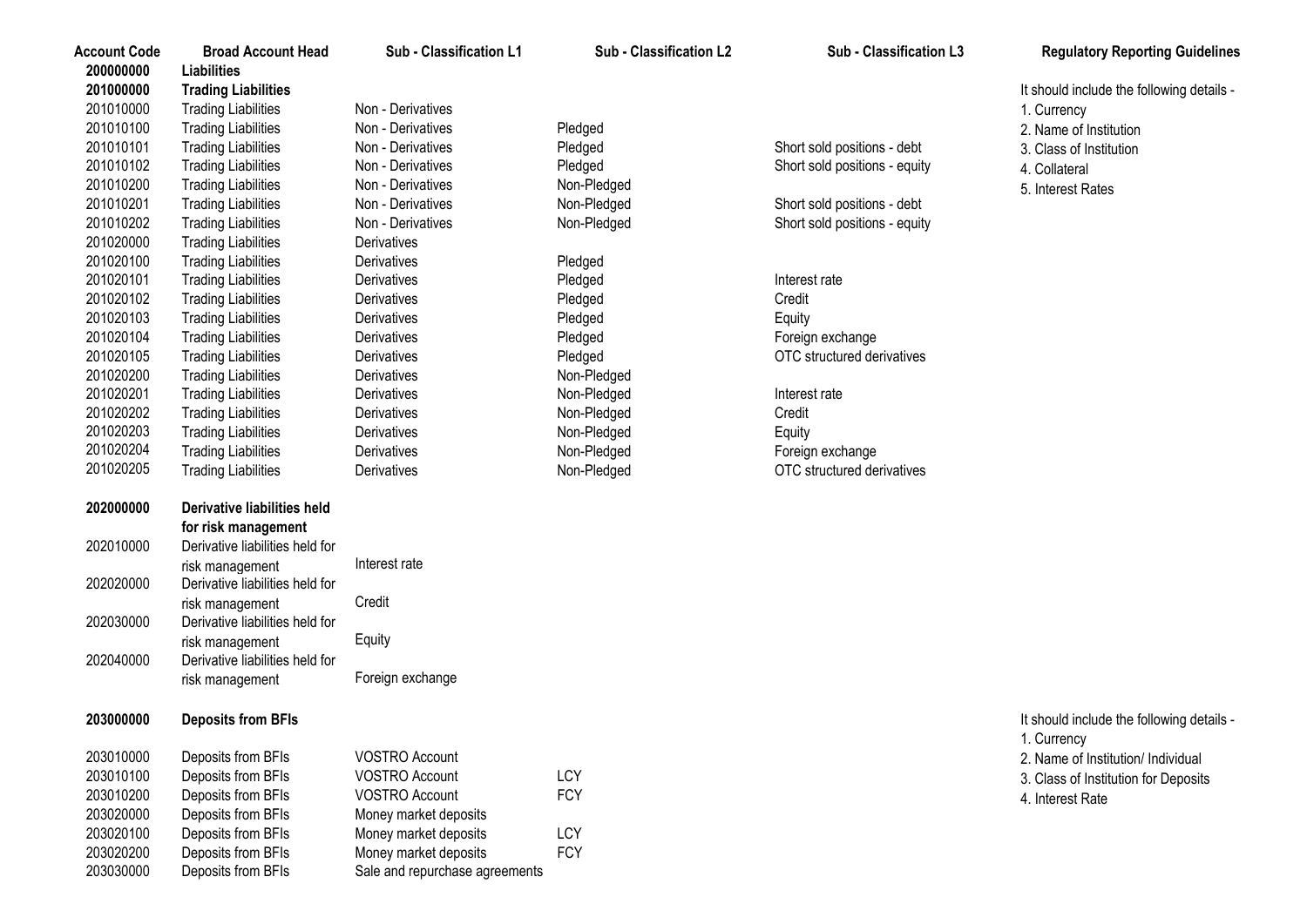| 203030100 | Deposits from BFIs             | Sale and repurchase agreements | <b>LCY</b>                            |
|-----------|--------------------------------|--------------------------------|---------------------------------------|
| 203030200 | Deposits from BFIs             | Sale and repurchase agreements | <b>FCY</b>                            |
| 203040000 | Deposits from BFIs             | Other deposits from banks      |                                       |
| 203040100 | Deposits from BFIs             | Other deposits from banks      | LCY                                   |
| 203040200 | Deposits from BFIs             | Other deposits from banks      | <b>FCY</b>                            |
| 204000000 | <b>Deposits from Customer</b>  |                                |                                       |
| 204010000 | Deposits from Customer         | <b>Term Deposits</b>           |                                       |
| 204010100 | Deposits from Customer         | <b>Term Deposits</b>           | <b>Fixed Deposits - LCY</b>           |
| 204010200 | Deposits from Customer         | <b>Term Deposits</b>           | Fixed Deposits - FCY                  |
| 204010300 | Deposits from Customer         | <b>Term Deposits</b>           | Matured Fixed Deposits - LCY          |
| 204010400 |                                | <b>Term Deposits</b>           | Matured Fixed Deposits - FCY          |
|           | Deposits from Customer         |                                | Other Term Deposits - LCY             |
| 204010500 | Deposits from Customer         | <b>Term Deposits</b>           | Other Term Deposits - FCY             |
| 204010600 | Deposits from Customer         | <b>Term Deposits</b>           |                                       |
| 204020000 | Deposits from Customer         | Savings Deposits               | LCY                                   |
| 204020100 | Deposits from Customer         | Savings Deposits               |                                       |
| 204020200 | Deposits from Customer         | Savings Deposits               | <b>FCY</b>                            |
| 204030000 | Deposits from Customer         | <b>Current Deposits</b>        |                                       |
| 204030100 | Deposits from Customer         | <b>Current Deposits</b>        | LCY                                   |
| 204030200 | Deposits from Customer         | <b>Current Deposits</b>        | <b>FCY</b>                            |
| 204040000 | Deposits from Customer         | Call Deposit                   |                                       |
| 204040100 | Deposits from Customer         | Call Deposit                   | LCY                                   |
| 204040200 | Deposits from Customer         | Call Deposit                   | <b>FCY</b>                            |
| 204050000 | Deposits from Customer         | Margin Deposits                |                                       |
| 204050100 | Deposits from Customer         |                                |                                       |
|           |                                | <b>Margin Deposits</b>         | Margin Account Letter of Credit - LCY |
| 204050200 | Deposits from Customer         |                                | Margin Account Letter of Credit -     |
|           |                                | Margin Deposits                | <b>FCY</b>                            |
| 204050300 | Deposits from Customer         | Margin Deposits                | Margin Account Guarantee - LCY        |
| 204050400 | Deposits from Customer         | Margin Deposits                | Margin Account Guarantee - FCY        |
| 204050500 | Deposits from Customer         | Margin Deposits                | Other Margin Deposits - LCY           |
| 204050600 | Deposits from Customer         | Margin Deposits                | Other Margin Deposits - FCY           |
| 204060000 | Deposits from Customer         | Certificate of Deposits        |                                       |
| 204060100 | Deposits from Customer         | Certificate of Deposits        | LCY                                   |
| 204060200 | Deposits from Customer         | Certificate of Deposits        | <b>FCY</b>                            |
| 204070000 | Deposits from Customer         | <b>Other Deposits</b>          |                                       |
| 204070100 | Deposits from Customer         | <b>Other Deposits</b>          | <b>LCY</b>                            |
| 204070200 | Deposits from Customer         | <b>Other Deposits</b>          | <b>FCY</b>                            |
| 205000000 | <b>Debt Securities issued/</b> |                                |                                       |
|           | <b>Borrowings</b>              |                                |                                       |
| 205010000 | Debt Securities issued/        | At amortized cost              |                                       |
|           | Borrowings                     |                                |                                       |
| 205010100 | Debt Securities issued/        | At amortized cost              | NRB refinancing - LCY                 |

Borrowings

It should include the following details - 1. Currency 2. Name of Institution/ Individual 3. Class of Institution for Deposits 4. Interest Rate 5. Type of Margin Account ( applicable for Margin Deposits)

| It should include the following details - |
|-------------------------------------------|
| 1. Currency                               |
| 2. Name of Institution/ Individual        |
| 3. Class of Institution                   |
| 4. Tenure                                 |
| 5. Interest Rate                          |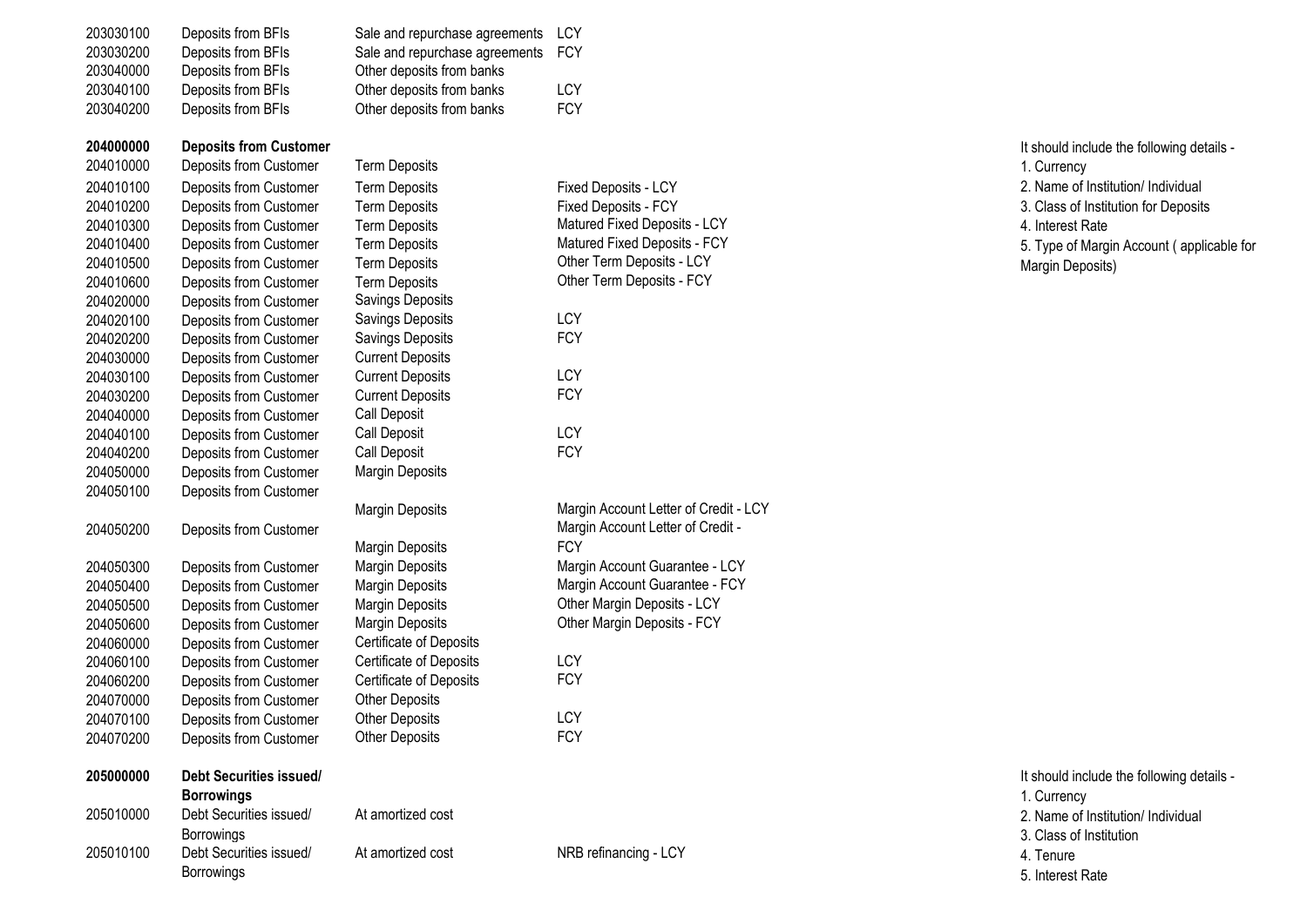| 205010200 | Debt Securities issued/                                           | At amortized cost | NRB refinancing - FCY                                  |
|-----------|-------------------------------------------------------------------|-------------------|--------------------------------------------------------|
| 205010300 | <b>Borrowings</b><br>Debt Securities issued/                      | At amortized cost | NRB loan - LCY                                         |
| 205010400 | <b>Borrowings</b><br>Debt Securities issued/                      | At amortized cost | NRB loan - FCY                                         |
| 205010500 | <b>Borrowings</b><br>Debt Securities issued/                      | At amortized cost | Repos - LCY                                            |
|           | Borrowings                                                        |                   |                                                        |
| 205010600 | Debt Securities issued/<br>Borrowings                             | At amortized cost | Repos - FCY                                            |
| 205010700 | Debt Securities issued/<br>Borrowings                             | At amortized cost | Lender of last resort - LCY                            |
| 205010800 | Debt Securities issued/<br>Borrowings                             | At amortized cost | Lender of last resort - FCY                            |
| 205010900 | Debt Securities issued/<br>Borrowings                             | At amortized cost | <b>Standing Liquidity Facility - LCY</b>               |
| 205011000 | Debt Securities issued/<br><b>Borrowings</b>                      | At amortized cost | <b>Standing Liquidity Facility - FCY</b>               |
| 205011100 | Debt Securities issued/<br><b>Borrowings</b>                      | At amortized cost | Other borrowings from NRB - LCY                        |
| 205011200 | Debt Securities issued/                                           | At amortized cost | Other borrowings from NRB - FCY                        |
| 205011300 | <b>Borrowings</b><br>Debt Securities issued/<br><b>Borrowings</b> | At amortized cost | Inter Bank/ Financial Institutions<br>Borrowings - LCY |
| 205011400 | Debt Securities issued/<br>Borrowings                             | At amortized cost | Inter Bank/ Financial Institutions<br>Borrowings - FCY |
| 205011500 | Debt Securities issued/<br><b>Borrowings</b>                      | At amortized cost | Borrowings from Nepal Government<br><b>LCY</b>         |
| 205011600 | Debt Securities issued/<br><b>Borrowings</b>                      | At amortized cost | Borrowings from Nepal Government<br><b>FCY</b>         |
| 205011700 | Debt Securities issued/                                           | At amortized cost | Debentures - LCY                                       |
| 205011800 | <b>Borrowings</b><br>Debt Securities issued/                      | At amortized cost | Debentures - FCY                                       |
| 205011900 | Borrowings<br>Debt Securities issued/                             | At amortized cost | Bonds - LCY                                            |
| 205012000 | Borrowings<br>Debt Securities issued/                             | At amortized cost | Bonds - FCY                                            |
| 205012100 | <b>Borrowings</b><br>Debt Securities issued/                      | At amortized cost | Refinance Borrowing - LCY                              |
| 205012200 | <b>Borrowings</b><br>Debt Securities issued/                      | At amortized cost | Refinance Borrowing - FCY                              |
| 205012300 | Borrowings<br>Debt Securities issued/<br>Borrowings               | At amortized cost | Others Borrowings - LCY                                |

5. Interest Rate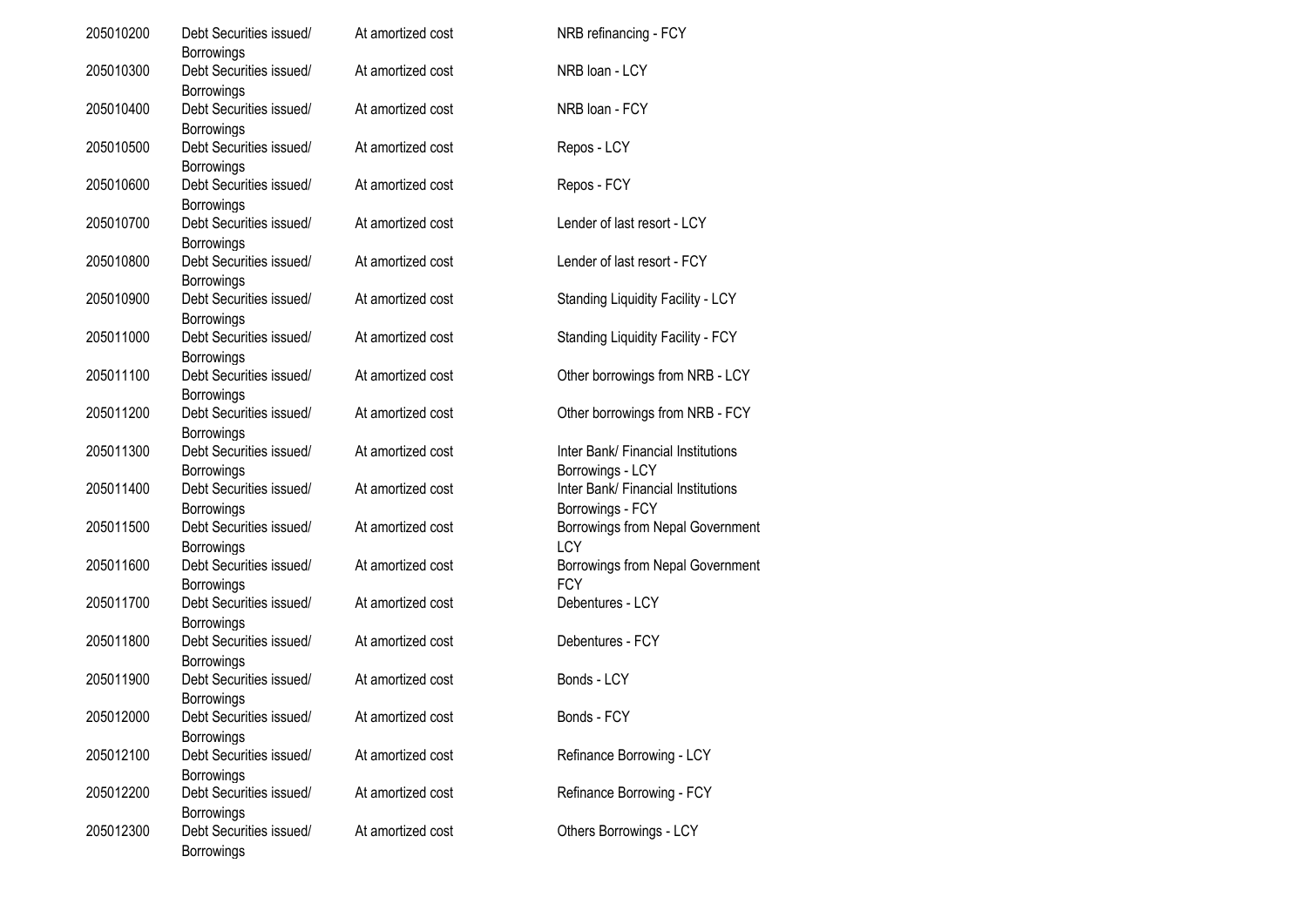| 205012400 | Debt Securities issued/<br><b>Borrowings</b>               | At amortized cost                    | Others Borrowings - FCY                                                    |
|-----------|------------------------------------------------------------|--------------------------------------|----------------------------------------------------------------------------|
| 205020000 | Debt Securities issued/<br>Borrowings                      | At fair value through profit or loss |                                                                            |
| 205020100 | Debt Securities issued/<br><b>Borrowings</b>               | At fair value through profit or loss | NRB refinancing - LCY                                                      |
| 205020200 | Debt Securities issued/<br><b>Borrowings</b>               | At fair value through profit or loss | NRB refinancing - FCY                                                      |
| 205020300 | Debt Securities issued/<br>Borrowings                      | At fair value through profit or loss | NRB loan - LCY                                                             |
| 205020400 | Debt Securities issued/<br>Borrowings                      | At fair value through profit or loss | NRB loan - FCY                                                             |
| 205020500 | Debt Securities issued/<br>Borrowings                      | At fair value through profit or loss | Repos - LCY                                                                |
| 205020600 | Debt Securities issued/<br>Borrowings                      | At fair value through profit or loss | Repos - FCY                                                                |
| 205020700 | Debt Securities issued/<br>Borrowings                      | At fair value through profit or loss | Lender of last resort - LCY                                                |
| 205020800 | Debt Securities issued/                                    | At fair value through profit or loss | Lender of last resort - FCY                                                |
| 205020900 | Borrowings<br>Debt Securities issued/<br>Borrowings        | At fair value through profit or loss | Standing Liquidity Facility - LCY                                          |
| 205021000 | Debt Securities issued/                                    | At fair value through profit or loss | <b>Standing Liquidity Facility - FCY</b>                                   |
| 205021100 | Borrowings<br>Debt Securities issued/                      | At fair value through profit or loss | Other borrowings from NRB - LCY                                            |
| 205021200 | Borrowings<br>Debt Securities issued/                      | At fair value through profit or loss | Other borrowings from NRB - FCY                                            |
| 205021300 | Borrowings<br>Debt Securities issued/                      | At fair value through profit or loss | Inter Bank/ Financial Institutions                                         |
| 205021400 | Borrowings<br>Debt Securities issued/<br><b>Borrowings</b> | At fair value through profit or loss | Borrowings - LCY<br>Inter Bank/ Financial Institutions<br>Borrowings - FCY |
| 205021500 | Debt Securities issued/<br>Borrowings                      | At fair value through profit or loss | Borrowings from Nepal Government<br>LCY                                    |
| 205021600 | Debt Securities issued/<br><b>Borrowings</b>               | At fair value through profit or loss | Borrowings from Nepal Government<br><b>FCY</b>                             |
| 205021700 | Debt Securities issued/                                    | At fair value through profit or loss | Debentures - LCY                                                           |
| 205021800 | <b>Borrowings</b><br>Debt Securities issued/               | At fair value through profit or loss | Debentures - FCY                                                           |
| 205021900 | Borrowings<br>Debt Securities issued/                      | At fair value through profit or loss | Bonds - LCY                                                                |
| 205022000 | <b>Borrowings</b><br>Debt Securities issued/<br>Borrowings | At fair value through profit or loss | Bonds - FCY                                                                |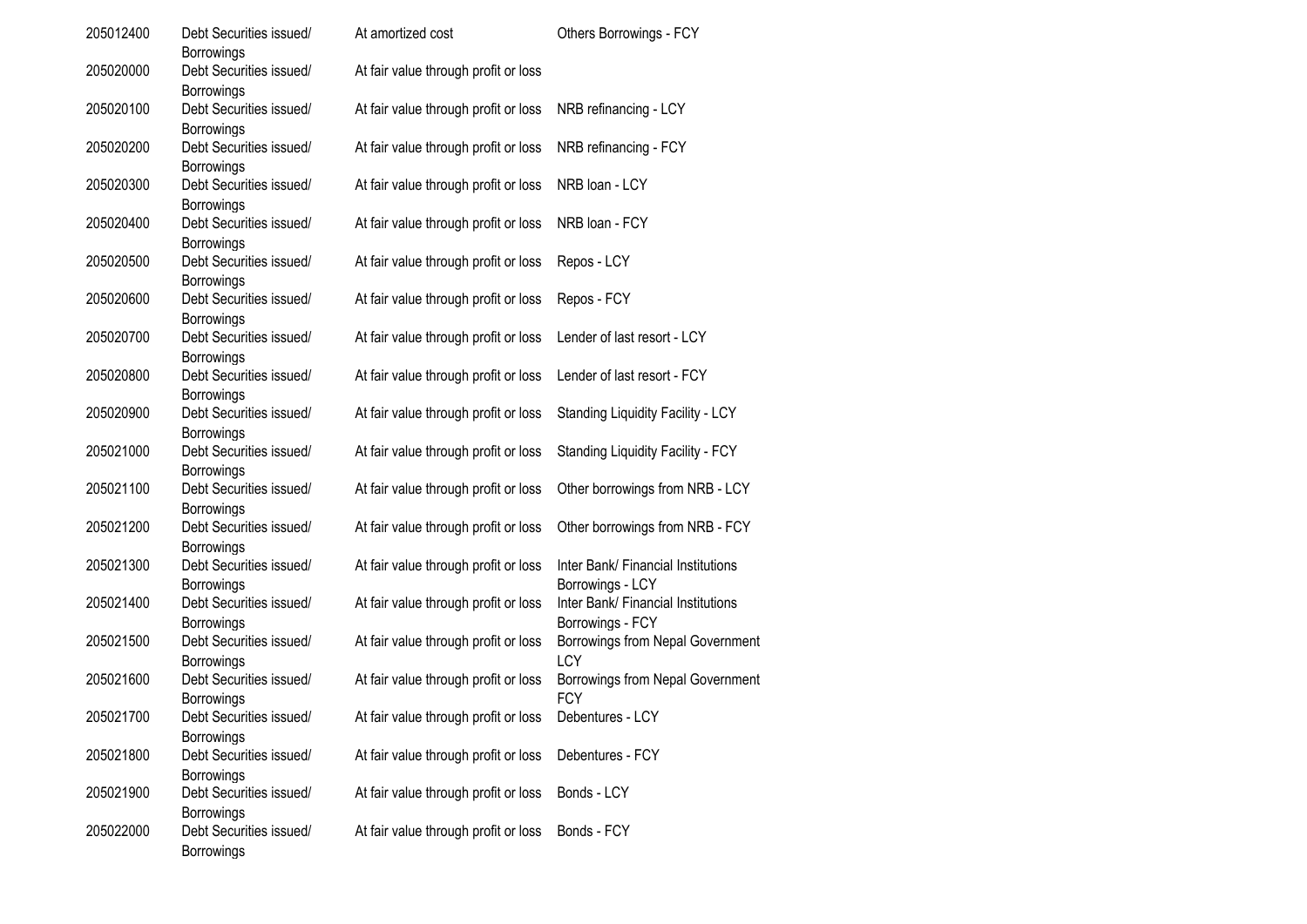| 205022100 | Debt Securities issued/<br><b>Borrowings</b>                      | At fair value through profit or loss                                            | Refinance Borrowing - LCY                                    |
|-----------|-------------------------------------------------------------------|---------------------------------------------------------------------------------|--------------------------------------------------------------|
| 205022200 | Debt Securities issued/                                           | At fair value through profit or loss                                            | Refinance Borrowing - FCY                                    |
| 205022300 | <b>Borrowings</b><br>Debt Securities issued/                      | At fair value through profit or loss                                            | Other Borrowings - LCY                                       |
| 205022400 | <b>Borrowings</b><br>Debt Securities issued/<br><b>Borrowings</b> | At fair value through profit or loss                                            | Other Borrowings - FCY                                       |
| 206000000 | <b>Subordinated Liabilities</b>                                   |                                                                                 |                                                              |
| 206010000 | Subordinated Liabilities                                          | At amortized cost                                                               |                                                              |
| 206010100 | Subordinated Liabilities                                          | At amortized cost                                                               | Redeemable Preference Share LCY                              |
| 206010200 | Subordinated Liabilities                                          | At amortized cost                                                               | Redeemable Preference Share FCY                              |
| 206010300 | Subordinated Liabilities                                          | At amortized cost                                                               | Non-Convertible Preference Share<br>LCY                      |
| 206010400 | Subordinated Liabilities                                          | At amortized cost                                                               | Non-Convertible Preference Share<br><b>FCY</b>               |
| 206010500 | Subordinated Liabilities                                          | At amortized cost                                                               | Other Preference Share (debt portion<br>only) LCY            |
| 206010600 | Subordinated Liabilities                                          | At amortized cost                                                               | Other Preference Share (debt portion<br>only) FCY            |
| 206010700 | Subordinated Liabilities                                          | At amortized cost                                                               | Subordinated Notes issued LCY                                |
| 206010800 | Subordinated Liabilities                                          | At amortized cost                                                               | Subordinated Notes issued FCY                                |
| 206010900 | Subordinated Liabilities                                          | At amortized cost                                                               | Subordinated Debenture LCY                                   |
| 206011000 | Subordinated Liabilities                                          | At amortized cost                                                               | Subordinated Debenture FCY                                   |
| 206011100 | Subordinated Liabilities                                          | At amortized cost                                                               | Subordinated Bonds LCY                                       |
| 206011200 | Subordinated Liabilities                                          | At amortized cost                                                               | Subordinated Bonds FCY                                       |
| 206011300 | Subordinated Liabilities                                          | At amortized cost                                                               | Others LCY                                                   |
| 206011400 | Subordinated Liabilities                                          | At amortized cost                                                               | Others FCY                                                   |
| 206020000 | Subordinated Liabilities                                          | Designated as at fair value                                                     |                                                              |
|           |                                                                   | through profit or loss                                                          |                                                              |
| 206020100 | Subordinated Liabilities                                          | Designated as at fair value<br>through profit or loss                           | Redeemable Preference Share LCY                              |
| 206020200 | Subordinated Liabilities                                          | Designated as at fair value                                                     | Redeemable Preference Share FCY                              |
| 206020300 | Subordinated Liabilities                                          | through profit or loss<br>Designated as at fair value                           | Non-Convertible Preference Share                             |
| 206020400 | Subordinated Liabilities                                          | through profit or loss<br>Designated as at fair value<br>through profit or loss | <b>LCY</b><br>Non-Convertible Preference Share<br><b>FCY</b> |
| 206020500 | Subordinated Liabilities                                          | Designated as at fair value<br>through profit or loss                           | Other Preference Share (debt portion<br>only) LCY            |
| 206020600 | Subordinated Liabilities                                          | Designated as at fair value<br>through profit or loss                           | Other Preference Share (debt portion<br>only) FCY            |

It should include the following details - 1. Currency 2. Name of Institution/ Individual 3. Class of Institution 4. Tenure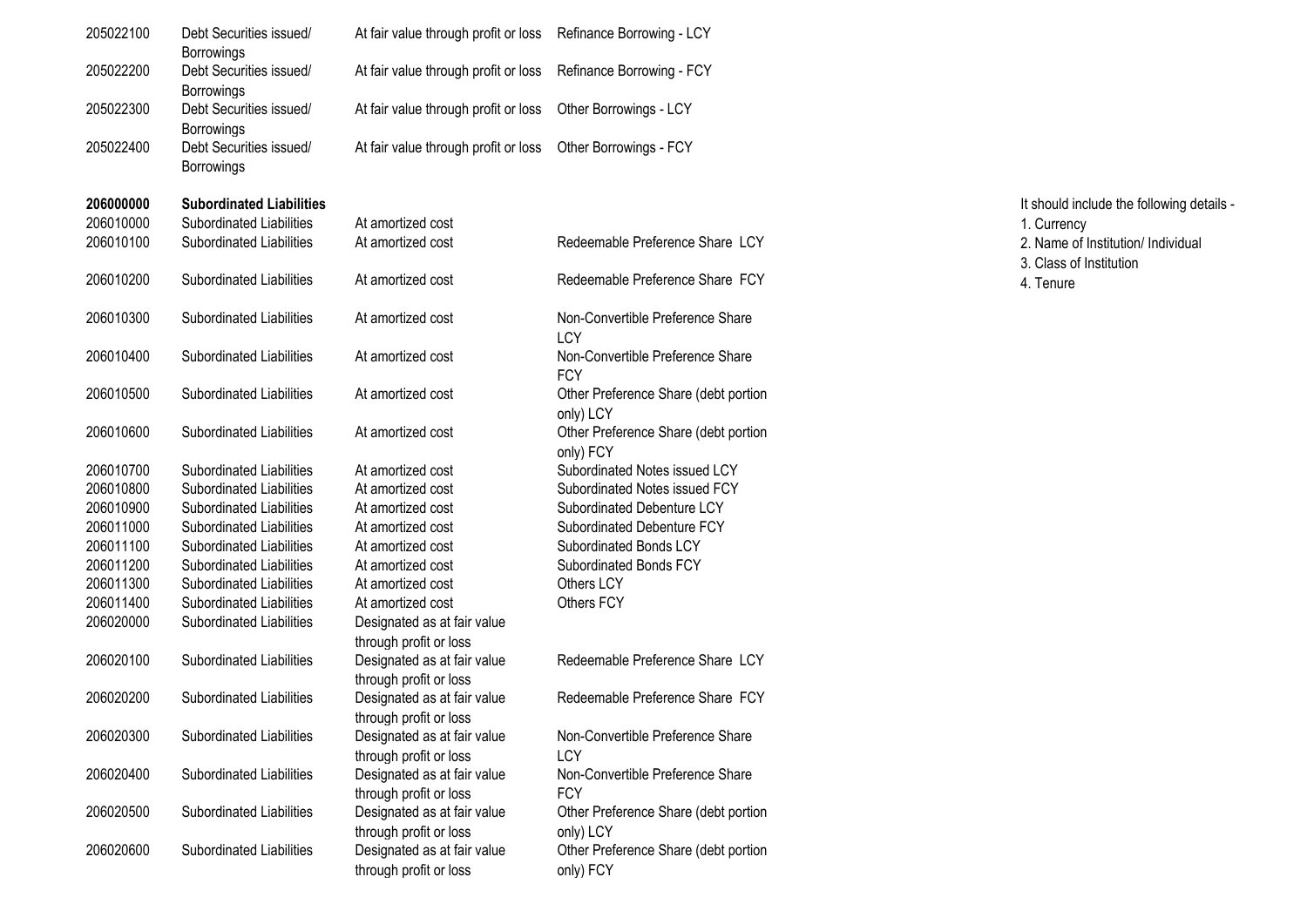| 206020700 | Subordinated Liabilities         | Designated as at fair value<br>through profit or loss                           | Subordinated Notes issued LCY |
|-----------|----------------------------------|---------------------------------------------------------------------------------|-------------------------------|
| 206020800 | Subordinated Liabilities         | Designated as at fair value                                                     | Subordinated Notes issued FCY |
| 206020900 | Subordinated Liabilities         | through profit or loss<br>Designated as at fair value                           | Subordinated Debenture LCY    |
| 206021000 | Subordinated Liabilities         | through profit or loss<br>Designated as at fair value                           | Subordinated Debenture FCY    |
| 206021100 | Subordinated Liabilities         | through profit or loss<br>Designated as at fair value                           | Subordinated Bonds LCY        |
| 206021200 | Subordinated Liabilities         | through profit or loss<br>Designated as at fair value<br>through profit or loss | Subordinated Bonds FCY        |
| 206021300 | Subordinated Liabilities         | Designated as at fair value<br>through profit or loss                           | Others LCY                    |
| 206021400 | Subordinated Liabilities         | Designated as at fair value<br>through profit or loss                           | Others FCY                    |
| 207000000 | <b>Current Tax Liabilities</b>   |                                                                                 |                               |
| 207010000 | <b>Current Tax Liabilities</b>   | Provision for Income Tax                                                        |                               |
| 207020000 | <b>Current Tax Liabilities</b>   | Interest Payable on Income Tax                                                  |                               |
| 207030000 | <b>Current Tax Liabilities</b>   | Fees Payable on Income Tax                                                      |                               |
| 207040000 | <b>Current Tax Liabilities</b>   | Penalty Payable on Income Tax                                                   |                               |
| 207050000 | <b>Current Tax Liabilities</b>   | <b>Other Taxes</b>                                                              |                               |
| 208000000 | <b>Provisions</b>                |                                                                                 |                               |
| 208010000 | Provisions                       | Provision for Redundancy                                                        |                               |
| 208020000 | Provisions                       | Provision for Branch Closure                                                    |                               |
| 208030000 | Provisions                       | <b>Provision for Onerous Contracts</b>                                          |                               |
| 208040000 | Provisions                       | Provision for bank levies                                                       |                               |
| 208050000 | Provisions                       | Provision on loans given to related<br>parties                                  |                               |
| 208060000 | Provisions                       | Provision on loans given to<br>problematic banks                                |                               |
| 208070000 | Provisions                       | <b>Other Provisions</b>                                                         |                               |
| 209000000 | <b>Allowances for Impairment</b> |                                                                                 |                               |
| 209010000 | Allowances for Impairment        | Investments held at amortized cost                                              |                               |
| 209010100 | Allowances for Impairment        | Investments held at amortized cost Treasury Bills LCY                           |                               |
| 209010200 | Allowances for Impairment        | Investments held at amortized cost Treasury Bills FCY                           |                               |
| 209010300 | Allowances for Impairment        | Investments held at amortized cost Development Bonds LCY                        |                               |
| 209010400 | Allowances for Impairment        | Investments held at amortized cost Development Bonds FCY                        |                               |
| 209010500 | Allowances for Impairment        | Investments held at amortized cost National Saving Bond LCY                     |                               |
| 209010600 | Allowances for Impairment        | Investments held at amortized cost National Saving Bond FCY                     |                               |
| 209010700 | Allowances for Impairment        | Investments held at amortized cost Special Bonds LCY                            |                               |
| 209010800 | Allowances for Impairment        | Investments held at amortized cost Special Bonds FCY                            |                               |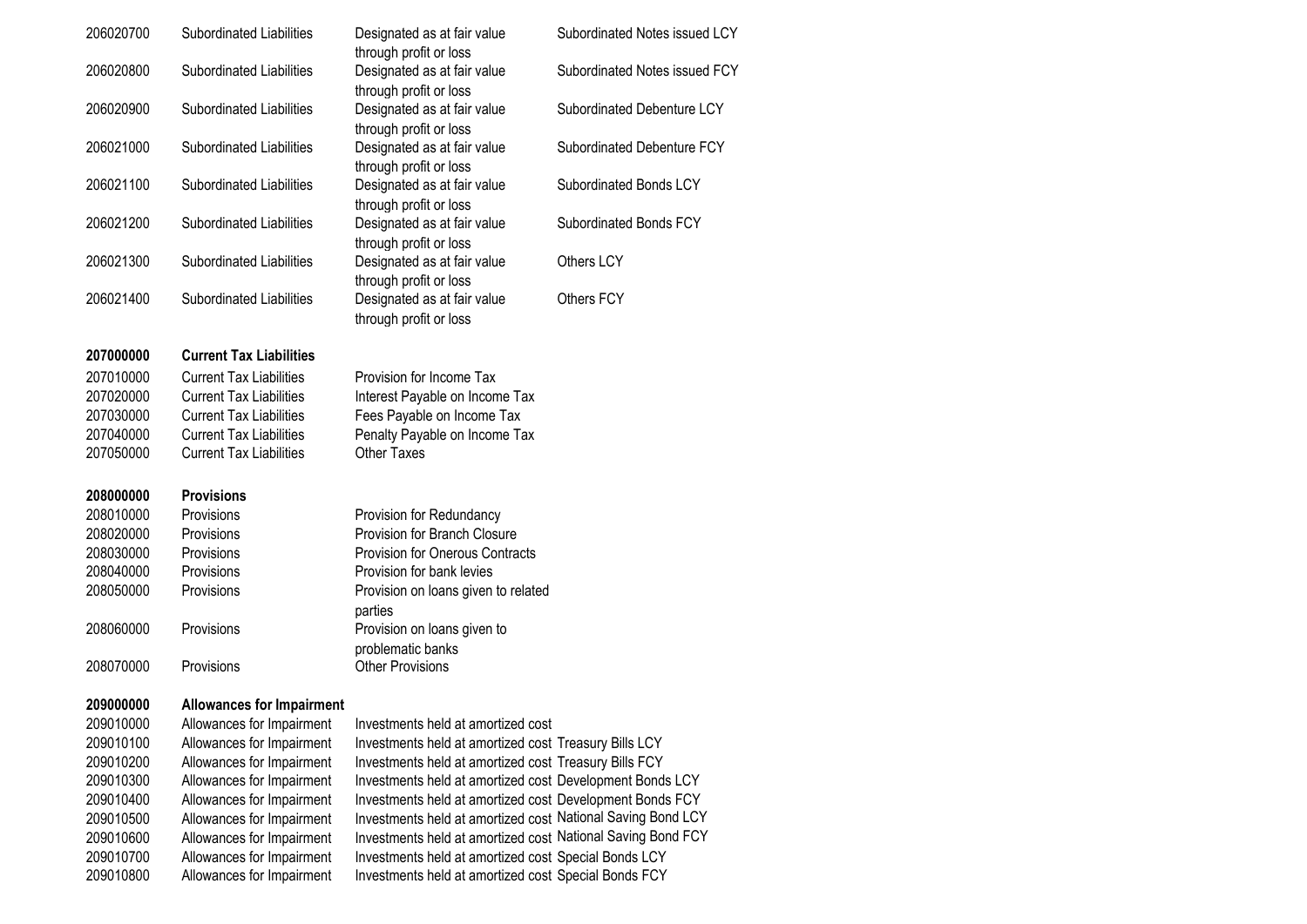Allowances for Impairment Investments held at amortized cost Reverse Repo LCY Allowances for Impairment Investments held at amortized cost Reverse Repo FCY Allowances for Impairment Investments held at amortized cost NRB Bonds LCY Allowances for Impairment Investments held at amortized cost NRB Bonds FCY Allowances for Impairment Investments held at amortized cost NRB Deposit Auction LCY Allowances for Impairment Investments held at amortized cost NRB Deposit Auction FCY Allowances for Impairment Investments held at amortized cost Domestic Corporate Bonds LCY Allowances for Impairment Investments held at amortized cost Domestic Corporate Bonds FCY Allowances for Impairment Investments held at amortized cost Foreign Corporate Bonds LCY Allowances for Impairment Investments held at amortized cost Foreign Corporate Bonds FCY Allowances for Impairment Investments held at amortized cost Foreign Government Bonds LCY Allowances for Impairment Investments held at amortized cost Foreign Government Bonds FCY Allowances for Impairment Investments held at amortized cost Debentures LCY Allowances for Impairment Investments held at amortized cost Debentures FCY Allowances for Impairment Investments held at amortized cost Bonds LCY Allowances for Impairment Investments held at amortized cost Bonds FCY Allowances for Impairment Investments held at amortized cost Other Debt securities LCY Allowances for Impairment Investments held at amortized cost Other Debt securities FCY Allowances for Impairment Investments held at amortized cost Mutual Fund LCY Allowances for Impairment Investments held at amortized cost Mutual Fund FCY Allowances for Impairment Investments held at amortized cost Certificate of Deposits LCY Allowances for Impairment Investments held at amortized cost Certificate of Deposits FCY Allowances for Impairment Investments held at amortized cost Fixed deposits held with banks LCY Allowances for Impairment Investments held at amortized cost Fixed deposits held with banks FCY Allowances for Impairment Investments held at amortized cost Preference Shares LCY Allowances for Impairment Investments held at amortized cost Preference Shares FCY Allowances for Impairment Investments held at amortized cost Investment in Subsidiary Allowances for Impairment Investments held at amortized cost Investment in Joint Venture Allowances for Impairment Investments held at amortized cost Investment in Associates Allowances for Impairment Investments held at amortized cost Others LCY Allowances for Impairment Investments held at amortized cost Others FCY Allowances for Impairment Investments held at FVOCI Allowances for Impairment Investments held at FVOCI Others LCY Allowances for Impairment Investments held at FVOCI Others FCY Allowances for Impairment Loans & Advances at amortized cost Allowances for Impairment Loans & Advances at amortized cost Term Loan LCY Allowances for Impairment Loans & Advances at amortized cost Term Loan FCY Allowances for Impairment Loans & Advances at amortized cost Demand & Other Working Capital **LCY**  Allowances for Impairment Loans & Advances at amortized cost Demand & Other Working Capital **FCY**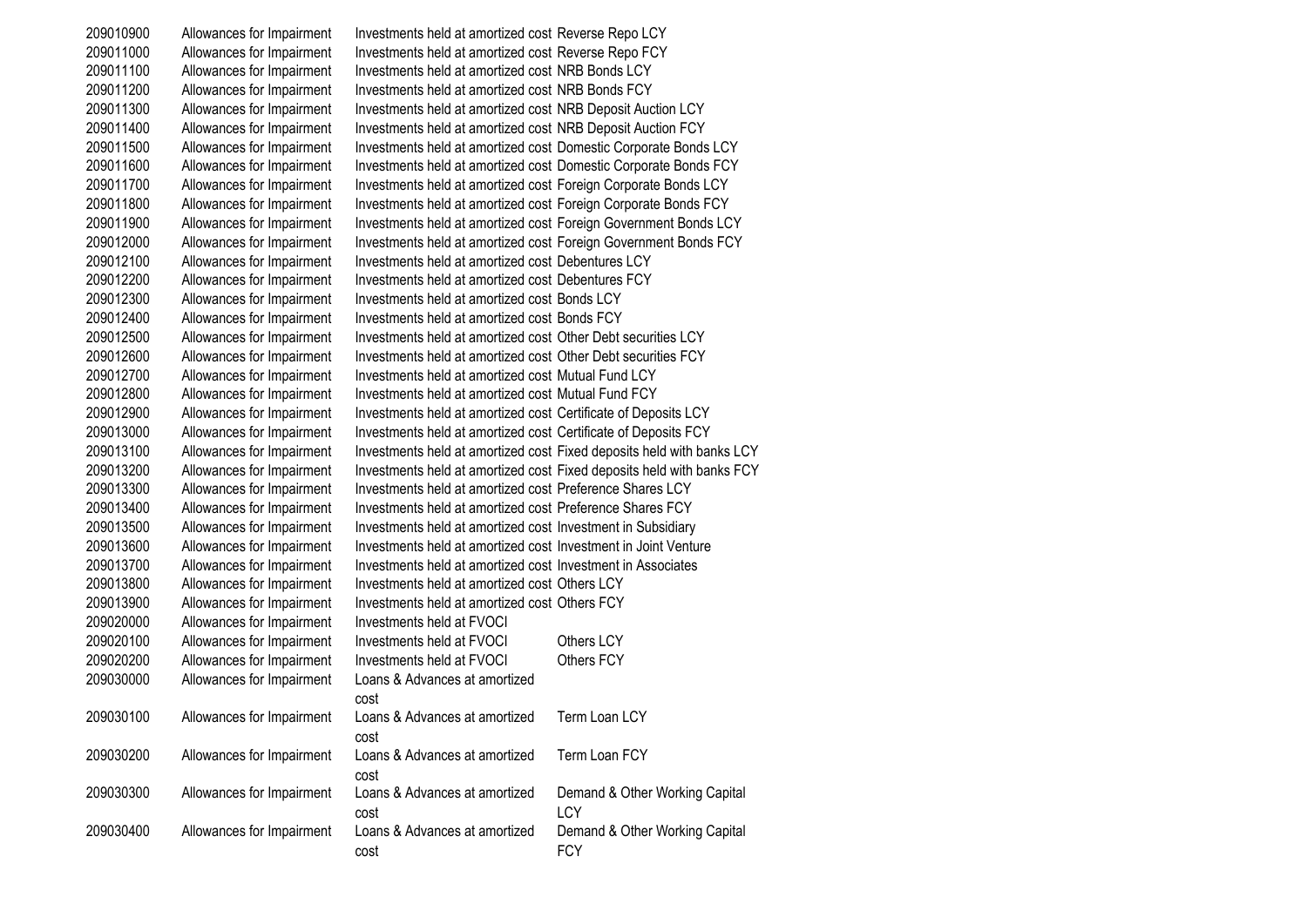| 209030500 | Allowances for Impairment | Loans & Advances at amortized<br>cost | Residential Home Loan LCY                       |
|-----------|---------------------------|---------------------------------------|-------------------------------------------------|
| 209030600 | Allowances for Impairment | Loans & Advances at amortized<br>cost | Residential Home Loan FCY                       |
| 209030700 | Allowances for Impairment | Loans & Advances at amortized<br>cost | Real Estate Loan LCY                            |
| 209030800 | Allowances for Impairment | Loans & Advances at amortized<br>cost | Real Estate Loan FCY                            |
| 209030900 | Allowances for Impairment | Loans & Advances at amortized<br>cost | Hire Purchase Loans LCY                         |
| 209031000 | Allowances for Impairment | Loans & Advances at amortized<br>cost | Hire Purchase Loans FCY                         |
| 209031100 | Allowances for Impairment | Loans & Advances at amortized<br>cost | Overdraft LCY                                   |
| 209031200 | Allowances for Impairment | Loans & Advances at amortized<br>cost | Overdraft FCY                                   |
| 209031300 | Allowances for Impairment | Loans & Advances at amortized<br>cost | Trust Receipt Loan/Import Loan LCY              |
| 209031400 | Allowances for Impairment | Loans & Advances at amortized<br>cost | Trust Receipt Loan/Import Loan FCY              |
| 209031500 | Allowances for Impairment | Loans & Advances at amortized<br>cost | <b>Bills Purchased LCY</b>                      |
| 209031600 | Allowances for Impairment | Loans & Advances at amortized<br>cost | <b>Bills Purchased FCY</b>                      |
| 209031700 | Allowances for Impairment | Loans & Advances at amortized<br>cost | Repurchase Agreement LCY                        |
| 209031800 | Allowances for Impairment | Loans & Advances at amortized<br>cost | Repurchase Agreement FCY                        |
| 209031900 | Allowances for Impairment | Loans & Advances at amortized<br>cost | Securities Borrowing LCY                        |
| 209032000 | Allowances for Impairment | Loans & Advances at amortized<br>cost | Securities Borrowing FCY                        |
| 209032100 | Allowances for Impairment | Loans & Advances at amortized<br>cost | Loans Against Collected Bills -<br>Domestic LCY |
| 209032200 | Allowances for Impairment | Loans & Advances at amortized<br>cost | Loans Against Collected Bills -<br>Domestic FCY |
| 209032300 | Allowances for Impairment | Loans & Advances at amortized<br>cost | Loans Against Collected Bills -<br>Foreign LCY  |
| 209032400 | Allowances for Impairment | Loans & Advances at amortized<br>cost | Loans Against Collected Bills -<br>Foreign FCY  |
| 209032500 | Allowances for Impairment | Loans & Advances at amortized<br>cost | Mortgage Lending LCY                            |
| 209032600 | Allowances for Impairment | Loans & Advances at amortized<br>cost | Mortgage Lending FCY                            |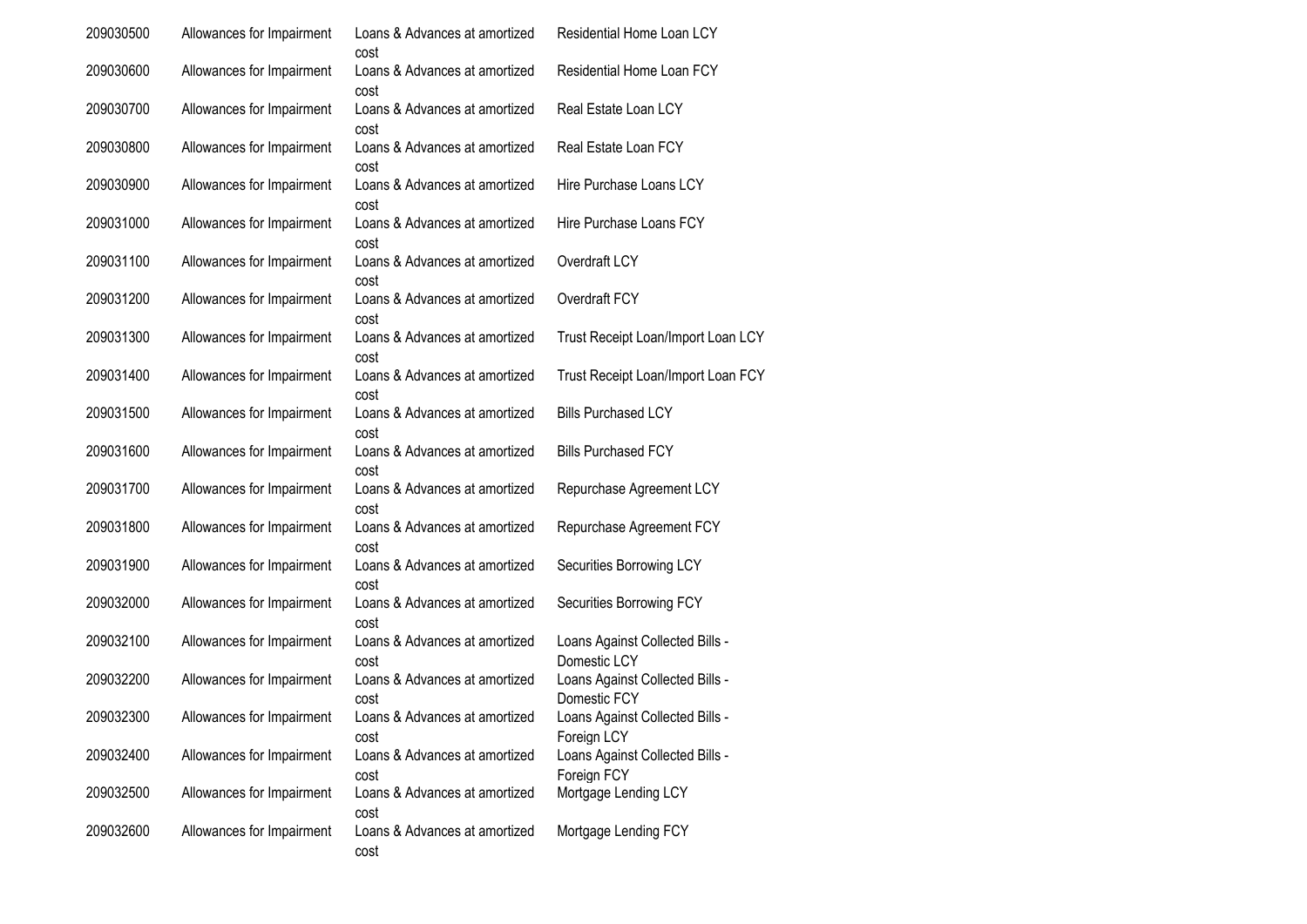| 209032700 | Allowances for Impairment | Loans & Advances at amortized<br>cost | Margin Nature Loan LCY                               |
|-----------|---------------------------|---------------------------------------|------------------------------------------------------|
| 209032800 | Allowances for Impairment | Loans & Advances at amortized<br>cost | Margin Nature Loan FCY                               |
| 209032900 | Allowances for Impairment | Loans & Advances at amortized<br>cost | Packing Credits LCY                                  |
| 209033000 | Allowances for Impairment | Loans & Advances at amortized<br>cost | Packing Credits FCY                                  |
| 209033100 | Allowances for Impairment | Loans & Advances at amortized<br>cost | Lending Commitments - Held for<br><b>Trading LCY</b> |
| 209033200 | Allowances for Impairment | Loans & Advances at amortized<br>cost | Lending Commitments - Held for<br><b>Trading FCY</b> |
| 209033300 | Allowances for Impairment | Loans & Advances at amortized<br>cost | Auto Loan LCY                                        |
| 209033400 | Allowances for Impairment | Loans & Advances at amortized<br>cost | Auto Loan FCY                                        |
| 209033500 | Allowances for Impairment | Loans & Advances at amortized<br>cost | Personal Loan LCY                                    |
| 209033600 | Allowances for Impairment | Loans & Advances at amortized<br>cost | Personal Loan FCY                                    |
| 209033700 | Allowances for Impairment | Loans & Advances at amortized<br>cost | Receivable on Credit Card LCY                        |
| 209033800 | Allowances for Impairment | Loans & Advances at amortized<br>cost | Receivable on Credit Card FCY                        |
| 209033900 | Allowances for Impairment | Loans & Advances at amortized<br>cost | Finance lease receivables LCY                        |
| 209034000 | Allowances for Impairment | Loans & Advances at amortized<br>cost | Finance lease receivables FCY                        |
| 209034100 | Allowances for Impairment | Loans & Advances at amortized<br>cost | Others LCY                                           |
| 209034200 | Allowances for Impairment | Loans & Advances at amortized<br>cost | Others FCY                                           |
| 209030000 | Allowances for Impairment | Loans & Advances at FVOCI             |                                                      |
| 209030100 | Allowances for Impairment | Loans & Advances at FVOCI             | Term Loan LCY                                        |
| 209030200 | Allowances for Impairment | Loans & Advances at FVOCI             | Term Loan FCY                                        |
| 209030300 | Allowances for Impairment | Loans & Advances at FVOCI             | Demand & Other Working Capital<br>LCY                |
| 209030400 | Allowances for Impairment | Loans & Advances at FVOCI             | Demand & Other Working Capital<br><b>FCY</b>         |
| 209030500 | Allowances for Impairment | Loans & Advances at FVOCI             | Residential Home Loan LCY                            |
| 209030600 | Allowances for Impairment | Loans & Advances at FVOCI             | Residential Home Loan FCY                            |
| 209030700 | Allowances for Impairment | Loans & Advances at FVOCI             | Real Estate Loan LCY                                 |
| 209030800 | Allowances for Impairment | Loans & Advances at FVOCI             | Real Estate Loan FCY                                 |
| 209030900 | Allowances for Impairment | Loans & Advances at FVOCI             | Hire Purchase Loans LCY                              |
| 209031000 | Allowances for Impairment | Loans & Advances at FVOCI             | Hire Purchase Loans FCY                              |
|           |                           |                                       |                                                      |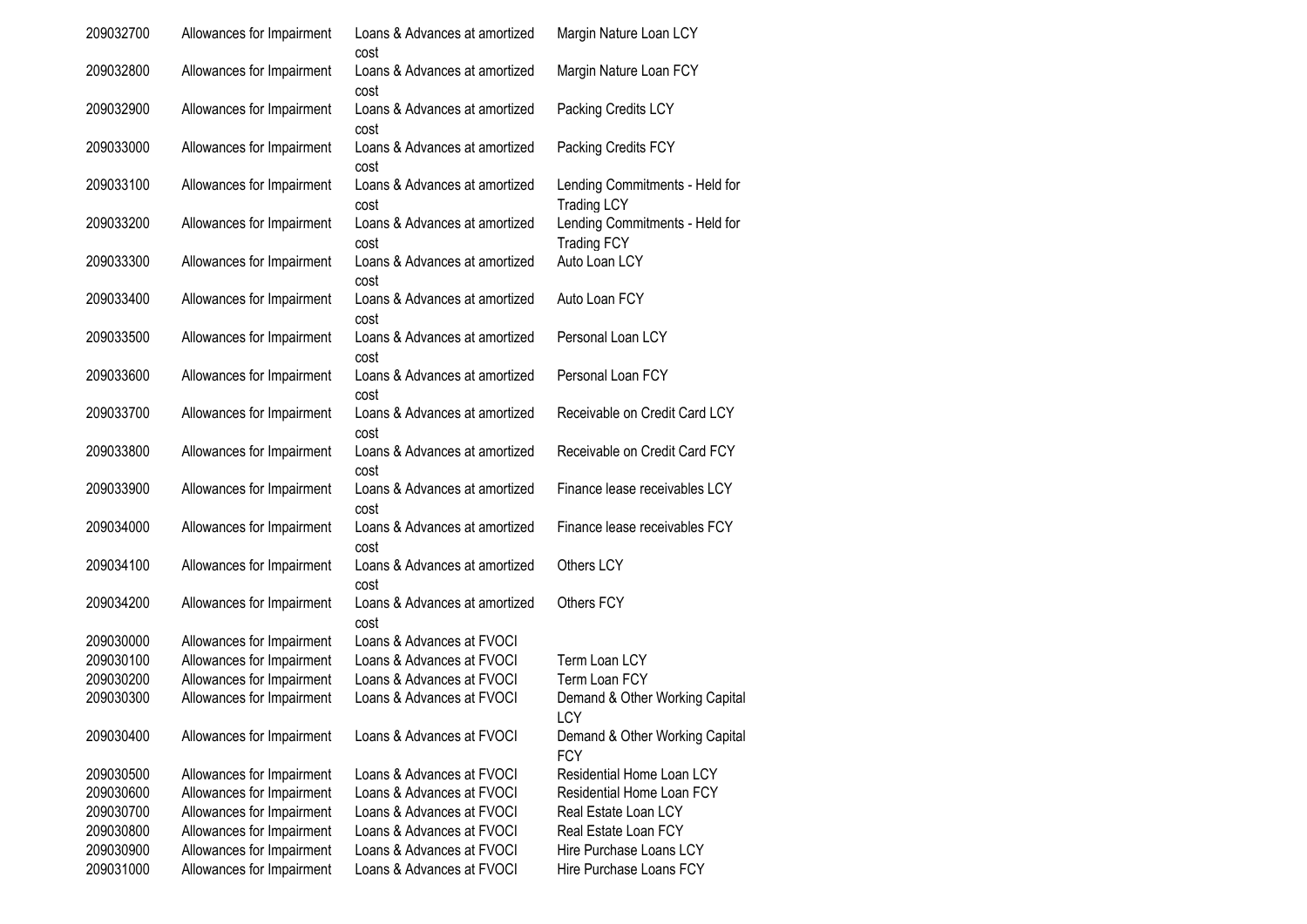| 209031100 | Allowances for Impairment | Loans & Advances at FVOCI  | Overdraft LCY                                        |
|-----------|---------------------------|----------------------------|------------------------------------------------------|
| 209031200 | Allowances for Impairment | Loans & Advances at FVOCI  | Overdraft FCY                                        |
| 209031300 | Allowances for Impairment | Loans & Advances at FVOCI  | Trust Receipt Loan/Import Loan LCY                   |
| 209031400 | Allowances for Impairment | Loans & Advances at FVOCI  | Trust Receipt Loan/Import Loan FCY                   |
| 209031500 | Allowances for Impairment | Loans & Advances at FVOCI  | <b>Bills Purchased LCY</b>                           |
| 209031600 | Allowances for Impairment | Loans & Advances at FVOCI  | <b>Bills Purchased FCY</b>                           |
| 209031700 | Allowances for Impairment | Loans & Advances at FVOCI  | Repurchase Agreement LCY                             |
| 209031800 | Allowances for Impairment | Loans & Advances at FVOCI  | Repurchase Agreement FCY                             |
| 209031900 | Allowances for Impairment | Loans & Advances at FVOCI  | Securities Borrowing LCY                             |
| 209032000 | Allowances for Impairment | Loans & Advances at FVOCI  | Securities Borrowing FCY                             |
| 209032100 | Allowances for Impairment | Loans & Advances at FVOCI  | Loans Against Collected Bills -<br>Domestic LCY      |
| 209032200 | Allowances for Impairment | Loans & Advances at FVOCI  | Loans Against Collected Bills -<br>Domestic FCY      |
| 209032300 | Allowances for Impairment | Loans & Advances at FVOCI  | Loans Against Collected Bills -<br>Foreign LCY       |
| 209032400 | Allowances for Impairment | Loans & Advances at FVOCI  | Loans Against Collected Bills -<br>Foreign FCY       |
| 209032500 | Allowances for Impairment | Loans & Advances at FVOCI  | Mortgage Lending LCY                                 |
| 209032600 | Allowances for Impairment | Loans & Advances at FVOCI  | Mortgage Lending FCY                                 |
| 209032700 | Allowances for Impairment | Loans & Advances at FVOCI  | Margin Nature Loan LCY                               |
| 209032800 | Allowances for Impairment | Loans & Advances at FVOCI  | Margin Nature Loan FCY                               |
| 209032900 | Allowances for Impairment | Loans & Advances at FVOCI  | Packing Credits LCY                                  |
| 209033000 | Allowances for Impairment | Loans & Advances at FVOCI  | Packing Credits FCY                                  |
| 209033100 | Allowances for Impairment | Loans & Advances at FVOCI  | Lending Commitments - Held for<br><b>Trading LCY</b> |
| 209033200 | Allowances for Impairment | Loans & Advances at FVOCI  | Lending Commitments - Held for<br><b>Trading FCY</b> |
| 209033300 | Allowances for Impairment | Loans & Advances at FVOCI  | Auto Loan LCY                                        |
| 209033400 | Allowances for Impairment | Loans & Advances at FVOCI  | Auto Loan FCY                                        |
| 209033500 | Allowances for Impairment | Loans & Advances at FVOCI  | Personal Loan LCY                                    |
| 209033600 | Allowances for Impairment | Loans & Advances at FVOCI  | Personal Loan FCY                                    |
| 209033700 | Allowances for Impairment | Loans & Advances at FVOCI  | Receivable on Credit Card LCY                        |
| 209033800 | Allowances for Impairment | Loans & Advances at FVOCI  | Receivable on Credit Card FCY                        |
| 209033900 | Allowances for Impairment | Loans & Advances at FVOCI  | Others LCY                                           |
| 209034000 | Allowances for Impairment | Loans & Advances at FVOCI  | Others FCY                                           |
| 209040000 | Allowances for Impairment | <b>Investment Property</b> |                                                      |
| 209050000 | Allowances for Impairment | Property & Equipment       |                                                      |
| 209050100 | Allowances for Impairment | Property & Equipment       | <b>Building</b>                                      |
| 209050200 | Allowances for Impairment | Property & Equipment       | <b>IT Equipment</b>                                  |
| 209050300 | Allowances for Impairment | Property & Equipment       | Fixture & Fittings                                   |
| 209050400 | Allowances for Impairment | Property & Equipment       | Office Equipment & Appliances                        |
| 209050500 | Allowances for Impairment | Property & Equipment       | Vehicles                                             |
| 209050600 | Allowances for Impairment | Property & Equipment       | Machinery                                            |
|           |                           |                            |                                                      |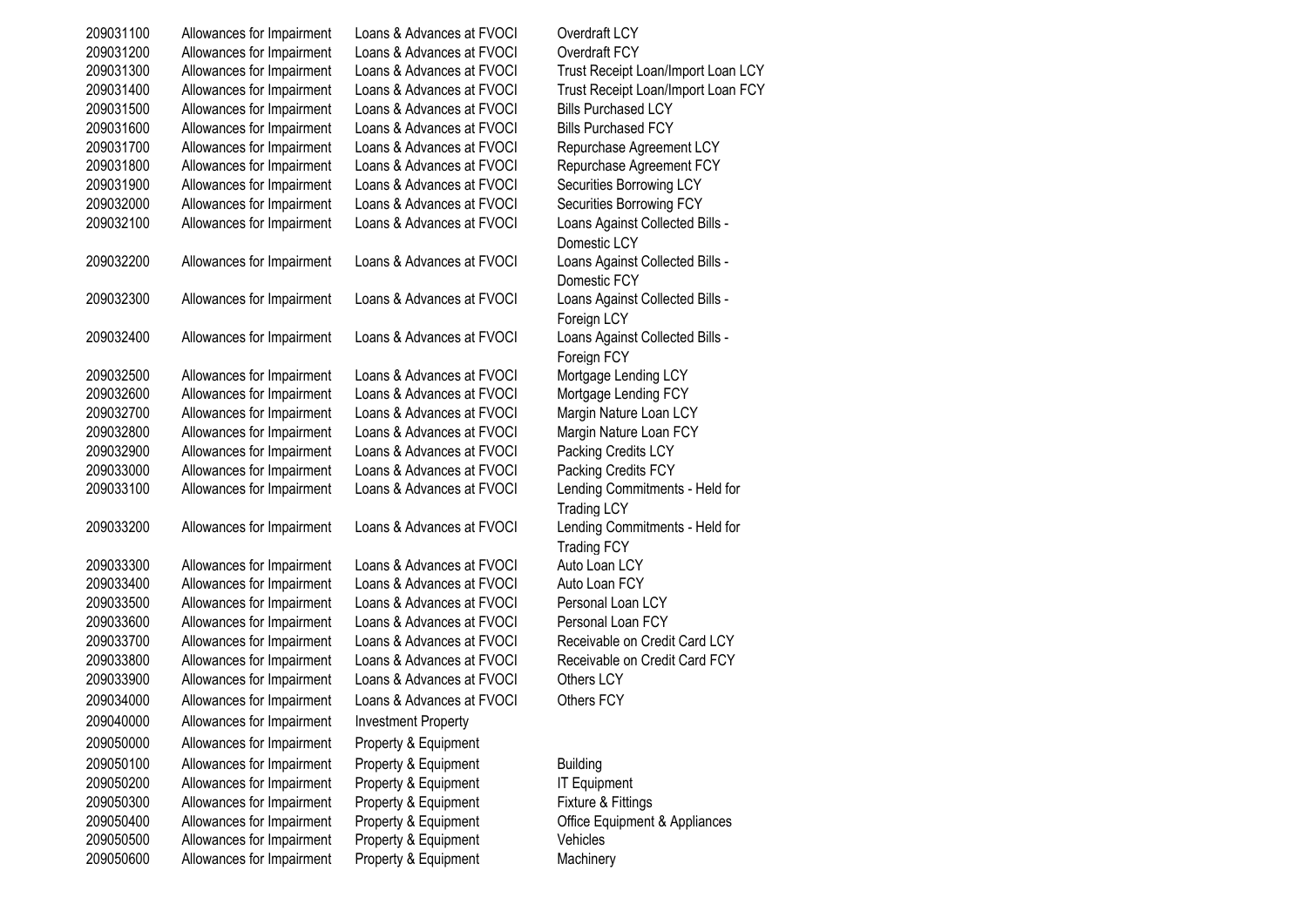| 209060000 | Allowances for Impairment                                             | Intangible Assets and Goodwill  |                               |
|-----------|-----------------------------------------------------------------------|---------------------------------|-------------------------------|
| 209060100 | Allowances for Impairment                                             | Intangible Assets and Goodwill  | Goodwill                      |
| 209070000 | Allowances for Impairment                                             | On Non-Banking Assets           |                               |
| 209080000 | Allowances for Impairment                                             | Group impairment                |                               |
| 210000000 | <b>Accumulated Depreciation</b><br>and Amortization of<br>Intangibles |                                 |                               |
| 210010000 | <b>Accumulated Depreciation</b><br>and Amortization of<br>Intangibles | <b>Accumulated Depreciation</b> |                               |
| 210010100 | <b>Accumulated Depreciation</b><br>and Amortization of<br>Intangibles | <b>Accumulated Depreciation</b> | <b>Building</b>               |
| 210010200 | <b>Accumulated Depreciation</b><br>and Amortization of<br>Intangibles | <b>Accumulated Depreciation</b> | <b>IT Equipment</b>           |
| 210010300 | <b>Accumulated Depreciation</b><br>and Amortization of<br>Intangibles | <b>Accumulated Depreciation</b> | Fixture & Fittings            |
| 210010400 | <b>Accumulated Depreciation</b><br>and Amortization of<br>Intangibles | <b>Accumulated Depreciation</b> | Office Equipment & Appliances |
| 210010500 | <b>Accumulated Depreciation</b><br>and Amortization of<br>Intangibles | <b>Accumulated Depreciation</b> | Vehicles                      |
| 210010600 | <b>Accumulated Depreciation</b><br>and Amortization of<br>Intangibles | <b>Accumulated Depreciation</b> | Machinery                     |
| 210010700 | <b>Accumulated Depreciation</b><br>and Amortization of<br>Intangibles | <b>Accumulated Depreciation</b> | Others                        |
| 210020000 | <b>Accumulated Depreciation</b><br>and Amortization of<br>Intangibles | Amortization of Intangibles     |                               |
| 210020100 | <b>Accumulated Depreciation</b><br>and Amortization of<br>Intangibles | Amortization of Intangibles     | Software - Purchased          |
| 210020200 | <b>Accumulated Depreciation</b><br>and Amortization of<br>Intangibles | Amortization of Intangibles     | <b>Trademark</b>              |
| 210020300 | <b>Accumulated Depreciation</b><br>and Amortization of<br>Intangibles | Amortization of Intangibles     | Mortgage Serving Rights       |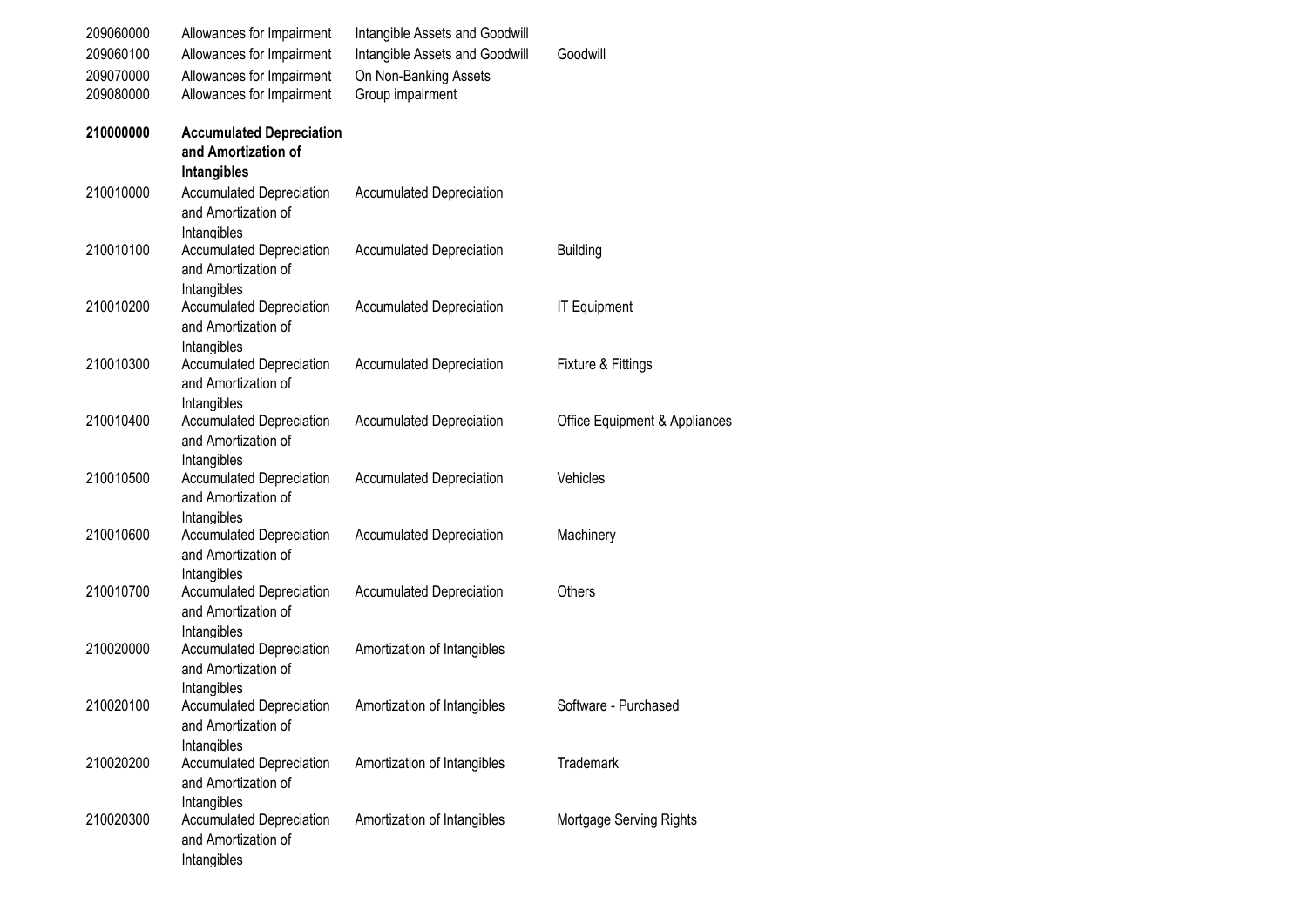| 210020400 | <b>Accumulated Depreciation</b><br>and Amortization of                               | Amortization of Intangibles                                       | Patents                                                                               |
|-----------|--------------------------------------------------------------------------------------|-------------------------------------------------------------------|---------------------------------------------------------------------------------------|
| 210020500 | Intangibles<br><b>Accumulated Depreciation</b><br>and Amortization of                | Amortization of Intangibles                                       | Copyrights                                                                            |
| 210020600 | Intangibles<br><b>Accumulated Depreciation</b><br>and Amortization of<br>Intangibles | Amortization of Intangibles                                       | Others                                                                                |
| 211000000 | <b>Deferred Tax Liabilities</b>                                                      |                                                                   |                                                                                       |
| 211010000 | Deferred Tax Liabilities                                                             | Deferred Tax Liabilities on<br><b>Temporary Difference</b>        |                                                                                       |
| 211010100 | Deferred Tax Liabilities                                                             | Deferred Tax Liabilities on<br><b>Temporary Difference</b>        | Deferred Tax Liabilities on<br>Temporary Difference recognized in<br><b>PL</b>        |
| 211010200 | Deferred Tax Liabilities                                                             | Deferred Tax Liabilities on<br><b>Temporary Difference</b>        | Deferred Tax Liabilities on<br>Temporary Difference recognized in<br>OCI              |
| 211010300 | Deferred Tax Liabilities                                                             | Deferred Tax Liabilities on<br><b>Temporary Difference</b>        | Deferred Tax Liabilities on<br>Temporary Differences recognized<br>Directly in Equity |
| 211020000 | Deferred Tax Liabilities                                                             | Deferred Tax Liabilities on Carry<br>forward of Unused Tax Losses |                                                                                       |
| 211020100 | Deferred Tax Liabilities                                                             | Deferred Tax Liabilities on Carry<br>forward of Unused Tax Losses | Deferred Tax Liabilities on Unused<br>Tax Losses Recognized in PL                     |
| 211020200 | Deferred Tax Liabilities                                                             | Deferred Tax Liabilities on Carry<br>forward of Unused Tax Losses | Deferred Tax Liabilities on Unused<br>Tax Losses Recognized in OCI                    |
| 211020300 | Deferred Tax Liabilities                                                             | Deferred Tax Liabilities on Carry<br>forward of Unused Tax Losses | Deferred Tax Liabilities on Unused<br>Tax Losses recognized Directly in<br>Equity     |
| 212000000 | <b>Other Liabilities</b>                                                             |                                                                   |                                                                                       |
| 212010000 | <b>Other Liabilities</b>                                                             | Liability for Defined Benefit<br>Obligation                       |                                                                                       |
| 212010100 | <b>Other Liabilities</b>                                                             | Liability for Defined Benefit<br>Obligation                       | Pension Fund                                                                          |
| 212010200 | <b>Other Liabilities</b>                                                             | Liability for Defined Benefit<br>Obligation                       | <b>Gratuity Fund</b>                                                                  |
| 212010300 | <b>Other Liabilities</b>                                                             | Liability for Defined Benefit<br>Obligation                       | Other Retirement Fund                                                                 |
| 212020000 | <b>Other Liabilities</b>                                                             | Liability for Defined Contribution<br>Plan                        |                                                                                       |
| 212020100 | <b>Other Liabilities</b>                                                             | Liability for Defined Contribution<br>Plan                        | <b>Staff Provident Fund</b>                                                           |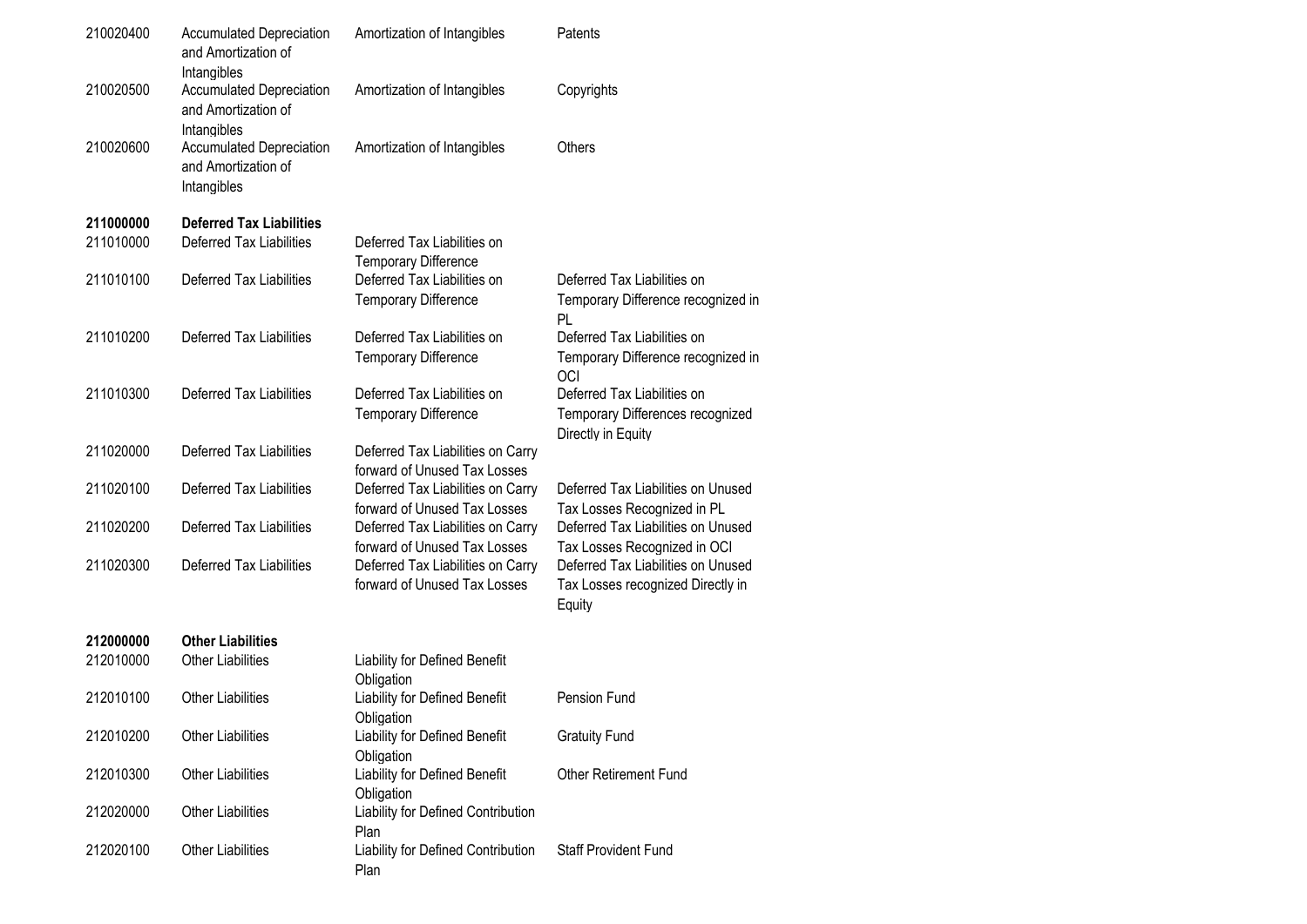| 212020200 | <b>Other Liabilities</b> | Liability for Defined Contribution<br>Plan | Employee Life Insurance Fund   |                                      |
|-----------|--------------------------|--------------------------------------------|--------------------------------|--------------------------------------|
| 212030000 | <b>Other Liabilities</b> | Liability for long-service leave           |                                |                                      |
| 212040000 | <b>Other Liabilities</b> | Cash settled share based payment           |                                |                                      |
|           |                          | liability                                  |                                |                                      |
| 212050000 | <b>Other Liabilities</b> | Other employee benefits                    |                                |                                      |
| 212050001 | <b>Other Liabilities</b> | Other employee benefits                    | Staff Welfare Fund             |                                      |
| 212050002 | <b>Other Liabilities</b> | Other employee benefits                    | Staff Training Fund            |                                      |
| 212050003 | <b>Other Liabilities</b> | Other employee benefits                    | Provision for Staff Bonus      |                                      |
| 212050004 | <b>Other Liabilities</b> | Other employee benefits                    | Staff Medical Fund             |                                      |
| 212050005 | <b>Other Liabilities</b> | Other employee benefits                    | <b>Other Funds</b>             |                                      |
| 212060000 | <b>Other Liabilities</b> | Financial guarantee contracts<br>issued    |                                |                                      |
| 212070000 | <b>Other Liabilities</b> | Creditors and accruals                     |                                |                                      |
| 212070100 | <b>Other Liabilities</b> | Creditors and accruals                     | <b>Sundry Creditors</b>        |                                      |
| 212070101 | <b>Other Liabilities</b> | Creditors and accruals                     | <b>Sundry Creditors</b>        | Retention payable                    |
| 212070102 | <b>Other Liabilities</b> | Creditors and accruals                     | <b>Sundry Creditors</b>        | Supplier payable                     |
| 212070103 | <b>Other Liabilities</b> | Creditors and accruals                     | <b>Sundry Creditors</b>        | Others                               |
| 212070200 | <b>Other Liabilities</b> |                                            | Sundry Creditors for Expenses/ |                                      |
|           |                          | Creditors and accruals                     | <b>Accrued Expenses</b>        |                                      |
| 212070201 | <b>Other Liabilities</b> |                                            | Sundry Creditors for Expenses/ | Statutory Audit fee                  |
|           |                          | Creditors and accruals                     | <b>Accrued Expenses</b>        |                                      |
| 212070202 | <b>Other Liabilities</b> |                                            | Sundry Creditors for Expenses/ | Internal Audit fee                   |
|           |                          | Creditors and accruals                     | <b>Accrued Expenses</b>        |                                      |
| 212070203 | <b>Other Liabilities</b> |                                            | Sundry Creditors for Expenses/ | Tax Audit fee                        |
|           |                          | Creditors and accruals                     | <b>Accrued Expenses</b>        |                                      |
| 212070204 | <b>Other Liabilities</b> |                                            | Sundry Creditors for Expenses/ | System Audit fee                     |
|           |                          | Creditors and accruals                     | <b>Accrued Expenses</b>        |                                      |
| 212070205 | <b>Other Liabilities</b> |                                            | Sundry Creditors for Expenses/ | Other Audit fees                     |
|           |                          | Creditors and accruals                     | <b>Accrued Expenses</b>        |                                      |
| 212070206 | <b>Other Liabilities</b> |                                            | Sundry Creditors for Expenses/ | Lease Expense payable                |
|           |                          | Creditors and accruals                     | <b>Accrued Expenses</b>        |                                      |
| 212070207 | <b>Other Liabilities</b> |                                            | Sundry Creditors for Expenses/ | Other accrued expenses               |
|           |                          | Creditors and accruals                     | <b>Accrued Expenses</b>        |                                      |
| 212070300 | <b>Other Liabilities</b> | Creditors and accruals                     | <b>Bills Payable</b>           |                                      |
| 212070301 | <b>Other Liabilities</b> | Creditors and accruals                     | <b>Bills Payable</b>           | <b>Stale Drafts</b>                  |
| 212070302 | Other Liabilities        | Creditors and accruals                     | <b>Bills Payable</b>           | T.T/Fax Transfers                    |
| 212070303 | <b>Other Liabilities</b> | Creditors and accruals                     | <b>Bills Payable</b>           | Old Manager Cheques                  |
| 212070304 | <b>Other Liabilities</b> | Creditors and accruals                     | <b>Bills Payable</b>           | Cash Suspense                        |
| 212070305 | <b>Other Liabilities</b> | Creditors and accruals                     | <b>Bills Payable</b>           | <b>Demand Draft</b>                  |
| 212070306 | <b>Other Liabilities</b> | Creditors and accruals                     | <b>Bills Payable</b>           | Mail Transfer                        |
| 212070307 | <b>Other Liabilities</b> | Creditors and accruals                     | <b>Bills Payable</b>           | Manager cheque                       |
| 212070308 | <b>Other Liabilities</b> | Creditors and accruals                     | <b>Bills Payable</b>           | Pay order                            |
| 212070309 | <b>Other Liabilities</b> | Creditors and accruals                     | <b>Bills Payable</b>           | Bills Payable under Letter of Credit |
| 212070310 | <b>Other Liabilities</b> | Creditors and accruals                     | <b>Bills Payable</b>           | Others                               |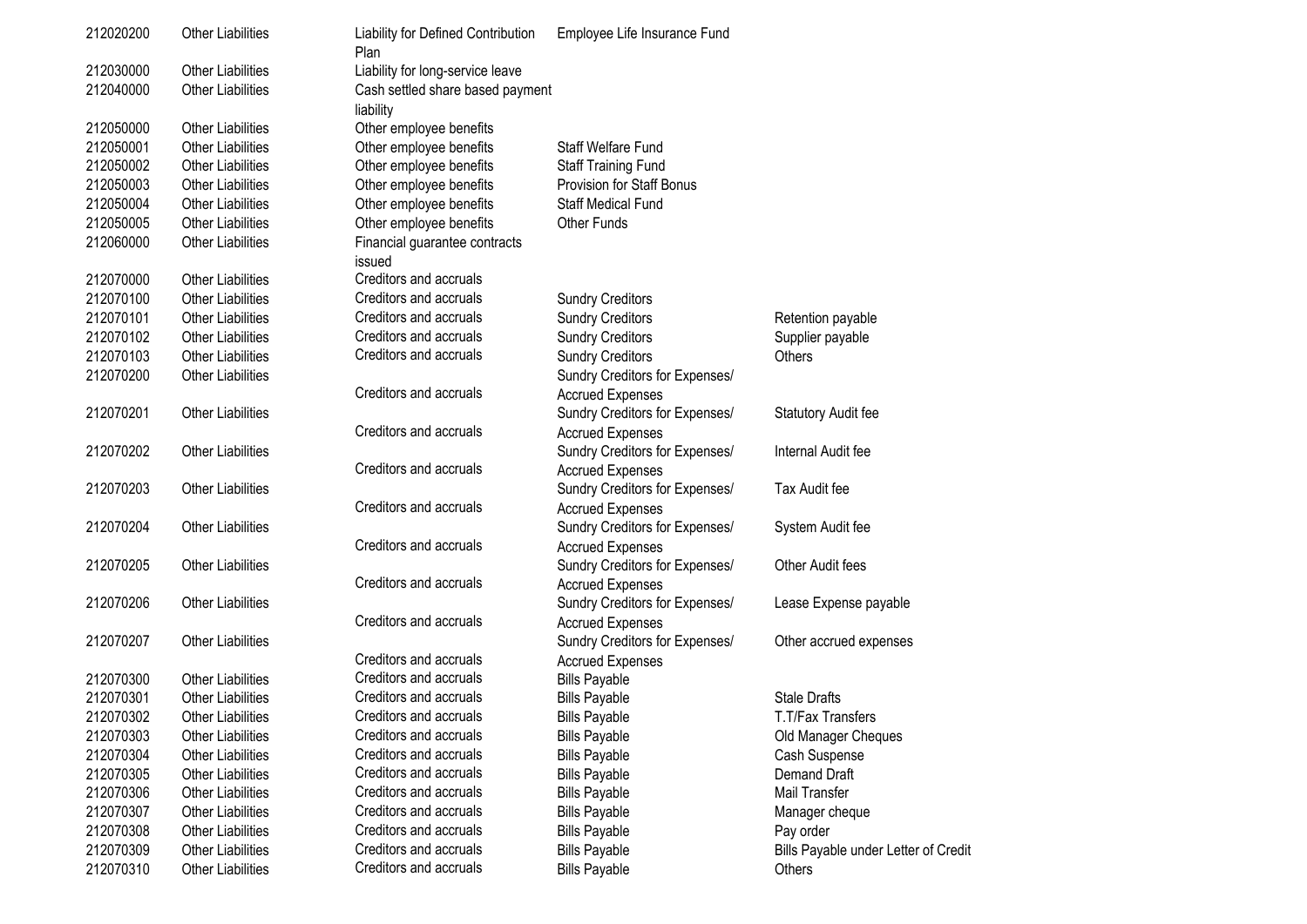| 212070400 | <b>Other Liabilities</b> | Creditors and accruals | Interest Payable on Deposits        |                                    |
|-----------|--------------------------|------------------------|-------------------------------------|------------------------------------|
| 212070500 | <b>Other Liabilities</b> |                        | Interest Payable on Debt securities |                                    |
|           |                          | Creditors and accruals | issued                              |                                    |
| 212070501 | <b>Other Liabilities</b> |                        | Interest Payable on Debt securities | NRB Re-financing                   |
|           |                          | Creditors and accruals | issued                              |                                    |
| 212070502 | <b>Other Liabilities</b> |                        | Interest Payable on Debt securities | Loans from NRB                     |
|           |                          | Creditors and accruals | issued/Borrowings                   |                                    |
| 212070503 | <b>Other Liabilities</b> |                        | Interest Payable on Debt securities | NRB - Repo financing               |
|           |                          | Creditors and accruals | issued/Borrowings                   |                                    |
| 212070504 | <b>Other Liabilities</b> |                        | Interest Payable on Debt securities | Lender of last resort              |
|           |                          | Creditors and accruals | issued/Borrowings                   |                                    |
| 212070505 | <b>Other Liabilities</b> |                        | Interest Payable on Debt securities | <b>Standing Liquidity Facility</b> |
|           |                          | Creditors and accruals | issued/Borrowings                   |                                    |
| 212070506 | <b>Other Liabilities</b> |                        | Interest Payable on Debt securities | Inter bank borrowing               |
|           |                          | Creditors and accruals | issued/Borrowings                   |                                    |
| 212070507 | <b>Other Liabilities</b> |                        | Interest Payable on Debt securities | Borrowings from Nepal Government   |
|           |                          | Creditors and accruals | issued/Borrowings                   |                                    |
| 212070508 | <b>Other Liabilities</b> |                        | Interest Payable on Debt securities | Debentures                         |
|           |                          | Creditors and accruals | issued/Borrowings                   |                                    |
| 212070509 | <b>Other Liabilities</b> |                        | Interest Payable on Debt securities | <b>Bonds</b>                       |
|           |                          | Creditors and accruals | issued/Borrowings                   |                                    |
| 212070510 | <b>Other Liabilities</b> |                        | Interest Payable on Debt securities | Re-finance borrowing               |
|           |                          | Creditors and accruals | issued/Borrowings                   |                                    |
| 212070511 | <b>Other Liabilities</b> |                        | Interest Payable on Debt securities | Others                             |
|           |                          | Creditors and accruals | issued/Borrowings                   |                                    |
| 212070600 | <b>Other Liabilities</b> | Creditors and accruals | Payables                            |                                    |
| 212070601 | <b>Other Liabilities</b> | Creditors and accruals | Payables                            | Remittance Payable                 |
| 212070602 | <b>Other Liabilities</b> | Creditors and accruals | Payables                            | Forward Contract Payable           |
| 212070603 | <b>Other Liabilities</b> | Creditors and accruals | Payables                            | Payable to clearing house          |
| 212070604 | <b>Other Liabilities</b> | Creditors and accruals | Payables                            | Credit Card - VISA                 |
| 212070605 | <b>Other Liabilities</b> | Creditors and accruals | Payables                            | Credit Card - MasterCard           |
| 212070606 | <b>Other Liabilities</b> | Creditors and accruals | Payables                            | Credit Card - Diners club          |
| 212070607 | <b>Other Liabilities</b> | Creditors and accruals | Payables                            | Credit Card - Others               |
| 212070608 | <b>Other Liabilities</b> | Creditors and accruals | Payables                            | Payables in FCY                    |
| 212070700 | <b>Other Liabilities</b> | Creditors and accruals | Interest Suspense Account           |                                    |
| 212080000 | <b>Other Liabilities</b> | Others                 |                                     |                                    |
| 212080100 | Other Liabilities        | Others                 | Tax deducted at source              |                                    |
| 212080101 | <b>Other Liabilities</b> | Others                 | Tax deducted at source              | Rent                               |
| 212080102 | <b>Other Liabilities</b> | Others                 | Tax deducted at source              | Salary                             |
| 212080103 | <b>Other Liabilities</b> | Others                 | Tax deducted at source              | Royalty                            |
|           |                          |                        | Tax deducted at source              | Payment to non-resident            |
| 212080104 | <b>Other Liabilities</b> | Others<br>Others       | Tax deducted at source              | Contract                           |
| 212080105 | <b>Other Liabilities</b> |                        | Tax deducted at source              | Service Fee                        |
| 212080106 | <b>Other Liabilities</b> | Others                 |                                     |                                    |
| 212080107 | <b>Other Liabilities</b> | Others                 | Tax deducted at source              | Lease payments                     |
| 212080108 | <b>Other Liabilities</b> | Others                 | Tax deducted at source              | Audit fee                          |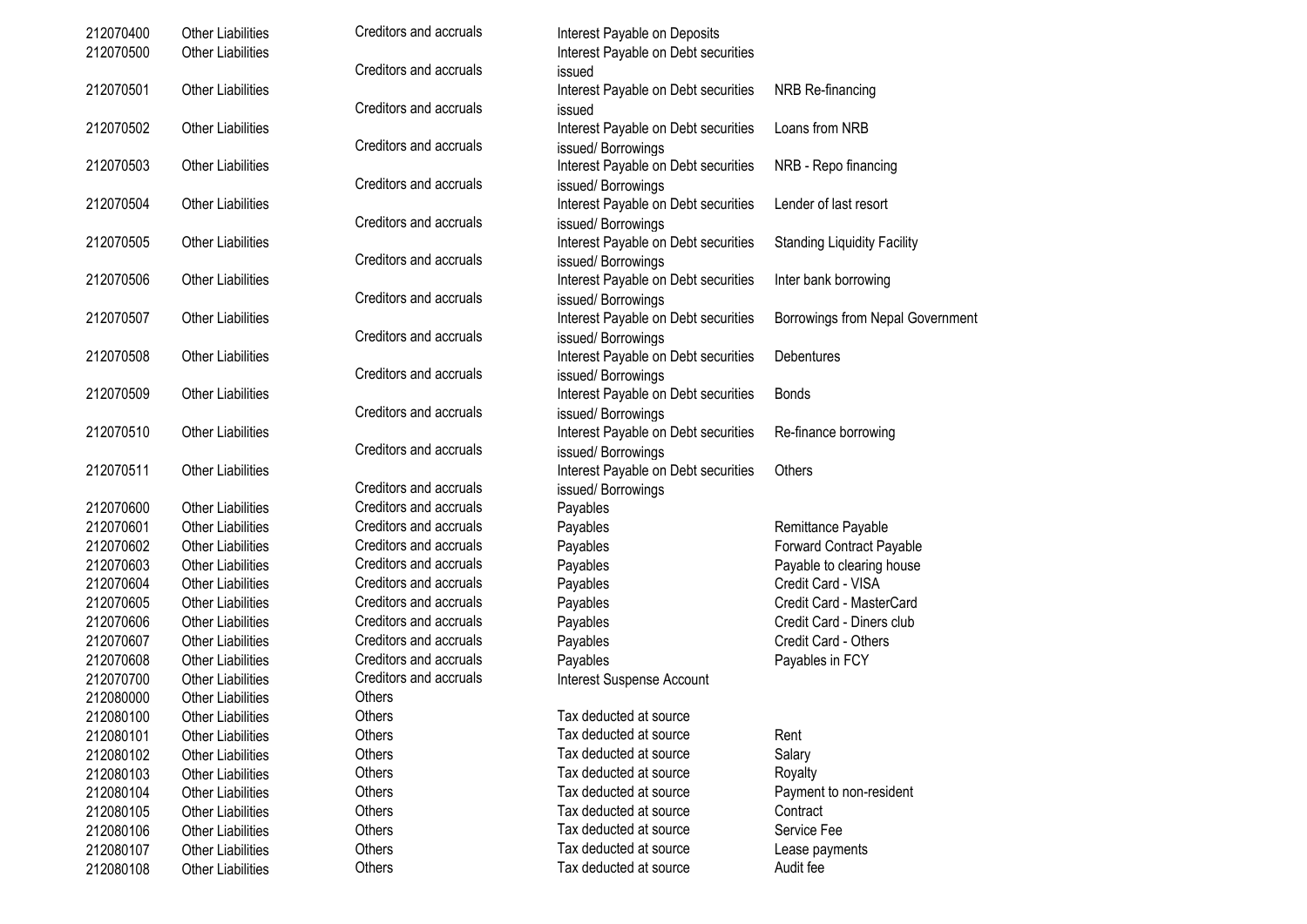| 212080109 | <b>Other Liabilities</b>  | <b>Others</b>                  | Tax deducted at source          | Social Security contributions |
|-----------|---------------------------|--------------------------------|---------------------------------|-------------------------------|
| 212080110 | <b>Other Liabilities</b>  | Others                         | Tax deducted at source          | Retirement benefits           |
| 212080111 | <b>Other Liabilities</b>  | Others                         | Tax deducted at source          | Meeting fees                  |
| 212080112 | <b>Other Liabilities</b>  | Others                         | Tax deducted at source          | Interest on deposit           |
| 212080113 | <b>Other Liabilities</b>  | Others                         | Tax deducted at source          | Interest on debentures/bonds  |
| 212080114 | <b>Other Liabilities</b>  | Others                         | Tax deducted at source          | Dividend                      |
| 212080115 | <b>Other Liabilities</b>  | Others                         | Tax deducted at source          | Others                        |
| 212080200 | <b>Other Liabilities</b>  | Others                         | Unearned Income                 |                               |
| 212080201 | <b>Other Liabilities</b>  | Others                         | Unearned Income                 | Unearned discount             |
| 212080202 | <b>Other Liabilities</b>  | <b>Others</b>                  | Unearned Income                 | Unearned commission           |
| 212080203 | <b>Other Liabilities</b>  | Others                         | Unearned Income                 | Unearned income FCY           |
| 212080204 | <b>Other Liabilities</b>  | Others                         | Unearned Income                 | Unearned other income         |
| 212080300 | <b>Other Liabilities</b>  | Others                         | <b>Embedded Derivative</b>      |                               |
| 212080400 | <b>Other Liabilities</b>  | Others                         | Liabilities under Finance Lease |                               |
| 212080500 | <b>Other Liabilities</b>  | Others                         | Dividend Payable                |                               |
| 212080501 | <b>Other Liabilities</b>  | <b>Others</b>                  | Dividend Payable                | for year 1                    |
| 212080502 | <b>Other Liabilities</b>  | Others                         | Dividend Payable                | for year 2                    |
| 212080503 | <b>Other Liabilities</b>  | Others                         | Dividend Payable                | for year 3                    |
| 212080504 | <b>Other Liabilities</b>  | Others                         | Dividend Payable                | for year 4                    |
| 212080505 | <b>Other Liabilities</b>  | Others                         | Dividend Payable                | for year 5                    |
| 212080600 | <b>Other Liabilities</b>  | Others                         | <b>Unidentified Deposits</b>    |                               |
| 212080700 | <b>Other Liabilities</b>  | Others                         | Travel cheque payable           |                               |
| 212080800 | <b>Other Liabilities</b>  | Others                         | Good for payment cheque         |                               |
| 212080900 | <b>Other Liabilities</b>  | Others                         | <b>Unclaimed Liabilities</b>    |                               |
| 212081000 | <b>Other Liabilities</b>  | Others                         | Payable in prepaid card         |                               |
| 212081100 | <b>Other Liabilities</b>  | Others                         | Collection fee payable          |                               |
| 212081200 | <b>Other Liabilities</b>  |                                | ATM cash withdrawal payable to  |                               |
|           |                           | Others                         | other banks                     |                               |
| 212081300 | <b>Other Liabilities</b>  | Others                         | <b>Other Advances</b>           |                               |
| 212081400 | <b>Other Liabilities</b>  | Others                         | Deferred Income                 |                               |
| 212081500 | <b>Other Liabilities</b>  | <b>Others</b>                  | Deferred Grant Income           |                               |
| 212081600 | <b>Other Liabilities</b>  | Others                         | Payable to government           |                               |
| 212081601 | <b>Other Liabilities</b>  | Others                         | Payable to government           | National government           |
| 212081602 | <b>Other Liabilities</b>  | Others                         | Payable to government           | Provincial government         |
| 212081603 | <b>Other Liabilities</b>  | Others                         | Payable to government           | Local government              |
| 213000000 | <b>Reconciliation A/c</b> |                                |                                 |                               |
| 213010000 | Reconciliation A/c        | <b>Central Office</b>          |                                 |                               |
| 213020000 | Reconciliation A/c        | Regional/Branch Office         |                                 |                               |
| 213030000 | Reconciliation A/c        | Pension                        |                                 |                               |
| 213040000 | Reconciliation A/c        | <b>Government Transactions</b> |                                 |                               |

213040000 Reconciliation A/c Government Transactions<br>213050000 Reconciliation A/c Loanable Fund

213050000 Reconciliation A/c Loanable Fund<br>213060000 Reconciliation A/c Others

Reconciliation A/c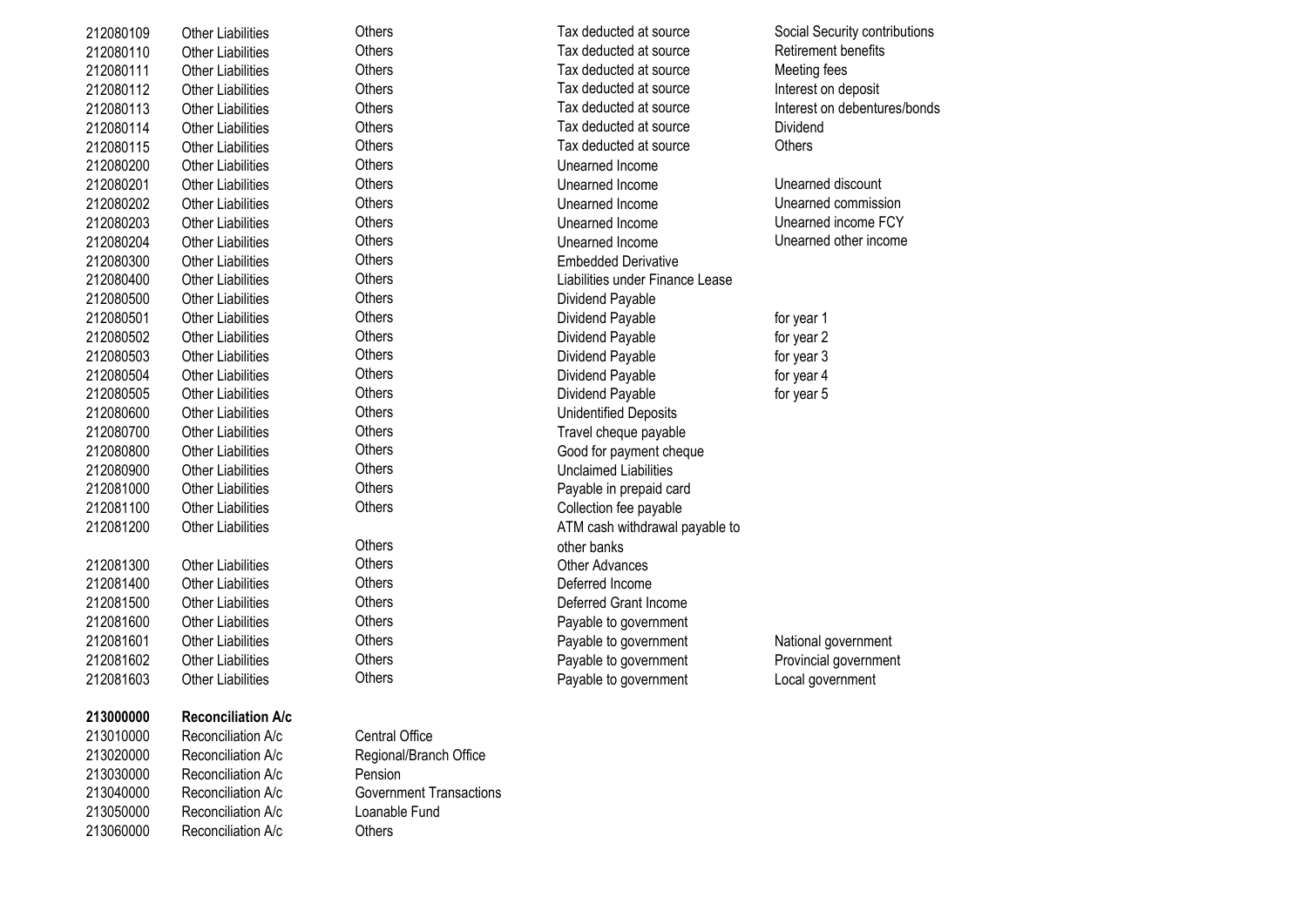**Account Code Broad Account Head Sub - Classification L1 Sub - Classification L2 Sub - Classification L3 Regulatory Reporting** 

**Remarks & Key**

**Guidelines**

| 300000000 | <b>Assets</b>                     |                                  |                              |                           |
|-----------|-----------------------------------|----------------------------------|------------------------------|---------------------------|
| 301000000 | <b>Cash &amp; Cash Equivalent</b> |                                  |                              | It should include the     |
|           |                                   |                                  |                              | following details -       |
|           |                                   |                                  |                              | 1. Currency               |
| 301010000 | Cash & Cash Equivalent            | Cash in hand & at vault          |                              |                           |
| 301010100 | Cash & Cash Equivalent            | Cash in hand & at vault          | Teller cash LCY              |                           |
| 301010200 | Cash & Cash Equivalent            | Cash in hand & at vault          | Teller cash FCY              |                           |
| 301010300 | Cash & Cash Equivalent            | Cash in hand & at vault          | Reserve Cash LCY             |                           |
| 301010400 | Cash & Cash Equivalent            | Cash in hand & at vault          | Reserve Cash FCY             |                           |
| 301010500 | Cash & Cash Equivalent            | Cash in hand & at vault          | In Vault LCY                 |                           |
| 301010600 | Cash & Cash Equivalent            | Cash in hand & at vault          | In Vault FCY                 |                           |
| 301010700 | Cash & Cash Equivalent            | Cash in hand & at vault          | In ATM LCY                   |                           |
| 301010800 | Cash & Cash Equivalent            | Cash in hand & at vault          | In ATM FCY                   |                           |
| 301010900 | Cash & Cash Equivalent            | Cash in hand & at vault          | In Transit LCY               |                           |
| 301011000 | Cash & Cash Equivalent            | Cash in hand & at vault          | In Transit FCY               |                           |
| 301011100 | Cash & Cash Equivalent            | Cash in hand & at vault          | <b>Others</b>                |                           |
| 301020000 | Cash & Cash Equivalent            | <b>Unrestricted Bank Balance</b> |                              | It should include the     |
| 301020100 | Cash & Cash Equivalent            | Unrestricted Bank Balance        | with Central Bank (NRB) -    | following details -       |
|           |                                   |                                  | LCY                          | 1. Currency               |
| 301020200 | Cash & Cash Equivalent            | <b>Unrestricted Bank Balance</b> | with Central Bank (NRB) -    | 2. Name of Bank           |
|           |                                   |                                  | <b>FCY</b>                   | 3. Class of Bank          |
| 301020300 | Cash & Cash Equivalent            | <b>Unrestricted Bank Balance</b> | with other Central Banks -   | 4. Type of Account held - |
|           |                                   |                                  | <b>FCY</b>                   | Current/Others            |
| 301020400 | Cash & Cash Equivalent            | <b>Unrestricted Bank Balance</b> | With domestic BFIs - LCY     |                           |
| 301020500 | Cash & Cash Equivalent            | <b>Unrestricted Bank Balance</b> | With domestic BFIs - FCY     |                           |
| 301020600 | Cash & Cash Equivalent            | <b>Unrestricted Bank Balance</b> | With foreign BFIs - FCY      |                           |
| 301030000 | Cash & Cash Equivalent            | Money Market Placement           |                              | It should include the     |
|           |                                   | (Highly Liquid Financial         |                              | following details -       |
|           |                                   | Assets)                          |                              | 1. Currency               |
|           |                                   |                                  |                              | 2. Name of Bank           |
| 301030100 | Cash & Cash Equivalent            | Money Market Placement           | Money at Call & Short Notice | 3. Class of Bank          |
|           |                                   | (Highly Liquid Financial         | with domestic BFIs - LCY     |                           |
|           |                                   | Assets)                          |                              |                           |
| 301030200 | Cash & Cash Equivalent            | Money Market Placement           | Money at Call & Short Notice |                           |
|           |                                   | (Highly Liquid Financial         | with domestic BFIs - FCY     |                           |
|           |                                   | Assets)                          |                              |                           |
| 301030300 | Cash & Cash Equivalent            | Money Market Placement           | Money at Call & Short Notice |                           |
|           |                                   | (Highly Liquid Financial         | with foreign BFIs - LCY      |                           |

Assets)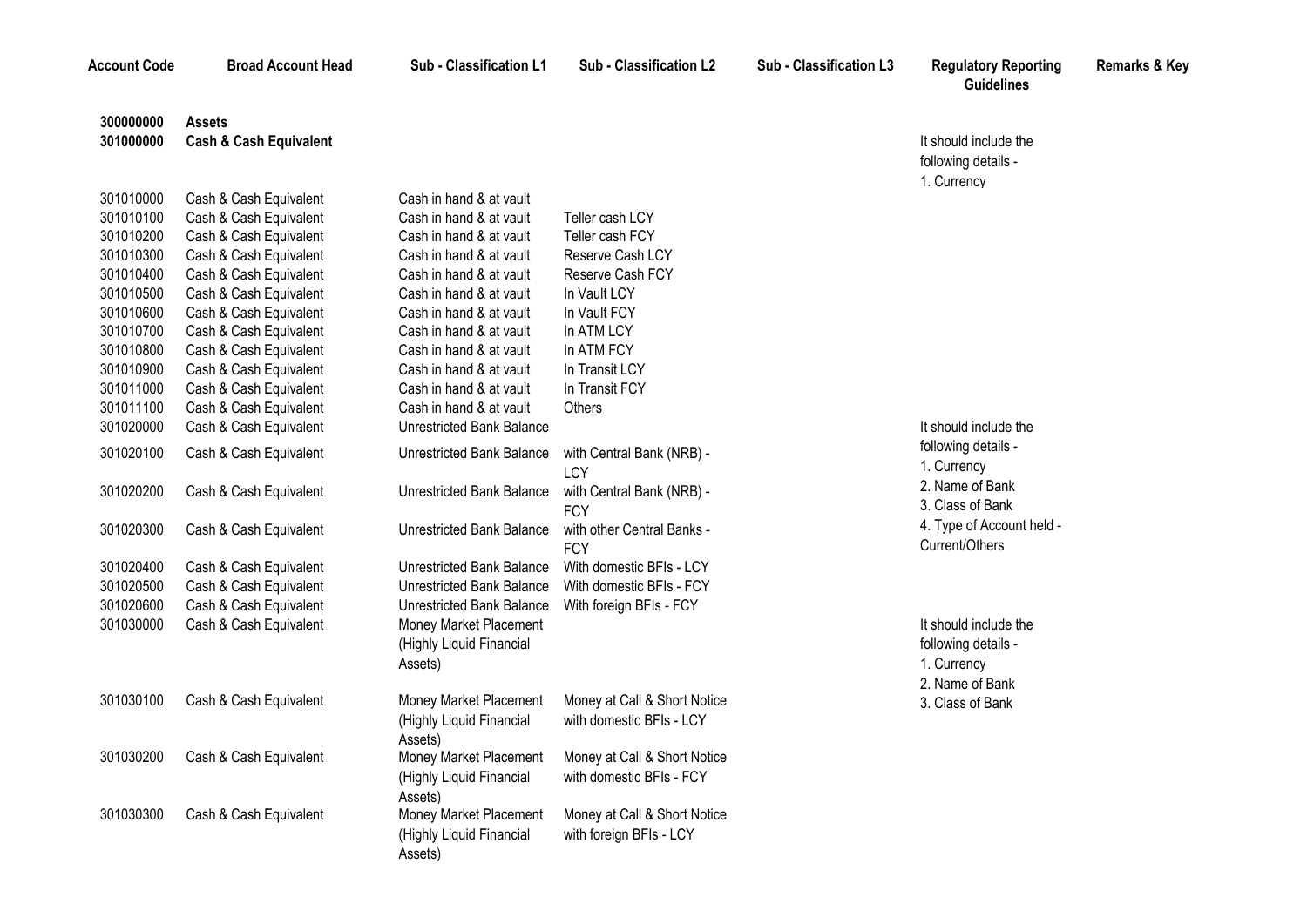| 301030400<br>Cash & Cash Equivalent<br>Money at Call & Short Notice<br>Money Market Placement<br>(Highly Liquid Financial<br>with foreign BFIs - FCY<br>Assets)<br>301030500<br>Cash & Cash Equivalent<br>Fixed Deposits with maturity<br>Money Market Placement<br><3 months<br>(Highly Liquid Financial<br>Assets) |  |  |  |  |
|----------------------------------------------------------------------------------------------------------------------------------------------------------------------------------------------------------------------------------------------------------------------------------------------------------------------|--|--|--|--|
|                                                                                                                                                                                                                                                                                                                      |  |  |  |  |
|                                                                                                                                                                                                                                                                                                                      |  |  |  |  |
|                                                                                                                                                                                                                                                                                                                      |  |  |  |  |
|                                                                                                                                                                                                                                                                                                                      |  |  |  |  |
|                                                                                                                                                                                                                                                                                                                      |  |  |  |  |
| 301030600<br>Cash & Cash Equivalent<br>Money Market Placement<br><b>Other Money Market</b>                                                                                                                                                                                                                           |  |  |  |  |
| Placements - LCY<br>(Highly Liquid Financial                                                                                                                                                                                                                                                                         |  |  |  |  |
| Assets)                                                                                                                                                                                                                                                                                                              |  |  |  |  |
| 301030700<br>Cash & Cash Equivalent<br>Money Market Placement<br><b>Other Money Market</b>                                                                                                                                                                                                                           |  |  |  |  |
| Placements - FCY<br>(Highly Liquid Financial                                                                                                                                                                                                                                                                         |  |  |  |  |
| Assets)                                                                                                                                                                                                                                                                                                              |  |  |  |  |
| 302000000<br><b>Trading Assets</b><br>It should include the                                                                                                                                                                                                                                                          |  |  |  |  |
| 302010000<br><b>Trading Assets</b><br>Non - Derivatives<br>following details -                                                                                                                                                                                                                                       |  |  |  |  |
| 302010100<br><b>Treasury Bill LCY</b><br><b>Trading Assets</b><br>Non - Derivatives<br>1. Currency                                                                                                                                                                                                                   |  |  |  |  |
| 302010200<br><b>Treasury Bill FCY</b><br><b>Trading Assets</b><br>Non - Derivatives<br>2. Name of Institution                                                                                                                                                                                                        |  |  |  |  |
| 302010300<br>Development Bond LCY<br><b>Trading Assets</b><br>Non - Derivatives<br>3. Class of Institution                                                                                                                                                                                                           |  |  |  |  |
| 302010400<br>Development Bond FCY<br><b>Trading Assets</b><br>Non - Derivatives<br>4. Collateral                                                                                                                                                                                                                     |  |  |  |  |
| 302010500<br>National Savings Bond LCY<br><b>Trading Assets</b><br>Non - Derivatives<br>5. Interest Rates                                                                                                                                                                                                            |  |  |  |  |
| 302010600<br><b>Trading Assets</b><br>Non - Derivatives<br>National Savings Bond FCY                                                                                                                                                                                                                                 |  |  |  |  |
| 302010700<br><b>Trading Assets</b><br>Non - Derivatives<br>Special Bond LCY                                                                                                                                                                                                                                          |  |  |  |  |
| 302010800<br><b>Trading Assets</b><br>Non - Derivatives<br>Special Bond FCY                                                                                                                                                                                                                                          |  |  |  |  |
| NRB Bonds LCY<br>302010900<br>Non - Derivatives<br><b>Trading Assets</b>                                                                                                                                                                                                                                             |  |  |  |  |
| NRB Bonds FCY<br>302011000<br>Non - Derivatives<br><b>Trading Assets</b>                                                                                                                                                                                                                                             |  |  |  |  |
| Foreign Corporate bonds<br>302011100<br>Non - Derivatives<br><b>Trading Assets</b><br><b>FCY</b>                                                                                                                                                                                                                     |  |  |  |  |
| Domestic Corporate bonds                                                                                                                                                                                                                                                                                             |  |  |  |  |
| 302011200<br>Non - Derivatives<br><b>Trading Assets</b><br>LCY                                                                                                                                                                                                                                                       |  |  |  |  |
| Domestic Corporate bonds<br>302011300<br>Non - Derivatives<br><b>Trading Assets</b>                                                                                                                                                                                                                                  |  |  |  |  |
| <b>FCY</b>                                                                                                                                                                                                                                                                                                           |  |  |  |  |
| 302011400<br><b>Trading Assets</b><br>Non - Derivatives<br><b>Equities LCY</b>                                                                                                                                                                                                                                       |  |  |  |  |
| 302011500<br><b>Trading Assets</b><br>Non - Derivatives<br><b>Equities FCY</b>                                                                                                                                                                                                                                       |  |  |  |  |
| Asset-backed securities LCY<br>302011600<br><b>Trading Assets</b><br>Non - Derivatives                                                                                                                                                                                                                               |  |  |  |  |
| Asset-backed securities FCY<br>302011700<br><b>Trading Assets</b><br>Non - Derivatives                                                                                                                                                                                                                               |  |  |  |  |
| 302020000<br><b>Trading Assets</b><br>Derivatives                                                                                                                                                                                                                                                                    |  |  |  |  |
| Interest rate<br>302020100<br><b>Trading Assets</b><br>Derivatives                                                                                                                                                                                                                                                   |  |  |  |  |
| Credit<br>302020200<br><b>Trading Assets</b><br>Derivatives                                                                                                                                                                                                                                                          |  |  |  |  |
| Equity<br>302020300<br><b>Trading Assets</b><br>Derivatives                                                                                                                                                                                                                                                          |  |  |  |  |
| Foreign exchange<br>302020400<br><b>Trading Assets</b><br>Derivatives                                                                                                                                                                                                                                                |  |  |  |  |
| OTC structured derivatives<br>302020500<br><b>Trading Assets</b><br>Derivatives                                                                                                                                                                                                                                      |  |  |  |  |
| 303000000<br>Derivative assets held for risk<br>It should include the                                                                                                                                                                                                                                                |  |  |  |  |
| following details -<br>management                                                                                                                                                                                                                                                                                    |  |  |  |  |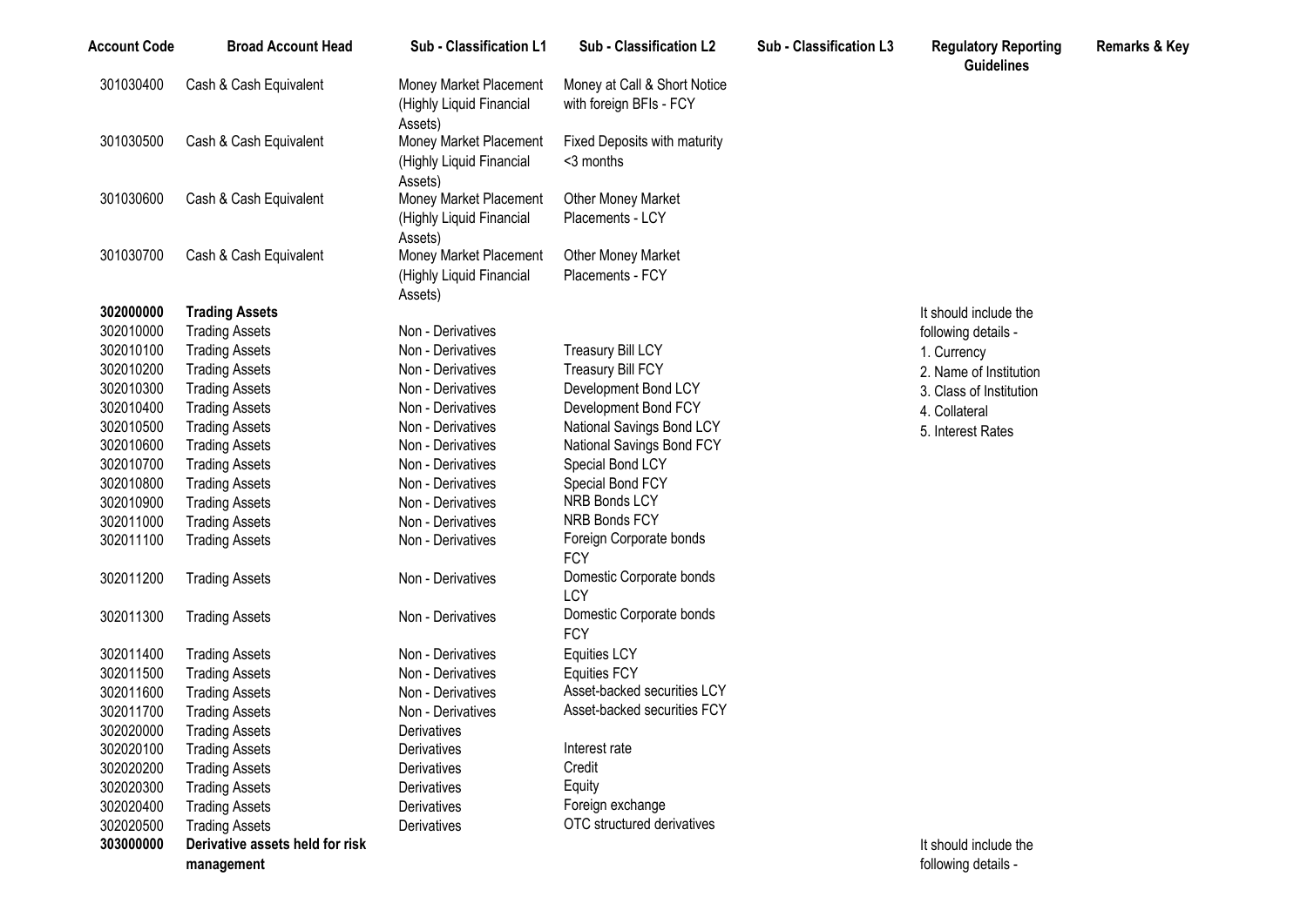| <b>Account Code</b> | <b>Broad Account Head</b>       | Sub - Classification L1   | <b>Sub - Classification L2</b> | <b>Sub - Classification L3</b> | <b>Regulatory Reporting</b><br><b>Guidelines</b> | <b>Remarks &amp; Key</b> |
|---------------------|---------------------------------|---------------------------|--------------------------------|--------------------------------|--------------------------------------------------|--------------------------|
| 303010000           | Derivative assets held for risk |                           |                                |                                | 1. Currency                                      |                          |
|                     | management                      | Interest rate             |                                |                                | 2. Name of Institution                           |                          |
| 303020000           | Derivative assets held for risk |                           |                                |                                | 3. Class of Institution                          |                          |
|                     | management                      | Credit                    |                                |                                | 4. Collateral                                    |                          |
| 303030000           | Derivative assets held for risk |                           |                                |                                | 5. Interest Rates                                |                          |
|                     | management                      | Equity                    |                                |                                |                                                  |                          |
| 303040000           | Derivative assets held for risk |                           |                                |                                |                                                  |                          |
|                     | management                      | Foreign exchange          |                                |                                |                                                  |                          |
| 304000000           | <b>Dues from BFIs</b>           |                           |                                |                                | It should include the                            |                          |
| 304010000           | Dues from BFIs                  | At amortized cost         |                                |                                | following details -                              |                          |
| 304010100           | Dues from BFIs                  | At amortized cost         | Repurchase Agreement LCY       |                                | 1. Currency                                      |                          |
| 304010200           | Dues from BFIs                  | At amortized cost         | Repurchase Agreement FCY       |                                | 2. Name of Institution                           |                          |
|                     |                                 |                           |                                |                                | 3. Class of Institution                          |                          |
| 304010300           | Dues from BFIs                  | At amortized cost         | Securities Borrowing LCY       |                                | 4. Collateral                                    |                          |
| 304010400           | Dues from BFIs                  | At amortized cost         | Securities Borrowing FCY       |                                | 5. Sector                                        |                          |
| 304010500           | Dues from BFIs                  | At amortized cost         | Placements with domestic       |                                | 6. Sub Sector                                    |                          |
|                     |                                 |                           | BFIs (more than 90 days)       |                                | 7. Interest Rate                                 |                          |
|                     |                                 |                           | LCY                            |                                |                                                  |                          |
| 304010600           | Dues from BFIs                  | At amortized cost         | Placements with domestic       |                                | 8. Performing/Non                                |                          |
|                     |                                 |                           | BFIs (more than 90 days)       |                                | Performing Loan                                  |                          |
|                     |                                 |                           | <b>FCY</b>                     |                                | 9. Residential Status                            |                          |
| 304010700           | Dues from BFIs                  | At amortized cost         | Placements with foreign BFIs   |                                | 10. Lending to Deprived                          |                          |
|                     |                                 |                           | (more than 90 days) LCY        |                                | Sector                                           |                          |
| 304010800           | Dues from BFIs                  | At amortized cost         | Placements with foreign BFIs   |                                |                                                  |                          |
|                     |                                 |                           | (more than 90 days) FCY        |                                |                                                  |                          |
| 304010900           | Dues from BFIs                  | At amortized cost         | Others LCY                     |                                |                                                  |                          |
| 304011000           | Dues from BFIs                  | At amortized cost         | Others FCY                     |                                |                                                  |                          |
| 304020000           | Dues from BFIs                  | At fair value through P/L |                                |                                |                                                  |                          |
| 304020100           | Dues from BFIs                  | At fair value through P/L | Repurchase Agreement LCY       |                                |                                                  |                          |
| 304020200           | Dues from BFIs                  | At fair value through P/L | Repurchase Agreement FCY       |                                |                                                  |                          |
|                     |                                 |                           |                                |                                |                                                  |                          |
| 304020300           | Dues from BFIs                  | At fair value through P/L | Securities Borrowing LCY       |                                |                                                  |                          |
| 304020400           | Dues from BFIs                  | At fair value through P/L | Securities Borrowing FCY       |                                |                                                  |                          |
| 304020500           | Dues from BFIs                  | At fair value through P/L | Placements with domestic       |                                |                                                  |                          |
|                     |                                 |                           | BFIs (more than 90 days)       |                                |                                                  |                          |
|                     |                                 |                           | LCY                            |                                |                                                  |                          |
| 304020600           | Dues from BFIs                  | At fair value through P/L | Placements with domestic       |                                |                                                  |                          |
|                     |                                 |                           | BFIs (more than 90 days)       |                                |                                                  |                          |
|                     |                                 |                           | <b>FCY</b>                     |                                |                                                  |                          |
| 304020700           | Dues from BFIs                  | At fair value through P/L | Placements with foreign BFIs   |                                |                                                  |                          |

(more than 90 days) LCY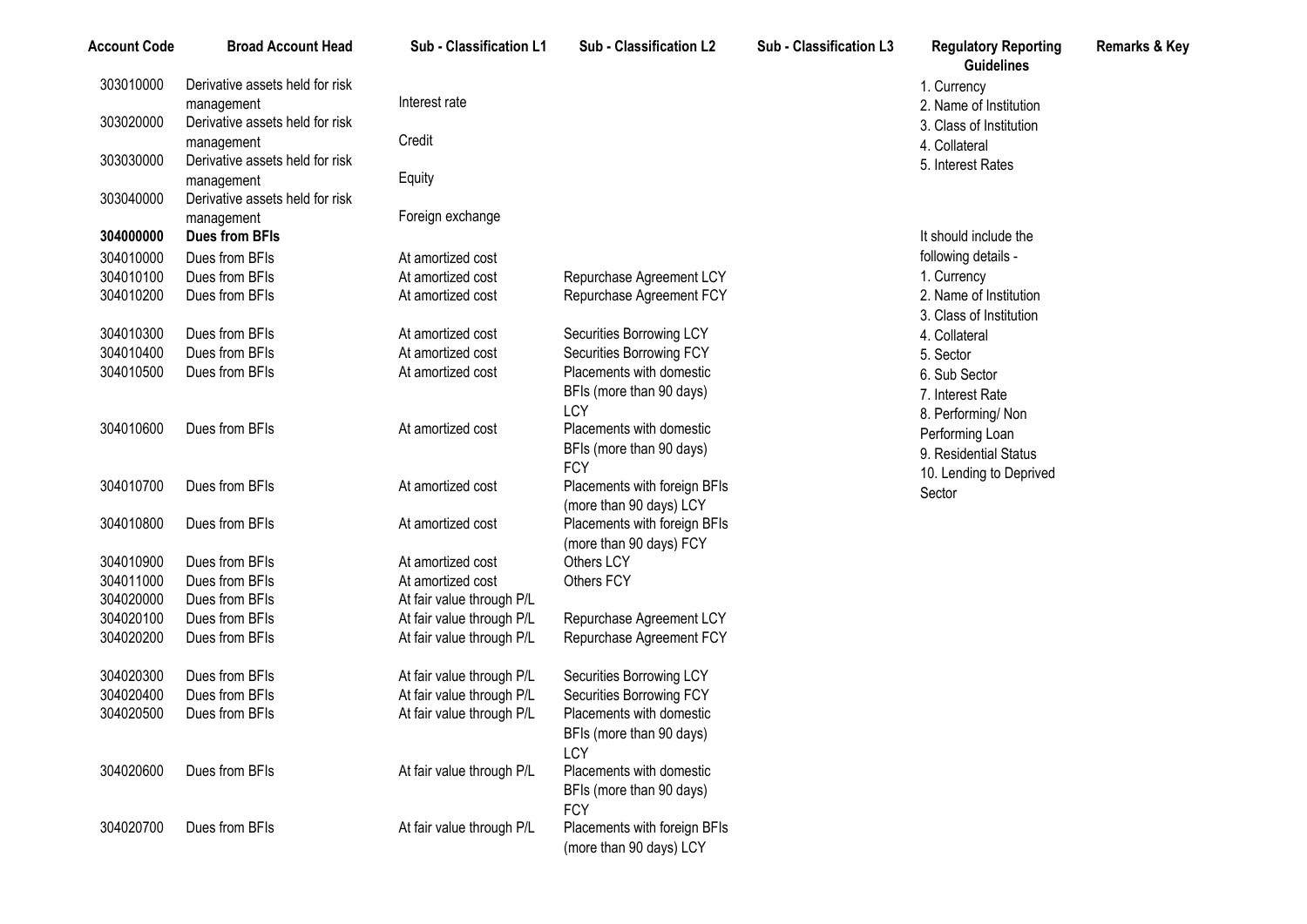| <b>Account Code</b> | <b>Broad Account Head</b>       | Sub - Classification L1   | Sub - Classification L2         | Sub - Classification L3 | <b>Regulatory Reporting</b><br><b>Guidelines</b> | <b>Remarks &amp; Key</b> |
|---------------------|---------------------------------|---------------------------|---------------------------------|-------------------------|--------------------------------------------------|--------------------------|
| 304020800           | Dues from BFIs                  | At fair value through P/L | Placements with foreign BFIs    |                         |                                                  |                          |
|                     |                                 |                           | (more than 90 days) FCY         |                         |                                                  |                          |
| 304020900           | Dues from BFIs                  | At fair value through P/L | Others LCY                      |                         |                                                  |                          |
| 304021000           | Dues from BFIs                  | At fair value through P/L | Others FCY                      |                         |                                                  |                          |
| 304030000           | Dues from BFIs                  | At fair value through OCI |                                 |                         |                                                  |                          |
| 304030100           | Dues from BFIs                  | At fair value through OCI | Repurchase Agreement LCY        |                         |                                                  |                          |
| 304030200           | Dues from BFIs                  | At fair value through OCI | Repurchase Agreement FCY        |                         |                                                  |                          |
| 304030300           | Dues from BFIs                  | At fair value through OCI | Securities Borrowing LCY        |                         |                                                  |                          |
| 304030400           | Dues from BFIs                  | At fair value through OCI | Securities Borrowing FCY        |                         |                                                  |                          |
| 304030500           | Dues from BFIs                  | At fair value through OCI | Placements with domestic        |                         |                                                  |                          |
|                     |                                 |                           | BFIs (more than 90 days)<br>LCY |                         |                                                  |                          |
| 304030600           | Dues from BFIs                  | At fair value through OCI | Placements with domestic        |                         |                                                  |                          |
|                     |                                 |                           | BFIs (more than 90 days)        |                         |                                                  |                          |
|                     |                                 |                           | <b>FCY</b>                      |                         |                                                  |                          |
| 304030700           | Dues from BFIs                  | At fair value through OCI | Placements with foreign BFIs    |                         |                                                  |                          |
|                     |                                 |                           | (more than 90 days) LCY         |                         |                                                  |                          |
| 304030800           | Dues from BFIs                  | At fair value through OCI | Placements with foreign BFIs    |                         |                                                  |                          |
|                     |                                 |                           | (more than 90 days) FCY         |                         |                                                  |                          |
| 304030900           | Dues from BFIs                  | At fair value through OCI | Others LCY                      |                         |                                                  |                          |
| 304031000           | Dues from BFIs                  | At fair value through OCI | Others FCY                      |                         |                                                  |                          |
| 305000000           | Loans and advances to           |                           |                                 |                         | It should include the                            |                          |
|                     | <b>Customers</b>                |                           |                                 |                         | following details -                              |                          |
| 305010000           | Loans and advances to customers | At amortized cost         |                                 |                         | 1. Currency                                      |                          |
| 305010100           | Loans and advances to customers | At amortized cost         | Term Loan LCY                   |                         | 2. Name of Institution                           |                          |
| 305010200           | Loans and advances to customers | At amortized cost         | Term Loan FCY                   |                         | 3. Class of Institution                          |                          |
| 305010300           | Loans and advances to customers | At amortized cost         | Demand & Other Working          |                         | 4. Collateral                                    |                          |
|                     |                                 |                           | Capital LCY                     |                         | 5. Sector                                        |                          |
| 305010400           | Loans and advances to customers | At amortized cost         | Demand & Other Working          |                         | 6. Sub Sector                                    |                          |
|                     |                                 |                           | Capital FCY                     |                         | 7. Interest Rate                                 |                          |
| 305010500           | Loans and advances to customers | At amortized cost         | Residential Home Loan LCY       |                         | 8. Performing/Non                                |                          |
| 305010600           | Loans and advances to customers | At amortized cost         | Real Estate Loan LCY            |                         | Performing Loan                                  |                          |
| 305010700           | Loans and advances to customers | At amortized cost         | Hire Purchase Loans LCY         |                         | 9. Residential Status                            |                          |
| 305010800           | Loans and advances to customers | At amortized cost         | Overdraft LCY                   |                         | 10. Lending to Deprived                          |                          |
| 305010900           | Loans and advances to customers | At amortized cost         | Overdraft FCY                   |                         | Sector                                           |                          |
| 305011000           | Loans and advances to customers | At amortized cost         | Trust Receipt Loan/Import       |                         |                                                  |                          |
|                     |                                 |                           | Loan LCY                        |                         |                                                  |                          |
| 305011100           | Loans and advances to customers | At amortized cost         | Trust Receipt Loan/Import       |                         |                                                  |                          |
|                     |                                 |                           | Loan FCY                        |                         |                                                  |                          |
| 305011200           | Loans and advances to customers | At amortized cost         | <b>Bills Purchased LCY</b>      |                         |                                                  |                          |
| 305011300           | Loans and advances to customers | At amortized cost         | <b>Bills Purchased FCY</b>      |                         |                                                  |                          |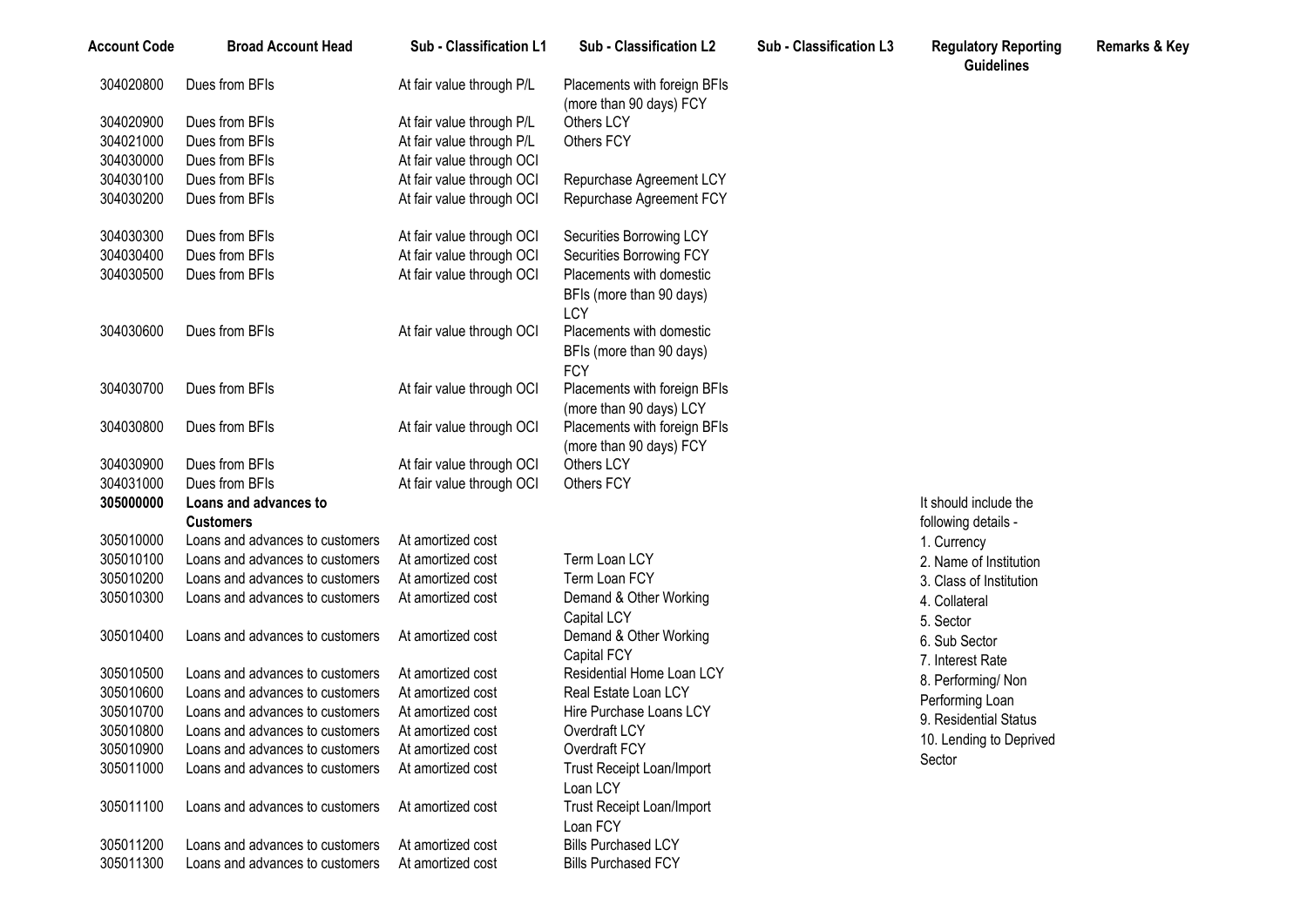| <b>Account Code</b> | <b>Broad Account Head</b>       | Sub - Classification L1 | Sub - Classification L2                              | Sub - Classification L3 | <b>Regulatory Reporting</b><br><b>Guidelines</b> | <b>Remarks &amp; Key</b> |
|---------------------|---------------------------------|-------------------------|------------------------------------------------------|-------------------------|--------------------------------------------------|--------------------------|
| 305011400           | Loans and advances to customers | At amortized cost       | Repurchase Agreement LCY                             |                         |                                                  |                          |
| 305011500           | Loans and advances to customers | At amortized cost       | Repurchase Agreement FCY                             |                         |                                                  |                          |
| 305011600           | Loans and advances to customers | At amortized cost       | Securities Borrowing LCY                             |                         |                                                  |                          |
| 305011700           | Loans and advances to customers | At amortized cost       | Securities Borrowing FCY                             |                         |                                                  |                          |
| 305011800           | Loans and advances to customers | At amortized cost       | Loans Against Collected Bills -<br>Domestic LCY      |                         |                                                  |                          |
| 305011900           | Loans and advances to customers | At amortized cost       | Loans Against Collected Bills -<br>Domestic FCY      |                         |                                                  |                          |
| 305012000           | Loans and advances to customers | At amortized cost       | Loans Against Collected Bills -<br>Foreign LCY       |                         |                                                  |                          |
| 305012100           | Loans and advances to customers | At amortized cost       | Loans Against Collected Bills -<br>Foreign FCY       |                         |                                                  |                          |
| 305012200           | Loans and advances to customers | At amortized cost       | Mortgage Lending LCY                                 |                         |                                                  |                          |
| 305012300           | Loans and advances to customers | At amortized cost       | Mortgage Lending FCY                                 |                         |                                                  |                          |
| 305012400           | Loans and advances to customers | At amortized cost       | Margin Nature Loan LCY                               |                         |                                                  |                          |
| 305012500           | Loans and advances to customers | At amortized cost       | Packing Credits LCY                                  |                         |                                                  |                          |
| 305012600           | Loans and advances to customers | At amortized cost       | Packing Credits FCY                                  |                         |                                                  |                          |
| 305012700           | Loans and advances to customers | At amortized cost       | Lending Commitments - Held<br>for Trading LCY        |                         |                                                  |                          |
| 305012800           | Loans and advances to customers | At amortized cost       | Lending Commitments - Held<br>for Trading FCY        |                         |                                                  |                          |
| 305012900           | Loans and advances to customers | At amortized cost       | Auto Loan LCY                                        |                         |                                                  |                          |
| 305013000           | Loans and advances to customers | At amortized cost       | Personal Loan LCY                                    |                         |                                                  |                          |
| 305013100           | Loans and advances to customers | At amortized cost       | Receivable on Credit Card                            |                         |                                                  |                          |
|                     |                                 |                         | LCY                                                  |                         |                                                  |                          |
| 305013200           | Loans and advances to customers | At amortized cost       | Receivable on Credit Card<br><b>FCY</b>              |                         |                                                  |                          |
| 305013300           | Loans and advances to customers | At amortized cost       | Finance lease receivables<br><b>LCY</b>              |                         |                                                  |                          |
| 305013400           | Loans and advances to customers | At amortized cost       | Finance lease receivables<br><b>FCY</b>              |                         |                                                  |                          |
| 305013500           | Loans and advances to customers | At amortized cost       | Others LCY                                           |                         |                                                  |                          |
| 305013600           | Loans and advances to customers | At amortized cost       | Others FCY                                           |                         |                                                  |                          |
| 305020000           | Loans and advances to customers | Fair Value through P/L  |                                                      |                         |                                                  |                          |
| 305020100           | Loans and advances to customers | Fair Value through P/L  | Term Loan LCY                                        |                         |                                                  |                          |
| 305020200           | Loans and advances to customers | Fair Value through P/L  | Term Loan FCY                                        |                         |                                                  |                          |
| 305020300           | Loans and advances to customers | Fair Value through P/L  | Demand & Other Working                               |                         |                                                  |                          |
| 305020400           | Loans and advances to customers | Fair Value through P/L  | Capital LCY<br>Demand & Other Working<br>Capital FCY |                         |                                                  |                          |
| 305020500           | Loans and advances to customers | Fair Value through P/L  | Residential Home Loan LCY                            |                         |                                                  |                          |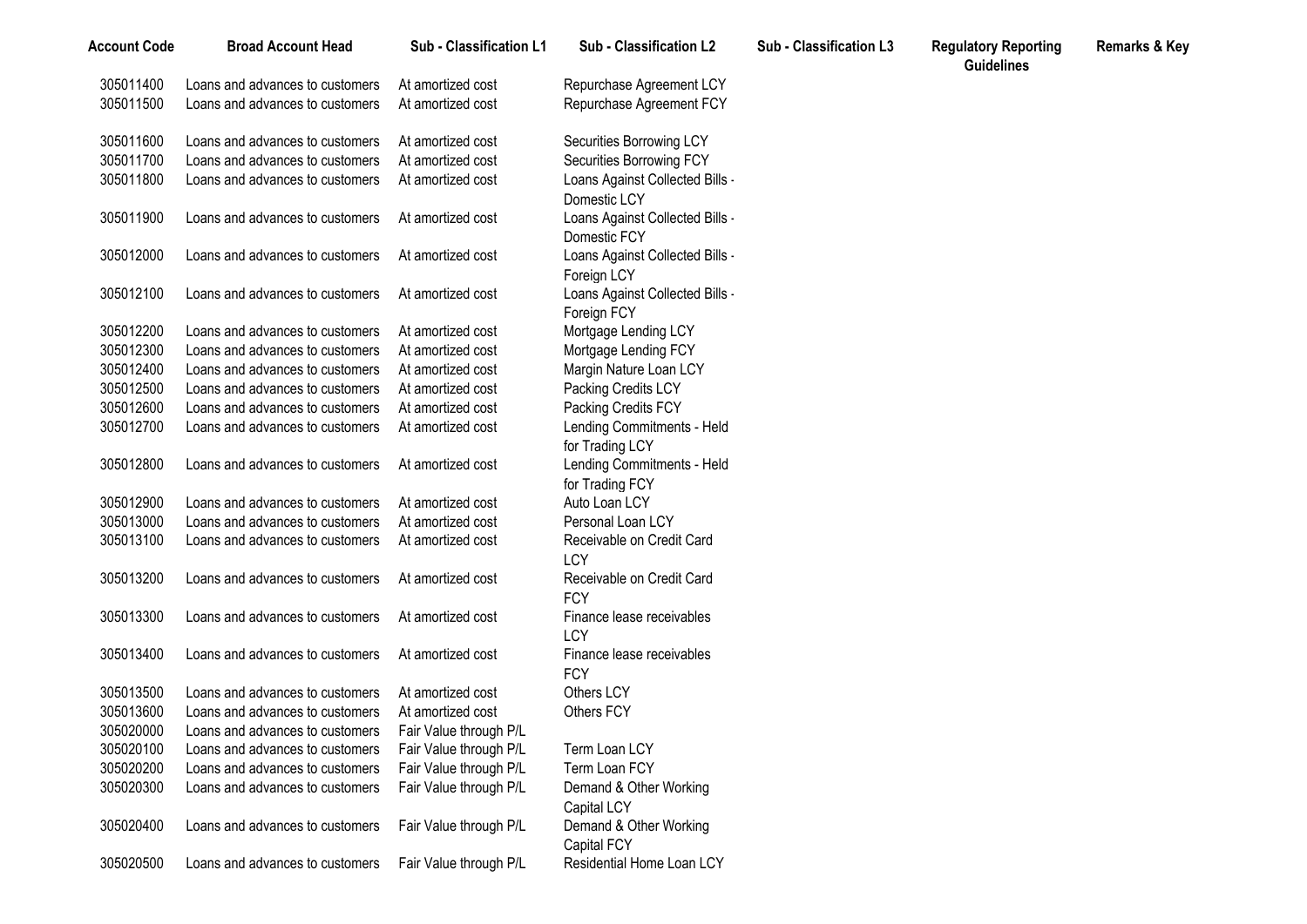| <b>Account Code</b> | <b>Broad Account Head</b>       | Sub - Classification L1 | Sub - Classification L2                      | <b>Sub - Classification L3</b> | <b>Regulatory Reporting</b><br><b>Guidelines</b> | <b>Remarks &amp; Key</b> |
|---------------------|---------------------------------|-------------------------|----------------------------------------------|--------------------------------|--------------------------------------------------|--------------------------|
| 305020600           | Loans and advances to customers | Fair Value through P/L  | Real Estate Loan LCY                         |                                |                                                  |                          |
| 305020700           | Loans and advances to customers | Fair Value through P/L  | Hire Purchase Loans LCY                      |                                |                                                  |                          |
| 305020800           | Loans and advances to customers | Fair Value through P/L  | Overdraft LCY                                |                                |                                                  |                          |
| 305020900           | Loans and advances to customers | Fair Value through P/L  | Overdraft FCY                                |                                |                                                  |                          |
| 305021000           | Loans and advances to customers | Fair Value through P/L  | <b>Trust Receipt Loan/Import</b><br>Loan LCY |                                |                                                  |                          |
| 305021100           | Loans and advances to customers | Fair Value through P/L  | Trust Receipt Loan/Import                    |                                |                                                  |                          |
| 305021200           | Loans and advances to customers | Fair Value through P/L  | Loan FCY<br><b>Bills Purchased LCY</b>       |                                |                                                  |                          |
| 305021300           | Loans and advances to customers | Fair Value through P/L  | <b>Bills Purchased FCY</b>                   |                                |                                                  |                          |
| 305021400           | Loans and advances to customers | Fair Value through P/L  |                                              |                                |                                                  |                          |
|                     |                                 |                         | Repurchase Agreement LCY                     |                                |                                                  |                          |
| 305021500           | Loans and advances to customers | Fair Value through P/L  | Repurchase Agreement FCY                     |                                |                                                  |                          |
| 305021600           | Loans and advances to customers | Fair Value through P/L  | Securities Borrowing LCY                     |                                |                                                  |                          |
| 305021700           | Loans and advances to customers | Fair Value through P/L  | Securities Borrowing FCY                     |                                |                                                  |                          |
| 305021800           | Loans and advances to customers | Fair Value through P/L  | Loans Against Collected Bills -              |                                |                                                  |                          |
|                     |                                 |                         | Domestic LCY                                 |                                |                                                  |                          |
| 305021900           | Loans and advances to customers | Fair Value through P/L  | Loans Against Collected Bills -              |                                |                                                  |                          |
|                     |                                 |                         | Domestic FCY                                 |                                |                                                  |                          |
| 305022000           | Loans and advances to customers | Fair Value through P/L  | Loans Against Collected Bills -              |                                |                                                  |                          |
|                     |                                 |                         | Foreign LCY                                  |                                |                                                  |                          |
| 305022100           | Loans and advances to customers | Fair Value through P/L  | Loans Against Collected Bills -              |                                |                                                  |                          |
|                     |                                 |                         | Foreign FCY                                  |                                |                                                  |                          |
| 305022200           | Loans and advances to customers | Fair Value through P/L  | Mortgage Lending LCY                         |                                |                                                  |                          |
| 305022300           | Loans and advances to customers | Fair Value through P/L  | Mortgage Lending FCY                         |                                |                                                  |                          |
| 305022400           | Loans and advances to customers | Fair Value through P/L  | Margin Nature Loan LCY                       |                                |                                                  |                          |
| 305022500           | Loans and advances to customers | Fair Value through P/L  | Packing Credits LCY                          |                                |                                                  |                          |
| 305022600           | Loans and advances to customers | Fair Value through P/L  | Packing Credits FCY                          |                                |                                                  |                          |
| 305022700           | Loans and advances to customers | Fair Value through P/L  | Lending Commitments - Held                   |                                |                                                  |                          |
|                     |                                 |                         | for Trading LCY                              |                                |                                                  |                          |
| 305022800           | Loans and advances to customers | Fair Value through P/L  | Lending Commitments - Held                   |                                |                                                  |                          |
|                     |                                 |                         | for Trading FCY                              |                                |                                                  |                          |
| 305022900           | Loans and advances to customers | Fair Value through P/L  | Auto Loan LCY                                |                                |                                                  |                          |
| 305023000           | Loans and advances to customers | Fair Value through P/L  | Personal Loan LCY                            |                                |                                                  |                          |
| 305023100           | Loans and advances to customers | Fair Value through P/L  | Receivable on Credit Card                    |                                |                                                  |                          |
|                     |                                 |                         | LCY                                          |                                |                                                  |                          |
| 305023200           | Loans and advances to customers | Fair Value through P/L  | Receivable on Credit Card                    |                                |                                                  |                          |
|                     |                                 |                         | <b>FCY</b>                                   |                                |                                                  |                          |
| 305023300           | Loans and advances to customers | Fair Value through P/L  | Finance lease receivables                    |                                |                                                  |                          |
|                     |                                 |                         | LCY                                          |                                |                                                  |                          |
| 305023400           | Loans and advances to customers | Fair Value through P/L  | Finance lease receivables                    |                                |                                                  |                          |
|                     |                                 |                         | <b>FCY</b>                                   |                                |                                                  |                          |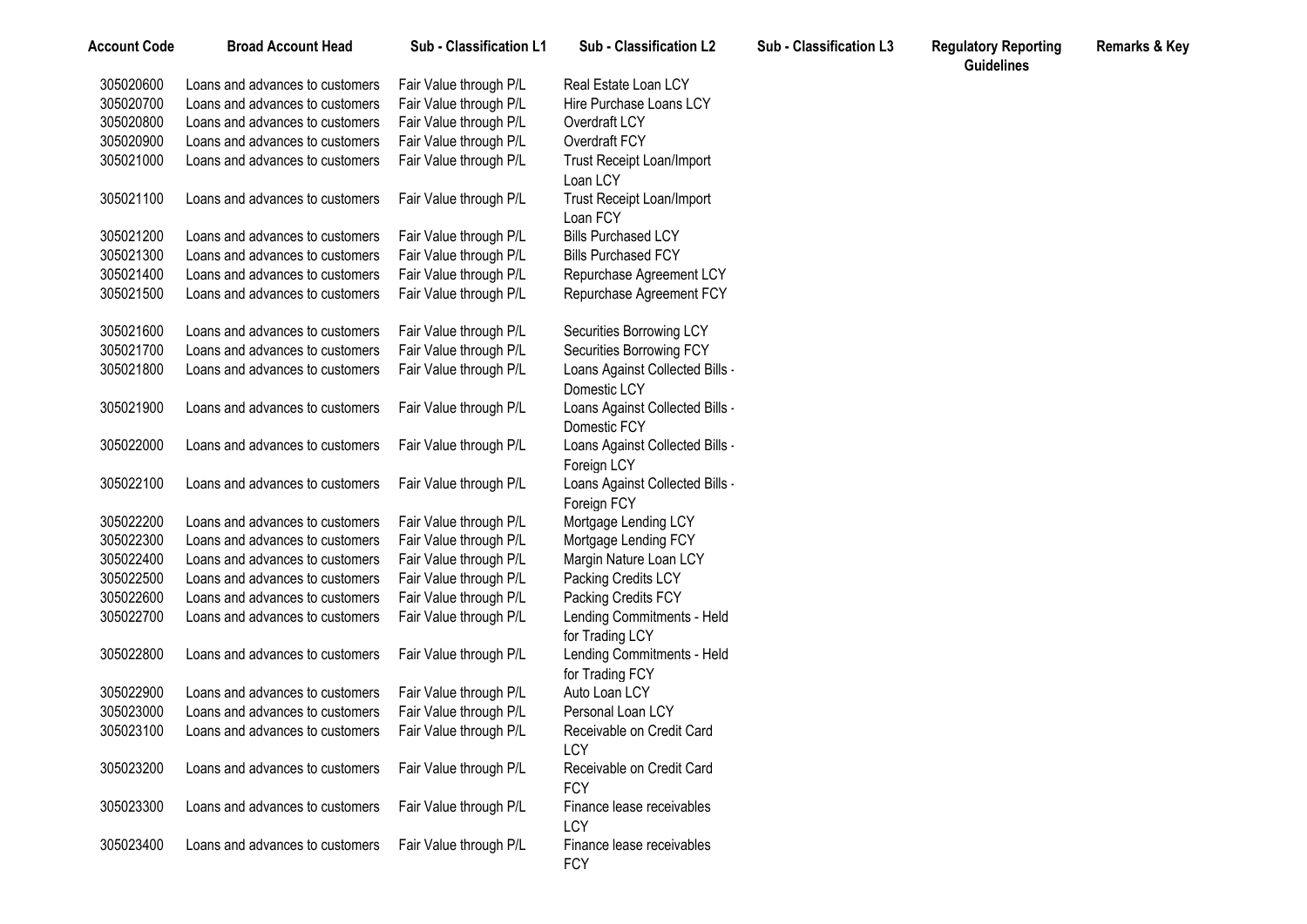| <b>Account Code</b> | <b>Broad Account Head</b>       | Sub - Classification L1 | Sub - Classification L2                       | <b>Sub - Classification L3</b> | <b>Regulatory Reporting</b><br><b>Guidelines</b> | <b>Remarks &amp; Key</b> |
|---------------------|---------------------------------|-------------------------|-----------------------------------------------|--------------------------------|--------------------------------------------------|--------------------------|
| 305023500           | Loans and advances to customers | Fair Value through P/L  | Others LCY                                    |                                |                                                  |                          |
| 305023600           | Loans and advances to customers | Fair Value through P/L  | Others FCY                                    |                                |                                                  |                          |
| 305030000           | Loans and advances to customers | Fair Value through OCI  |                                               |                                |                                                  |                          |
| 305030100           | Loans and advances to customers | Fair Value through OCI  | Term Loan LCY                                 |                                |                                                  |                          |
| 305030200           | Loans and advances to customers | Fair Value through OCI  | Term Loan FCY                                 |                                |                                                  |                          |
| 305030300           | Loans and advances to customers | Fair Value through OCI  | Demand & Other Working                        |                                |                                                  |                          |
|                     |                                 |                         | Capital LCY                                   |                                |                                                  |                          |
| 305030400           | Loans and advances to customers | Fair Value through OCI  | Demand & Other Working<br>Capital FCY         |                                |                                                  |                          |
| 305030500           | Loans and advances to customers | Fair Value through OCI  | Residential Home Loan LCY                     |                                |                                                  |                          |
| 305030600           | Loans and advances to customers | Fair Value through OCI  | Real Estate Loan LCY                          |                                |                                                  |                          |
| 305030700           | Loans and advances to customers | Fair Value through OCI  | Hire Purchase Loans LCY                       |                                |                                                  |                          |
| 305030800           | Loans and advances to customers | Fair Value through OCI  | Overdraft LCY                                 |                                |                                                  |                          |
| 305030900           | Loans and advances to customers | Fair Value through OCI  | Overdraft FCY                                 |                                |                                                  |                          |
| 305031000           | Loans and advances to customers | Fair Value through OCI  | Trust Receipt Loan/Import<br>Loan LCY         |                                |                                                  |                          |
| 305031100           | Loans and advances to customers | Fair Value through OCI  | <b>Trust Receipt Loan/Import</b><br>Loan FCY  |                                |                                                  |                          |
| 305031200           | Loans and advances to customers | Fair Value through OCI  | <b>Bills Purchased LCY</b>                    |                                |                                                  |                          |
| 305031300           | Loans and advances to customers | Fair Value through OCI  | <b>Bills Purchased FCY</b>                    |                                |                                                  |                          |
| 305031400           | Loans and advances to customers | Fair Value through OCI  | Repurchase Agreement LCY                      |                                |                                                  |                          |
| 305031500           | Loans and advances to customers | Fair Value through OCI  | Repurchase Agreement FCY                      |                                |                                                  |                          |
| 305031600           | Loans and advances to customers | Fair Value through OCI  | Securities Borrowing LCY                      |                                |                                                  |                          |
| 305031700           | Loans and advances to customers | Fair Value through OCI  | Securities Borrowing FCY                      |                                |                                                  |                          |
| 305031800           | Loans and advances to customers | Fair Value through OCI  | Loans Against Collected Bills -               |                                |                                                  |                          |
|                     |                                 |                         | Domestic LCY                                  |                                |                                                  |                          |
| 305031900           | Loans and advances to customers | Fair Value through OCI  | Loans Against Collected Bills -               |                                |                                                  |                          |
|                     |                                 |                         | Domestic FCY                                  |                                |                                                  |                          |
| 305032000           | Loans and advances to customers | Fair Value through OCI  | Loans Against Collected Bills -               |                                |                                                  |                          |
|                     |                                 |                         | Foreign LCY                                   |                                |                                                  |                          |
| 305032100           | Loans and advances to customers | Fair Value through OCI  | Loans Against Collected Bills -               |                                |                                                  |                          |
|                     |                                 |                         | Foreign FCY                                   |                                |                                                  |                          |
| 305032200           | Loans and advances to customers | Fair Value through OCI  | Mortgage Lending LCY                          |                                |                                                  |                          |
| 305032300           | Loans and advances to customers | Fair Value through OCI  | Mortgage Lending FCY                          |                                |                                                  |                          |
| 305032400           | Loans and advances to customers | Fair Value through OCI  | Margin Nature Loan LCY                        |                                |                                                  |                          |
| 305032500           | Loans and advances to customers | Fair Value through OCI  | Packing Credits LCY                           |                                |                                                  |                          |
| 305032600           | Loans and advances to customers | Fair Value through OCI  | Packing Credits FCY                           |                                |                                                  |                          |
| 305032700           | Loans and advances to customers | Fair Value through OCI  | Lending Commitments - Held                    |                                |                                                  |                          |
|                     |                                 |                         | for Trading LCY                               |                                |                                                  |                          |
| 305032800           | Loans and advances to customers | Fair Value through OCI  | Lending Commitments - Held<br>for Trading FCY |                                |                                                  |                          |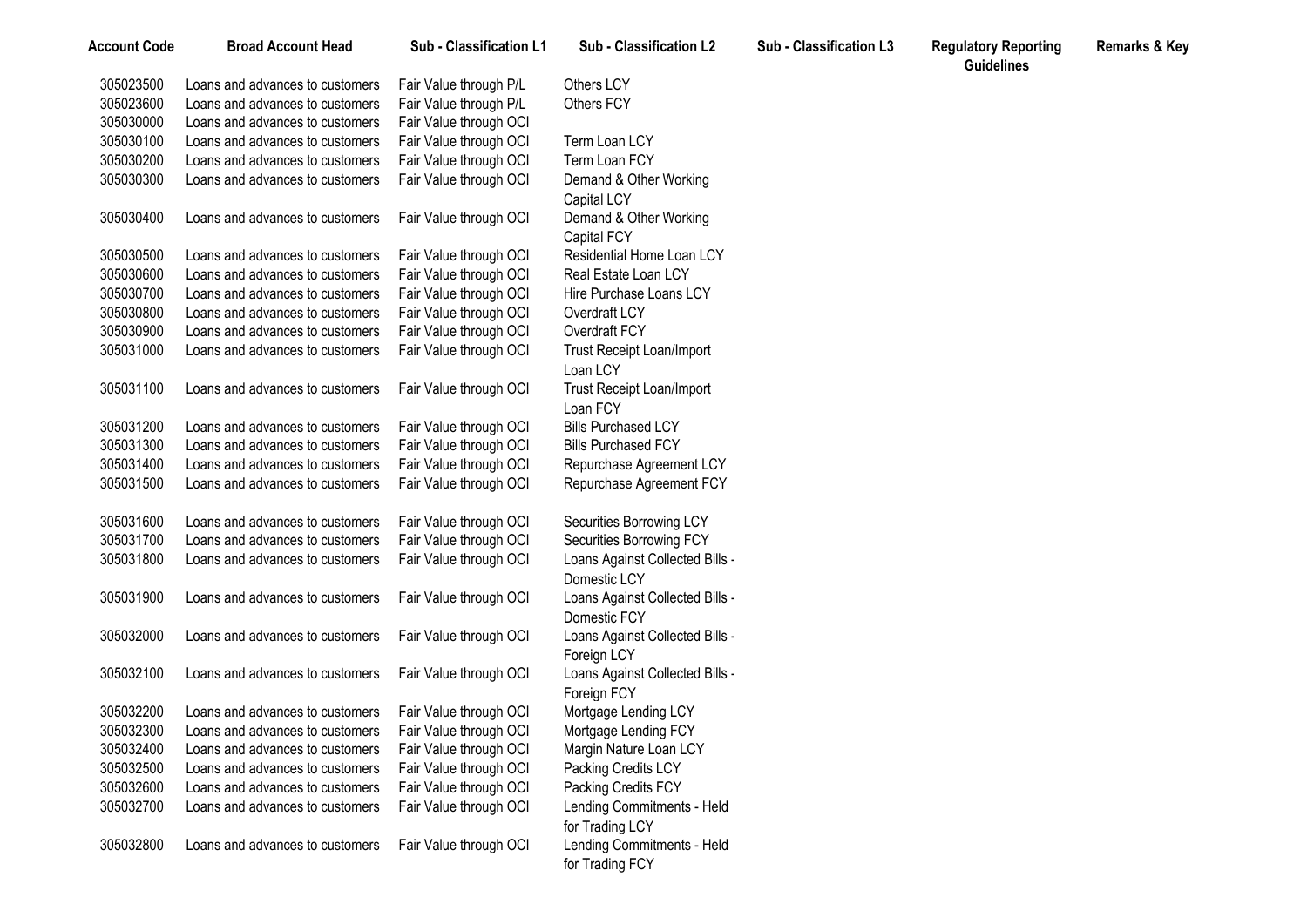| <b>Account Code</b> | <b>Broad Account Head</b>       | Sub - Classification L1 | Sub - Classification L2                 | Sub - Classification L3 | <b>Regulatory Reporting</b><br><b>Guidelines</b> | <b>Remarks &amp; Key</b> |
|---------------------|---------------------------------|-------------------------|-----------------------------------------|-------------------------|--------------------------------------------------|--------------------------|
| 305032900           | Loans and advances to customers | Fair Value through OCI  | Auto Loan LCY                           |                         |                                                  |                          |
| 305033000           | Loans and advances to customers | Fair Value through OCI  | Personal Loan LCY                       |                         |                                                  |                          |
| 305033100           | Loans and advances to customers | Fair Value through OCI  | Receivable on Credit Card<br><b>LCY</b> |                         |                                                  |                          |
| 305033200           | Loans and advances to customers | Fair Value through OCI  | Receivable on Credit Card<br><b>FCY</b> |                         |                                                  |                          |
| 305033300           | Loans and advances to customers | Fair Value through OCI  | Finance lease receivables<br>LCY        |                         |                                                  |                          |
| 305033400           | Loans and advances to customers | Fair Value through OCI  | Finance lease receivables<br><b>FCY</b> |                         |                                                  |                          |
| 305033500           | Loans and advances to customers | Fair Value through OCI  | Others LCY                              |                         |                                                  |                          |
| 305033600           | Loans and advances to customers | Fair Value through OCI  | Others FCY                              |                         |                                                  |                          |
| 306000000           | <b>Investment securities</b>    |                         |                                         |                         | It should include the                            |                          |
| 306010000           | Investment securities           | At amortized cost       |                                         |                         | following details -                              |                          |
| 306010100           | Investment securities           | At amortized cost       | <b>Treasury Bills LCY</b>               |                         | 1. Currency                                      |                          |
| 306010200           | Investment securities           | At amortized cost       | <b>Treasury Bills FCY</b>               |                         | 2. Name of Institution                           |                          |
| 306010300           | Investment securities           | At amortized cost       | Development Bonds LCY                   |                         | 3. Class of Institution                          |                          |
| 306010400           | Investment securities           | At amortized cost       | Development Bonds FCY                   |                         | 4. Tenure                                        |                          |
| 306010500           | Investment securities           | At amortized cost       | National Saving Bond LCY                |                         |                                                  |                          |
| 306010600           | Investment securities           | At amortized cost       | National Saving Bond FCY                |                         |                                                  |                          |
| 306010700           | Investment securities           | At amortized cost       | Special Bonds LCY                       |                         |                                                  |                          |
| 306010800           | Investment securities           | At amortized cost       | Special Bonds FCY                       |                         |                                                  |                          |
| 306010900           | Investment securities           | At amortized cost       | Reverse Repo LCY                        |                         |                                                  |                          |
| 306011000           | Investment securities           | At amortized cost       | Reverse Repo FCY                        |                         |                                                  |                          |
| 306011100           | Investment securities           | At amortized cost       | NRB Bonds LCY                           |                         |                                                  |                          |
| 306011200           | Investment securities           | At amortized cost       | <b>NRB Deposit Auction LCY</b>          |                         |                                                  |                          |
| 306011300           | Investment securities           | At amortized cost       | Domestic Corporate Bonds<br><b>LCY</b>  |                         |                                                  |                          |
| 306011400           | Investment securities           | At amortized cost       | Foreign Corporate Bonds<br><b>FCY</b>   |                         |                                                  |                          |
| 306011500           | Investment securities           | At amortized cost       | Foreign Government Bonds<br><b>FCY</b>  |                         |                                                  |                          |
| 306011600           | Investment securities           | At amortized cost       | Debentures LCY                          |                         |                                                  |                          |
| 306011700           | Investment securities           | At amortized cost       | <b>Bonds LCY</b>                        |                         |                                                  |                          |
| 306011800           | Investment securities           | At amortized cost       | Other Debt securities LCY               |                         |                                                  |                          |
| 306011900           | Investment securities           | At amortized cost       | Other Debt securities FCY               |                         |                                                  |                          |
| 306012000           | Investment securities           | At amortized cost       | Mutual Fund LCY                         |                         |                                                  |                          |
| 306012100           | Investment securities           | At amortized cost       | Certificate of Deposits LCY             |                         |                                                  |                          |
| 306012200           | Investment securities           | At amortized cost       | Certificate of Deposits FCY             |                         |                                                  |                          |
| 306012300           | Investment securities           | At amortized cost       | Fixed deposits held with<br>banks LCY   |                         |                                                  |                          |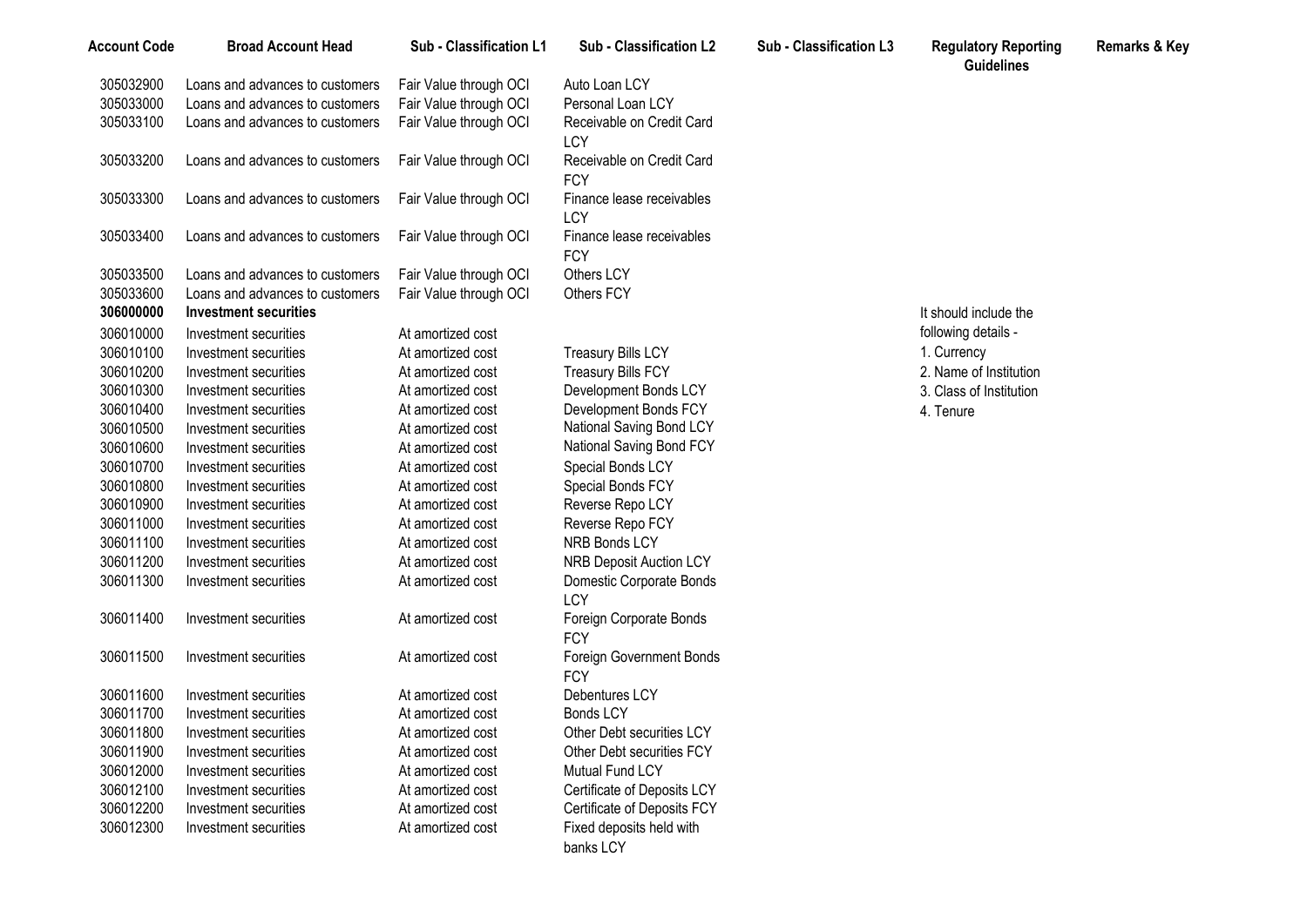| <b>Account Code</b> | <b>Broad Account Head</b>     | Sub - Classification L1     | <b>Sub - Classification L2</b>        | Sub - Classification L3 | <b>Regulatory Reporting</b><br><b>Guidelines</b> | <b>Remarks &amp; Key</b> |
|---------------------|-------------------------------|-----------------------------|---------------------------------------|-------------------------|--------------------------------------------------|--------------------------|
| 306012400           | Investment securities         | At amortized cost           | Fixed deposits held with<br>banks FCY |                         |                                                  |                          |
| 306012500           | Investment securities         | At amortized cost           | Preference Shares LCY                 |                         |                                                  |                          |
| 306012600           | Investment securities         | At amortized cost           | Investment in Subsidiary              |                         |                                                  |                          |
| 306012700           | Investment securities         | At amortized cost           | Investment in Joint Venture           |                         |                                                  |                          |
| 306012800           | Investment securities         | At amortized cost           | <b>Investment in Associates</b>       |                         |                                                  |                          |
| 306012900           | Investment securities         | At amortized cost           | Others LCY                            |                         |                                                  |                          |
| 306013000           | Investment securities         | At amortized cost           | Others FCY                            |                         |                                                  |                          |
| 306020000           | Investment securities         | At fair value through P/L   |                                       |                         |                                                  |                          |
| 306020100           | Investment securities         | At fair value through P/L   | Corporate Bonds LC                    |                         |                                                  |                          |
| 306020200           | Investment securities         | At fair value through P/L   | Corporate Bonds FC                    |                         |                                                  |                          |
| 306020300           | Investment securities         | At fair value through P/L   | Asset Backed securities LC            |                         |                                                  |                          |
| 306020400           | Investment securities         | At fair value through P/L   | Asset Backed securities FC            |                         |                                                  |                          |
| 306020500           | Investment securities         | At fair value through P/L   | Debt securities LC                    |                         |                                                  |                          |
| 306020600           | Investment securities         | At fair value through P/L   | Debt securities FC                    |                         |                                                  |                          |
| 306020700           | Investment securities         | At fair value through P/L   | Equity Shares LC                      |                         |                                                  |                          |
| 306020800           | Investment securities         | At fair value through P/L   | <b>Equity Shares FC</b>               |                         |                                                  |                          |
| 306020900           | Investment securities         | At fair value through P/L   | Mutual Fund LC                        |                         |                                                  |                          |
| 306021000           | Investment securities         | At fair value through P/L   | Others LC                             |                         |                                                  |                          |
| 306021100           | Investment securities         | At fair value through P/L   | Others FC                             |                         |                                                  |                          |
| 306030000           | Investment securities         | Fair Value through OCI      |                                       |                         |                                                  |                          |
| 306030100           | Investment securities         | Fair Value through OCI      | Others LC                             |                         |                                                  |                          |
| 306030200           | Investment securities         | Fair Value through OCI      | Others FC                             |                         |                                                  |                          |
| 307000000           | <b>Current tax assets</b>     |                             |                                       |                         |                                                  |                          |
| 307010000           | Current tax assets            | Advance Payment of Tax      |                                       |                         |                                                  |                          |
| 307020000           | Current tax assets            | Income Tax (TDS)            |                                       |                         |                                                  |                          |
|                     |                               | Receivable                  |                                       |                         |                                                  |                          |
| 308000000           | <b>Investment Properties</b>  |                             |                                       |                         |                                                  |                          |
| 308010000           | <b>Investment Properties</b>  | Land                        |                                       |                         |                                                  |                          |
| 308020000           | <b>Investment Properties</b>  | Land & Building             |                                       |                         |                                                  |                          |
| 309000000           | <b>Property and equipment</b> |                             |                                       |                         |                                                  |                          |
|                     |                               |                             |                                       |                         |                                                  |                          |
| 309010000           | Property and equipment        | Land                        |                                       |                         |                                                  |                          |
| 309020000           | Property and equipment        | <b>Building</b>             |                                       |                         |                                                  |                          |
| 309030000           | Property and equipment        | <b>IT Equipment</b>         |                                       |                         |                                                  |                          |
| 309040000           | Property and equipment        | Fixture & Fittings          |                                       |                         |                                                  |                          |
| 309050000           | Property and equipment        | Office Equipment &          |                                       |                         |                                                  |                          |
|                     |                               | Appliances                  |                                       |                         |                                                  |                          |
| 309060000           | Property and equipment        | Vehicles                    |                                       |                         |                                                  |                          |
| 309070000           | Property and equipment        | Machinery                   |                                       |                         |                                                  |                          |
| 309080000           | Property and equipment        | <b>Capital Construction</b> |                                       |                         |                                                  |                          |
|                     |                               | Expenses                    |                                       |                         |                                                  |                          |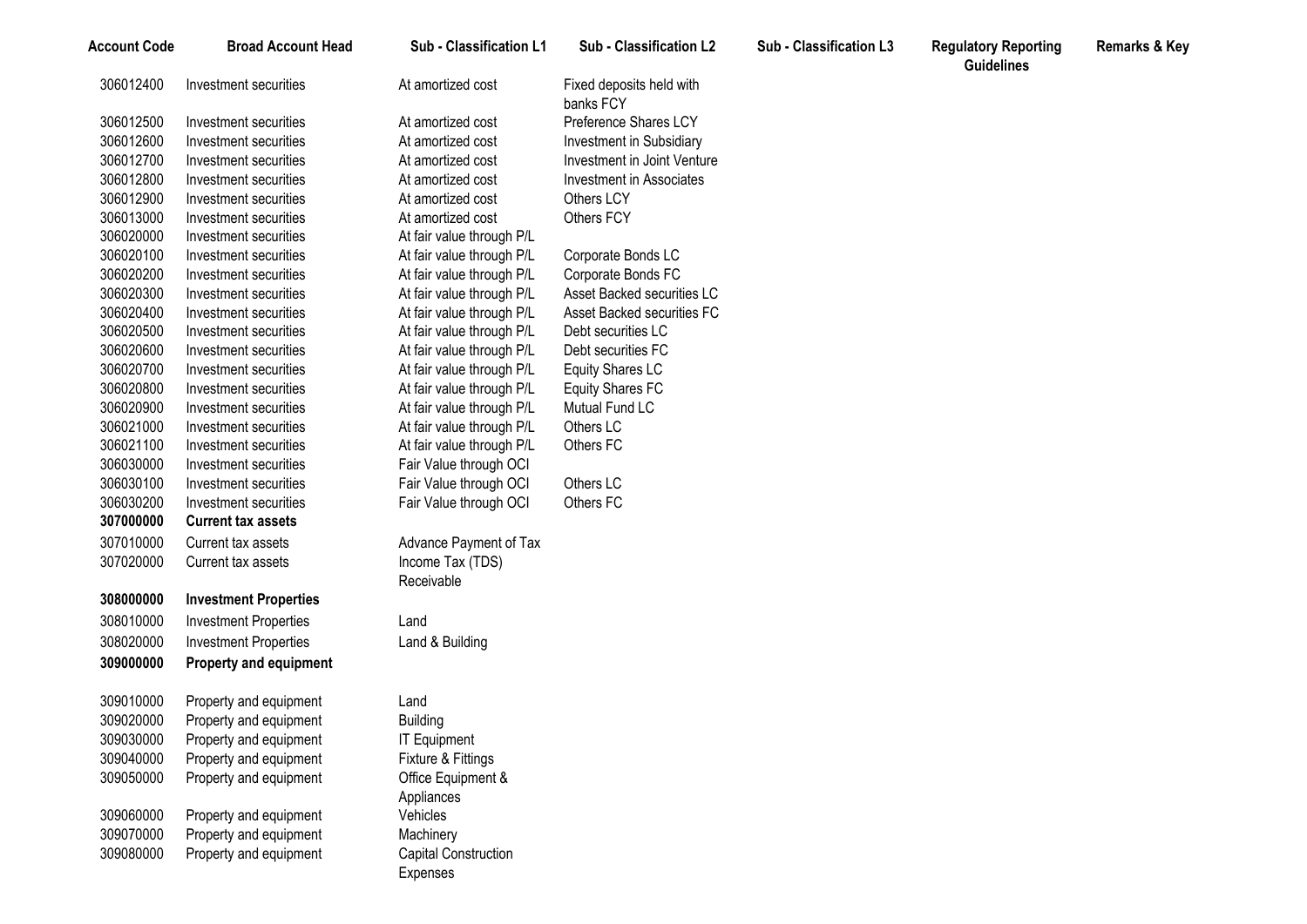| <b>Account Code</b> | <b>Broad Account Head</b>             | Sub - Classification L1     | Sub - Classification L2     | Sub - Classification L3 | <b>Regulatory Reporting</b><br><b>Guidelines</b> | <b>Remarks &amp; Key</b> |
|---------------------|---------------------------------------|-----------------------------|-----------------------------|-------------------------|--------------------------------------------------|--------------------------|
| 309080100           | Property and equipment                | Capital Construction        | Running bills payment       |                         |                                                  |                          |
|                     |                                       | <b>Expenses</b>             |                             |                         |                                                  |                          |
| 309080200           | Property and equipment                | Capital Construction        | Consultancy charges         |                         |                                                  |                          |
|                     |                                       | Expenses                    | payment                     |                         |                                                  |                          |
| 309080300           | Property and equipment                | Capital Construction        | Material purchased          |                         |                                                  |                          |
|                     |                                       | Expenses                    |                             |                         |                                                  |                          |
| 309080400           | Property and equipment                | <b>Capital Construction</b> | Others                      |                         |                                                  |                          |
|                     |                                       | Expenses                    |                             |                         |                                                  |                          |
| 309090000           | Property and equipment                | In transit                  |                             |                         |                                                  |                          |
| 309100000           | Property and equipment                | Leasehold developments      |                             |                         |                                                  |                          |
| 309100100           | Property and equipment                | Leasehold developments      | Land                        |                         |                                                  |                          |
| 309100200           | Property and equipment                | Leasehold developments      | <b>Building</b>             |                         |                                                  |                          |
| 309100300           | Property and equipment                | Leasehold developments      | <b>IT Equipment</b>         |                         |                                                  |                          |
| 309100400           | Property and equipment                | Leasehold developments      | Fixture & Fittings          |                         |                                                  |                          |
| 309100500           | Property and equipment                | Leasehold developments      | Office Equipment &          |                         |                                                  |                          |
|                     |                                       |                             | Appliances                  |                         |                                                  |                          |
| 309100600           | Property and equipment                | Leasehold developments      | Vehicles                    |                         |                                                  |                          |
| 309100700           | Property and equipment                | Leasehold developments      | Machinery                   |                         |                                                  |                          |
| 309100800           | Property and equipment                | Leasehold developments      | Others                      |                         |                                                  |                          |
| 309110000           | Property and equipment                | Other                       |                             |                         |                                                  |                          |
| 310000000           | <b>Intangible Assets and Goodwill</b> |                             |                             |                         |                                                  |                          |
| 310010000           | Intangible Assets and Goodwill        | Goodwill                    |                             |                         |                                                  |                          |
| 310020000           | Intangible Assets and Goodwill        | Intangible Assets           |                             |                         |                                                  |                          |
| 310020100           | Intangible Assets and Goodwill        | Intangible Assets           | Software                    |                         |                                                  |                          |
| 310020101           | Intangible Assets and Goodwill        | Intangible Assets           | Software                    | Purchased               |                                                  |                          |
| 310020102           | Intangible Assets and Goodwill        | Intangible Assets           | Software                    | Developed               |                                                  |                          |
| 310020200           | Intangible Assets and Goodwill        | Intangible Assets           | Trademark                   |                         |                                                  |                          |
| 310020300           | Intangible Assets and Goodwill        | Intangible Assets           | Patents                     |                         |                                                  |                          |
| 310020400           | Intangible Assets and Goodwill        | Intangible Assets           | Copyrights                  |                         |                                                  |                          |
| 310020500           | Intangible Assets and Goodwill        | Intangible Assets           | Mortgage serving rights     |                         |                                                  |                          |
| 311000000           | Deferred tax assets                   |                             |                             |                         |                                                  |                          |
| 311010000           | Deferred tax assets                   | Deferred tax assets on      |                             |                         |                                                  |                          |
|                     |                                       | <b>Temporary Difference</b> |                             |                         |                                                  |                          |
| 311010100           | Deferred tax assets                   | Deferred tax assets on      | Deferred tax assets on      |                         |                                                  |                          |
|                     |                                       | <b>Temporary Difference</b> | <b>Temporary Difference</b> |                         |                                                  |                          |
|                     |                                       |                             | recognized in PL            |                         |                                                  |                          |
| 311010200           | Deferred tax assets                   | Deferred tax assets on      | Deferred tax assets on      |                         |                                                  |                          |
|                     |                                       | <b>Temporary Difference</b> | <b>Temporary Difference</b> |                         |                                                  |                          |
|                     |                                       |                             | recognized in OCI           |                         |                                                  |                          |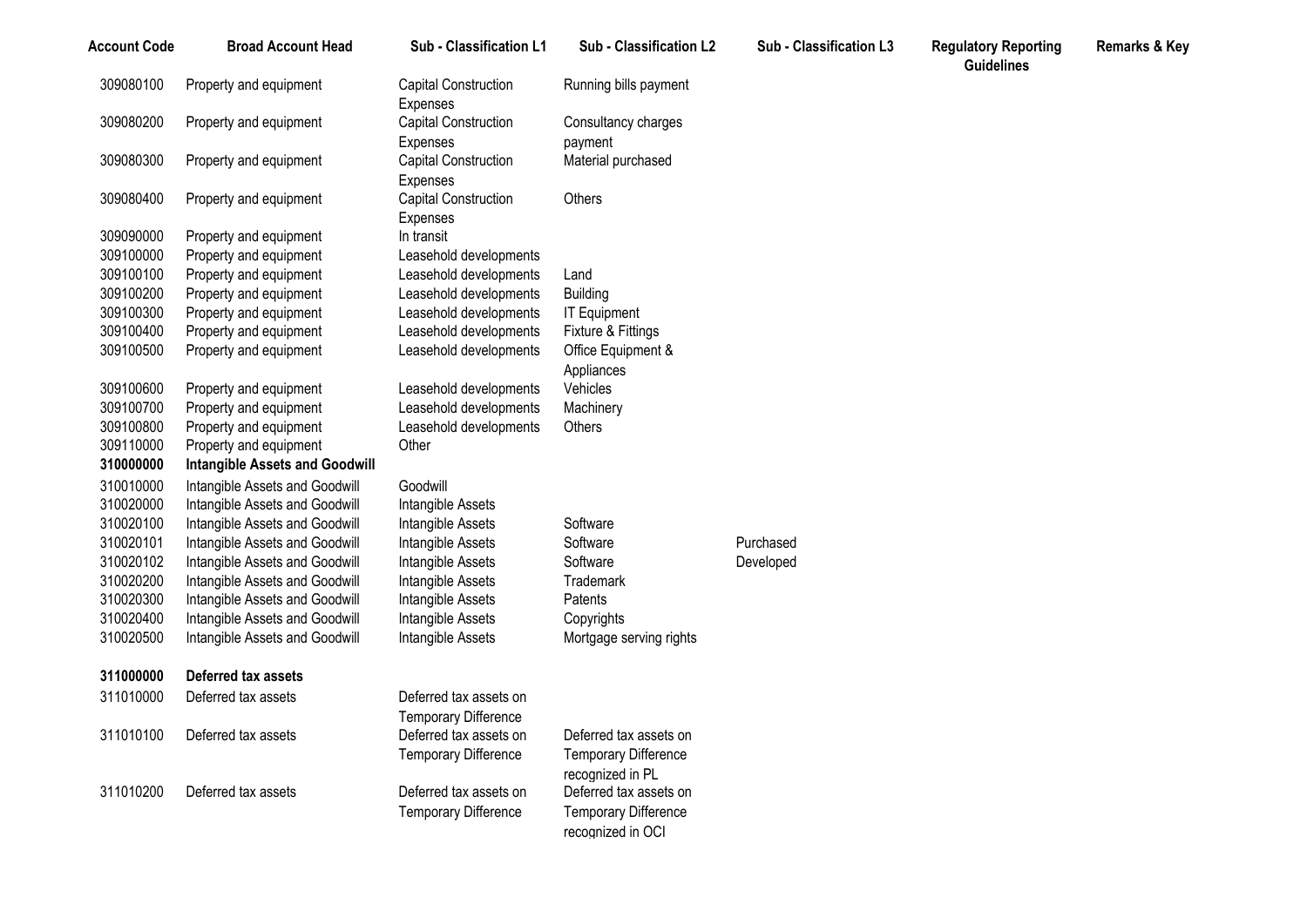| <b>Account Code</b> | <b>Broad Account Head</b> | Sub - Classification L1                                                | Sub - Classification L2                                                                 | Sub - Classification L3 | <b>Regulatory Reporting</b><br><b>Guidelines</b> | Remarks & Key |
|---------------------|---------------------------|------------------------------------------------------------------------|-----------------------------------------------------------------------------------------|-------------------------|--------------------------------------------------|---------------|
| 311010300           | Deferred tax assets       | Deferred tax assets on<br><b>Temporary Difference</b>                  | Deferred tax assets on<br><b>Temporary Differences</b><br>recognized Directly in Equity |                         |                                                  |               |
| 311020000           | Deferred tax assets       | Deferred tax assets on<br>Carry forward of Unused<br><b>Tax Losses</b> |                                                                                         |                         |                                                  |               |
| 311020100           | Deferred tax assets       | Deferred tax assets on<br>Carry forward of Unused<br><b>Tax Losses</b> | Deferred tax assets on<br>Unused Tax Losses<br>Recognized in PL                         |                         |                                                  |               |
| 311020200           | Deferred tax assets       | Deferred tax assets on<br>Carry forward of Unused<br>Tax Losses        | Deferred tax assets on<br><b>Unused Tax Losses</b><br>Recognized in OCI                 |                         |                                                  |               |
| 311020300           | Deferred tax assets       | Deferred tax assets on<br>Carry forward of Unused<br><b>Tax Losses</b> | Deferred tax assets on<br>Unused Tax Losses<br>recognized Directly in Equity            |                         |                                                  |               |
| 312000000           | Other assets              |                                                                        |                                                                                         |                         | It should include the                            |               |
| 312010000           | Other assets              | Assets held for Sale                                                   |                                                                                         |                         | following details -                              |               |
| 312010100           | Other assets              | Assets held for Sale                                                   | Non Current Assets held for<br>sale                                                     |                         | 1. Currency<br>2. Name of Institution/           |               |
| 312010200           | Other assets              | Assets held for Sale                                                   | Intangible Assets held for<br>sale                                                      |                         | Individual<br>3. Class of Institution            |               |
| 312010300           | Other assets              | Assets held for Sale                                                   | Non-banking assets                                                                      |                         | 4. Tenure - to classify                          |               |
| 312020000           | Other assets              | <b>Accounts Receivables &amp;</b><br>Prepayments                       |                                                                                         |                         | LT/ST<br>5. Sector                               |               |
| 312020100           | Other assets              | Accounts Receivables &<br>Prepayments                                  | <b>Sundry Debtors</b>                                                                   |                         |                                                  |               |
| 312020200           | Other assets              | Accounts Receivables &<br>Prepayments                                  | <b>Clearing Cheques</b>                                                                 |                         |                                                  |               |
| 312020300           | Other assets              | Accounts Receivables &<br>Prepayments                                  | Accounts Receivable on<br><b>Forward Contracts</b>                                      |                         |                                                  |               |
| 312020400           | Other assets              | Accounts Receivables &<br>Prepayments                                  | Receivable from clearing<br>houses                                                      |                         |                                                  |               |
| 312020500           | Other assets              | Accounts Receivables &<br>Prepayments                                  | Traveler's cheque discounted                                                            |                         |                                                  |               |
| 312020600           | Other assets              | Accounts Receivables &<br>Prepayments                                  | Card receivables                                                                        |                         |                                                  |               |
| 312020601           | Other assets              | Accounts Receivables &<br>Prepayments                                  | Card receivables                                                                        | <b>VISA</b>             |                                                  |               |
| 312020602           | Other assets              | Accounts Receivables &<br>Prepayments                                  | Card receivables                                                                        | Master Card             |                                                  |               |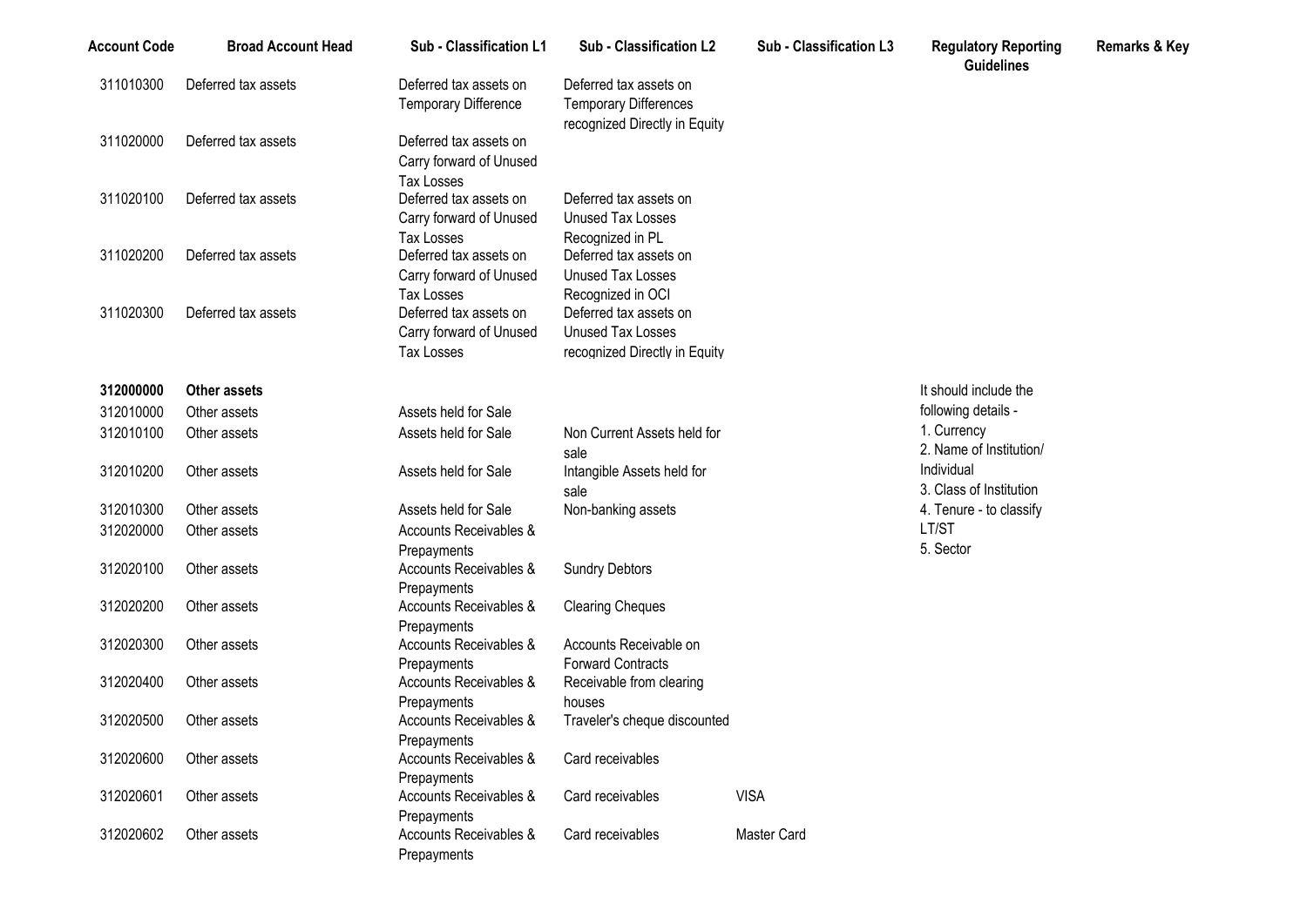| <b>Account Code</b> | <b>Broad Account Head</b> | Sub - Classification L1                       | Sub - Classification L2                                                            | Sub - Classification L3                         | <b>Regulatory Reporting</b><br><b>Guidelines</b> | Remarks & Key |
|---------------------|---------------------------|-----------------------------------------------|------------------------------------------------------------------------------------|-------------------------------------------------|--------------------------------------------------|---------------|
| 312020603           | Other assets              | Accounts Receivables &<br>Prepayments         | Card receivables                                                                   | Diners Club                                     |                                                  |               |
| 312020604           | Other assets              | Accounts Receivables &<br>Prepayments         | Card receivables                                                                   | Others                                          |                                                  |               |
| 312020700           | Other assets              | Accounts Receivables &<br>Prepayments         | Cash over/short                                                                    |                                                 |                                                  |               |
| 312020800           | Other assets              | Accounts Receivables &                        | Prepaid Expenses                                                                   |                                                 |                                                  |               |
| 312020801           | Other assets              | Prepayments<br>Accounts Receivables &         | Prepaid Expenses                                                                   | Prepaid Rent                                    |                                                  |               |
| 312020802           | Other assets              | Prepayments<br>Accounts Receivables &         | Prepaid Expenses                                                                   | Prepaid Insurance                               |                                                  |               |
| 312020803           | Other assets              | Prepayments<br>Accounts Receivables &         | Prepaid Expenses                                                                   | Prepaid to DCGF                                 |                                                  |               |
| 312020804           | Other assets              | Prepayments<br>Accounts Receivables &         | Prepaid Expenses                                                                   | Prepaid AMC charges                             |                                                  |               |
| 312020805           | Other assets              | Prepayments<br>Accounts Receivables &         | Prepaid Expenses                                                                   | Prepaid subscription &                          |                                                  |               |
| 312020806           | Other assets              | Prepayments<br>Accounts Receivables &         | Prepaid Expenses                                                                   | membership charges<br>Prepaid on communications |                                                  |               |
| 312020807           | Other assets              | Prepayments<br>Accounts Receivables &         | Prepaid Expenses                                                                   | Prepaid Expenses FCY                            |                                                  |               |
| 312020808           | Other assets              | Prepayments<br>Accounts Receivables &         | Prepaid Expenses                                                                   | Other prepaid expenses                          |                                                  |               |
| 312020900           | Other assets              | Prepayments<br>Accounts Receivables &         | Draft paid receivable                                                              |                                                 |                                                  |               |
| 312021000           | Other assets              | Prepayments<br>Accounts Receivables &         | Others                                                                             |                                                 |                                                  |               |
| 312030000           | Other assets              | Prepayments<br>Accrued Interest on Cash &     |                                                                                    |                                                 |                                                  |               |
| 312030100           | Other assets              | Cash Equivalent<br>Cash Equivalent            | Accrued Interest on Cash & Unrestricted Bank Balance with Central Bank (NRB) - LCY |                                                 |                                                  |               |
| 312030200           | Other assets              |                                               | Accrued Interest on Cash & Unrestricted Bank Balance with Central Bank (NRB) - FCY |                                                 |                                                  |               |
| 312030300           | Other assets              | Cash Equivalent<br>Accrued Interest on Cash & | Unrestricted Bank Balance with other Central Banks - FCY                           |                                                 |                                                  |               |
| 312030400           | Other assets              | Cash Equivalent                               | Accrued Interest on Cash & Unrestricted Bank Balance Domestic BFIs - LCY           |                                                 |                                                  |               |
| 312030500           | Other assets              | Cash Equivalent                               | Accrued Interest on Cash & Unrestricted Bank Balance Domestic BFIs - FCY           |                                                 |                                                  |               |
| 312030600           | Other assets              | Cash Equivalent<br>Cash Equivalent            | Accrued Interest on Cash & Unrestricted Bank Balance Foreign BFIs - FCY            |                                                 |                                                  |               |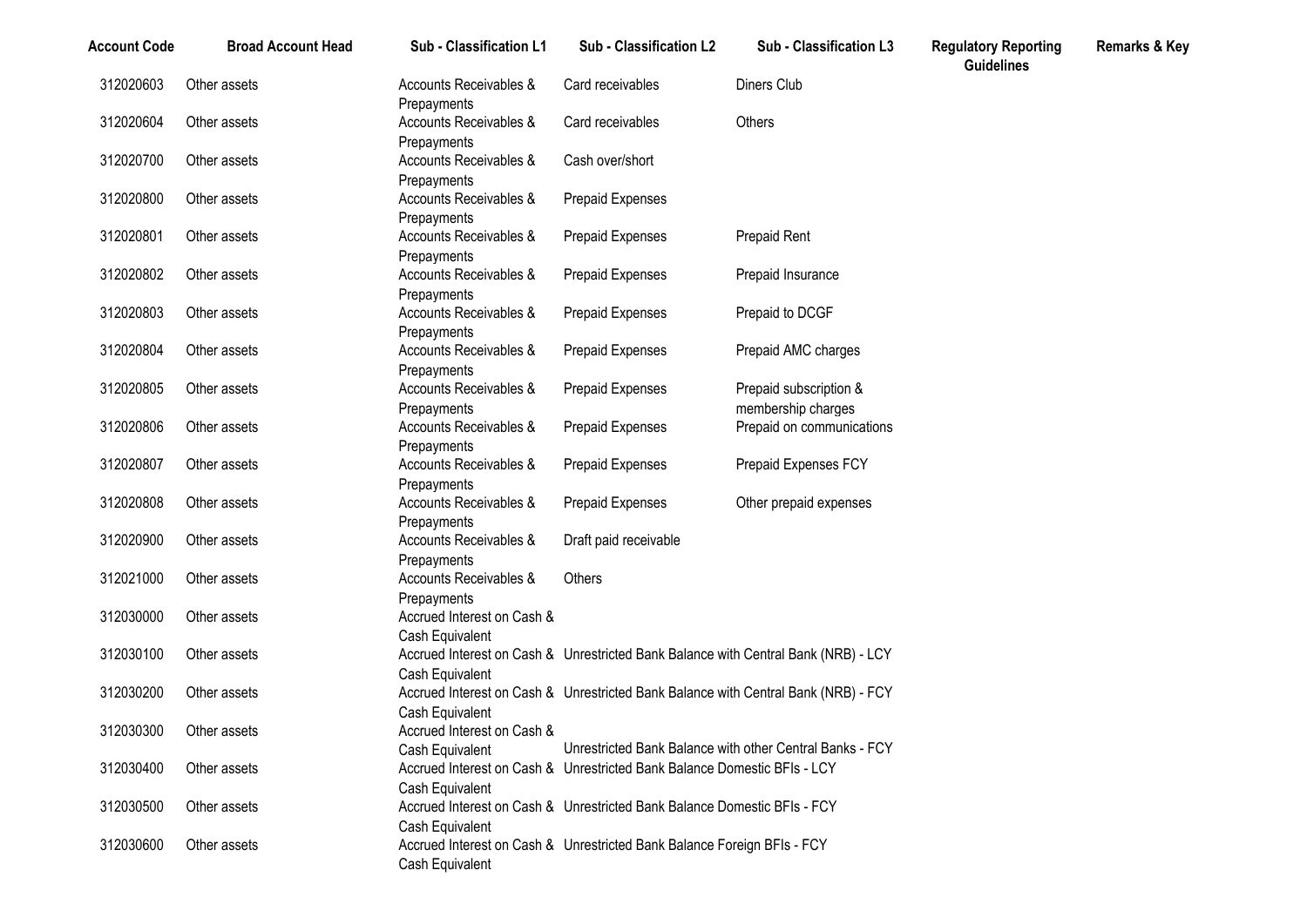| <b>Account Code</b> | <b>Broad Account Head</b> | Sub - Classification L1                                                         | Sub - Classification L2                                                          | Sub - Classification L3 | <b>Regulatory Reporting</b><br><b>Guidelines</b> | <b>Remarks &amp; Key</b> |
|---------------------|---------------------------|---------------------------------------------------------------------------------|----------------------------------------------------------------------------------|-------------------------|--------------------------------------------------|--------------------------|
| 312030700           | Other assets              | Cash Equivalent                                                                 | Accrued Interest on Cash & Money at Call & Short Notice with domestic BFIs - LCY |                         |                                                  |                          |
| 312030800           | Other assets              | Cash Equivalent                                                                 | Accrued Interest on Cash & Money at Call & Short Notice with domestic BFIs - FCY |                         |                                                  |                          |
| 312030900           | Other assets              | Cash Equivalent                                                                 | Accrued Interest on Cash & Money at Call & Short Notice with foreign BFIs - LCY  |                         |                                                  |                          |
| 312031000           | Other assets              | Cash Equivalent                                                                 | Accrued Interest on Cash & Money at Call & Short Notice with foreign BFIs - FCY  |                         |                                                  |                          |
| 312031100           | Other assets              | Cash Equivalent                                                                 | Accrued Interest on Cash & Fixed Deposits with maturity <3 months                |                         |                                                  |                          |
| 312031200           | Other assets              | Cash Equivalent                                                                 | Accrued Interest on Cash & Other Money Market Placements - LCY                   |                         |                                                  |                          |
| 312031300           | Other assets              | Cash Equivalent                                                                 | Accrued Interest on Cash & Other Money Market Placements - FCY                   |                         |                                                  |                          |
| 312040000           | Other assets              | Accrued Interest on<br>derivative assets held for                               |                                                                                  |                         |                                                  |                          |
| 312050000           | Other assets              | risk management<br>Accrued Interest on dues<br>from BFIs at amortized cost      |                                                                                  |                         |                                                  |                          |
| 312050100           | Other assets              | Accrued Interest on dues<br>from BFIs at amortized cost                         | Repurchase Agreement LCY                                                         |                         |                                                  |                          |
| 312050200           | Other assets              | Accrued Interest on dues<br>from BFIs at amortized cost                         | Repurchase Agreement FCY                                                         |                         |                                                  |                          |
| 312050300           | Other assets              | Accrued Interest on dues<br>from BFIs at amortized cost                         | Securities Borrowing LCY                                                         |                         |                                                  |                          |
| 312050400           | Other assets              | Accrued Interest on dues<br>from BFIs at amortized cost                         | Securities Borrowing FCY                                                         |                         |                                                  |                          |
| 312050500           | Other assets              | Accrued Interest on dues<br>from BFIs at amortized cost                         | Placements with domestic<br>BFIs (more than 90 days)<br>LCY                      |                         |                                                  |                          |
| 312050600           | Other assets              | Accrued Interest on dues<br>from BFIs at amortized cost                         | Placements with domestic<br>BFIs (more than 90 days)<br><b>FCY</b>               |                         |                                                  |                          |
| 312050700           | Other assets              | Accrued Interest on dues<br>from BFIs at amortized cost (more than 90 days) LCY | Placements with foreign BFIs                                                     |                         |                                                  |                          |
| 312050800           | Other assets              | Accrued Interest on dues<br>from BFIs at amortized cost (more than 90 days) FCY | Placements with foreign BFIs                                                     |                         |                                                  |                          |
| 312050900           | Other assets              | Accrued Interest on dues<br>from BFIs at amortized cost                         | Others LCY                                                                       |                         |                                                  |                          |
| 312051000           | Other assets              | Accrued Interest on dues<br>from BFIs at amortized cost                         | Others FCY                                                                       |                         |                                                  |                          |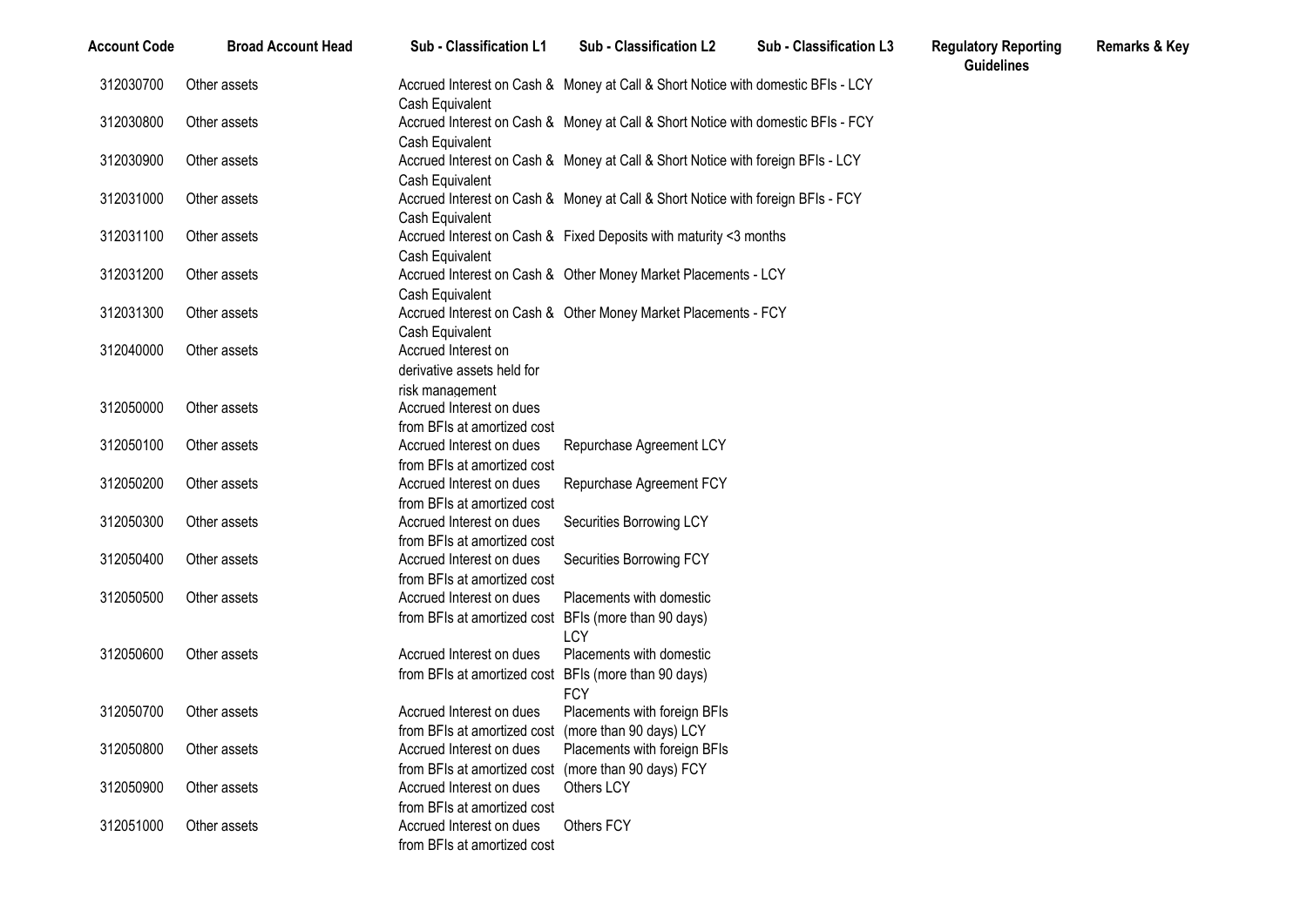| <b>Account Code</b> | <b>Broad Account Head</b> | Sub - Classification L1                        | <b>Sub - Classification L2</b>                                        | <b>Sub - Classification L3</b> | <b>Regulatory Reporting</b><br><b>Guidelines</b> | <b>Remarks &amp; Key</b> |
|---------------------|---------------------------|------------------------------------------------|-----------------------------------------------------------------------|--------------------------------|--------------------------------------------------|--------------------------|
| 312060000           | Other assets              | Accrued Interest on dues<br>from BFIs at FVTPL |                                                                       |                                |                                                  |                          |
| 312060100           | Other assets              | Accrued Interest on dues<br>from BFIs at FVTPL | Repurchase Agreement LCY                                              |                                |                                                  |                          |
| 312060200           | Other assets              | Accrued Interest on dues<br>from BFIs at FVTPL | Repurchase Agreement FCY                                              |                                |                                                  |                          |
| 312060300           | Other assets              | Accrued Interest on dues<br>from BFIs at FVTPL | Securities Borrowing LCY                                              |                                |                                                  |                          |
| 312060400           | Other assets              | Accrued Interest on dues<br>from BFIs at FVTPL | Securities Borrowing FCY                                              |                                |                                                  |                          |
| 312060500           | Other assets              | Accrued Interest on dues<br>from BFIs at FVTPL | Placements with domestic<br>BFIs (more than 90 days)                  |                                |                                                  |                          |
| 312060600           | Other assets              | Accrued Interest on dues                       | LCY<br>Placements with domestic                                       |                                |                                                  |                          |
|                     |                           | from BFIs at FVTPL                             | BFIs (more than 90 days)<br><b>FCY</b>                                |                                |                                                  |                          |
| 312060700           | Other assets              | Accrued Interest on dues<br>from BFIs at FVTPL | Placements with foreign BFIs<br>(more than 90 days) LCY               |                                |                                                  |                          |
| 312060800           | Other assets              | Accrued Interest on dues<br>from BFIs at FVTPL | Placements with foreign BFIs<br>(more than 90 days) FCY               |                                |                                                  |                          |
| 312060900           | Other assets              | Accrued Interest on dues<br>from BFIs at FVTPL | Others LCY                                                            |                                |                                                  |                          |
| 312061000           | Other assets              | Accrued Interest on dues<br>from BFIs at FVTPL | Others FCY                                                            |                                |                                                  |                          |
| 312070000           | Other assets              | Accrued Interest on dues<br>from BFIs at FVOCI |                                                                       |                                |                                                  |                          |
| 312070100           | Other assets              | Accrued Interest on dues<br>from BFIs at FVOCI | Repurchase Agreement LCY                                              |                                |                                                  |                          |
| 312070200           | Other assets              | Accrued Interest on dues<br>from BFIs at FVOCI | Repurchase Agreement FCY                                              |                                |                                                  |                          |
| 312070300           | Other assets              | Accrued Interest on dues<br>from BFIs at FVOCI | Securities Borrowing LCY                                              |                                |                                                  |                          |
| 312070400           | Other assets              | Accrued Interest on dues<br>from BFIs at FVOCI | Securities Borrowing FCY                                              |                                |                                                  |                          |
| 312070500           | Other assets              | Accrued Interest on dues<br>from BFIs at FVOCI | Placements with domestic<br>BFIs (more than 90 days)                  |                                |                                                  |                          |
| 312070600           | Other assets              | Accrued Interest on dues<br>from BFIs at FVOCI | LCY<br>Placements with domestic<br>BFIs (more than 90 days)           |                                |                                                  |                          |
| 312070700           | Other assets              | Accrued Interest on dues<br>from BFIs at FVOCI | <b>FCY</b><br>Placements with foreign BFIs<br>(more than 90 days) LCY |                                |                                                  |                          |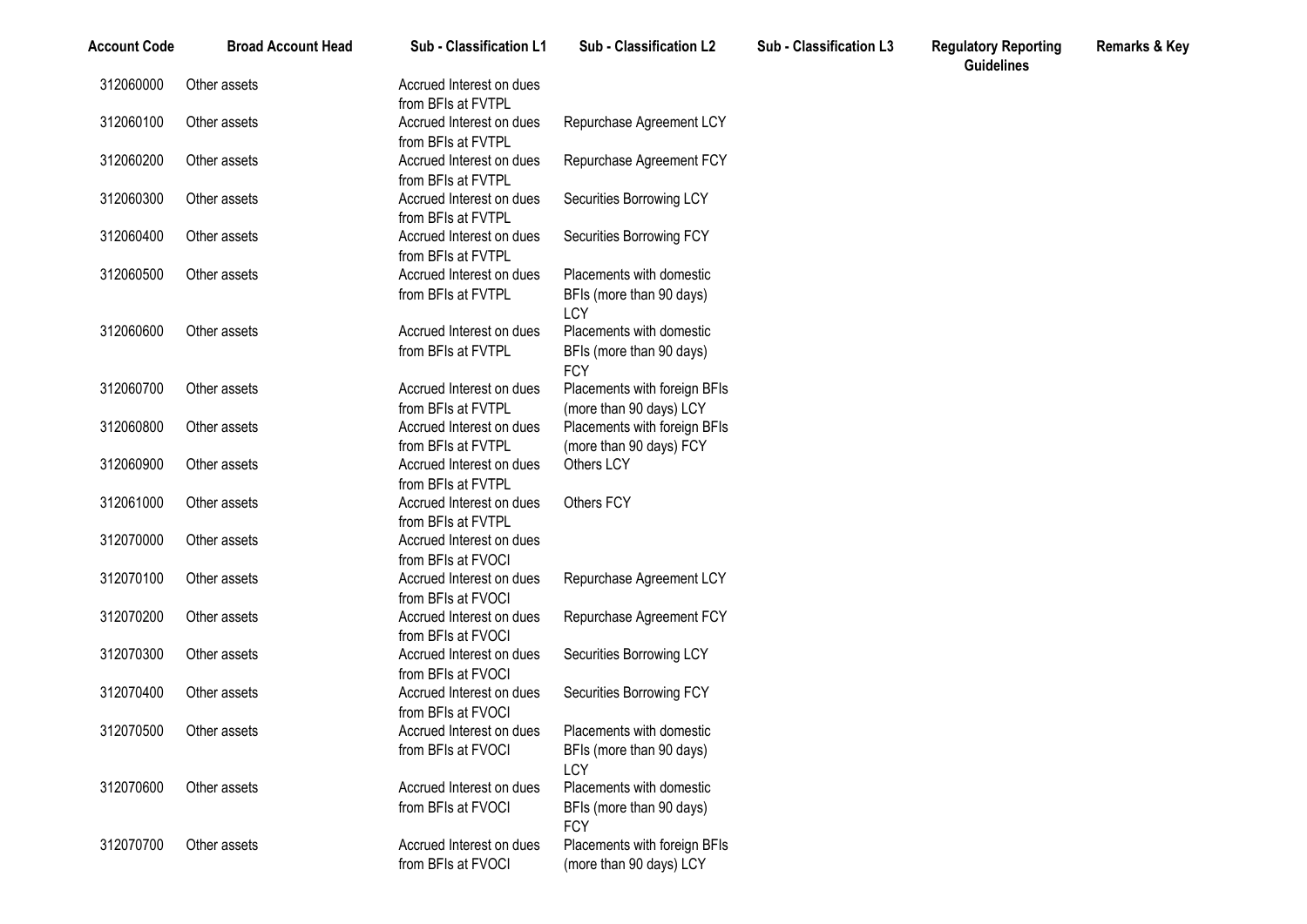| <b>Account Code</b> | <b>Broad Account Head</b> | <b>Sub - Classification L1</b>                                                                   | Sub - Classification L2                                 | <b>Sub - Classification L3</b> | <b>Regulatory Reporting</b><br><b>Guidelines</b> | <b>Remarks &amp; Key</b> |
|---------------------|---------------------------|--------------------------------------------------------------------------------------------------|---------------------------------------------------------|--------------------------------|--------------------------------------------------|--------------------------|
| 312070800           | Other assets              | Accrued Interest on dues<br>from BFIs at FVOCI                                                   | Placements with foreign BFIs<br>(more than 90 days) FCY |                                |                                                  |                          |
| 312070900           | Other assets              | Accrued Interest on dues<br>from BFIs at FVOCI                                                   | Others LCY                                              |                                |                                                  |                          |
| 312071000           | Other assets              | Accrued Interest on dues<br>from BFIs at FVOCI                                                   | Others FCY                                              |                                |                                                  |                          |
| 312080000           | Other assets              | Accrued Interest on loans<br>and advances to customers                                           |                                                         |                                |                                                  |                          |
| 312080100           | Other assets              | at amortized cost<br>Accrued Interest on loans                                                   | Term Loan LCY                                           |                                |                                                  |                          |
|                     |                           | and advances to customers<br>at amortized cost                                                   |                                                         |                                |                                                  |                          |
| 312080200           | Other assets              | Accrued Interest on loans<br>and advances to customers                                           | Term Loan FCY                                           |                                |                                                  |                          |
| 312080300           | Other assets              | at amortized cost<br>Accrued Interest on loans                                                   | Demand & Other Working                                  |                                |                                                  |                          |
|                     |                           | and advances to customers Capital LCY<br>at amortized cost                                       |                                                         |                                |                                                  |                          |
| 312080400           | Other assets              | Accrued Interest on loans<br>and advances to customers Capital FCY                               | Demand & Other Working                                  |                                |                                                  |                          |
| 312080500           | Other assets              | at amortized cost<br>Accrued Interest on loans                                                   | Residential Home Loan LCY                               |                                |                                                  |                          |
|                     |                           | and advances to customers<br>at amortized cost                                                   |                                                         |                                |                                                  |                          |
| 312080600           | Other assets              | Accrued Interest on loans<br>and advances to customers                                           | Real Estate Loan LCY                                    |                                |                                                  |                          |
| 312080700           | Other assets              | at amortized cost<br>Accrued Interest on loans<br>and advances to customers                      | Hire Purchase Loans LCY                                 |                                |                                                  |                          |
| 312080800           | Other assets              | at amortized cost<br>Accrued Interest on loans<br>and advances to customers<br>at amortized cost | Overdraft LCY                                           |                                |                                                  |                          |
| 312080900           | Other assets              | Accrued Interest on loans<br>and advances to customers<br>at amortized cost                      | Overdraft FCY                                           |                                |                                                  |                          |
| 312081000           | Other assets              | Accrued Interest on loans<br>and advances to customers Loan LCY<br>at amortized cost             | Trust Receipt Loan/Import                               |                                |                                                  |                          |
| 312081100           | Other assets              | Accrued Interest on loans<br>and advances to customers Loan FCY<br>at amortized cost             | <b>Trust Receipt Loan/Import</b>                        |                                |                                                  |                          |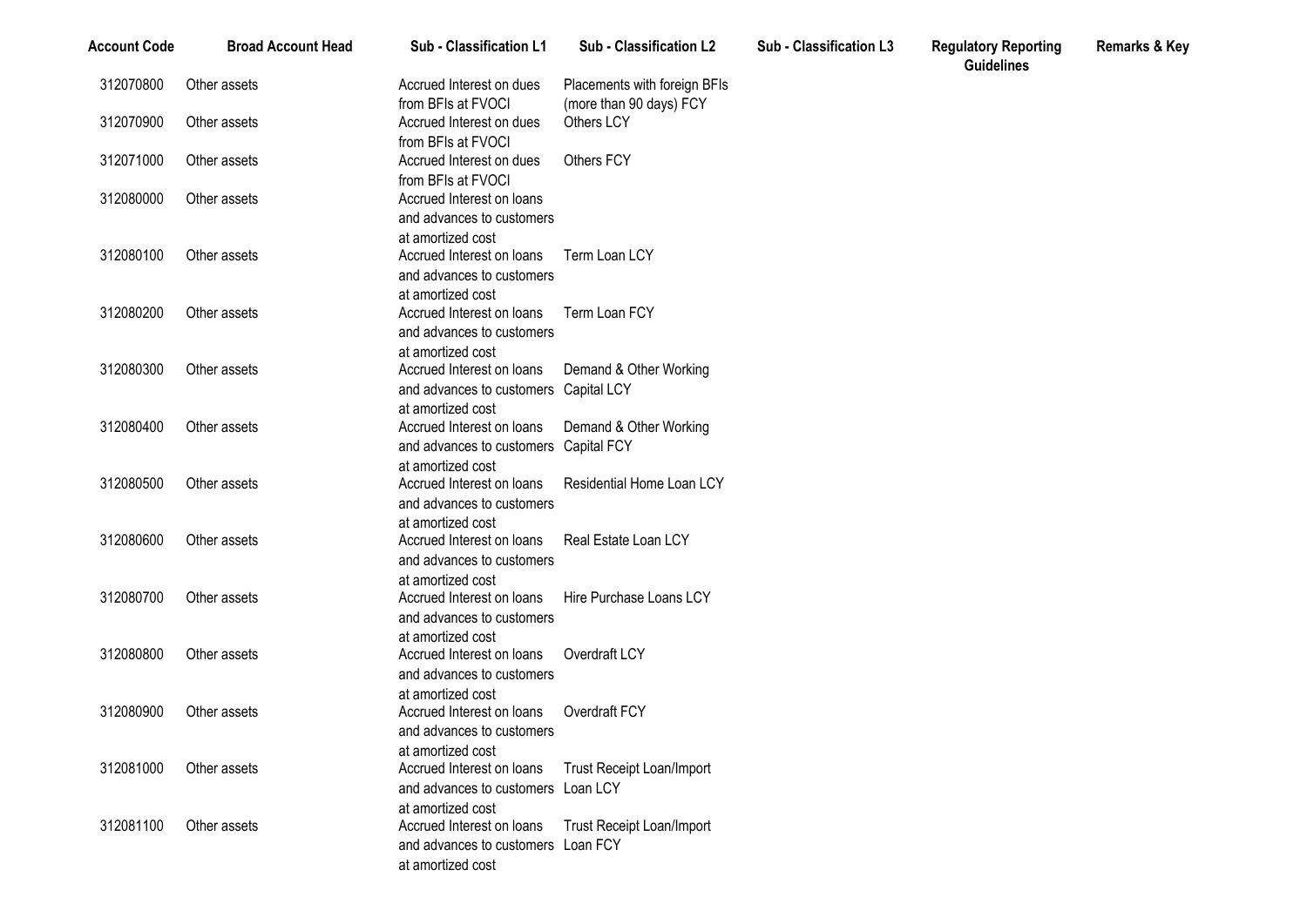| <b>Account Code</b> | <b>Broad Account Head</b> | Sub - Classification L1                                                                          | <b>Sub - Classification L2</b>  | <b>Sub - Classification L3</b> | <b>Regulatory Reporting</b><br><b>Guidelines</b> |
|---------------------|---------------------------|--------------------------------------------------------------------------------------------------|---------------------------------|--------------------------------|--------------------------------------------------|
| 312081200           | Other assets              | Accrued Interest on loans<br>and advances to customers                                           | <b>Bills Purchased LCY</b>      |                                |                                                  |
| 312081300           | Other assets              | at amortized cost<br>Accrued Interest on loans<br>and advances to customers                      | <b>Bills Purchased FCY</b>      |                                |                                                  |
| 312081400           | Other assets              | at amortized cost<br>Accrued Interest on loans<br>and advances to customers                      | Repurchase Agreement LCY        |                                |                                                  |
| 312081500           | Other assets              | at amortized cost<br>Accrued Interest on loans<br>and advances to customers                      | Repurchase Agreement FCY        |                                |                                                  |
| 312081600           | Other assets              | at amortized cost<br>Accrued Interest on loans<br>and advances to customers                      | Securities Borrowing LCY        |                                |                                                  |
| 312081700           | Other assets              | at amortized cost<br>Accrued Interest on loans<br>and advances to customers                      | Securities Borrowing FCY        |                                |                                                  |
| 312081800           | Other assets              | at amortized cost<br>Accrued Interest on loans<br>and advances to customers Domestic LCY         | Loans Against Collected Bills   |                                |                                                  |
| 312081900           | Other assets              | at amortized cost<br>Accrued Interest on loans<br>and advances to customers Domestic FCY         | Loans Against Collected Bills - |                                |                                                  |
| 312082000           | Other assets              | at amortized cost<br>Accrued Interest on loans<br>and advances to customers Foreign LCY          | Loans Against Collected Bills - |                                |                                                  |
| 312082100           | Other assets              | at amortized cost<br>Accrued Interest on loans<br>and advances to customers Foreign FCY          | Loans Against Collected Bills   |                                |                                                  |
| 312082200           | Other assets              | at amortized cost<br>Accrued Interest on loans<br>and advances to customers                      | Mortgage Lending LCY            |                                |                                                  |
| 312082300           | Other assets              | at amortized cost<br>Accrued Interest on loans<br>and advances to customers                      | Mortgage Lending FCY            |                                |                                                  |
| 312082400           | Other assets              | at amortized cost<br>Accrued Interest on loans<br>and advances to customers                      | Margin Nature Loan LCY          |                                |                                                  |
| 312082500           | Other assets              | at amortized cost<br>Accrued Interest on loans<br>and advances to customers<br>at amortized cost | Packing Credits LCY             |                                |                                                  |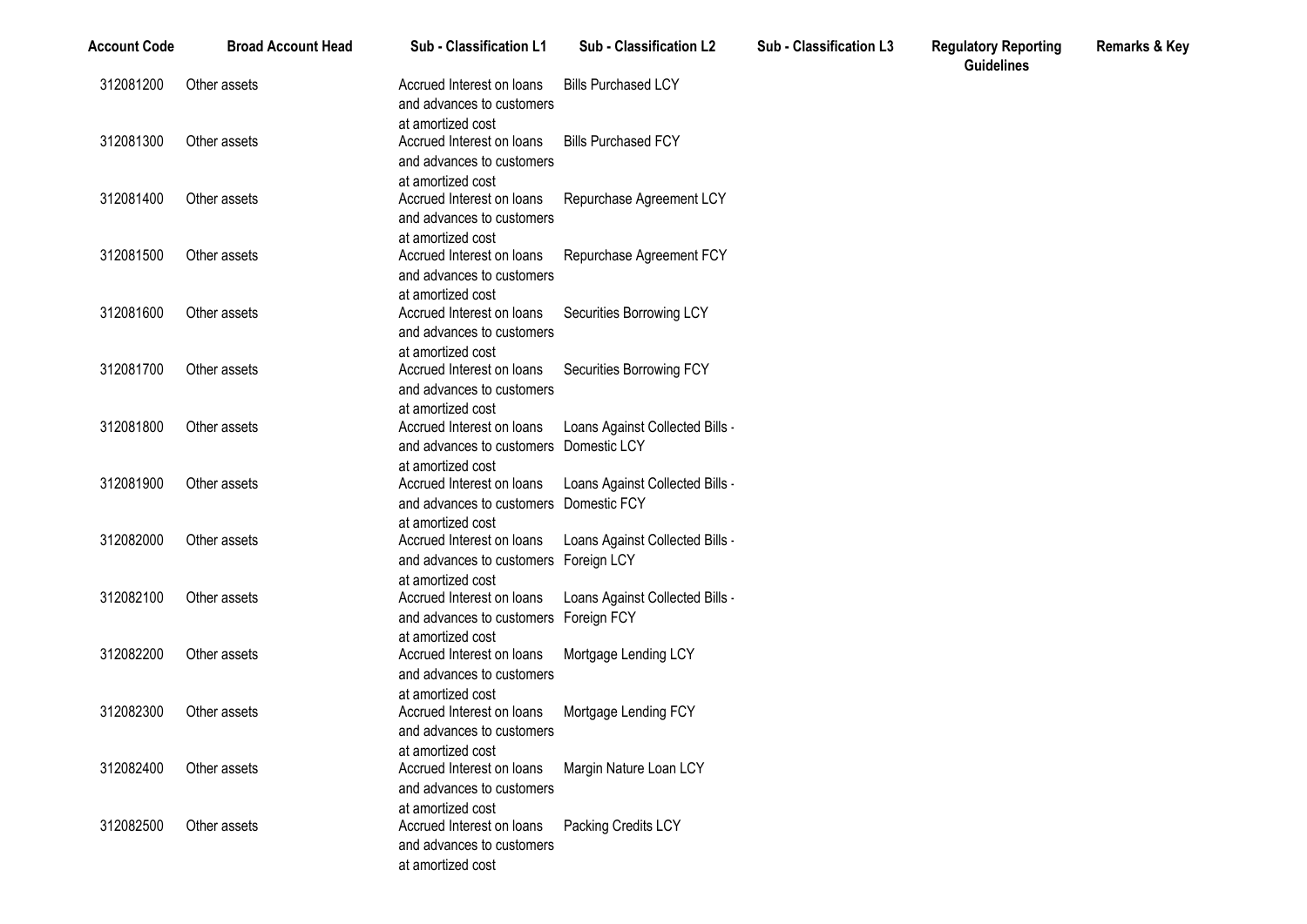| <b>Account Code</b> | <b>Broad Account Head</b> | Sub - Classification L1                                                                     | <b>Sub - Classification L2</b> | Sub - Classification L3 | <b>Regulatory Reporting</b><br><b>Guidelines</b> |
|---------------------|---------------------------|---------------------------------------------------------------------------------------------|--------------------------------|-------------------------|--------------------------------------------------|
| 312082600           | Other assets              | Accrued Interest on loans<br>and advances to customers<br>at amortized cost                 | Packing Credits FCY            |                         |                                                  |
| 312082700           | Other assets              | Accrued Interest on loans<br>and advances to customers for Trading LCY                      | Lending Commitments - Held     |                         |                                                  |
| 312082800           | Other assets              | at amortized cost<br>Accrued Interest on loans<br>and advances to customers for Trading FCY | Lending Commitments - Held     |                         |                                                  |
| 312082900           | Other assets              | at amortized cost<br>Accrued Interest on loans<br>and advances to customers                 | Auto Loan LCY                  |                         |                                                  |
| 312083000           | Other assets              | at amortized cost<br>Accrued Interest on loans<br>and advances to customers                 | Personal Loan LCY              |                         |                                                  |
| 312083100           | Other assets              | at amortized cost<br>Accrued Interest on loans<br>and advances to customers LCY             | Receivable on Credit Card      |                         |                                                  |
| 312083200           | Other assets              | at amortized cost<br>Accrued Interest on loans<br>and advances to customers FCY             | Receivable on Credit Card      |                         |                                                  |
| 312083300           | Other assets              | at amortized cost<br>Accrued Interest on loans<br>and advances to customers LCY             | Finance lease receivables      |                         |                                                  |
| 312083400           | Other assets              | at amortized cost<br>Accrued Interest on loans<br>and advances to customers FCY             | Finance lease receivables      |                         |                                                  |
| 312083500           | Other assets              | at amortized cost<br>Accrued Interest on loans<br>and advances to customers                 | Others LCY                     |                         |                                                  |
| 312083600           | Other assets              | at amortized cost<br>Accrued Interest on loans<br>and advances to customers                 | <b>Others FCY</b>              |                         |                                                  |
| 312090000           | Other assets              | at amortized cost<br>Accrued Interest on loans<br>and advances to customers                 |                                |                         |                                                  |
| 312090100           | Other assets              | at FVTPL<br>Accrued Interest on loans<br>and advances to customers                          | Term Loan LCY                  |                         |                                                  |
| 312090200           | Other assets              | at FVTPL<br>Accrued Interest on loans<br>and advances to customers<br>at FVTPL              | Term Loan FCY                  |                         |                                                  |

**Remarks & Key**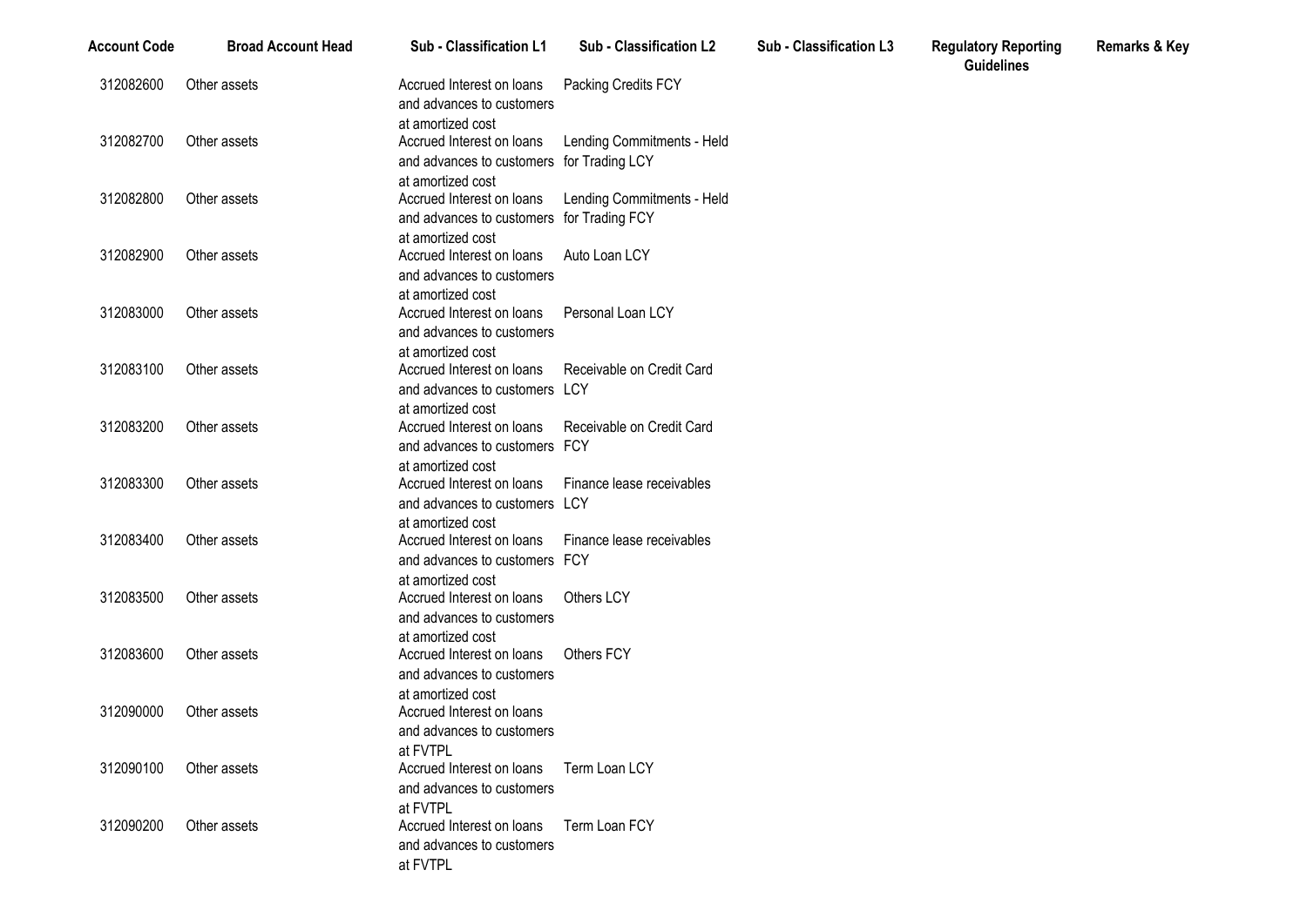| <b>Account Code</b> | <b>Broad Account Head</b> | <b>Sub - Classification L1</b>                                                                        | Sub - Classification L2    | Sub - Classification L3 | <b>Regulatory Reporting</b><br><b>Guidelines</b> | <b>Remarks &amp; Key</b> |
|---------------------|---------------------------|-------------------------------------------------------------------------------------------------------|----------------------------|-------------------------|--------------------------------------------------|--------------------------|
| 312090300           | Other assets              | Accrued Interest on loans<br>and advances to customers Capital LCY<br>at FVTPL                        | Demand & Other Working     |                         |                                                  |                          |
| 312090400           | Other assets              | Accrued Interest on loans Demand & Other Working<br>and advances to customers Capital FCY<br>at FVTPL |                            |                         |                                                  |                          |
| 312090500           | Other assets              | Accrued Interest on loans<br>and advances to customers<br>at FVTPL                                    | Residential Home Loan LCY  |                         |                                                  |                          |
| 312090600           | Other assets              | Accrued Interest on loans<br>and advances to customers<br>at FVTPL                                    | Real Estate Loan LCY       |                         |                                                  |                          |
| 312090700           | Other assets              | Accrued Interest on loans<br>and advances to customers<br>at FVTPL                                    | Hire Purchase Loans LCY    |                         |                                                  |                          |
| 312090800           | Other assets              | Accrued Interest on loans<br>and advances to customers<br>at FVTPL                                    | Overdraft LCY              |                         |                                                  |                          |
| 312090900           | Other assets              | Accrued Interest on loans<br>and advances to customers<br>at FVTPL                                    | Overdraft FCY              |                         |                                                  |                          |
| 312091000           | Other assets              | Accrued Interest on loans<br>and advances to customers Loan LCY<br>at FVTPL                           | Trust Receipt Loan/Import  |                         |                                                  |                          |
| 312091100           | Other assets              | Accrued Interest on Ioans Trust Receipt Loan/Import<br>and advances to customers Loan FCY<br>at FVTPL |                            |                         |                                                  |                          |
| 312091200           | Other assets              | Accrued Interest on loans<br>and advances to customers<br>at FVTPL                                    | <b>Bills Purchased LCY</b> |                         |                                                  |                          |
| 312091300           | Other assets              | Accrued Interest on loans<br>and advances to customers<br>at FVTPL                                    | <b>Bills Purchased FCY</b> |                         |                                                  |                          |
| 312091400           | Other assets              | Accrued Interest on loans<br>and advances to customers<br>at FVTPL                                    | Repurchase Agreement LCY   |                         |                                                  |                          |
| 312091500           | Other assets              | Accrued Interest on loans<br>and advances to customers<br>at FVTPL                                    | Repurchase Agreement FCY   |                         |                                                  |                          |
| 312091600           | Other assets              | Accrued Interest on loans<br>and advances to customers<br>at FVTPL                                    | Securities Borrowing LCY   |                         |                                                  |                          |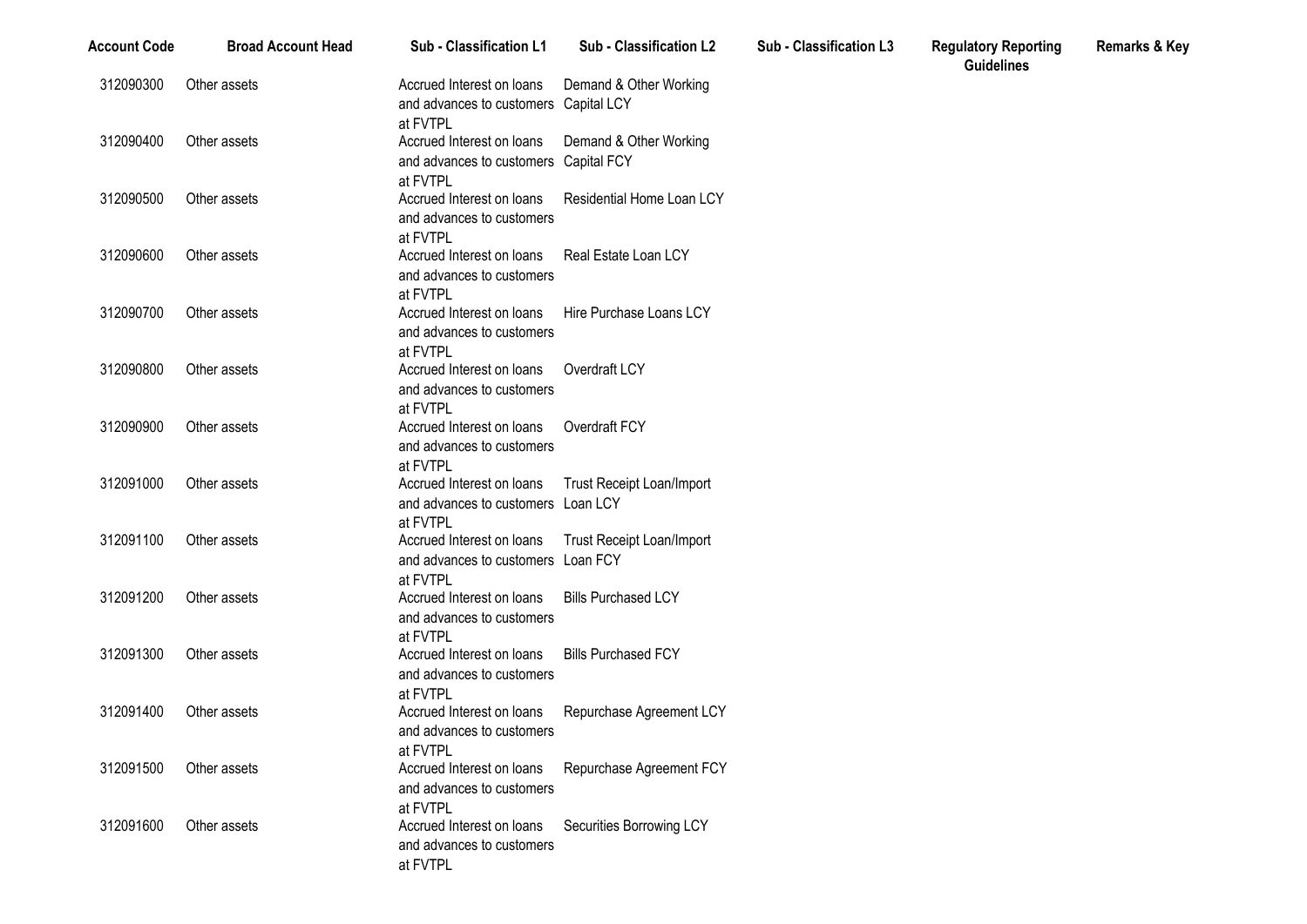| <b>Account Code</b> | <b>Broad Account Head</b> | Sub - Classification L1                                                            | <b>Sub - Classification L2</b>  | Sub - Classification L3 | <b>Regulatory Reporting</b><br><b>Guidelines</b> | <b>Remarks &amp; Key</b> |
|---------------------|---------------------------|------------------------------------------------------------------------------------|---------------------------------|-------------------------|--------------------------------------------------|--------------------------|
| 312091700           | Other assets              | Accrued Interest on loans<br>and advances to customers<br>at FVTPL                 | Securities Borrowing FCY        |                         |                                                  |                          |
| 312091800           | Other assets              | Accrued Interest on loans<br>and advances to customers Domestic LCY<br>at FVTPL    | Loans Against Collected Bills - |                         |                                                  |                          |
| 312091900           | Other assets              | Accrued Interest on loans<br>and advances to customers Domestic FCY<br>at FVTPL    | Loans Against Collected Bills - |                         |                                                  |                          |
| 312092000           | Other assets              | Accrued Interest on loans<br>and advances to customers Foreign LCY<br>at FVTPL     | Loans Against Collected Bills - |                         |                                                  |                          |
| 312092100           | Other assets              | Accrued Interest on loans<br>and advances to customers Foreign FCY<br>at FVTPL     | Loans Against Collected Bills   |                         |                                                  |                          |
| 312092200           | Other assets              | Accrued Interest on loans<br>and advances to customers<br>at FVTPL                 | Mortgage Lending LCY            |                         |                                                  |                          |
| 312092300           | Other assets              | Accrued Interest on loans<br>and advances to customers<br>at FVTPL                 | Mortgage Lending FCY            |                         |                                                  |                          |
| 312092400           | Other assets              | Accrued Interest on loans<br>and advances to customers<br>at FVTPL                 | Margin Nature Loan LCY          |                         |                                                  |                          |
| 312092500           | Other assets              | Accrued Interest on loans<br>and advances to customers<br>at FVTPL                 | Packing Credits LCY             |                         |                                                  |                          |
| 312092600           | Other assets              | Accrued Interest on loans<br>and advances to customers<br>at FVTPL                 | Packing Credits FCY             |                         |                                                  |                          |
| 312092700           | Other assets              | Accrued Interest on loans<br>and advances to customers for Trading LCY<br>at FVTPL | Lending Commitments - Held      |                         |                                                  |                          |
| 312092800           | Other assets              | Accrued Interest on loans<br>and advances to customers for Trading FCY<br>at FVTPL | Lending Commitments - Held      |                         |                                                  |                          |
| 312092900           | Other assets              | Accrued Interest on loans<br>and advances to customers<br>at FVTPL                 | Auto Loan LCY                   |                         |                                                  |                          |
| 312093000           | Other assets              | Accrued Interest on loans<br>and advances to customers<br>at FVTPL                 | Personal Loan LCY               |                         |                                                  |                          |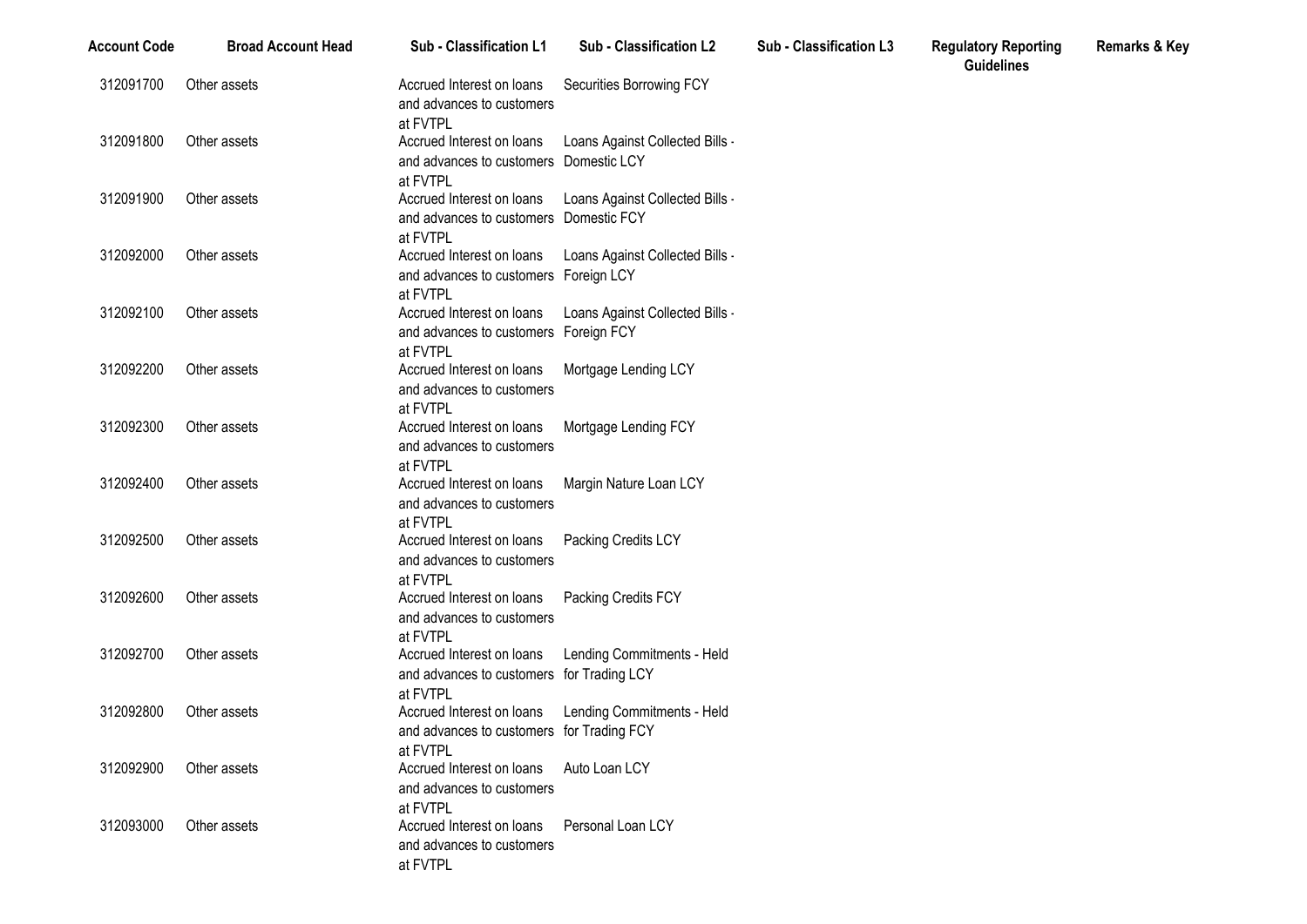| <b>Account Code</b> | <b>Broad Account Head</b> | Sub - Classification L1                                                                               | Sub - Classification L2   | Sub - Classification L3 | <b>Regulatory Reporting</b><br><b>Guidelines</b> | <b>Remarks &amp; Key</b> |
|---------------------|---------------------------|-------------------------------------------------------------------------------------------------------|---------------------------|-------------------------|--------------------------------------------------|--------------------------|
| 312093100           | Other assets              | Accrued Interest on loans<br>and advances to customers LCY<br>at FVTPL                                | Receivable on Credit Card |                         |                                                  |                          |
| 312093200           | Other assets              | Accrued Interest on Ioans Receivable on Credit Card<br>and advances to customers FCY<br>at FVTPL      |                           |                         |                                                  |                          |
| 312093300           | Other assets              | Accrued Interest on loans<br>and advances to customers LCY<br>at FVTPL                                | Finance lease receivables |                         |                                                  |                          |
| 312093400           | Other assets              | Accrued Interest on loans<br>and advances to customers FCY<br>at FVTPL                                | Finance lease receivables |                         |                                                  |                          |
| 312093500           | Other assets              | Accrued Interest on loans<br>and advances to customers<br>at FVTPL                                    | Others LCY                |                         |                                                  |                          |
| 312093600           | Other assets              | Accrued Interest on loans<br>and advances to customers<br>at FVTPL                                    | <b>Others FCY</b>         |                         |                                                  |                          |
| 312100000           | Other assets              | Accrued Interest on loans<br>and advances to customers<br>at FVOCI                                    |                           |                         |                                                  |                          |
| 312100100           | Other assets              | Accrued Interest on loans<br>and advances to customers<br>at FVOCI                                    | Term Loan LCY             |                         |                                                  |                          |
| 312100200           | Other assets              | Accrued Interest on loans<br>and advances to customers<br>at FVOCI                                    | Term Loan FCY             |                         |                                                  |                          |
| 312100300           | Other assets              | Accrued Interest on loans Demand & Other Working<br>and advances to customers Capital LCY<br>at FVOCI |                           |                         |                                                  |                          |
| 312100400           | Other assets              | Accrued Interest on loans<br>and advances to customers Capital FCY<br>at FVOCI                        | Demand & Other Working    |                         |                                                  |                          |
| 312100500           | Other assets              | Accrued Interest on loans<br>and advances to customers<br>at FVOCI                                    | Residential Home Loan LCY |                         |                                                  |                          |
| 312100600           | Other assets              | Accrued Interest on loans<br>and advances to customers<br>at FVOCI                                    | Real Estate Loan LCY      |                         |                                                  |                          |
| 312100700           | Other assets              | Accrued Interest on loans<br>and advances to customers<br>at FVOCI                                    | Hire Purchase Loans LCY   |                         |                                                  |                          |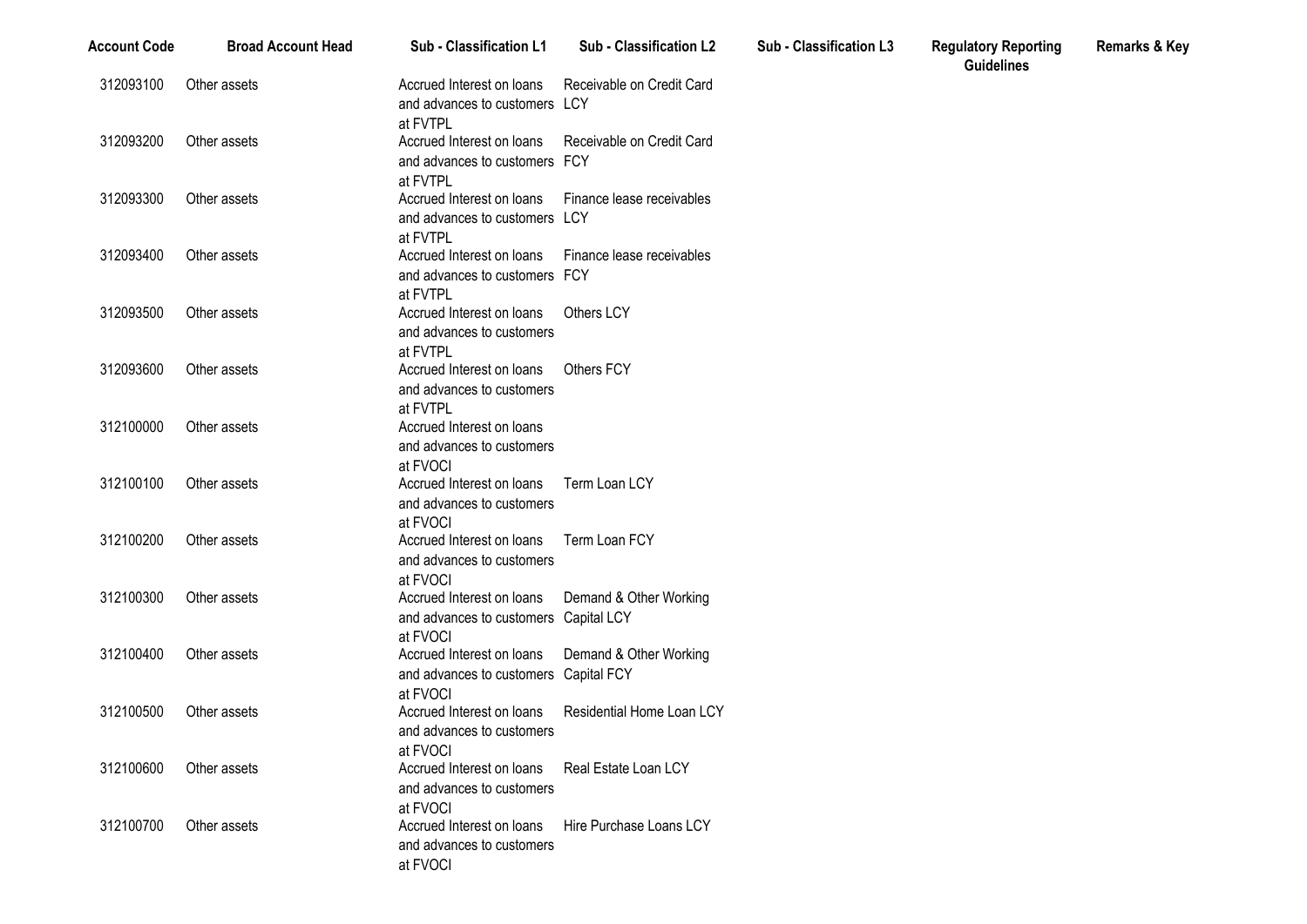| <b>Account Code</b> | <b>Broad Account Head</b> | Sub - Classification L1                                                         | <b>Sub - Classification L2</b>   | Sub - Classification L3 | <b>Regulatory Reporting</b><br><b>Guidelines</b> |
|---------------------|---------------------------|---------------------------------------------------------------------------------|----------------------------------|-------------------------|--------------------------------------------------|
| 312100800           | Other assets              | Accrued Interest on loans<br>and advances to customers                          | Overdraft LCY                    |                         |                                                  |
| 312100900           | Other assets              | at FVOCI<br>Accrued Interest on loans<br>and advances to customers              | Overdraft FCY                    |                         |                                                  |
| 312101000           | Other assets              | at FVOCI<br>Accrued Interest on loans                                           | <b>Trust Receipt Loan/Import</b> |                         |                                                  |
|                     |                           | and advances to customers Loan LCY<br>at FVOCI                                  |                                  |                         |                                                  |
| 312101100           | Other assets              | Accrued Interest on loans<br>and advances to customers Loan FCY<br>at FVOCI     | <b>Trust Receipt Loan/Import</b> |                         |                                                  |
| 312101200           | Other assets              | Accrued Interest on loans<br>and advances to customers                          | <b>Bills Purchased LCY</b>       |                         |                                                  |
| 312101300           | Other assets              | at FVOCI<br>Accrued Interest on loans<br>and advances to customers<br>at FVOCI  | <b>Bills Purchased FCY</b>       |                         |                                                  |
| 312101400           | Other assets              | Accrued Interest on loans<br>and advances to customers<br>at FVOCI              | Repurchase Agreement LCY         |                         |                                                  |
| 312101500           | Other assets              | Accrued Interest on loans<br>and advances to customers<br>at FVOCI              | Repurchase Agreement FCY         |                         |                                                  |
| 312101600           | Other assets              | Accrued Interest on loans<br>and advances to customers<br>at FVOCI              | Securities Borrowing LCY         |                         |                                                  |
| 312101700           | Other assets              | Accrued Interest on loans<br>and advances to customers<br>at FVOCI              | Securities Borrowing FCY         |                         |                                                  |
| 312101800           | Other assets              | Accrued Interest on loans<br>and advances to customers Domestic LCY<br>at FVOCI | Loans Against Collected Bills    |                         |                                                  |
| 312101900           | Other assets              | Accrued Interest on loans<br>and advances to customers Domestic FCY<br>at FVOCI | Loans Against Collected Bills -  |                         |                                                  |
| 312102000           | Other assets              | Accrued Interest on loans<br>and advances to customers Foreign LCY<br>at FVOCI  | Loans Against Collected Bills -  |                         |                                                  |
| 312102100           | Other assets              | Accrued Interest on loans<br>and advances to customers Foreign FCY<br>at FVOCI  | Loans Against Collected Bills    |                         |                                                  |

**Remarks & Key**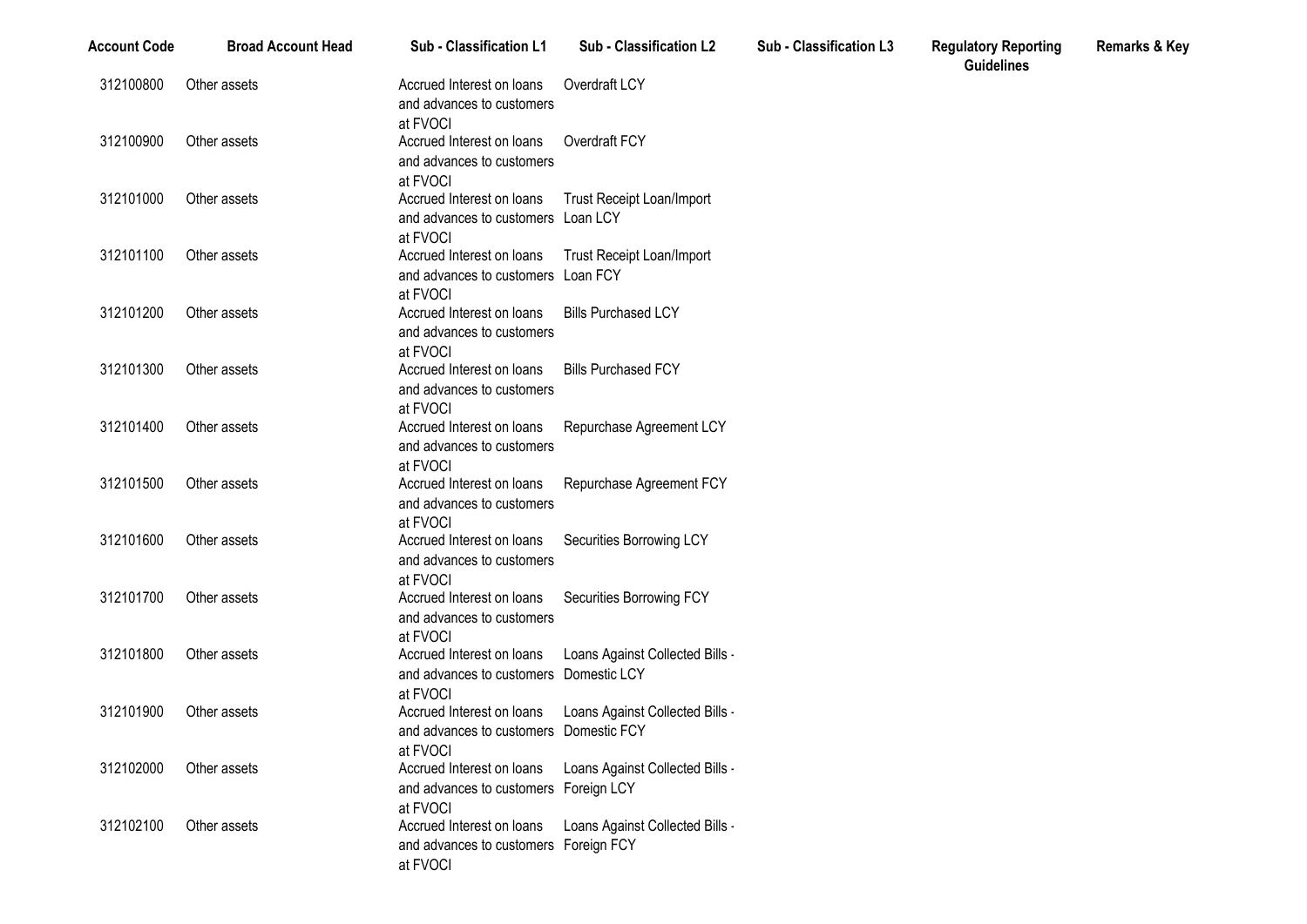| <b>Account Code</b> | <b>Broad Account Head</b> | Sub - Classification L1                                                            | Sub - Classification L2                       | Sub - Classification L3 | <b>Regulatory Reporting</b><br><b>Guidelines</b> |
|---------------------|---------------------------|------------------------------------------------------------------------------------|-----------------------------------------------|-------------------------|--------------------------------------------------|
| 312102200           | Other assets              | Accrued Interest on loans<br>and advances to customers<br>at FVOCI                 | Mortgage Lending LCY                          |                         |                                                  |
| 312102300           | Other assets              | Accrued Interest on loans<br>and advances to customers<br>at FVOCI                 | Mortgage Lending FCY                          |                         |                                                  |
| 312102400           | Other assets              | Accrued Interest on loans<br>and advances to customers<br>at FVOCI                 | Margin Nature Loan LCY                        |                         |                                                  |
| 312102500           | Other assets              | Accrued Interest on loans<br>and advances to customers<br>at FVOCI                 | Packing Credits LCY                           |                         |                                                  |
| 312102600           | Other assets              | Accrued Interest on loans<br>and advances to customers<br>at FVOCI                 | Packing Credits FCY                           |                         |                                                  |
| 312102700           | Other assets              | Accrued Interest on loans<br>and advances to customers for Trading LCY<br>at FVOCI | Lending Commitments - Held                    |                         |                                                  |
| 312102800           | Other assets              | Accrued Interest on loans<br>and advances to customers<br>at FVOCI                 | Lending Commitments - Held<br>for Trading FCY |                         |                                                  |
| 312102900           | Other assets              | Accrued Interest on loans<br>and advances to customers<br>at FVOCI                 | Auto Loan LCY                                 |                         |                                                  |
| 312103000           | Other assets              | Accrued Interest on loans<br>and advances to customers<br>at FVOCI                 | Personal Loan LCY                             |                         |                                                  |
| 312103100           | Other assets              | Accrued Interest on loans<br>and advances to customers LCY<br>at FVOCI             | Receivable on Credit Card                     |                         |                                                  |
| 312103200           | Other assets              | Accrued Interest on loans<br>and advances to customers FCY<br>at FVOCI             | Receivable on Credit Card                     |                         |                                                  |
| 312103300           | Other assets              | Accrued Interest on loans<br>and advances to customers LCY<br>at FVOCI             | Finance lease receivables                     |                         |                                                  |
| 312103400           | Other assets              | Accrued Interest on loans<br>and advances to customers FCY<br>at FVOCI             | Finance lease receivables                     |                         |                                                  |
| 312103500           | Other assets              | Accrued Interest on loans<br>and advances to customers<br>at FVOCI                 | Others LCY                                    |                         |                                                  |

**Remarks & Key**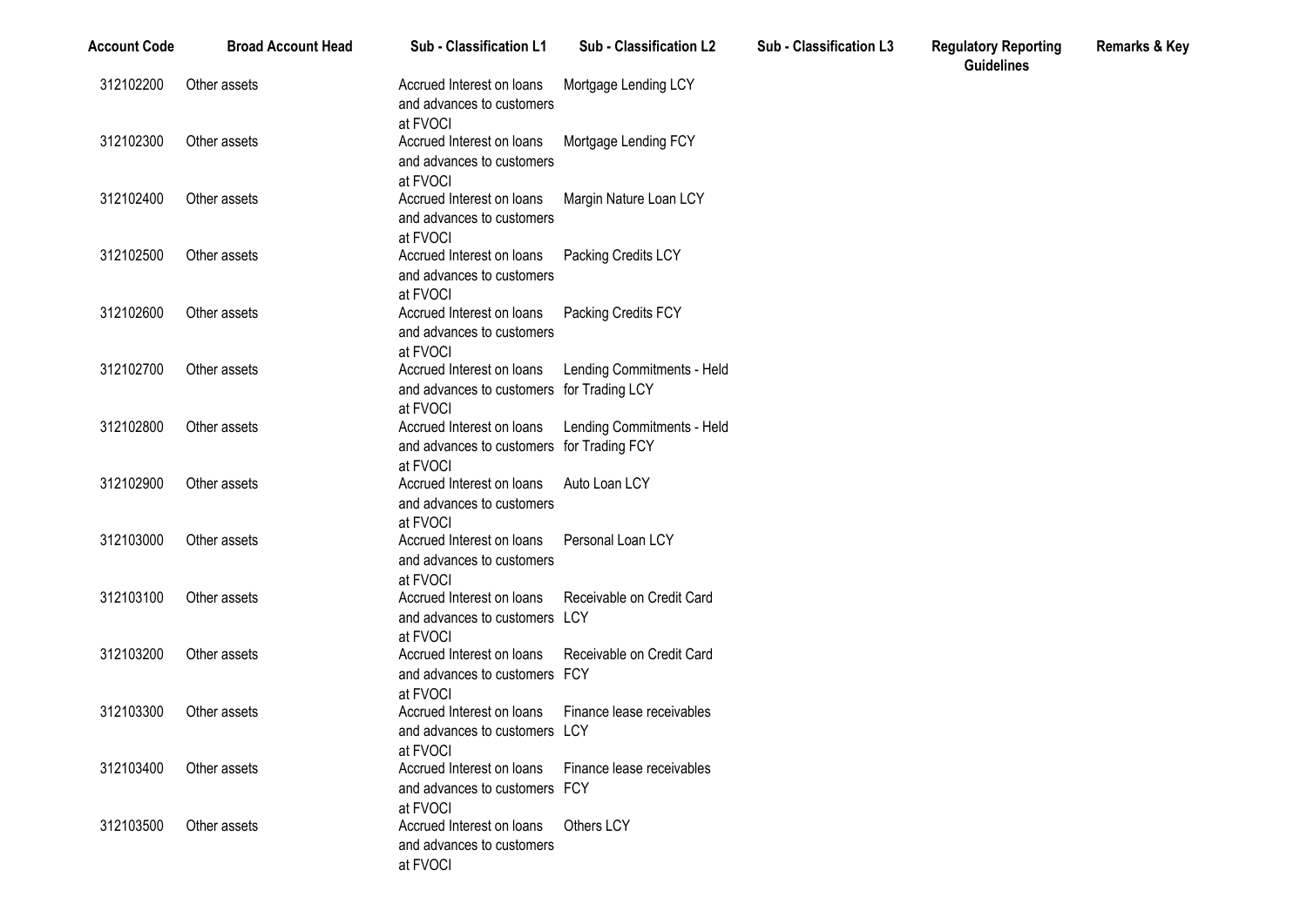| <b>Account Code</b> | <b>Broad Account Head</b> | Sub - Classification L1                                                             | Sub - Classification L2                       | Sub - Classification L3 | <b>Regulatory Reporting</b><br><b>Guidelines</b> | <b>Remarks &amp; Key</b> |
|---------------------|---------------------------|-------------------------------------------------------------------------------------|-----------------------------------------------|-------------------------|--------------------------------------------------|--------------------------|
| 312103600           | Other assets              | Accrued Interest on loans<br>and advances to customers                              | Others FCY                                    |                         |                                                  |                          |
| 312110000           | Other assets              | at FVOCI<br>Accrued Interest on<br>investment securities at                         |                                               |                         |                                                  |                          |
| 312110100           | Other assets              | amortized cost<br>Accrued Interest on<br>investment securities at                   | <b>Treasury Bills LCY</b>                     |                         |                                                  |                          |
| 312110200           | Other assets              | amortized cost<br>Accrued Interest on<br>investment securities at                   | <b>Treasury Bills FCY</b>                     |                         |                                                  |                          |
| 312110300           | Other assets              | amortized cost<br>Accrued Interest on<br>investment securities at                   | Development Bonds LCY                         |                         |                                                  |                          |
| 312110400           | Other assets              | amortized cost<br>Accrued Interest on<br>investment securities at                   | Development Bonds FCY                         |                         |                                                  |                          |
| 312110500           | Other assets              | amortized cost<br>Accrued Interest on<br>investment securities at                   |                                               |                         |                                                  |                          |
| 312110600           | Other assets              | amortized cost<br>Accrued Interest on<br>investment securities at                   | National Saving Bond LCY                      |                         |                                                  |                          |
| 312110700           | Other assets              | amortized cost<br>Accrued Interest on<br>investment securities at                   | National Saving Bond FCY<br>Special Bonds LCY |                         |                                                  |                          |
| 312110800           | Other assets              | amortized cost<br>Accrued Interest on<br>investment securities at                   | Special Bonds FCY                             |                         |                                                  |                          |
| 312110900           | Other assets              | amortized cost<br>Accrued Interest on<br>investment securities at                   | Reverse Repo LCY                              |                         |                                                  |                          |
| 312111000           | Other assets              | amortized cost<br>Accrued Interest on<br>investment securities at                   | Reverse Repo FCY                              |                         |                                                  |                          |
| 312111100           | Other assets              | amortized cost<br>Accrued Interest on<br>investment securities at                   | NRB Bonds LCY                                 |                         |                                                  |                          |
| 312111200           | Other assets              | amortized cost<br>Accrued Interest on<br>investment securities at<br>amortized cost | <b>NRB Deposit Auction LCY</b>                |                         |                                                  |                          |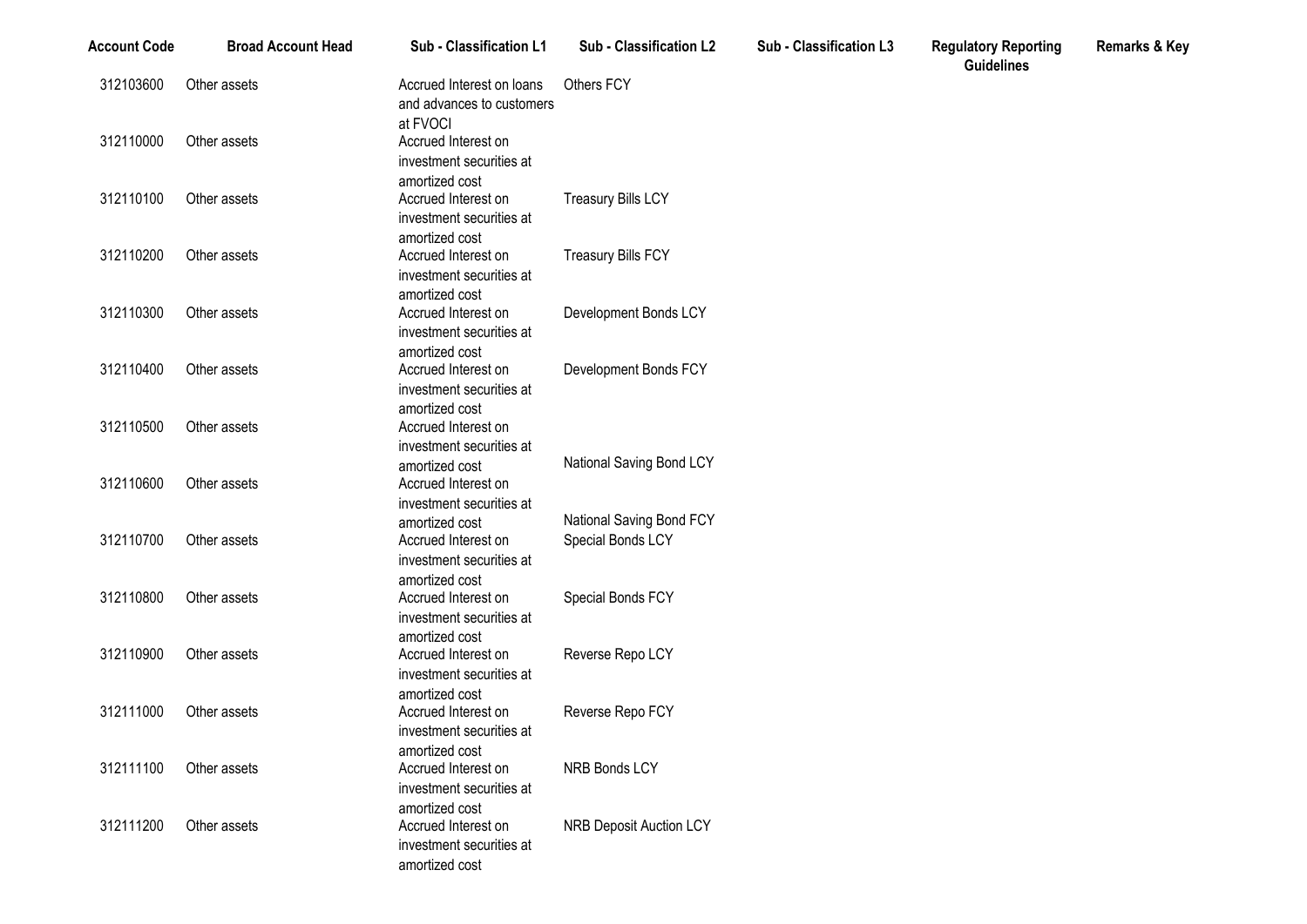| <b>Account Code</b> | <b>Broad Account Head</b> | Sub - Classification L1                    | Sub - Classification L2               | Sub - Classification L3 | <b>Regulatory Reporting</b><br><b>Guidelines</b> | <b>Remarks &amp; Key</b> |
|---------------------|---------------------------|--------------------------------------------|---------------------------------------|-------------------------|--------------------------------------------------|--------------------------|
| 312111300           | Other assets              | Accrued Interest on                        | Domestic Corporate Bonds              |                         |                                                  |                          |
|                     |                           | investment securities at<br>amortized cost | LCY                                   |                         |                                                  |                          |
| 312111400           | Other assets              | Accrued Interest on                        | Foreign Corporate Bonds               |                         |                                                  |                          |
|                     |                           | investment securities at                   | <b>FCY</b>                            |                         |                                                  |                          |
|                     |                           | amortized cost                             |                                       |                         |                                                  |                          |
| 312111500           | Other assets              | Accrued Interest on                        | Foreign Government Bonds              |                         |                                                  |                          |
|                     |                           | investment securities at                   | <b>FCY</b>                            |                         |                                                  |                          |
|                     |                           | amortized cost                             |                                       |                         |                                                  |                          |
| 312111600           | Other assets              | Accrued Interest on                        | Debentures LCY                        |                         |                                                  |                          |
|                     |                           | investment securities at                   |                                       |                         |                                                  |                          |
|                     |                           | amortized cost                             |                                       |                         |                                                  |                          |
| 312111700           | Other assets              | Accrued Interest on                        | <b>Bonds LCY</b>                      |                         |                                                  |                          |
|                     |                           | investment securities at                   |                                       |                         |                                                  |                          |
| 312111800           | Other assets              | amortized cost<br>Accrued Interest on      | Other Debt securities LCY             |                         |                                                  |                          |
|                     |                           | investment securities at                   |                                       |                         |                                                  |                          |
|                     |                           | amortized cost                             |                                       |                         |                                                  |                          |
| 312111900           | Other assets              | Accrued Interest on                        | Other Debt securities FCY             |                         |                                                  |                          |
|                     |                           | investment securities at                   |                                       |                         |                                                  |                          |
|                     |                           | amortized cost                             |                                       |                         |                                                  |                          |
| 312112000           | Other assets              | Accrued Interest on                        | Mutual Fund LCY                       |                         |                                                  |                          |
|                     |                           | investment securities at                   |                                       |                         |                                                  |                          |
|                     |                           | amortized cost                             |                                       |                         |                                                  |                          |
| 312112100           | Other assets              | Accrued Interest on                        | Certificate of Deposits LCY           |                         |                                                  |                          |
|                     |                           | investment securities at                   |                                       |                         |                                                  |                          |
|                     |                           | amortized cost                             |                                       |                         |                                                  |                          |
| 312112200           | Other assets              | Accrued Interest on                        | Certificate of Deposits FCY           |                         |                                                  |                          |
|                     |                           | investment securities at                   |                                       |                         |                                                  |                          |
|                     |                           | amortized cost                             |                                       |                         |                                                  |                          |
| 312112300           | Other assets              | Accrued Interest on                        | Fixed deposits held with              |                         |                                                  |                          |
|                     |                           | investment securities at                   | banks LCY                             |                         |                                                  |                          |
| 312112400           |                           | amortized cost                             |                                       |                         |                                                  |                          |
|                     | Other assets              | Accrued Interest on                        | Fixed deposits held with<br>banks FCY |                         |                                                  |                          |
|                     |                           | investment securities at<br>amortized cost |                                       |                         |                                                  |                          |
| 312112500           | Other assets              | Accrued Interest on                        | Preference Shares LCY                 |                         |                                                  |                          |
|                     |                           | investment securities at                   |                                       |                         |                                                  |                          |
|                     |                           | amortized cost                             |                                       |                         |                                                  |                          |
| 312112600           | Other assets              | Accrued Interest on                        | <b>Investment in Subsidiary</b>       |                         |                                                  |                          |
|                     |                           | investment securities at                   |                                       |                         |                                                  |                          |
|                     |                           | amortized cost                             |                                       |                         |                                                  |                          |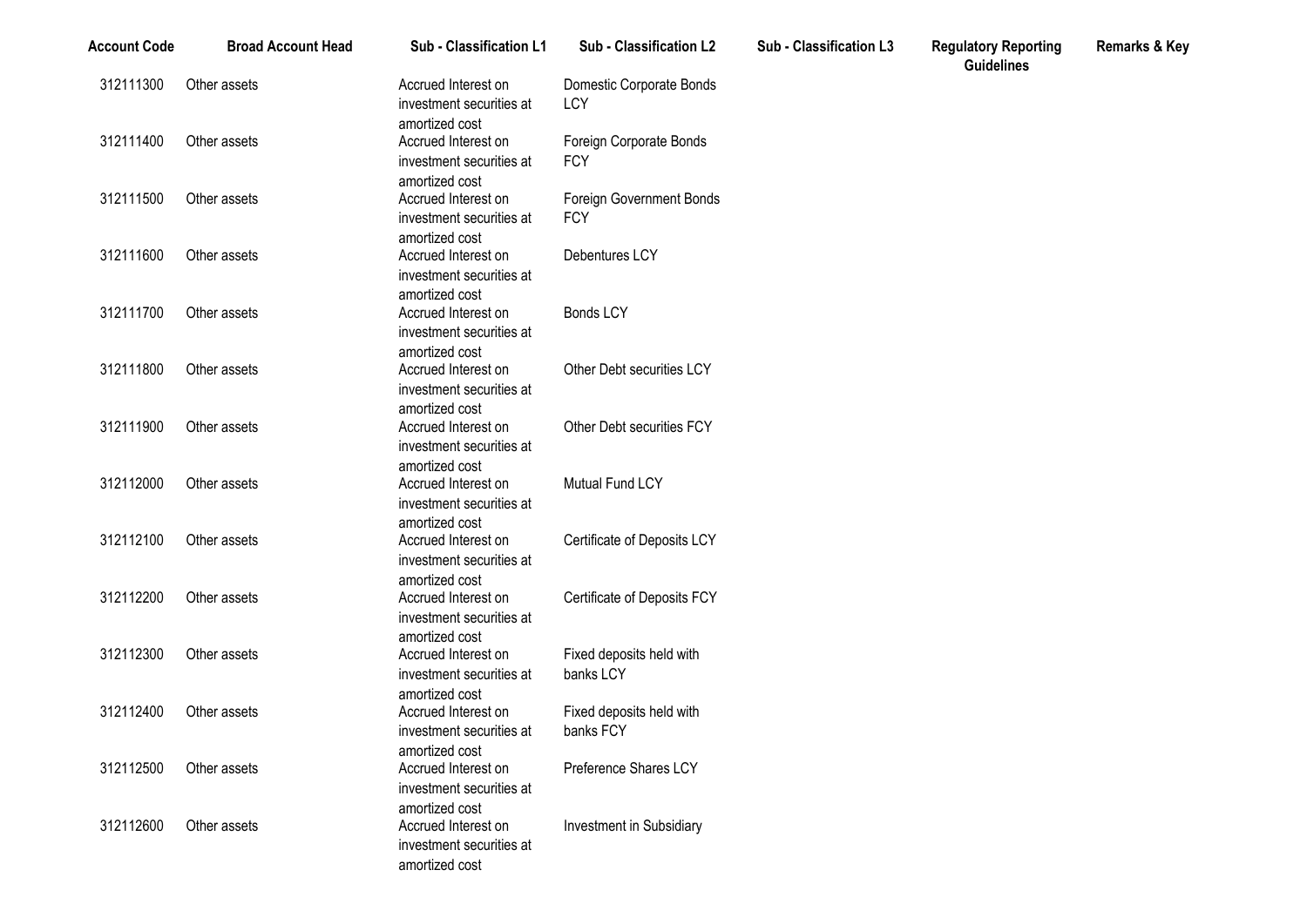| <b>Account Code</b> | <b>Broad Account Head</b> | Sub - Classification L1                                                         | Sub - Classification L2            | <b>Sub - Classification L3</b> | <b>Regulatory Reporting</b><br><b>Guidelines</b> | <b>Remarks &amp; Key</b> |
|---------------------|---------------------------|---------------------------------------------------------------------------------|------------------------------------|--------------------------------|--------------------------------------------------|--------------------------|
| 312112700           | Other assets              | Accrued Interest on<br>investment securities at<br>amortized cost               | Investment in Joint Venture        |                                |                                                  |                          |
| 312112800           | Other assets              | Accrued Interest on<br>investment securities at                                 | <b>Investment in Associates</b>    |                                |                                                  |                          |
| 312112900           | Other assets              | amortized cost<br>Accrued Interest on<br>investment securities at               | Others LCY                         |                                |                                                  |                          |
| 312113000           | Other assets              | amortized cost<br>Accrued Interest on<br>investment securities at               | Others FCY                         |                                |                                                  |                          |
| 312120000           | Other assets              | amortized cost<br>Accrued Interest on<br>investment securities at               |                                    |                                |                                                  |                          |
| 312120100           | Other assets              | <b>FVTPL</b><br>Accrued Interest on<br>investment securities at<br><b>FVTPL</b> | Corporate Bonds LCY                |                                |                                                  |                          |
| 312120200           | Other assets              | Accrued Interest on<br>investment securities at<br><b>FVTPL</b>                 | Corporate Bonds FCY                |                                |                                                  |                          |
| 312120300           | Other assets              | Accrued Interest on<br>investment securities at<br><b>FVTPL</b>                 | Asset Backed securities LCY        |                                |                                                  |                          |
| 312120400           | Other assets              | Accrued Interest on<br>investment securities at<br><b>FVTPL</b>                 | <b>Asset Backed securities FCY</b> |                                |                                                  |                          |
| 312120500           | Other assets              | Accrued Interest on<br>investment securities at<br><b>FVTPL</b>                 | Debt securities LCY                |                                |                                                  |                          |
| 312120600           | Other assets              | Accrued Interest on<br>investment securities at<br><b>FVTPL</b>                 | Debt securities FCY                |                                |                                                  |                          |
| 312120700           | Other assets              | Accrued Interest on<br>investment securities at                                 | <b>Equity Shares LCY</b>           |                                |                                                  |                          |
| 312120800           | Other assets              | <b>FVTPL</b><br>Accrued Interest on<br>investment securities at                 | <b>Equity Shares FCY</b>           |                                |                                                  |                          |
| 312120900           | Other assets              | <b>FVTPL</b><br>Accrued Interest on<br>investment securities at<br><b>FVTPL</b> | Mutual Fund LCY                    |                                |                                                  |                          |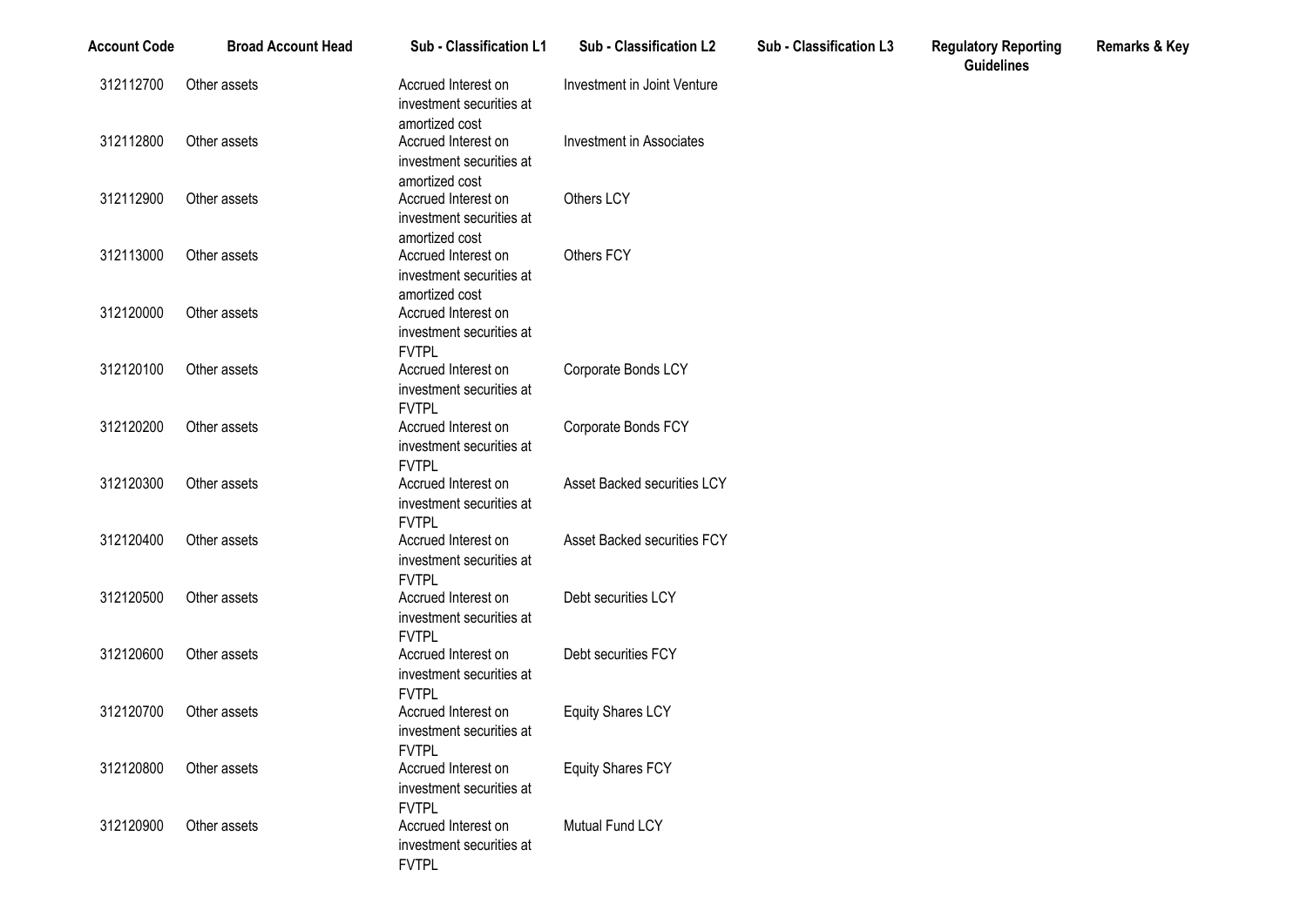| Account Code | <b>Broad Account Head</b> | <b>Sub - Classification L1</b>                                  | <b>Sub - Classification L2</b>                      | <b>Sub - Classification L3</b> | <b>Regulatory Reporting</b><br><b>Guidelines</b> | <b>Remarks &amp; Key</b> |
|--------------|---------------------------|-----------------------------------------------------------------|-----------------------------------------------------|--------------------------------|--------------------------------------------------|--------------------------|
| 312121000    | Other assets              | Accrued Interest on<br>investment securities at<br><b>FVTPL</b> | Others LCY                                          |                                |                                                  |                          |
| 312121100    | Other assets              | Accrued Interest on<br>investment securities at<br><b>FVTPL</b> | Others FCY                                          |                                |                                                  |                          |
| 312130000    | Other assets              | Accrued Interest on<br>investment securities at<br><b>FVOCI</b> |                                                     |                                |                                                  |                          |
| 312130100    | Other assets              | Accrued Interest on<br>investment securities at<br><b>FVOCI</b> | Investment securities - LCY                         |                                |                                                  |                          |
| 312130200    | Other assets              | Accrued Interest on<br>investment securities at<br><b>FVOCI</b> | Investment securities - FCY                         |                                |                                                  |                          |
| 312140000    | Other assets              | Accrued Penal Interest Income - LCY                             |                                                     |                                |                                                  |                          |
| 312150000    | Other assets              | Accrued Penal Interest Income - FCY                             |                                                     |                                |                                                  |                          |
| 312160000    | Other assets              | Accrued Overdue Interest - LCY                                  |                                                     |                                |                                                  |                          |
| 312170000    | Other assets              | Accrued Overdue Interest - FCY                                  |                                                     |                                |                                                  |                          |
| 312180000    | Other assets              | Accrued interest on Current Account overdrawn - LCY             |                                                     |                                |                                                  |                          |
| 312190000    | Other assets              |                                                                 | Accrued interest on Current Account overdrawn - FCY |                                |                                                  |                          |
| 312200000    | Other assets              | <b>Commission Receivable</b>                                    |                                                     |                                |                                                  |                          |
| 312200100    | Other assets              | <b>Commission Receivable</b>                                    | Letter of Credit                                    |                                |                                                  |                          |
| 312200200    | Other assets              | <b>Commission Receivable</b>                                    | Guarantee                                           |                                |                                                  |                          |
| 312200300    | Other assets              | <b>Commission Receivable</b>                                    | <b>Bill Collection</b>                              |                                |                                                  |                          |
| 312200400    | Other assets              | <b>Commission Receivable</b>                                    | IPOs & FPOs collection                              |                                |                                                  |                          |
| 312200500    | Other assets              | <b>Commission Receivable</b>                                    | Share underwriting                                  |                                |                                                  |                          |
| 312200600    | Other assets              | <b>Commission Receivable</b>                                    | <b>Credit Card</b>                                  |                                |                                                  |                          |
| 312200700    | Other assets              | <b>Commission Receivable</b>                                    | Traveler's cheque                                   |                                |                                                  |                          |
| 312200800    | Other assets              | <b>Commission Receivable</b>                                    | Agency commission                                   |                                |                                                  |                          |
| 312200900    | Other assets              | <b>Commission Receivable</b>                                    | ATM cash withdrawal                                 |                                |                                                  |                          |
| 312201000    | Other assets              | <b>Commission Receivable</b>                                    | ATM balance enquiry<br>commission                   |                                |                                                  |                          |
| 312201100    | Other assets              | <b>Commission Receivable</b>                                    | Remittances                                         |                                |                                                  |                          |
| 312201200    | Other assets              | <b>Commission Receivable</b>                                    | Others                                              |                                |                                                  |                          |
| 312210000    | Other assets              | Insurance Commission                                            |                                                     |                                |                                                  |                          |
|              |                           | Receivable                                                      |                                                     |                                |                                                  |                          |
| 312220000    | Other assets              | Restricted Deposits with                                        |                                                     |                                |                                                  |                          |
|              |                           | Central Bank                                                    |                                                     |                                |                                                  |                          |
| 312220100    | Other assets              | Restricted Deposits with<br>Central Bank                        | in LCY                                              |                                |                                                  |                          |
|              |                           |                                                                 |                                                     |                                |                                                  |                          |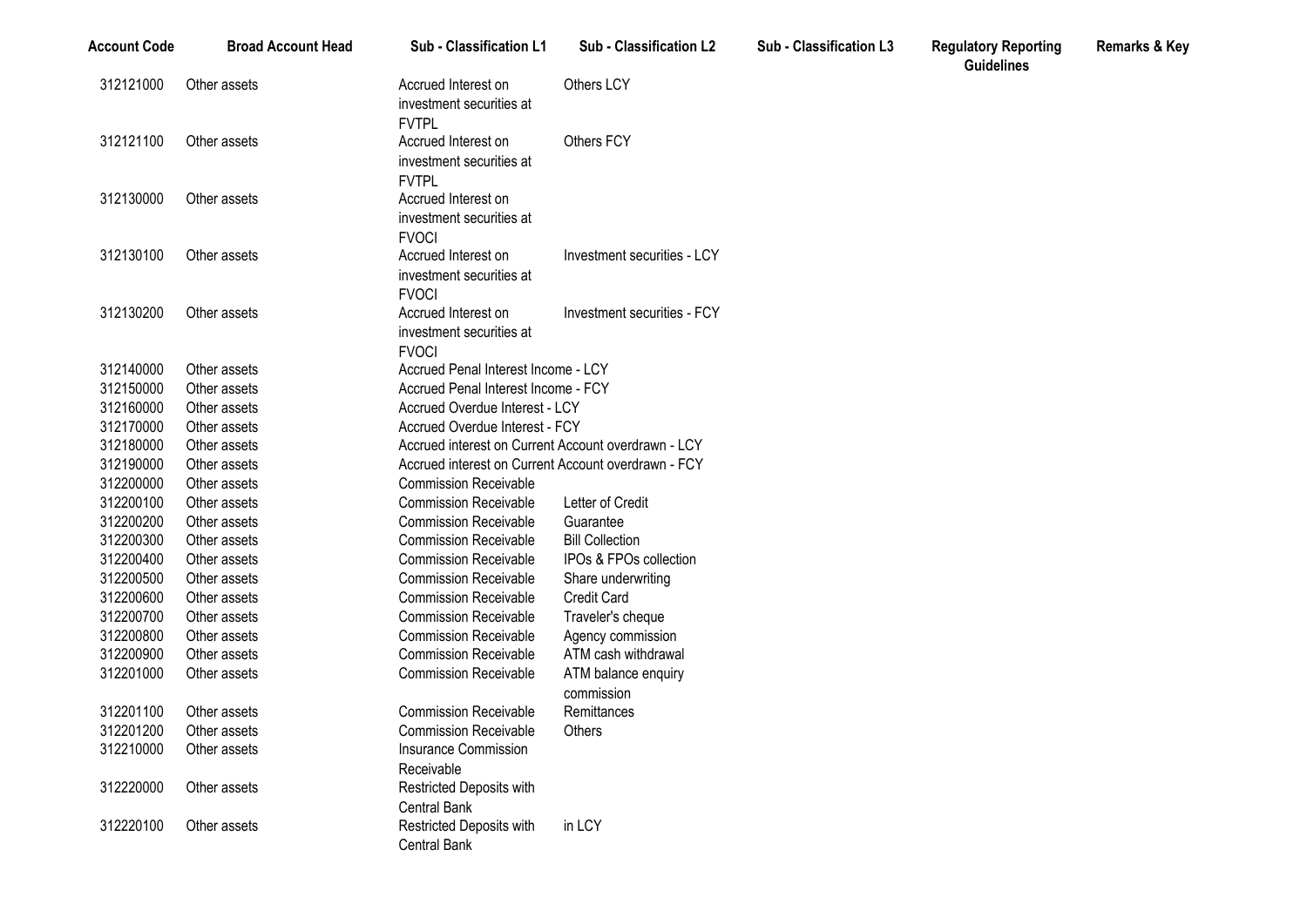| 312220200<br>in FCF<br>Restricted Deposits with<br>Other assets<br>Central Bank<br>312230000<br>Other assets<br>Advance to staff<br>312230100<br>Advance to staff<br>Salary advance<br>Other assets<br>312230200<br>Advance to staff<br>Medical advance<br>Other assets<br>312230300<br>Advance to staff<br>Other advance<br>Other assets<br>312240000<br>Advance for expenses<br>Other assets<br>312250000<br>Other non trading<br>Other assets<br>derivatives<br>312260000<br><b>Embedded Derivative</b><br>Other assets<br>312270000<br>Deposits<br>Other assets<br>312280000<br>Other assets<br>Earnest Money<br>312290000<br><b>Stationary Stock</b><br>Other assets<br><b>Fuel Stock</b><br>312300000<br>Other assets<br>312310000<br>Gold stock/ Bullion<br>Other assets<br>312320000<br>Silver stock<br>Other assets<br>312330000<br>Other assets | Account Code | <b>Broad Account Head</b> | <b>Sub - Classification L1</b> | <b>Sub - Classification L2</b> | Sub - Classification L3 | <b>Regulatory Reporting</b><br><b>Guidelines</b> | <b>Remarks &amp; Key</b> |
|-----------------------------------------------------------------------------------------------------------------------------------------------------------------------------------------------------------------------------------------------------------------------------------------------------------------------------------------------------------------------------------------------------------------------------------------------------------------------------------------------------------------------------------------------------------------------------------------------------------------------------------------------------------------------------------------------------------------------------------------------------------------------------------------------------------------------------------------------------------|--------------|---------------------------|--------------------------------|--------------------------------|-------------------------|--------------------------------------------------|--------------------------|
|                                                                                                                                                                                                                                                                                                                                                                                                                                                                                                                                                                                                                                                                                                                                                                                                                                                           |              |                           |                                |                                |                         |                                                  |                          |
|                                                                                                                                                                                                                                                                                                                                                                                                                                                                                                                                                                                                                                                                                                                                                                                                                                                           |              |                           |                                |                                |                         |                                                  |                          |
|                                                                                                                                                                                                                                                                                                                                                                                                                                                                                                                                                                                                                                                                                                                                                                                                                                                           |              |                           |                                |                                |                         |                                                  |                          |
|                                                                                                                                                                                                                                                                                                                                                                                                                                                                                                                                                                                                                                                                                                                                                                                                                                                           |              |                           |                                |                                |                         |                                                  |                          |
|                                                                                                                                                                                                                                                                                                                                                                                                                                                                                                                                                                                                                                                                                                                                                                                                                                                           |              |                           |                                |                                |                         |                                                  |                          |
|                                                                                                                                                                                                                                                                                                                                                                                                                                                                                                                                                                                                                                                                                                                                                                                                                                                           |              |                           |                                |                                |                         |                                                  |                          |
|                                                                                                                                                                                                                                                                                                                                                                                                                                                                                                                                                                                                                                                                                                                                                                                                                                                           |              |                           |                                |                                |                         |                                                  |                          |
|                                                                                                                                                                                                                                                                                                                                                                                                                                                                                                                                                                                                                                                                                                                                                                                                                                                           |              |                           |                                |                                |                         |                                                  |                          |
|                                                                                                                                                                                                                                                                                                                                                                                                                                                                                                                                                                                                                                                                                                                                                                                                                                                           |              |                           |                                |                                |                         |                                                  |                          |
|                                                                                                                                                                                                                                                                                                                                                                                                                                                                                                                                                                                                                                                                                                                                                                                                                                                           |              |                           |                                |                                |                         |                                                  |                          |
|                                                                                                                                                                                                                                                                                                                                                                                                                                                                                                                                                                                                                                                                                                                                                                                                                                                           |              |                           |                                |                                |                         |                                                  |                          |
|                                                                                                                                                                                                                                                                                                                                                                                                                                                                                                                                                                                                                                                                                                                                                                                                                                                           |              |                           |                                |                                |                         |                                                  |                          |
|                                                                                                                                                                                                                                                                                                                                                                                                                                                                                                                                                                                                                                                                                                                                                                                                                                                           |              |                           |                                |                                |                         |                                                  |                          |
|                                                                                                                                                                                                                                                                                                                                                                                                                                                                                                                                                                                                                                                                                                                                                                                                                                                           |              |                           |                                |                                |                         |                                                  |                          |
|                                                                                                                                                                                                                                                                                                                                                                                                                                                                                                                                                                                                                                                                                                                                                                                                                                                           |              |                           |                                |                                |                         |                                                  |                          |
|                                                                                                                                                                                                                                                                                                                                                                                                                                                                                                                                                                                                                                                                                                                                                                                                                                                           |              |                           |                                |                                |                         |                                                  |                          |
|                                                                                                                                                                                                                                                                                                                                                                                                                                                                                                                                                                                                                                                                                                                                                                                                                                                           |              |                           | Gold/silver margin FCY         |                                |                         |                                                  |                          |

**Reconciliation Account**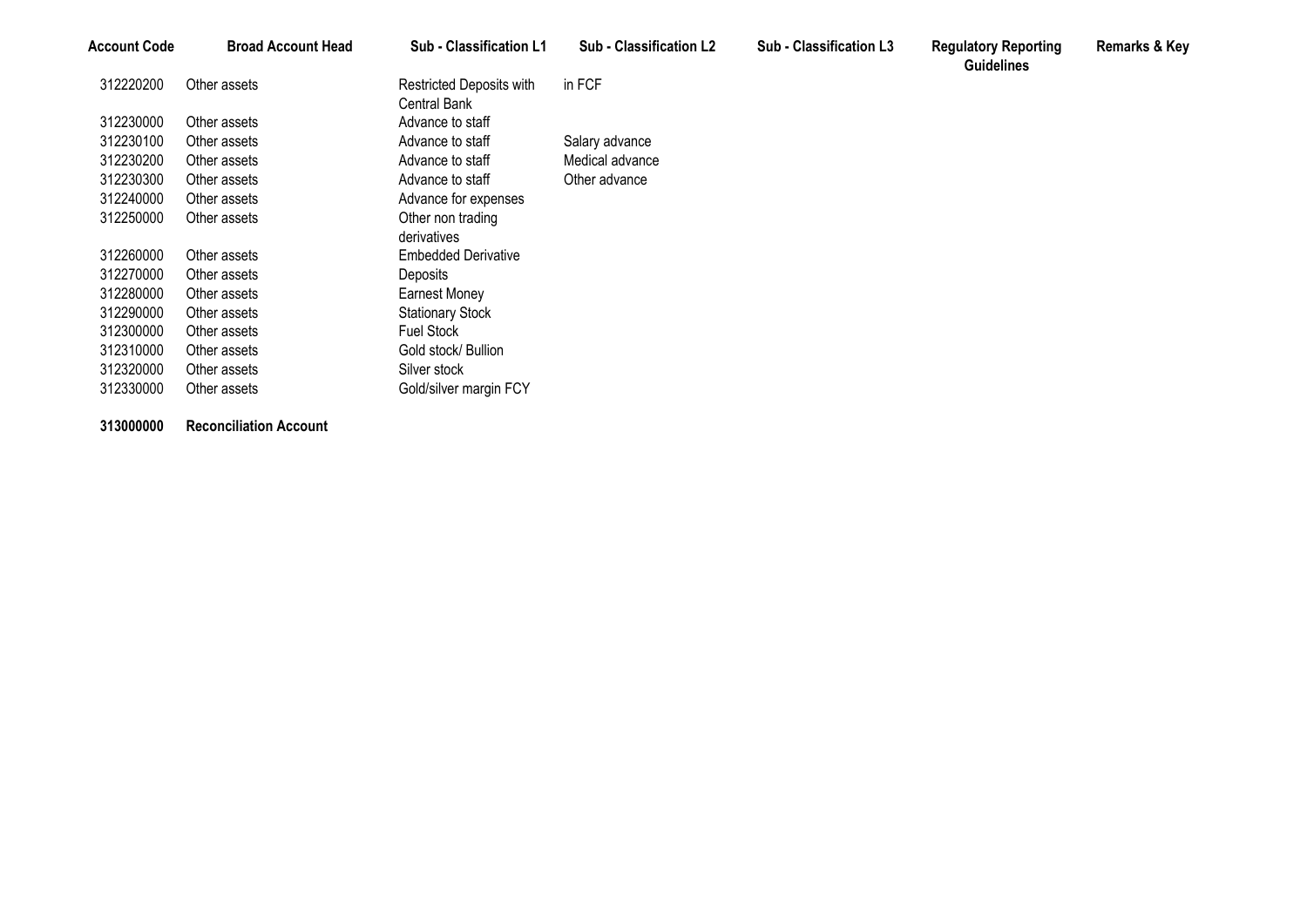| Account Code                                                                            | <b>Broad Account Head</b>                                                                                                                                                                                                                                                                                                                           | Sub - Classification L1                                                                                                                                                                                                                                     | Sub - Classification L2                                                                                                        | Sub-<br>Classifica<br>tion L <sub>3</sub> | <b>Regulatory Reporting Guidelines</b>                                                   | <b>NFRS Accounting</b><br><b>Standard Reference</b> | <b>Remarks &amp; Key</b> |
|-----------------------------------------------------------------------------------------|-----------------------------------------------------------------------------------------------------------------------------------------------------------------------------------------------------------------------------------------------------------------------------------------------------------------------------------------------------|-------------------------------------------------------------------------------------------------------------------------------------------------------------------------------------------------------------------------------------------------------------|--------------------------------------------------------------------------------------------------------------------------------|-------------------------------------------|------------------------------------------------------------------------------------------|-----------------------------------------------------|--------------------------|
| 400000000                                                                               | <b>Contingent Liabilities and Commitments</b>                                                                                                                                                                                                                                                                                                       |                                                                                                                                                                                                                                                             |                                                                                                                                |                                           | It should include the following details - NAS 37                                         |                                                     |                          |
| 401000000<br>402000000<br>403000000                                                     | <b>Contingent Liabilities and Commitments</b><br><b>Contingent Liabilities and Commitments</b><br><b>Contingent Liabilities and Commitments</b>                                                                                                                                                                                                     | Claims on Bank but not acknowledged<br>as liabilities<br>Letter of credit (Outstanding Value)<br>Rediscounted bills                                                                                                                                         |                                                                                                                                |                                           | 1. Currency<br>2. Name of Bank<br>3. Class of Bank<br>4. Tenure -  6 months ( For Letter |                                                     |                          |
| 404000000<br>404010000<br>404020000<br>404030000                                        | <b>Contingent Liabilities and Commitments</b><br><b>Contingent Liabilities and Commitments</b><br><b>Contingent Liabilities and Commitments</b><br><b>Contingent Liabilities and Commitments</b>                                                                                                                                                    | <b>Outstanding Guarantees/Bonds</b><br><b>Outstanding Guarantees/Bonds</b><br><b>Outstanding Guarantees/Bonds</b><br><b>Outstanding Guarantees/Bonds</b>                                                                                                    | <b>Bid Bonds</b><br>Performance bond<br><b>Other Guarantee Bonds</b>                                                           |                                           | of Credit)                                                                               |                                                     |                          |
| 405000000<br>406000000<br>407000000<br>407010000<br>407020000<br>407030000<br>407040000 | <b>Contingent Liabilities and Commitments</b><br><b>Contingent Liabilities and Commitments</b><br><b>Contingent Liabilities and Commitments</b><br><b>Contingent Liabilities and Commitments</b><br><b>Contingent Liabilities and Commitments</b><br><b>Contingent Liabilities and Commitments</b><br><b>Contingent Liabilities and Commitments</b> | Unpaid portion of partly paid share<br>investment<br>Forward foreign exchange contract<br><b>Bills Under Collection</b><br><b>Bills Under Collection</b><br><b>Bills Under Collection</b><br><b>Bills Under Collection</b><br><b>Bills Under Collection</b> | Doc. Collection O/W Memo A/C<br>Clean Collection O/W Memo A/C<br>Doc. Collection I/W Memo A/C<br>Clean Collection I/W Memo A/C |                                           |                                                                                          |                                                     |                          |
| 408000000<br>409000000<br>410000000<br>411000000<br>412000000                           | <b>Contingent Liabilities and Commitments</b><br><b>Contingent Liabilities and Commitments</b><br><b>Contingent Liabilities and Commitments</b><br><b>Contingent Liabilities and Commitments</b><br><b>Contingent Liabilities and Commitments</b>                                                                                                   | Acceptance & Endorsement<br><b>Underwriting Commitment</b><br>Irrevocable Ioan commitment<br>Capital Expenditure commitment<br>Guarantee against International rated                                                                                        |                                                                                                                                |                                           |                                                                                          |                                                     |                          |
| 413000000<br>414000000<br>415000000<br>416000000<br>417000000<br>418000000<br>419000000 | <b>Contingent Liabilities and Commitments</b><br><b>Contingent Liabilities and Commitments</b><br><b>Contingent Liabilities and Commitments</b><br><b>Contingent Liabilities and Commitments</b><br><b>Contingent Liabilities and Commitments</b><br><b>Contingent Liabilities and Commitments</b><br><b>Contingent Liabilities and Commitments</b> | bank's counter guarantee<br>Advance payment guarantee<br>Financial and other guarantee<br><b>Custom Guarantee</b><br>Loan sale with repurchase agreement<br>Contingent Liabilities on Income Tax<br>Legal Cases<br>Others                                   |                                                                                                                                |                                           |                                                                                          |                                                     |                          |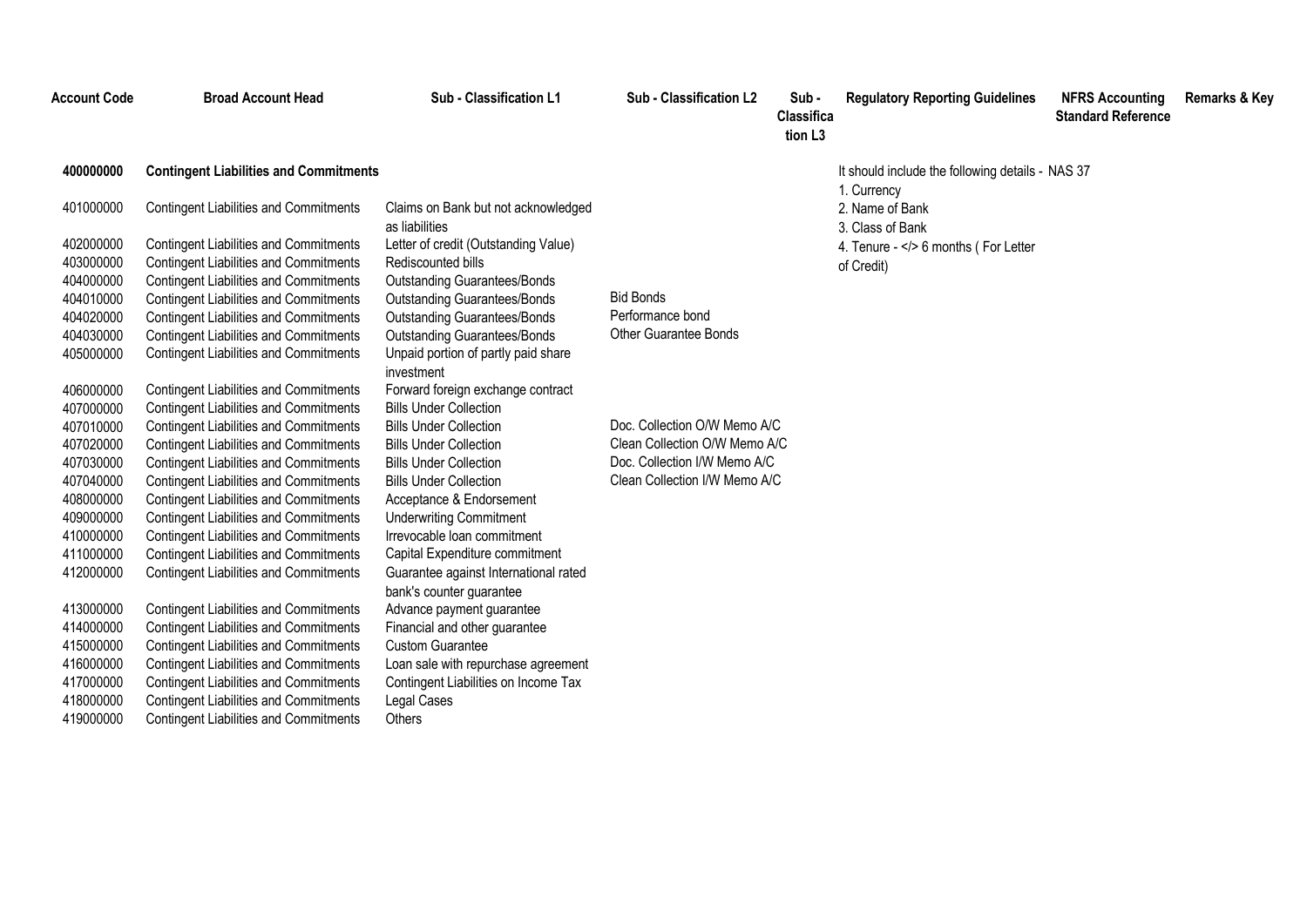| Account<br>Code | <b>Broad Account Head</b> | Sub - Classification L1                    | Sub - Classification L2                              | Sub - Classification L3 |
|-----------------|---------------------------|--------------------------------------------|------------------------------------------------------|-------------------------|
| 500000000       | Income                    |                                            |                                                      |                         |
| 501000000       | Interest Income           |                                            |                                                      |                         |
| 501010000       | Interest Income           | Cash & Cash Equivalent                     |                                                      |                         |
| 501010100       | Interest Income           | Cash & Cash Equivalent                     | Unrestricted Bank Balance with Central Bank (NRB) -  |                         |
|                 |                           |                                            | LCY                                                  |                         |
|                 | 501010200 Interest Income | Cash & Cash Equivalent                     | Unrestricted Bank Balance with Central Bank (NRB) -  |                         |
|                 |                           |                                            | <b>FCY</b>                                           |                         |
|                 | 501010300 Interest Income | Cash & Cash Equivalent                     | Unrestricted Bank Balance with other Central Banks - |                         |
|                 |                           |                                            | <b>FCY</b>                                           |                         |
| 501010400       | Interest Income           | Cash & Cash Equivalent                     | Unrestricted Bank Balance Domestic BFIs - LCY        |                         |
| 501010500       | Interest Income           | Cash & Cash Equivalent                     | Unrestricted Bank Balance Domestic BFIs - FCY        |                         |
| 501010600       | Interest Income           | Cash & Cash Equivalent                     | Unrestricted Bank Balance Foreign BFIs - FCY         |                         |
| 501010700       | Interest Income           | Cash & Cash Equivalent                     | Money at Call & Short Notice with domestic BFIs -    |                         |
|                 |                           |                                            | LCY                                                  |                         |
|                 | 501010800 Interest Income | Cash & Cash Equivalent                     | Money at Call & Short Notice with domestic BFIs -    |                         |
|                 |                           |                                            | <b>FCY</b>                                           |                         |
|                 | 501010900 Interest Income | Cash & Cash Equivalent                     | Money at Call & Short Notice with foreign BFIs - LCY |                         |
|                 | 501011000 Interest Income | Cash & Cash Equivalent                     | Money at Call & Short Notice with foreign BFIs - FCY |                         |
|                 |                           |                                            |                                                      |                         |
| 501011100       | Interest Income           | Cash & Cash Equivalent                     | Fixed Deposits with maturity <3 months               |                         |
| 501011200       | Interest Income           | Cash & Cash Equivalent                     | Other Money Market Placements - LCY                  |                         |
| 501011300       | Interest Income           | Cash & Cash Equivalent                     | Other Money Market Placements - FCY                  |                         |
| 501020000       | Interest Income           | Derivative assets held for risk management |                                                      |                         |
| 501030000       | Interest Income           | Dues from BFIs at amortized cost           |                                                      |                         |
| 501030100       | Interest Income           | Dues from BFIs at amortized cost           | Repurchase Agreement LCY                             |                         |
| 501030200       | Interest Income           | Dues from BFIs at amortized cost           | Repurchase Agreement FCY                             |                         |
| 501030300       | Interest Income           | Dues from BFIs at amortized cost           | Securities Borrowing LCY                             |                         |
| 501030400       | Interest Income           | Dues from BFIs at amortized cost           | Securities Borrowing FCY                             |                         |
| 501030500       | Interest Income           | Dues from BFIs at amortized cost           | Placements with domestic BFIs (more than 90 days)    |                         |
|                 |                           |                                            | LCY                                                  |                         |
| 501030600       | Interest Income           | Dues from BFIs at amortized cost           | Placements with domestic BFIs (more than 90 days)    |                         |
|                 |                           |                                            | <b>FCY</b>                                           |                         |
| 501030700       | Interest Income           | Dues from BFIs at amortized cost           | Placements with foreign BFIs (more than 90 days)     |                         |
|                 |                           |                                            | LCY                                                  |                         |
|                 | 501030800 Interest Income | Dues from BFIs at amortized cost           | Placements with foreign BFIs (more than 90 days)     |                         |
|                 |                           |                                            | <b>FCY</b>                                           |                         |
|                 | 501030900 Interest Income | Dues from BFIs at amortized cost           | Others LCY                                           |                         |
| 501031000       | Interest Income           | Dues from BFIs at amortized cost           | Others FCY                                           |                         |
| 501040000       | Interest Income           | Dues from BFIs at FVTPL                    |                                                      |                         |
| 501040100       | Interest Income           | Dues from BFIs at FVTPL                    | Repurchase Agreement LCY                             |                         |
| 501040200       | Interest Income           | Dues from BFIs at FVTPL                    | Repurchase Agreement FCY                             |                         |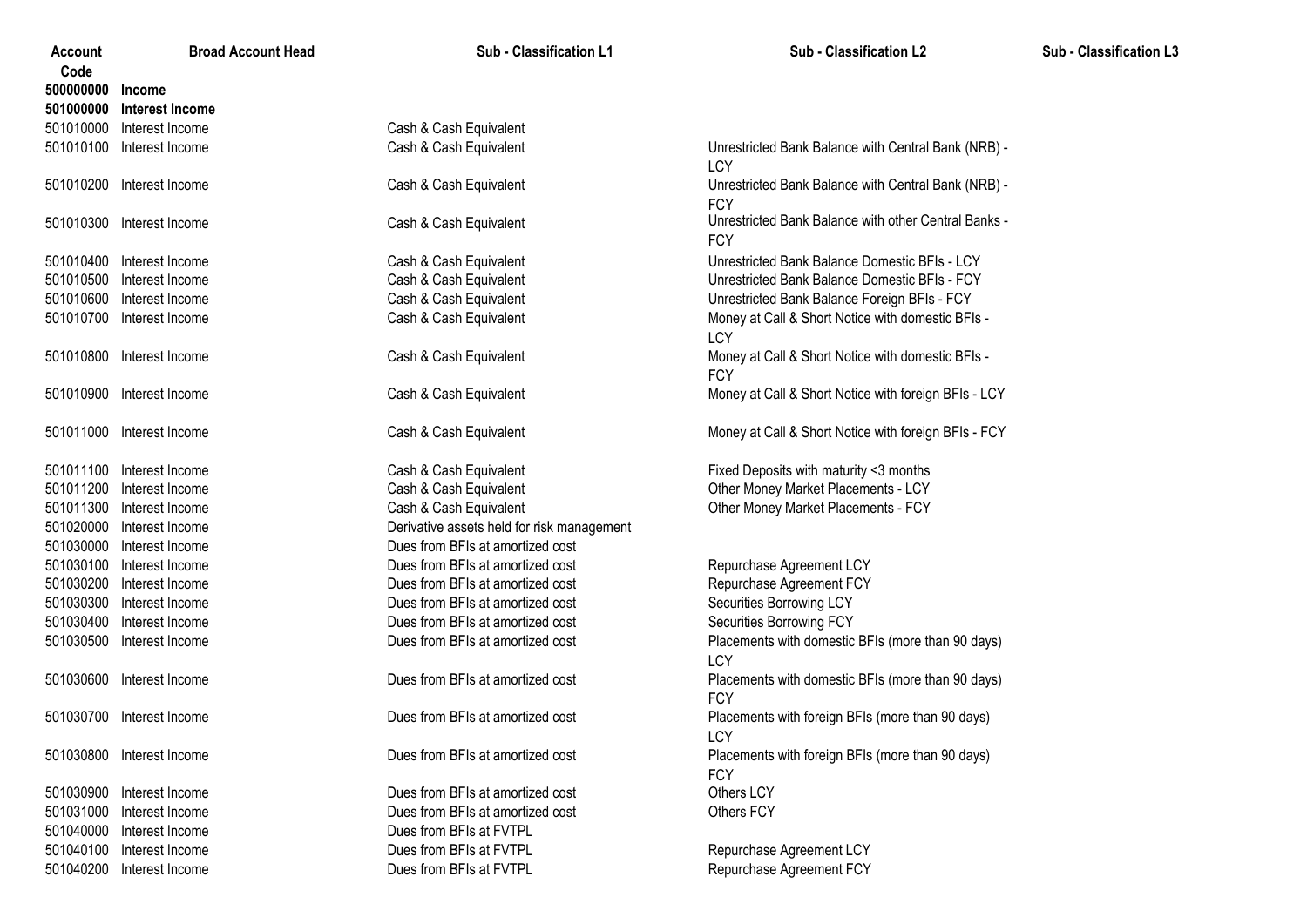| Account<br>Code | <b>Broad Account Head</b> | Sub - Classification L1                           | <b>Sub - Classification L2</b>                                  | Sub - Classification L3 |
|-----------------|---------------------------|---------------------------------------------------|-----------------------------------------------------------------|-------------------------|
| 501040300       | Interest Income           | Dues from BFIs at FVTPL                           | Securities Borrowing LCY                                        |                         |
| 501040400       | Interest Income           | Dues from BFIs at FVTPL                           | Securities Borrowing FCY                                        |                         |
| 501040500       | Interest Income           | Dues from BFIs at FVTPL                           | Placements with domestic BFIs (more than 90 days)<br>LCY        |                         |
| 501040600       | Interest Income           | Dues from BFIs at FVTPL                           | Placements with domestic BFIs (more than 90 days)<br><b>FCY</b> |                         |
| 501040700       | Interest Income           | Dues from BFIs at FVTPL                           | Placements with foreign BFIs (more than 90 days)<br>LCY         |                         |
| 501040800       | Interest Income           | Dues from BFIs at FVTPL                           | Placements with foreign BFIs (more than 90 days)<br><b>FCY</b>  |                         |
| 501040900       | Interest Income           | Dues from BFIs at FVTPL                           | Others LCY                                                      |                         |
| 501041000       | Interest Income           | Dues from BFIs at FVTPL                           | Others FCY                                                      |                         |
| 501050000       | Interest Income           | Dues from BFIs at FVOCI                           |                                                                 |                         |
| 501050100       | Interest Income           | Dues from BFIs at FVOCI                           | Repurchase Agreement LCY                                        |                         |
| 501050200       | Interest Income           | Dues from BFIs at FVOCI                           | Repurchase Agreement FCY                                        |                         |
| 501050300       | Interest Income           | Dues from BFIs at FVOCI                           | Securities Borrowing LCY                                        |                         |
| 501050400       | Interest Income           | Dues from BFIs at FVOCI                           | Securities Borrowing FCY                                        |                         |
| 501050500       | Interest Income           | Dues from BFIs at FVOCI                           | Placements with domestic BFIs (more than 90 days)<br>LCY        |                         |
| 501050600       | Interest Income           | Dues from BFIs at FVOCI                           | Placements with domestic BFIs (more than 90 days)<br><b>FCY</b> |                         |
| 501050700       | Interest Income           | Dues from BFIs at FVOCI                           | Placements with foreign BFIs (more than 90 days)<br>LCY         |                         |
| 501050800       | Interest Income           | Dues from BFIs at FVOCI                           | Placements with foreign BFIs (more than 90 days)<br><b>FCY</b>  |                         |
| 501050900       | Interest Income           | Dues from BFIs at FVOCI                           | Others LCY                                                      |                         |
| 501051000       | Interest Income           | Dues from BFIs at FVOCI                           | Others FCY                                                      |                         |
| 501060000       | Interest Income           | Loans and advances to customers at amortized cost |                                                                 |                         |
| 501060100       | Interest Income           | Loans and advances to customers at amortized cost | Term Loan LCY                                                   |                         |
| 501060200       | Interest Income           | Loans and advances to customers at amortized cost | Term Loan FCY                                                   |                         |
| 501060300       | Interest Income           | Loans and advances to customers at amortized cost | Demand & Other Working Capital LCY                              |                         |
| 501060400       | Interest Income           | Loans and advances to customers at amortized cost | Demand & Other Working Capital FCY                              |                         |
| 501060500       | Interest Income           | Loans and advances to customers at amortized cost | Residential Home Loan LCY                                       |                         |
| 501060600       | Interest Income           | Loans and advances to customers at amortized cost | Real Estate Loan LCY                                            |                         |
|                 | 501060700 Interest Income | Loans and advances to customers at amortized cost | Hire Purchase Loans LCY                                         |                         |
| 501060800       | Interest Income           | Loans and advances to customers at amortized cost | Overdraft LCY                                                   |                         |
| 501060900       | Interest Income           | Loans and advances to customers at amortized cost | Overdraft FCY                                                   |                         |
| 501061000       | Interest Income           | Loans and advances to customers at amortized cost | Trust Receipt Loan/Import Loan LCY                              |                         |
| 501061100       | Interest Income           | Loans and advances to customers at amortized cost | Trust Receipt Loan/Import Loan FCY                              |                         |
| 501061200       | Interest Income           | Loans and advances to customers at amortized cost | <b>Bills Purchased LCY</b>                                      |                         |
| 501061300       | Interest Income           | Loans and advances to customers at amortized cost | <b>Bills Purchased FCY</b>                                      |                         |
| 501061400       | Interest Income           | Loans and advances to customers at amortized cost | Repurchase Agreement LCY                                        |                         |
| 501061500       | Interest Income           | Loans and advances to customers at amortized cost | Repurchase Agreement FCY                                        |                         |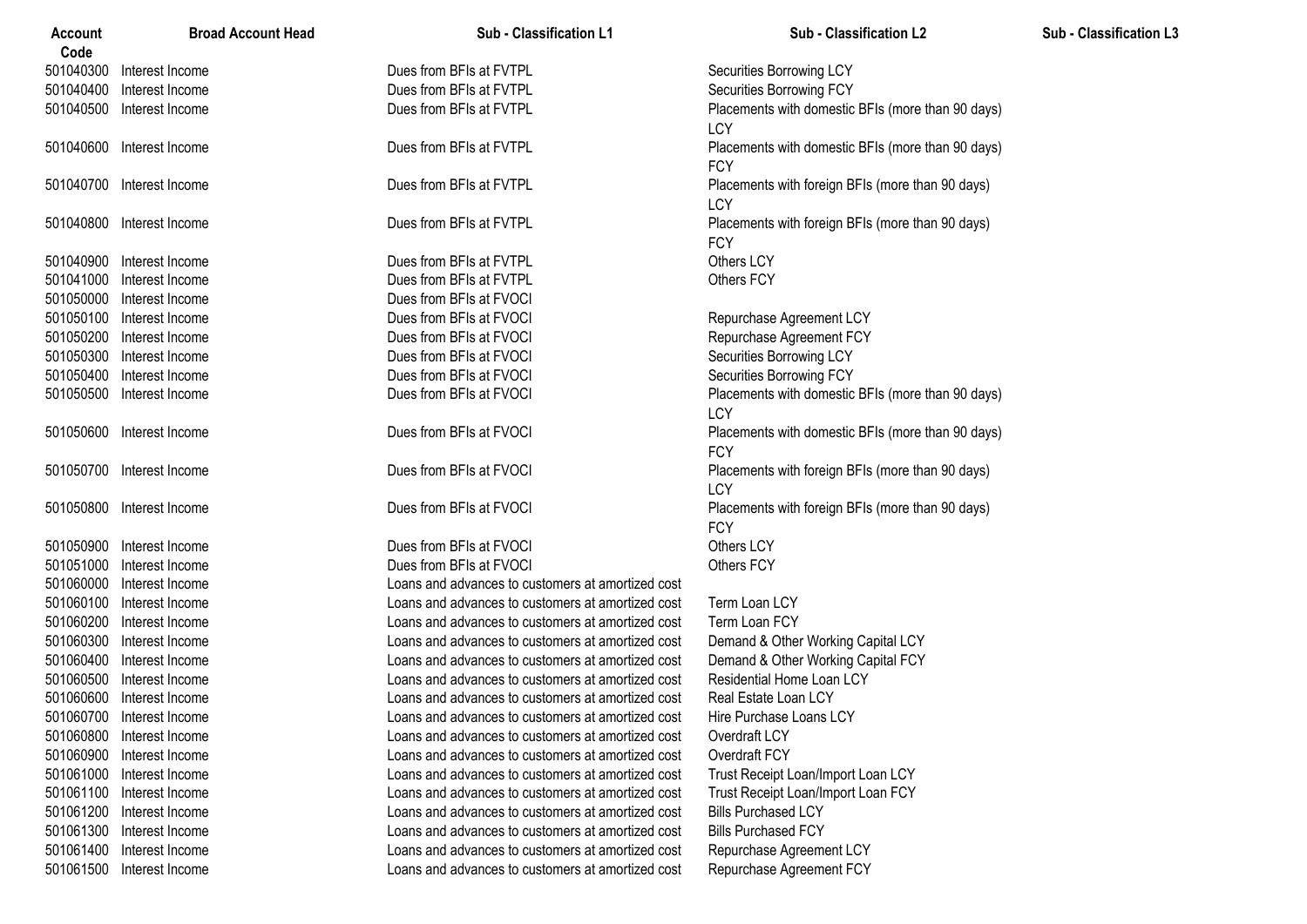| Code<br>501061600<br>Interest Income<br>Loans and advances to customers at amortized cost<br>Securities Borrowing LCY<br>Loans and advances to customers at amortized cost<br>Securities Borrowing FCY<br>501061700<br>Interest Income<br>501061800<br>Loans Against Collected Bills - Domestic LCY<br>Interest Income<br>Loans and advances to customers at amortized cost<br>501061900<br>Loans Against Collected Bills - Domestic FCY<br>Interest Income<br>Loans and advances to customers at amortized cost<br>501062000<br>Loans Against Collected Bills - Foreign LCY<br>Interest Income<br>Loans and advances to customers at amortized cost<br>501062100<br>Loans Against Collected Bills - Foreign FCY<br>Interest Income<br>Loans and advances to customers at amortized cost<br>501062200<br>Interest Income<br>Loans and advances to customers at amortized cost<br>Mortgage Lending LCY<br>501062300<br>Interest Income<br>Loans and advances to customers at amortized cost<br>Mortgage Lending FCY<br>501062400<br>Interest Income<br>Loans and advances to customers at amortized cost<br>Margin Nature Loan LCY<br>501062500<br>Interest Income<br>Loans and advances to customers at amortized cost<br>Packing Credits LCY<br>501062600<br>Interest Income<br>Loans and advances to customers at amortized cost<br>Packing Credits FCY<br>501062700<br>Interest Income<br>Loans and advances to customers at amortized cost<br>Lending Commitments - Held for Trading LCY<br>501062800<br>Interest Income<br>Loans and advances to customers at amortized cost<br>Lending Commitments - Held for Trading FCY<br>501062900<br>Loans and advances to customers at amortized cost<br>Auto Loan LCY<br>Interest Income<br>501063000<br>Personal Loan LCY<br>Interest Income<br>Loans and advances to customers at amortized cost<br>501063100<br>Receivable on Credit Card LCY<br>Interest Income<br>Loans and advances to customers at amortized cost<br>501063200<br>Receivable on Credit Card FCY<br>Loans and advances to customers at amortized cost<br>Interest Income<br>501063300<br>Finance lease receivables LCY<br>Interest Income<br>Loans and advances to customers at amortized cost<br>501063400<br>Interest Income<br>Loans and advances to customers at amortized cost<br>Finance lease receivables FCY<br>501063500<br>Interest Income<br>Loans and advances to customers at amortized cost<br>Others LCY<br>501063600<br>Others FCY<br>Interest Income<br>Loans and advances to customers at amortized cost<br>501070000<br>Loans and advances to customers at FVTPL<br>Interest Income<br>501070100<br>Term Loan LCY<br>Interest Income<br>Loans and advances to customers at FVTPL<br>501070200<br>Loans and advances to customers at FVTPL<br>Term Loan FCY<br>Interest Income<br>501070300<br>Loans and advances to customers at FVTPL<br>Demand & Other Working Capital LCY<br>Interest Income<br>501070400<br>Demand & Other Working Capital FCY<br>Interest Income<br>Loans and advances to customers at FVTPL<br>501070500<br>Loans and advances to customers at FVTPL<br>Residential Home Loan LCY<br>Interest Income<br>Real Estate Loan LCY<br>501070600<br>Interest Income<br>Loans and advances to customers at FVTPL<br>501070700<br>Interest Income<br>Loans and advances to customers at FVTPL<br>Hire Purchase Loans LCY<br>501070800<br>Overdraft LCY<br>Interest Income<br>Loans and advances to customers at FVTPL<br>501070900<br>Overdraft FCY<br>Interest Income<br>Loans and advances to customers at FVTPL<br>501071000<br>Interest Income<br>Loans and advances to customers at FVTPL<br>Trust Receipt Loan/Import Loan LCY<br>501071100<br>Interest Income<br>Loans and advances to customers at FVTPL<br>Trust Receipt Loan/Import Loan FCY<br>501071200 Interest Income<br>Loans and advances to customers at FVTPL<br><b>Bills Purchased LCY</b><br>501071300 Interest Income<br><b>Bills Purchased FCY</b><br>Loans and advances to customers at FVTPL<br>501071400<br>Interest Income<br>Loans and advances to customers at FVTPL<br>Repurchase Agreement LCY<br>501071500<br>Interest Income<br>Loans and advances to customers at FVTPL<br>Repurchase Agreement FCY<br>501071600<br>Interest Income<br>Loans and advances to customers at FVTPL<br>Securities Borrowing LCY<br>Loans and advances to customers at FVTPL<br>Securities Borrowing FCY<br>501071700<br>Interest Income<br>Loans and advances to customers at FVTPL<br>Loans Against Collected Bills - Domestic LCY<br>501071800<br>Interest Income<br>Loans Against Collected Bills - Domestic FCY<br>501071900<br>Interest Income<br>Loans and advances to customers at FVTPL<br>Loans Against Collected Bills - Foreign LCY<br>501072000<br>Interest Income<br>Loans and advances to customers at FVTPL<br>Loans Against Collected Bills - Foreign FCY<br>501072100<br>Interest Income<br>Loans and advances to customers at FVTPL | Account | <b>Broad Account Head</b> | Sub - Classification L1 | <b>Sub - Classification L2</b> | <b>Sub - Classification L3</b> |
|-----------------------------------------------------------------------------------------------------------------------------------------------------------------------------------------------------------------------------------------------------------------------------------------------------------------------------------------------------------------------------------------------------------------------------------------------------------------------------------------------------------------------------------------------------------------------------------------------------------------------------------------------------------------------------------------------------------------------------------------------------------------------------------------------------------------------------------------------------------------------------------------------------------------------------------------------------------------------------------------------------------------------------------------------------------------------------------------------------------------------------------------------------------------------------------------------------------------------------------------------------------------------------------------------------------------------------------------------------------------------------------------------------------------------------------------------------------------------------------------------------------------------------------------------------------------------------------------------------------------------------------------------------------------------------------------------------------------------------------------------------------------------------------------------------------------------------------------------------------------------------------------------------------------------------------------------------------------------------------------------------------------------------------------------------------------------------------------------------------------------------------------------------------------------------------------------------------------------------------------------------------------------------------------------------------------------------------------------------------------------------------------------------------------------------------------------------------------------------------------------------------------------------------------------------------------------------------------------------------------------------------------------------------------------------------------------------------------------------------------------------------------------------------------------------------------------------------------------------------------------------------------------------------------------------------------------------------------------------------------------------------------------------------------------------------------------------------------------------------------------------------------------------------------------------------------------------------------------------------------------------------------------------------------------------------------------------------------------------------------------------------------------------------------------------------------------------------------------------------------------------------------------------------------------------------------------------------------------------------------------------------------------------------------------------------------------------------------------------------------------------------------------------------------------------------------------------------------------------------------------------------------------------------------------------------------------------------------------------------------------------------------------------------------------------------------------------------------------------------------------------------------------------------------------------------------------------------------------------------------------------------------------------------------------------------------------------------------------------------------------------------------------------------------------------------------------------------------------------------------------------------------------------------------------------------------------------------------------------------------------------------------------------------------------------------------------------------------------------------------------------------------------------------------------------------------------------------------------------------------------------------------------------------------------------------------------------------------------|---------|---------------------------|-------------------------|--------------------------------|--------------------------------|
|                                                                                                                                                                                                                                                                                                                                                                                                                                                                                                                                                                                                                                                                                                                                                                                                                                                                                                                                                                                                                                                                                                                                                                                                                                                                                                                                                                                                                                                                                                                                                                                                                                                                                                                                                                                                                                                                                                                                                                                                                                                                                                                                                                                                                                                                                                                                                                                                                                                                                                                                                                                                                                                                                                                                                                                                                                                                                                                                                                                                                                                                                                                                                                                                                                                                                                                                                                                                                                                                                                                                                                                                                                                                                                                                                                                                                                                                                                                                                                                                                                                                                                                                                                                                                                                                                                                                                                                                                                                                                                                                                                                                                                                                                                                                                                                                                                                                                                                                                                       |         |                           |                         |                                |                                |
|                                                                                                                                                                                                                                                                                                                                                                                                                                                                                                                                                                                                                                                                                                                                                                                                                                                                                                                                                                                                                                                                                                                                                                                                                                                                                                                                                                                                                                                                                                                                                                                                                                                                                                                                                                                                                                                                                                                                                                                                                                                                                                                                                                                                                                                                                                                                                                                                                                                                                                                                                                                                                                                                                                                                                                                                                                                                                                                                                                                                                                                                                                                                                                                                                                                                                                                                                                                                                                                                                                                                                                                                                                                                                                                                                                                                                                                                                                                                                                                                                                                                                                                                                                                                                                                                                                                                                                                                                                                                                                                                                                                                                                                                                                                                                                                                                                                                                                                                                                       |         |                           |                         |                                |                                |
|                                                                                                                                                                                                                                                                                                                                                                                                                                                                                                                                                                                                                                                                                                                                                                                                                                                                                                                                                                                                                                                                                                                                                                                                                                                                                                                                                                                                                                                                                                                                                                                                                                                                                                                                                                                                                                                                                                                                                                                                                                                                                                                                                                                                                                                                                                                                                                                                                                                                                                                                                                                                                                                                                                                                                                                                                                                                                                                                                                                                                                                                                                                                                                                                                                                                                                                                                                                                                                                                                                                                                                                                                                                                                                                                                                                                                                                                                                                                                                                                                                                                                                                                                                                                                                                                                                                                                                                                                                                                                                                                                                                                                                                                                                                                                                                                                                                                                                                                                                       |         |                           |                         |                                |                                |
|                                                                                                                                                                                                                                                                                                                                                                                                                                                                                                                                                                                                                                                                                                                                                                                                                                                                                                                                                                                                                                                                                                                                                                                                                                                                                                                                                                                                                                                                                                                                                                                                                                                                                                                                                                                                                                                                                                                                                                                                                                                                                                                                                                                                                                                                                                                                                                                                                                                                                                                                                                                                                                                                                                                                                                                                                                                                                                                                                                                                                                                                                                                                                                                                                                                                                                                                                                                                                                                                                                                                                                                                                                                                                                                                                                                                                                                                                                                                                                                                                                                                                                                                                                                                                                                                                                                                                                                                                                                                                                                                                                                                                                                                                                                                                                                                                                                                                                                                                                       |         |                           |                         |                                |                                |
|                                                                                                                                                                                                                                                                                                                                                                                                                                                                                                                                                                                                                                                                                                                                                                                                                                                                                                                                                                                                                                                                                                                                                                                                                                                                                                                                                                                                                                                                                                                                                                                                                                                                                                                                                                                                                                                                                                                                                                                                                                                                                                                                                                                                                                                                                                                                                                                                                                                                                                                                                                                                                                                                                                                                                                                                                                                                                                                                                                                                                                                                                                                                                                                                                                                                                                                                                                                                                                                                                                                                                                                                                                                                                                                                                                                                                                                                                                                                                                                                                                                                                                                                                                                                                                                                                                                                                                                                                                                                                                                                                                                                                                                                                                                                                                                                                                                                                                                                                                       |         |                           |                         |                                |                                |
|                                                                                                                                                                                                                                                                                                                                                                                                                                                                                                                                                                                                                                                                                                                                                                                                                                                                                                                                                                                                                                                                                                                                                                                                                                                                                                                                                                                                                                                                                                                                                                                                                                                                                                                                                                                                                                                                                                                                                                                                                                                                                                                                                                                                                                                                                                                                                                                                                                                                                                                                                                                                                                                                                                                                                                                                                                                                                                                                                                                                                                                                                                                                                                                                                                                                                                                                                                                                                                                                                                                                                                                                                                                                                                                                                                                                                                                                                                                                                                                                                                                                                                                                                                                                                                                                                                                                                                                                                                                                                                                                                                                                                                                                                                                                                                                                                                                                                                                                                                       |         |                           |                         |                                |                                |
|                                                                                                                                                                                                                                                                                                                                                                                                                                                                                                                                                                                                                                                                                                                                                                                                                                                                                                                                                                                                                                                                                                                                                                                                                                                                                                                                                                                                                                                                                                                                                                                                                                                                                                                                                                                                                                                                                                                                                                                                                                                                                                                                                                                                                                                                                                                                                                                                                                                                                                                                                                                                                                                                                                                                                                                                                                                                                                                                                                                                                                                                                                                                                                                                                                                                                                                                                                                                                                                                                                                                                                                                                                                                                                                                                                                                                                                                                                                                                                                                                                                                                                                                                                                                                                                                                                                                                                                                                                                                                                                                                                                                                                                                                                                                                                                                                                                                                                                                                                       |         |                           |                         |                                |                                |
|                                                                                                                                                                                                                                                                                                                                                                                                                                                                                                                                                                                                                                                                                                                                                                                                                                                                                                                                                                                                                                                                                                                                                                                                                                                                                                                                                                                                                                                                                                                                                                                                                                                                                                                                                                                                                                                                                                                                                                                                                                                                                                                                                                                                                                                                                                                                                                                                                                                                                                                                                                                                                                                                                                                                                                                                                                                                                                                                                                                                                                                                                                                                                                                                                                                                                                                                                                                                                                                                                                                                                                                                                                                                                                                                                                                                                                                                                                                                                                                                                                                                                                                                                                                                                                                                                                                                                                                                                                                                                                                                                                                                                                                                                                                                                                                                                                                                                                                                                                       |         |                           |                         |                                |                                |
|                                                                                                                                                                                                                                                                                                                                                                                                                                                                                                                                                                                                                                                                                                                                                                                                                                                                                                                                                                                                                                                                                                                                                                                                                                                                                                                                                                                                                                                                                                                                                                                                                                                                                                                                                                                                                                                                                                                                                                                                                                                                                                                                                                                                                                                                                                                                                                                                                                                                                                                                                                                                                                                                                                                                                                                                                                                                                                                                                                                                                                                                                                                                                                                                                                                                                                                                                                                                                                                                                                                                                                                                                                                                                                                                                                                                                                                                                                                                                                                                                                                                                                                                                                                                                                                                                                                                                                                                                                                                                                                                                                                                                                                                                                                                                                                                                                                                                                                                                                       |         |                           |                         |                                |                                |
|                                                                                                                                                                                                                                                                                                                                                                                                                                                                                                                                                                                                                                                                                                                                                                                                                                                                                                                                                                                                                                                                                                                                                                                                                                                                                                                                                                                                                                                                                                                                                                                                                                                                                                                                                                                                                                                                                                                                                                                                                                                                                                                                                                                                                                                                                                                                                                                                                                                                                                                                                                                                                                                                                                                                                                                                                                                                                                                                                                                                                                                                                                                                                                                                                                                                                                                                                                                                                                                                                                                                                                                                                                                                                                                                                                                                                                                                                                                                                                                                                                                                                                                                                                                                                                                                                                                                                                                                                                                                                                                                                                                                                                                                                                                                                                                                                                                                                                                                                                       |         |                           |                         |                                |                                |
|                                                                                                                                                                                                                                                                                                                                                                                                                                                                                                                                                                                                                                                                                                                                                                                                                                                                                                                                                                                                                                                                                                                                                                                                                                                                                                                                                                                                                                                                                                                                                                                                                                                                                                                                                                                                                                                                                                                                                                                                                                                                                                                                                                                                                                                                                                                                                                                                                                                                                                                                                                                                                                                                                                                                                                                                                                                                                                                                                                                                                                                                                                                                                                                                                                                                                                                                                                                                                                                                                                                                                                                                                                                                                                                                                                                                                                                                                                                                                                                                                                                                                                                                                                                                                                                                                                                                                                                                                                                                                                                                                                                                                                                                                                                                                                                                                                                                                                                                                                       |         |                           |                         |                                |                                |
|                                                                                                                                                                                                                                                                                                                                                                                                                                                                                                                                                                                                                                                                                                                                                                                                                                                                                                                                                                                                                                                                                                                                                                                                                                                                                                                                                                                                                                                                                                                                                                                                                                                                                                                                                                                                                                                                                                                                                                                                                                                                                                                                                                                                                                                                                                                                                                                                                                                                                                                                                                                                                                                                                                                                                                                                                                                                                                                                                                                                                                                                                                                                                                                                                                                                                                                                                                                                                                                                                                                                                                                                                                                                                                                                                                                                                                                                                                                                                                                                                                                                                                                                                                                                                                                                                                                                                                                                                                                                                                                                                                                                                                                                                                                                                                                                                                                                                                                                                                       |         |                           |                         |                                |                                |
|                                                                                                                                                                                                                                                                                                                                                                                                                                                                                                                                                                                                                                                                                                                                                                                                                                                                                                                                                                                                                                                                                                                                                                                                                                                                                                                                                                                                                                                                                                                                                                                                                                                                                                                                                                                                                                                                                                                                                                                                                                                                                                                                                                                                                                                                                                                                                                                                                                                                                                                                                                                                                                                                                                                                                                                                                                                                                                                                                                                                                                                                                                                                                                                                                                                                                                                                                                                                                                                                                                                                                                                                                                                                                                                                                                                                                                                                                                                                                                                                                                                                                                                                                                                                                                                                                                                                                                                                                                                                                                                                                                                                                                                                                                                                                                                                                                                                                                                                                                       |         |                           |                         |                                |                                |
|                                                                                                                                                                                                                                                                                                                                                                                                                                                                                                                                                                                                                                                                                                                                                                                                                                                                                                                                                                                                                                                                                                                                                                                                                                                                                                                                                                                                                                                                                                                                                                                                                                                                                                                                                                                                                                                                                                                                                                                                                                                                                                                                                                                                                                                                                                                                                                                                                                                                                                                                                                                                                                                                                                                                                                                                                                                                                                                                                                                                                                                                                                                                                                                                                                                                                                                                                                                                                                                                                                                                                                                                                                                                                                                                                                                                                                                                                                                                                                                                                                                                                                                                                                                                                                                                                                                                                                                                                                                                                                                                                                                                                                                                                                                                                                                                                                                                                                                                                                       |         |                           |                         |                                |                                |
|                                                                                                                                                                                                                                                                                                                                                                                                                                                                                                                                                                                                                                                                                                                                                                                                                                                                                                                                                                                                                                                                                                                                                                                                                                                                                                                                                                                                                                                                                                                                                                                                                                                                                                                                                                                                                                                                                                                                                                                                                                                                                                                                                                                                                                                                                                                                                                                                                                                                                                                                                                                                                                                                                                                                                                                                                                                                                                                                                                                                                                                                                                                                                                                                                                                                                                                                                                                                                                                                                                                                                                                                                                                                                                                                                                                                                                                                                                                                                                                                                                                                                                                                                                                                                                                                                                                                                                                                                                                                                                                                                                                                                                                                                                                                                                                                                                                                                                                                                                       |         |                           |                         |                                |                                |
|                                                                                                                                                                                                                                                                                                                                                                                                                                                                                                                                                                                                                                                                                                                                                                                                                                                                                                                                                                                                                                                                                                                                                                                                                                                                                                                                                                                                                                                                                                                                                                                                                                                                                                                                                                                                                                                                                                                                                                                                                                                                                                                                                                                                                                                                                                                                                                                                                                                                                                                                                                                                                                                                                                                                                                                                                                                                                                                                                                                                                                                                                                                                                                                                                                                                                                                                                                                                                                                                                                                                                                                                                                                                                                                                                                                                                                                                                                                                                                                                                                                                                                                                                                                                                                                                                                                                                                                                                                                                                                                                                                                                                                                                                                                                                                                                                                                                                                                                                                       |         |                           |                         |                                |                                |
|                                                                                                                                                                                                                                                                                                                                                                                                                                                                                                                                                                                                                                                                                                                                                                                                                                                                                                                                                                                                                                                                                                                                                                                                                                                                                                                                                                                                                                                                                                                                                                                                                                                                                                                                                                                                                                                                                                                                                                                                                                                                                                                                                                                                                                                                                                                                                                                                                                                                                                                                                                                                                                                                                                                                                                                                                                                                                                                                                                                                                                                                                                                                                                                                                                                                                                                                                                                                                                                                                                                                                                                                                                                                                                                                                                                                                                                                                                                                                                                                                                                                                                                                                                                                                                                                                                                                                                                                                                                                                                                                                                                                                                                                                                                                                                                                                                                                                                                                                                       |         |                           |                         |                                |                                |
|                                                                                                                                                                                                                                                                                                                                                                                                                                                                                                                                                                                                                                                                                                                                                                                                                                                                                                                                                                                                                                                                                                                                                                                                                                                                                                                                                                                                                                                                                                                                                                                                                                                                                                                                                                                                                                                                                                                                                                                                                                                                                                                                                                                                                                                                                                                                                                                                                                                                                                                                                                                                                                                                                                                                                                                                                                                                                                                                                                                                                                                                                                                                                                                                                                                                                                                                                                                                                                                                                                                                                                                                                                                                                                                                                                                                                                                                                                                                                                                                                                                                                                                                                                                                                                                                                                                                                                                                                                                                                                                                                                                                                                                                                                                                                                                                                                                                                                                                                                       |         |                           |                         |                                |                                |
|                                                                                                                                                                                                                                                                                                                                                                                                                                                                                                                                                                                                                                                                                                                                                                                                                                                                                                                                                                                                                                                                                                                                                                                                                                                                                                                                                                                                                                                                                                                                                                                                                                                                                                                                                                                                                                                                                                                                                                                                                                                                                                                                                                                                                                                                                                                                                                                                                                                                                                                                                                                                                                                                                                                                                                                                                                                                                                                                                                                                                                                                                                                                                                                                                                                                                                                                                                                                                                                                                                                                                                                                                                                                                                                                                                                                                                                                                                                                                                                                                                                                                                                                                                                                                                                                                                                                                                                                                                                                                                                                                                                                                                                                                                                                                                                                                                                                                                                                                                       |         |                           |                         |                                |                                |
|                                                                                                                                                                                                                                                                                                                                                                                                                                                                                                                                                                                                                                                                                                                                                                                                                                                                                                                                                                                                                                                                                                                                                                                                                                                                                                                                                                                                                                                                                                                                                                                                                                                                                                                                                                                                                                                                                                                                                                                                                                                                                                                                                                                                                                                                                                                                                                                                                                                                                                                                                                                                                                                                                                                                                                                                                                                                                                                                                                                                                                                                                                                                                                                                                                                                                                                                                                                                                                                                                                                                                                                                                                                                                                                                                                                                                                                                                                                                                                                                                                                                                                                                                                                                                                                                                                                                                                                                                                                                                                                                                                                                                                                                                                                                                                                                                                                                                                                                                                       |         |                           |                         |                                |                                |
|                                                                                                                                                                                                                                                                                                                                                                                                                                                                                                                                                                                                                                                                                                                                                                                                                                                                                                                                                                                                                                                                                                                                                                                                                                                                                                                                                                                                                                                                                                                                                                                                                                                                                                                                                                                                                                                                                                                                                                                                                                                                                                                                                                                                                                                                                                                                                                                                                                                                                                                                                                                                                                                                                                                                                                                                                                                                                                                                                                                                                                                                                                                                                                                                                                                                                                                                                                                                                                                                                                                                                                                                                                                                                                                                                                                                                                                                                                                                                                                                                                                                                                                                                                                                                                                                                                                                                                                                                                                                                                                                                                                                                                                                                                                                                                                                                                                                                                                                                                       |         |                           |                         |                                |                                |
|                                                                                                                                                                                                                                                                                                                                                                                                                                                                                                                                                                                                                                                                                                                                                                                                                                                                                                                                                                                                                                                                                                                                                                                                                                                                                                                                                                                                                                                                                                                                                                                                                                                                                                                                                                                                                                                                                                                                                                                                                                                                                                                                                                                                                                                                                                                                                                                                                                                                                                                                                                                                                                                                                                                                                                                                                                                                                                                                                                                                                                                                                                                                                                                                                                                                                                                                                                                                                                                                                                                                                                                                                                                                                                                                                                                                                                                                                                                                                                                                                                                                                                                                                                                                                                                                                                                                                                                                                                                                                                                                                                                                                                                                                                                                                                                                                                                                                                                                                                       |         |                           |                         |                                |                                |
|                                                                                                                                                                                                                                                                                                                                                                                                                                                                                                                                                                                                                                                                                                                                                                                                                                                                                                                                                                                                                                                                                                                                                                                                                                                                                                                                                                                                                                                                                                                                                                                                                                                                                                                                                                                                                                                                                                                                                                                                                                                                                                                                                                                                                                                                                                                                                                                                                                                                                                                                                                                                                                                                                                                                                                                                                                                                                                                                                                                                                                                                                                                                                                                                                                                                                                                                                                                                                                                                                                                                                                                                                                                                                                                                                                                                                                                                                                                                                                                                                                                                                                                                                                                                                                                                                                                                                                                                                                                                                                                                                                                                                                                                                                                                                                                                                                                                                                                                                                       |         |                           |                         |                                |                                |
|                                                                                                                                                                                                                                                                                                                                                                                                                                                                                                                                                                                                                                                                                                                                                                                                                                                                                                                                                                                                                                                                                                                                                                                                                                                                                                                                                                                                                                                                                                                                                                                                                                                                                                                                                                                                                                                                                                                                                                                                                                                                                                                                                                                                                                                                                                                                                                                                                                                                                                                                                                                                                                                                                                                                                                                                                                                                                                                                                                                                                                                                                                                                                                                                                                                                                                                                                                                                                                                                                                                                                                                                                                                                                                                                                                                                                                                                                                                                                                                                                                                                                                                                                                                                                                                                                                                                                                                                                                                                                                                                                                                                                                                                                                                                                                                                                                                                                                                                                                       |         |                           |                         |                                |                                |
|                                                                                                                                                                                                                                                                                                                                                                                                                                                                                                                                                                                                                                                                                                                                                                                                                                                                                                                                                                                                                                                                                                                                                                                                                                                                                                                                                                                                                                                                                                                                                                                                                                                                                                                                                                                                                                                                                                                                                                                                                                                                                                                                                                                                                                                                                                                                                                                                                                                                                                                                                                                                                                                                                                                                                                                                                                                                                                                                                                                                                                                                                                                                                                                                                                                                                                                                                                                                                                                                                                                                                                                                                                                                                                                                                                                                                                                                                                                                                                                                                                                                                                                                                                                                                                                                                                                                                                                                                                                                                                                                                                                                                                                                                                                                                                                                                                                                                                                                                                       |         |                           |                         |                                |                                |
|                                                                                                                                                                                                                                                                                                                                                                                                                                                                                                                                                                                                                                                                                                                                                                                                                                                                                                                                                                                                                                                                                                                                                                                                                                                                                                                                                                                                                                                                                                                                                                                                                                                                                                                                                                                                                                                                                                                                                                                                                                                                                                                                                                                                                                                                                                                                                                                                                                                                                                                                                                                                                                                                                                                                                                                                                                                                                                                                                                                                                                                                                                                                                                                                                                                                                                                                                                                                                                                                                                                                                                                                                                                                                                                                                                                                                                                                                                                                                                                                                                                                                                                                                                                                                                                                                                                                                                                                                                                                                                                                                                                                                                                                                                                                                                                                                                                                                                                                                                       |         |                           |                         |                                |                                |
|                                                                                                                                                                                                                                                                                                                                                                                                                                                                                                                                                                                                                                                                                                                                                                                                                                                                                                                                                                                                                                                                                                                                                                                                                                                                                                                                                                                                                                                                                                                                                                                                                                                                                                                                                                                                                                                                                                                                                                                                                                                                                                                                                                                                                                                                                                                                                                                                                                                                                                                                                                                                                                                                                                                                                                                                                                                                                                                                                                                                                                                                                                                                                                                                                                                                                                                                                                                                                                                                                                                                                                                                                                                                                                                                                                                                                                                                                                                                                                                                                                                                                                                                                                                                                                                                                                                                                                                                                                                                                                                                                                                                                                                                                                                                                                                                                                                                                                                                                                       |         |                           |                         |                                |                                |
|                                                                                                                                                                                                                                                                                                                                                                                                                                                                                                                                                                                                                                                                                                                                                                                                                                                                                                                                                                                                                                                                                                                                                                                                                                                                                                                                                                                                                                                                                                                                                                                                                                                                                                                                                                                                                                                                                                                                                                                                                                                                                                                                                                                                                                                                                                                                                                                                                                                                                                                                                                                                                                                                                                                                                                                                                                                                                                                                                                                                                                                                                                                                                                                                                                                                                                                                                                                                                                                                                                                                                                                                                                                                                                                                                                                                                                                                                                                                                                                                                                                                                                                                                                                                                                                                                                                                                                                                                                                                                                                                                                                                                                                                                                                                                                                                                                                                                                                                                                       |         |                           |                         |                                |                                |
|                                                                                                                                                                                                                                                                                                                                                                                                                                                                                                                                                                                                                                                                                                                                                                                                                                                                                                                                                                                                                                                                                                                                                                                                                                                                                                                                                                                                                                                                                                                                                                                                                                                                                                                                                                                                                                                                                                                                                                                                                                                                                                                                                                                                                                                                                                                                                                                                                                                                                                                                                                                                                                                                                                                                                                                                                                                                                                                                                                                                                                                                                                                                                                                                                                                                                                                                                                                                                                                                                                                                                                                                                                                                                                                                                                                                                                                                                                                                                                                                                                                                                                                                                                                                                                                                                                                                                                                                                                                                                                                                                                                                                                                                                                                                                                                                                                                                                                                                                                       |         |                           |                         |                                |                                |
|                                                                                                                                                                                                                                                                                                                                                                                                                                                                                                                                                                                                                                                                                                                                                                                                                                                                                                                                                                                                                                                                                                                                                                                                                                                                                                                                                                                                                                                                                                                                                                                                                                                                                                                                                                                                                                                                                                                                                                                                                                                                                                                                                                                                                                                                                                                                                                                                                                                                                                                                                                                                                                                                                                                                                                                                                                                                                                                                                                                                                                                                                                                                                                                                                                                                                                                                                                                                                                                                                                                                                                                                                                                                                                                                                                                                                                                                                                                                                                                                                                                                                                                                                                                                                                                                                                                                                                                                                                                                                                                                                                                                                                                                                                                                                                                                                                                                                                                                                                       |         |                           |                         |                                |                                |
|                                                                                                                                                                                                                                                                                                                                                                                                                                                                                                                                                                                                                                                                                                                                                                                                                                                                                                                                                                                                                                                                                                                                                                                                                                                                                                                                                                                                                                                                                                                                                                                                                                                                                                                                                                                                                                                                                                                                                                                                                                                                                                                                                                                                                                                                                                                                                                                                                                                                                                                                                                                                                                                                                                                                                                                                                                                                                                                                                                                                                                                                                                                                                                                                                                                                                                                                                                                                                                                                                                                                                                                                                                                                                                                                                                                                                                                                                                                                                                                                                                                                                                                                                                                                                                                                                                                                                                                                                                                                                                                                                                                                                                                                                                                                                                                                                                                                                                                                                                       |         |                           |                         |                                |                                |
|                                                                                                                                                                                                                                                                                                                                                                                                                                                                                                                                                                                                                                                                                                                                                                                                                                                                                                                                                                                                                                                                                                                                                                                                                                                                                                                                                                                                                                                                                                                                                                                                                                                                                                                                                                                                                                                                                                                                                                                                                                                                                                                                                                                                                                                                                                                                                                                                                                                                                                                                                                                                                                                                                                                                                                                                                                                                                                                                                                                                                                                                                                                                                                                                                                                                                                                                                                                                                                                                                                                                                                                                                                                                                                                                                                                                                                                                                                                                                                                                                                                                                                                                                                                                                                                                                                                                                                                                                                                                                                                                                                                                                                                                                                                                                                                                                                                                                                                                                                       |         |                           |                         |                                |                                |
|                                                                                                                                                                                                                                                                                                                                                                                                                                                                                                                                                                                                                                                                                                                                                                                                                                                                                                                                                                                                                                                                                                                                                                                                                                                                                                                                                                                                                                                                                                                                                                                                                                                                                                                                                                                                                                                                                                                                                                                                                                                                                                                                                                                                                                                                                                                                                                                                                                                                                                                                                                                                                                                                                                                                                                                                                                                                                                                                                                                                                                                                                                                                                                                                                                                                                                                                                                                                                                                                                                                                                                                                                                                                                                                                                                                                                                                                                                                                                                                                                                                                                                                                                                                                                                                                                                                                                                                                                                                                                                                                                                                                                                                                                                                                                                                                                                                                                                                                                                       |         |                           |                         |                                |                                |
|                                                                                                                                                                                                                                                                                                                                                                                                                                                                                                                                                                                                                                                                                                                                                                                                                                                                                                                                                                                                                                                                                                                                                                                                                                                                                                                                                                                                                                                                                                                                                                                                                                                                                                                                                                                                                                                                                                                                                                                                                                                                                                                                                                                                                                                                                                                                                                                                                                                                                                                                                                                                                                                                                                                                                                                                                                                                                                                                                                                                                                                                                                                                                                                                                                                                                                                                                                                                                                                                                                                                                                                                                                                                                                                                                                                                                                                                                                                                                                                                                                                                                                                                                                                                                                                                                                                                                                                                                                                                                                                                                                                                                                                                                                                                                                                                                                                                                                                                                                       |         |                           |                         |                                |                                |
|                                                                                                                                                                                                                                                                                                                                                                                                                                                                                                                                                                                                                                                                                                                                                                                                                                                                                                                                                                                                                                                                                                                                                                                                                                                                                                                                                                                                                                                                                                                                                                                                                                                                                                                                                                                                                                                                                                                                                                                                                                                                                                                                                                                                                                                                                                                                                                                                                                                                                                                                                                                                                                                                                                                                                                                                                                                                                                                                                                                                                                                                                                                                                                                                                                                                                                                                                                                                                                                                                                                                                                                                                                                                                                                                                                                                                                                                                                                                                                                                                                                                                                                                                                                                                                                                                                                                                                                                                                                                                                                                                                                                                                                                                                                                                                                                                                                                                                                                                                       |         |                           |                         |                                |                                |
|                                                                                                                                                                                                                                                                                                                                                                                                                                                                                                                                                                                                                                                                                                                                                                                                                                                                                                                                                                                                                                                                                                                                                                                                                                                                                                                                                                                                                                                                                                                                                                                                                                                                                                                                                                                                                                                                                                                                                                                                                                                                                                                                                                                                                                                                                                                                                                                                                                                                                                                                                                                                                                                                                                                                                                                                                                                                                                                                                                                                                                                                                                                                                                                                                                                                                                                                                                                                                                                                                                                                                                                                                                                                                                                                                                                                                                                                                                                                                                                                                                                                                                                                                                                                                                                                                                                                                                                                                                                                                                                                                                                                                                                                                                                                                                                                                                                                                                                                                                       |         |                           |                         |                                |                                |
|                                                                                                                                                                                                                                                                                                                                                                                                                                                                                                                                                                                                                                                                                                                                                                                                                                                                                                                                                                                                                                                                                                                                                                                                                                                                                                                                                                                                                                                                                                                                                                                                                                                                                                                                                                                                                                                                                                                                                                                                                                                                                                                                                                                                                                                                                                                                                                                                                                                                                                                                                                                                                                                                                                                                                                                                                                                                                                                                                                                                                                                                                                                                                                                                                                                                                                                                                                                                                                                                                                                                                                                                                                                                                                                                                                                                                                                                                                                                                                                                                                                                                                                                                                                                                                                                                                                                                                                                                                                                                                                                                                                                                                                                                                                                                                                                                                                                                                                                                                       |         |                           |                         |                                |                                |
|                                                                                                                                                                                                                                                                                                                                                                                                                                                                                                                                                                                                                                                                                                                                                                                                                                                                                                                                                                                                                                                                                                                                                                                                                                                                                                                                                                                                                                                                                                                                                                                                                                                                                                                                                                                                                                                                                                                                                                                                                                                                                                                                                                                                                                                                                                                                                                                                                                                                                                                                                                                                                                                                                                                                                                                                                                                                                                                                                                                                                                                                                                                                                                                                                                                                                                                                                                                                                                                                                                                                                                                                                                                                                                                                                                                                                                                                                                                                                                                                                                                                                                                                                                                                                                                                                                                                                                                                                                                                                                                                                                                                                                                                                                                                                                                                                                                                                                                                                                       |         |                           |                         |                                |                                |
|                                                                                                                                                                                                                                                                                                                                                                                                                                                                                                                                                                                                                                                                                                                                                                                                                                                                                                                                                                                                                                                                                                                                                                                                                                                                                                                                                                                                                                                                                                                                                                                                                                                                                                                                                                                                                                                                                                                                                                                                                                                                                                                                                                                                                                                                                                                                                                                                                                                                                                                                                                                                                                                                                                                                                                                                                                                                                                                                                                                                                                                                                                                                                                                                                                                                                                                                                                                                                                                                                                                                                                                                                                                                                                                                                                                                                                                                                                                                                                                                                                                                                                                                                                                                                                                                                                                                                                                                                                                                                                                                                                                                                                                                                                                                                                                                                                                                                                                                                                       |         |                           |                         |                                |                                |
|                                                                                                                                                                                                                                                                                                                                                                                                                                                                                                                                                                                                                                                                                                                                                                                                                                                                                                                                                                                                                                                                                                                                                                                                                                                                                                                                                                                                                                                                                                                                                                                                                                                                                                                                                                                                                                                                                                                                                                                                                                                                                                                                                                                                                                                                                                                                                                                                                                                                                                                                                                                                                                                                                                                                                                                                                                                                                                                                                                                                                                                                                                                                                                                                                                                                                                                                                                                                                                                                                                                                                                                                                                                                                                                                                                                                                                                                                                                                                                                                                                                                                                                                                                                                                                                                                                                                                                                                                                                                                                                                                                                                                                                                                                                                                                                                                                                                                                                                                                       |         |                           |                         |                                |                                |
|                                                                                                                                                                                                                                                                                                                                                                                                                                                                                                                                                                                                                                                                                                                                                                                                                                                                                                                                                                                                                                                                                                                                                                                                                                                                                                                                                                                                                                                                                                                                                                                                                                                                                                                                                                                                                                                                                                                                                                                                                                                                                                                                                                                                                                                                                                                                                                                                                                                                                                                                                                                                                                                                                                                                                                                                                                                                                                                                                                                                                                                                                                                                                                                                                                                                                                                                                                                                                                                                                                                                                                                                                                                                                                                                                                                                                                                                                                                                                                                                                                                                                                                                                                                                                                                                                                                                                                                                                                                                                                                                                                                                                                                                                                                                                                                                                                                                                                                                                                       |         |                           |                         |                                |                                |
|                                                                                                                                                                                                                                                                                                                                                                                                                                                                                                                                                                                                                                                                                                                                                                                                                                                                                                                                                                                                                                                                                                                                                                                                                                                                                                                                                                                                                                                                                                                                                                                                                                                                                                                                                                                                                                                                                                                                                                                                                                                                                                                                                                                                                                                                                                                                                                                                                                                                                                                                                                                                                                                                                                                                                                                                                                                                                                                                                                                                                                                                                                                                                                                                                                                                                                                                                                                                                                                                                                                                                                                                                                                                                                                                                                                                                                                                                                                                                                                                                                                                                                                                                                                                                                                                                                                                                                                                                                                                                                                                                                                                                                                                                                                                                                                                                                                                                                                                                                       |         |                           |                         |                                |                                |
|                                                                                                                                                                                                                                                                                                                                                                                                                                                                                                                                                                                                                                                                                                                                                                                                                                                                                                                                                                                                                                                                                                                                                                                                                                                                                                                                                                                                                                                                                                                                                                                                                                                                                                                                                                                                                                                                                                                                                                                                                                                                                                                                                                                                                                                                                                                                                                                                                                                                                                                                                                                                                                                                                                                                                                                                                                                                                                                                                                                                                                                                                                                                                                                                                                                                                                                                                                                                                                                                                                                                                                                                                                                                                                                                                                                                                                                                                                                                                                                                                                                                                                                                                                                                                                                                                                                                                                                                                                                                                                                                                                                                                                                                                                                                                                                                                                                                                                                                                                       |         |                           |                         |                                |                                |
|                                                                                                                                                                                                                                                                                                                                                                                                                                                                                                                                                                                                                                                                                                                                                                                                                                                                                                                                                                                                                                                                                                                                                                                                                                                                                                                                                                                                                                                                                                                                                                                                                                                                                                                                                                                                                                                                                                                                                                                                                                                                                                                                                                                                                                                                                                                                                                                                                                                                                                                                                                                                                                                                                                                                                                                                                                                                                                                                                                                                                                                                                                                                                                                                                                                                                                                                                                                                                                                                                                                                                                                                                                                                                                                                                                                                                                                                                                                                                                                                                                                                                                                                                                                                                                                                                                                                                                                                                                                                                                                                                                                                                                                                                                                                                                                                                                                                                                                                                                       |         |                           |                         |                                |                                |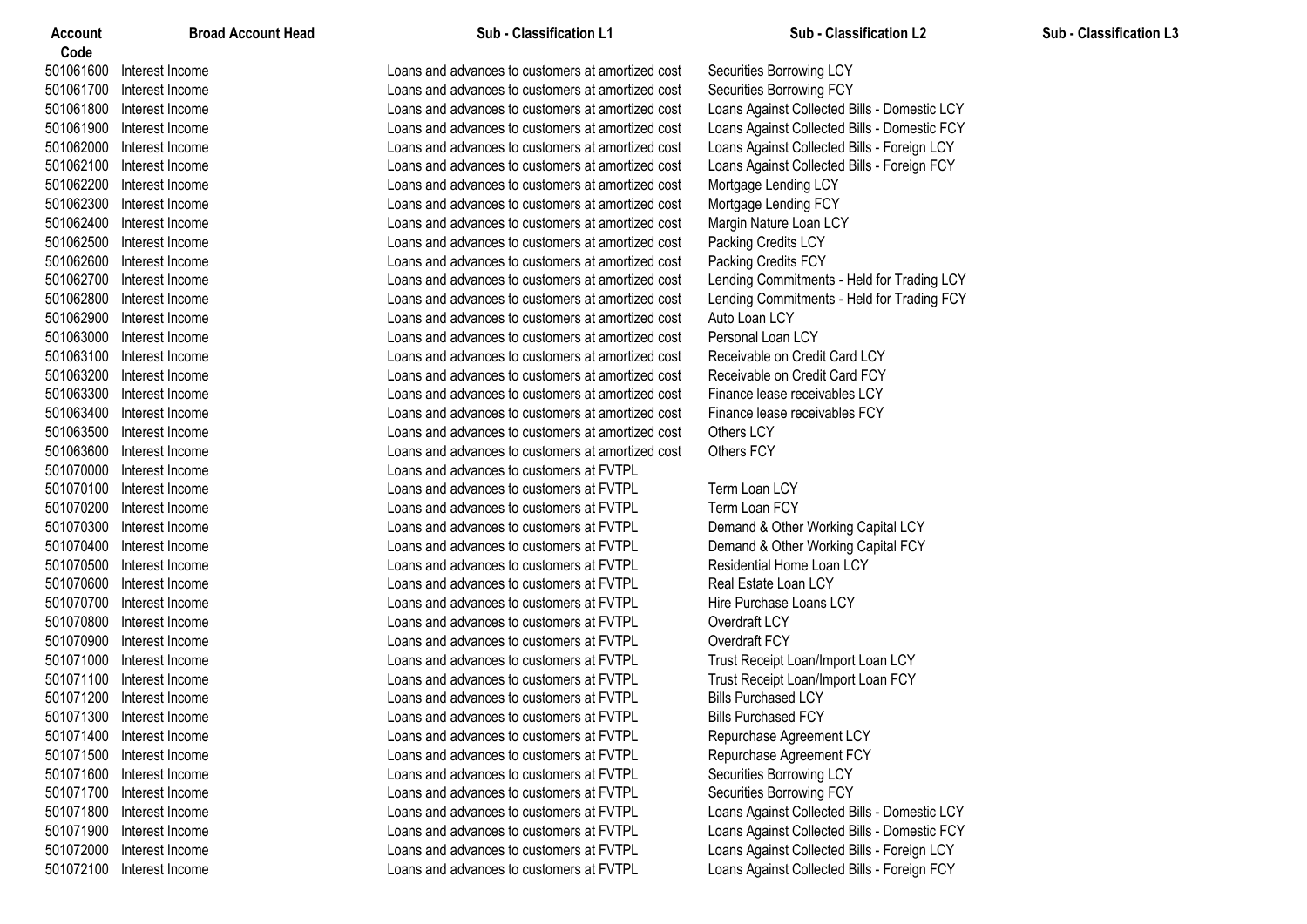| Account   | <b>Broad Account Head</b> | Sub - Classification L1                  | <b>Sub - Classification L2</b>               | <b>Sub - Classification L3</b> |
|-----------|---------------------------|------------------------------------------|----------------------------------------------|--------------------------------|
| Code      |                           |                                          |                                              |                                |
| 501072200 | Interest Income           | Loans and advances to customers at FVTPL | Mortgage Lending LCY                         |                                |
| 501072300 | Interest Income           | Loans and advances to customers at FVTPL | Mortgage Lending FCY                         |                                |
| 501072400 | Interest Income           | Loans and advances to customers at FVTPL | Margin Nature Loan LCY                       |                                |
| 501072500 | Interest Income           | Loans and advances to customers at FVTPL | Packing Credits LCY                          |                                |
| 501072600 | Interest Income           | Loans and advances to customers at FVTPL | Packing Credits FCY                          |                                |
| 501072700 | Interest Income           | Loans and advances to customers at FVTPL | Lending Commitments - Held for Trading LCY   |                                |
| 501072800 | Interest Income           | Loans and advances to customers at FVTPL | Lending Commitments - Held for Trading FCY   |                                |
| 501072900 | Interest Income           | Loans and advances to customers at FVTPL | Auto Loan LCY                                |                                |
| 501073000 | Interest Income           | Loans and advances to customers at FVTPL | Personal Loan LCY                            |                                |
| 501073100 | Interest Income           | Loans and advances to customers at FVTPL | Receivable on Credit Card LCY                |                                |
| 501073200 | Interest Income           | Loans and advances to customers at FVTPL | Receivable on Credit Card FCY                |                                |
| 501073300 | Interest Income           | Loans and advances to customers at FVTPL | Finance lease receivables LCY                |                                |
| 501073400 | Interest Income           | Loans and advances to customers at FVTPL | Finance lease receivables FCY                |                                |
| 501073500 | Interest Income           | Loans and advances to customers at FVTPL | Others LCY                                   |                                |
| 501073600 | Interest Income           | Loans and advances to customers at FVTPL | Others FCY                                   |                                |
| 501080000 | Interest Income           | Loans and advances to customers at FVOCI |                                              |                                |
| 501080100 | Interest Income           | Loans and advances to customers at FVOCI | Term Loan LCY                                |                                |
| 501080200 | Interest Income           | Loans and advances to customers at FVOCI | <b>Term Loan FCY</b>                         |                                |
| 501080300 | Interest Income           | Loans and advances to customers at FVOCI | Demand & Other Working Capital LCY           |                                |
| 501080400 | Interest Income           | Loans and advances to customers at FVOCI | Demand & Other Working Capital FCY           |                                |
| 501080500 | Interest Income           | Loans and advances to customers at FVOCI | <b>Residential Home Loan LCY</b>             |                                |
| 501080600 | Interest Income           | Loans and advances to customers at FVOCI | Real Estate Loan LCY                         |                                |
| 501080700 | Interest Income           | Loans and advances to customers at FVOCI | Hire Purchase Loans LCY                      |                                |
| 501080800 | Interest Income           | Loans and advances to customers at FVOCI | Overdraft LCY                                |                                |
| 501080900 | Interest Income           | Loans and advances to customers at FVOCI | Overdraft FCY                                |                                |
| 501081000 | Interest Income           | Loans and advances to customers at FVOCI | Trust Receipt Loan/Import Loan LCY           |                                |
| 501081100 | Interest Income           | Loans and advances to customers at FVOCI | Trust Receipt Loan/Import Loan FCY           |                                |
| 501081200 | Interest Income           | Loans and advances to customers at FVOCI | <b>Bills Purchased LCY</b>                   |                                |
| 501081300 | Interest Income           | Loans and advances to customers at FVOCI | <b>Bills Purchased FCY</b>                   |                                |
| 501081400 | Interest Income           | Loans and advances to customers at FVOCI | Repurchase Agreement LCY                     |                                |
| 501081500 | Interest Income           | Loans and advances to customers at FVOCI | Repurchase Agreement FCY                     |                                |
| 501081600 | Interest Income           | Loans and advances to customers at FVOCI | Securities Borrowing LCY                     |                                |
| 501081700 | Interest Income           | Loans and advances to customers at FVOCI | Securities Borrowing FCY                     |                                |
|           | 501081800 Interest Income | Loans and advances to customers at FVOCI | Loans Against Collected Bills - Domestic LCY |                                |
|           | 501081900 Interest Income | Loans and advances to customers at FVOCI | Loans Against Collected Bills - Domestic FCY |                                |
| 501082000 | Interest Income           | Loans and advances to customers at FVOCI | Loans Against Collected Bills - Foreign LCY  |                                |
| 501082100 | Interest Income           | Loans and advances to customers at FVOCI | Loans Against Collected Bills - Foreign FCY  |                                |
| 501082200 | Interest Income           | Loans and advances to customers at FVOCI | Mortgage Lending LCY                         |                                |
| 501082300 | Interest Income           | Loans and advances to customers at FVOCI | Mortgage Lending FCY                         |                                |
| 501082400 | Interest Income           | Loans and advances to customers at FVOCI | Margin Nature Loan LCY                       |                                |
| 501082500 | Interest Income           | Loans and advances to customers at FVOCI | Packing Credits LCY                          |                                |
| 501082600 | Interest Income           | Loans and advances to customers at FVOCI | Packing Credits FCY                          |                                |
| 501082700 | Interest Income           | Loans and advances to customers at FVOCI | Lending Commitments - Held for Trading LCY   |                                |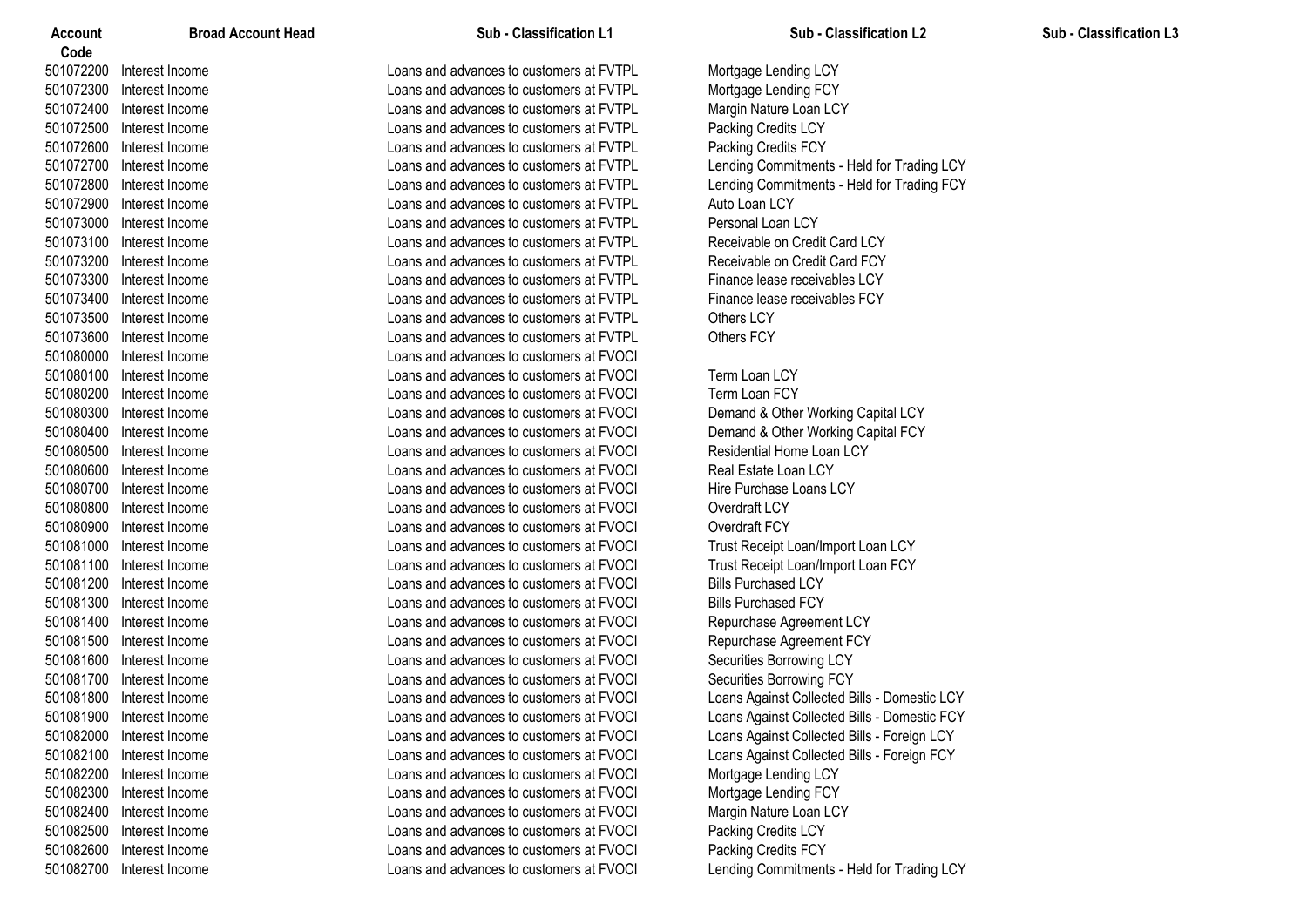| <b>Account</b><br>Code | <b>Broad Account Head</b> | Sub - Classification L1                  | Sub - Classification L2                    |
|------------------------|---------------------------|------------------------------------------|--------------------------------------------|
| 501082800              | Interest Income           | Loans and advances to customers at FVOCI | Lending Commitments - Held for Trading FCY |
| 501082900              | Interest Income           | Loans and advances to customers at FVOCI | Auto Loan LCY                              |
| 501083000              | Interest Income           | Loans and advances to customers at FVOCI | Personal Loan LCY                          |
| 501083100              | Interest Income           | Loans and advances to customers at FVOCI | Receivable on Credit Card LCY              |
| 501083200              | Interest Income           | Loans and advances to customers at FVOCI | Receivable on Credit Card FCY              |
| 501083300              | Interest Income           | Loans and advances to customers at FVOCI | Finance lease receivables LCY              |
| 501083400              | Interest Income           | Loans and advances to customers at FVOCI | Finance lease receivables FCY              |
| 501083500              | Interest Income           | Loans and advances to customers at FVOCI | Others LCY                                 |
| 501083600              | Interest Income           | Loans and advances to customers at FVOCI | <b>Others FCY</b>                          |
| 501090000              | Interest Income           | Investment Securities at amortized cost  |                                            |
| 501090100              | Interest Income           | Investment Securities at amortized cost  | <b>Treasury Bills LCY</b>                  |
| 501090200              | Interest Income           | Investment Securities at amortized cost  | <b>Treasury Bills FCY</b>                  |
| 501090300              | Interest Income           | Investment Securities at amortized cost  | Development Bonds LCY                      |
| 501090400              | Interest Income           | Investment Securities at amortized cost  | Development Bonds FCY                      |
| 501090500              | Interest Income           | Investment Securities at amortized cost  | National Saving Bond LCY                   |
| 501090600              | Interest Income           | Investment Securities at amortized cost  | National Saving Bond FCY                   |
| 501090700              | Interest Income           | Investment Securities at amortized cost  | Special Bonds LCY                          |
| 501090800              | Interest Income           | Investment Securities at amortized cost  | Special Bonds FCY                          |
| 501090900              | Interest Income           | Investment Securities at amortized cost  | Reverse Repo LCY                           |
| 501091000              | Interest Income           | Investment Securities at amortized cost  | Reverse Repo FCY                           |
| 501091100              | Interest Income           | Investment Securities at amortized cost  | NRB Bonds LCY                              |
| 501091200              | Interest Income           | Investment Securities at amortized cost  | <b>NRB Deposit Auction LCY</b>             |
| 501091300              | Interest Income           | Investment Securities at amortized cost  | Domestic Corporate Bonds LCY               |
| 501091400              | Interest Income           | Investment Securities at amortized cost  | Foreign Corporate Bonds FCY                |
| 501091500              | Interest Income           | Investment Securities at amortized cost  | Foreign Government Bonds FCY               |
| 501091600              | Interest Income           | Investment Securities at amortized cost  | Debentures LCY                             |
| 501091700              | Interest Income           | Investment Securities at amortized cost  | <b>Bonds LCY</b>                           |
| 501091800              | Interest Income           | Investment Securities at amortized cost  | Other Debt securities LCY                  |
| 501091900              | Interest Income           | Investment Securities at amortized cost  | Other Debt securities FCY                  |
| 501092000              | Interest Income           | Investment Securities at amortized cost  | Mutual Fund LCY                            |
| 501092100              | Interest Income           | Investment Securities at amortized cost  | Certificate of Deposits LCY                |
| 501092200              | Interest Income           | Investment Securities at amortized cost  | Certificate of Deposits FCY                |
| 501092300              | Interest Income           | Investment Securities at amortized cost  | Fixed deposits held with banks LCY         |
| 501092400              | Interest Income           | Investment Securities at amortized cost  | Fixed deposits held with banks FCY         |
| 501092500              | Interest Income           | Investment Securities at amortized cost  | Preference Shares LCY                      |
| 501092600              | Interest Income           | Investment Securities at amortized cost  | Investment in Subsidiary                   |
| 501092700              | Interest Income           | Investment Securities at amortized cost  | Investment in Joint Venture                |
| 501092800              | Interest Income           | Investment Securities at amortized cost  | Investment in Associates                   |
| 501092900              | Interest Income           | Investment Securities at amortized cost  | Others LCY                                 |
| 501093000              | Interest Income           | Investment Securities at amortized cost  | Others FCY                                 |
| 501100000              | Interest Income           | <b>Investment Securities at FVTPL</b>    |                                            |
| 501100100              | Interest Income           | <b>Investment Securities at FVTPL</b>    | Corporate Bonds LCY                        |
|                        | 501100200 Interest Income | Investment Securities at FVTPL           | Corporate Bonds FCY                        |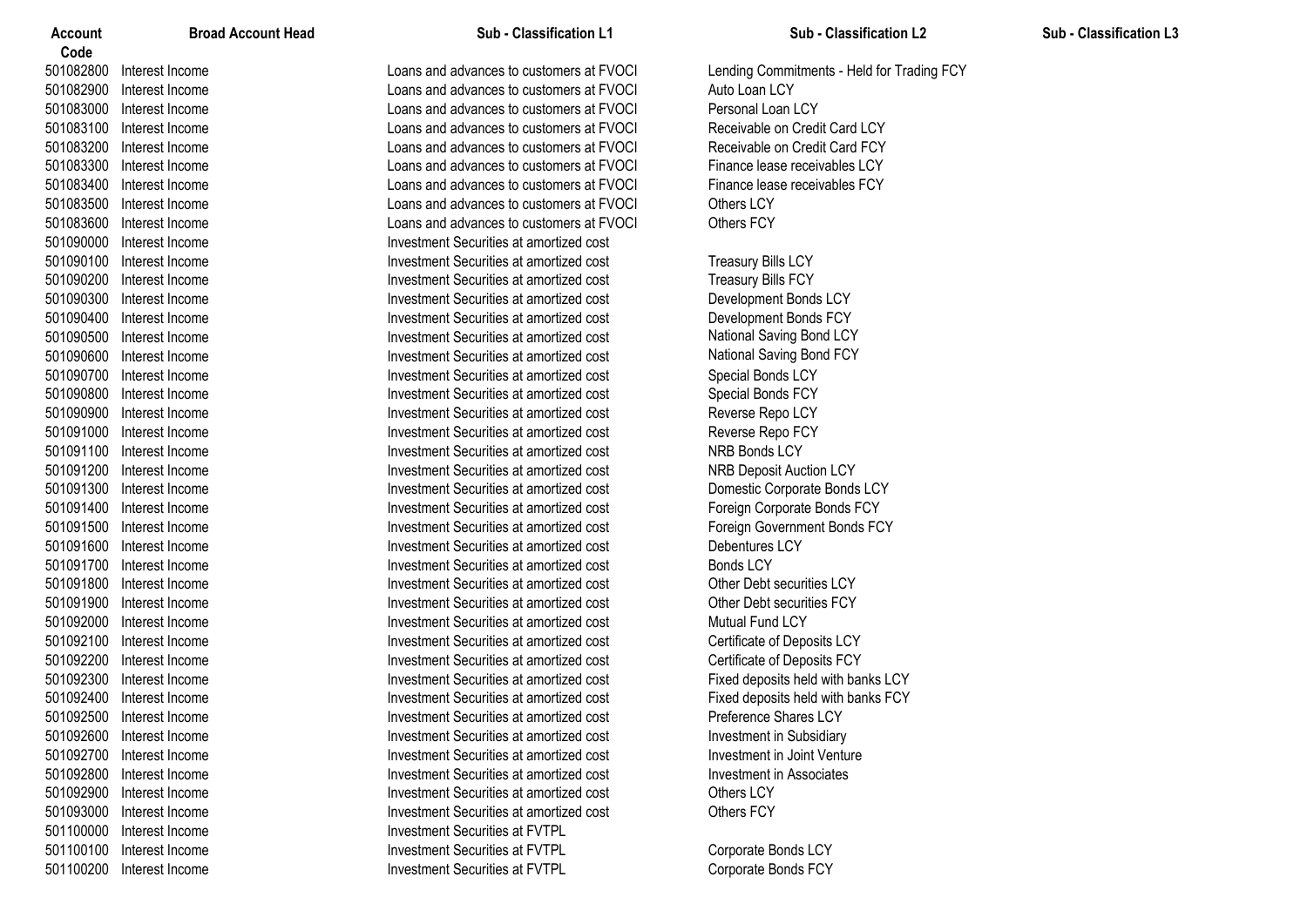| Account<br>Code | <b>Broad Account Head</b>                              | Sub - Classification L1               | <b>Sub - Classification L2</b>                   |
|-----------------|--------------------------------------------------------|---------------------------------------|--------------------------------------------------|
|                 | 501100300 Interest Income                              | <b>Investment Securities at FVTPL</b> | Asset Backed securities LCY                      |
|                 | 501100400 Interest Income                              | <b>Investment Securities at FVTPL</b> | Asset Backed securities FCY                      |
|                 | 501100500 Interest Income                              | <b>Investment Securities at FVTPL</b> | Debt securities LCY                              |
|                 | 501100600 Interest Income                              | <b>Investment Securities at FVTPL</b> | Debt securities FCY                              |
|                 | 501100700 Interest Income                              | <b>Investment Securities at FVTPL</b> | <b>Equity Shares LCY</b>                         |
|                 | 501100800 Interest Income                              | <b>Investment Securities at FVTPL</b> | <b>Equity Shares FCY</b>                         |
|                 | 501100900 Interest Income                              | <b>Investment Securities at FVTPL</b> | <b>Mutual Fund LCY</b>                           |
|                 | 501101000 Interest Income                              | <b>Investment Securities at FVTPL</b> | Others LCY                                       |
|                 | 501101100 Interest Income                              | <b>Investment Securities at FVTPL</b> | <b>Others FCY</b>                                |
|                 | 501110000 Interest Income                              | <b>Investment Securities at FVOCI</b> |                                                  |
|                 | 501110100 Interest Income                              | <b>Investment Securities at FVOCI</b> | Others LCY                                       |
|                 |                                                        | <b>Investment Securities at FVOCI</b> |                                                  |
|                 | 501110200 Interest Income<br>501120000 Interest Income | Others                                | <b>Others FCY</b>                                |
|                 | 501120100 Interest Income                              | Others                                |                                                  |
|                 |                                                        | Others                                | Penal Interest Income - LCY                      |
|                 | 501120200 Interest Income                              | Others                                | Penal Interest Income - FCY                      |
| 501120300       | Interest Income                                        | Others                                | Overdue Interest - LCY                           |
| 501120400       | Interest Income                                        | Others                                | Overdue Interest - FCY                           |
| 501120500       | Interest Income                                        | Others                                | Current Account overdrawn - LCY                  |
|                 | 501120600 Interest Income                              |                                       | Current Account overdrawn - FCY                  |
|                 | 502000000 Fees & Commission Income                     |                                       |                                                  |
|                 | 502010000 Fees & Commission Income                     | Fee Income                            |                                                  |
|                 | 502010100 Fees & Commission Income                     | Fee Income                            | Consortium Fee                                   |
|                 | 502010200 Fees & Commission Income                     | Fee Income                            | <b>SWAP Fee</b>                                  |
|                 | 502010300 Fees & Commission Income                     | Fee Income                            | Prepayment Fee                                   |
|                 | 502010400 Fees & Commission Income                     | Fee Income                            | <b>Renewal Fee</b>                               |
|                 | 502010500 Fees & Commission Income                     | Fee Income                            | <b>Commitment Fee</b>                            |
|                 | 502010600 Fees & Commission Income                     | Fee Income                            | Service Fee                                      |
|                 | 502010700 Fees & Commission Income                     | Fee Income                            | Loan documentation fee                           |
|                 | 502010800 Fees & Commission Income                     | Fee Income                            | Loan management fee                              |
|                 | 502010900 Fees & Commission Income                     | Fee Income                            | Late payment fee                                 |
|                 | 502011000 Fees & Commission Income                     | Fee Income                            | <b>Brokerage</b>                                 |
|                 | 502011100 Fees & Commission Income                     | Fee Income                            | Other fee income                                 |
|                 | 502020000 Fees & Commission Income                     | Commission                            |                                                  |
|                 | 502020100 Fees & Commission Income                     | Commissions                           | Import Letter of Credit - Amendment              |
|                 | 502020200 Fees & Commission Income                     | Commissions                           | Import Letter of Credit - Cancellation           |
|                 | 502020300 Fees & Commission Income                     | Commissions                           | Import Letter of Credit - Issuance               |
|                 | 502020400 Fees & Commission Income                     | Commissions                           | Import Letter of Credit - Acceptance             |
|                 | 502020500 Fees & Commission Income                     | Commissions                           | Import Letter of Credit - Others fee/commissions |
|                 | 502020600 Fees & Commission Income                     | Commissions                           | Export Letter of Credit- Advisory                |
|                 | 502020700 Fees & Commission Income                     | Commissions                           | <b>Export Letter of Credit- Negotiations</b>     |
|                 | 502020800 Fees & Commission Income                     | Commissions                           | Export Letter of Credit- Collection              |
|                 | 502020900 Fees & Commission Income                     | Commissions                           | Export Letter of Credit- Others fee/commissions  |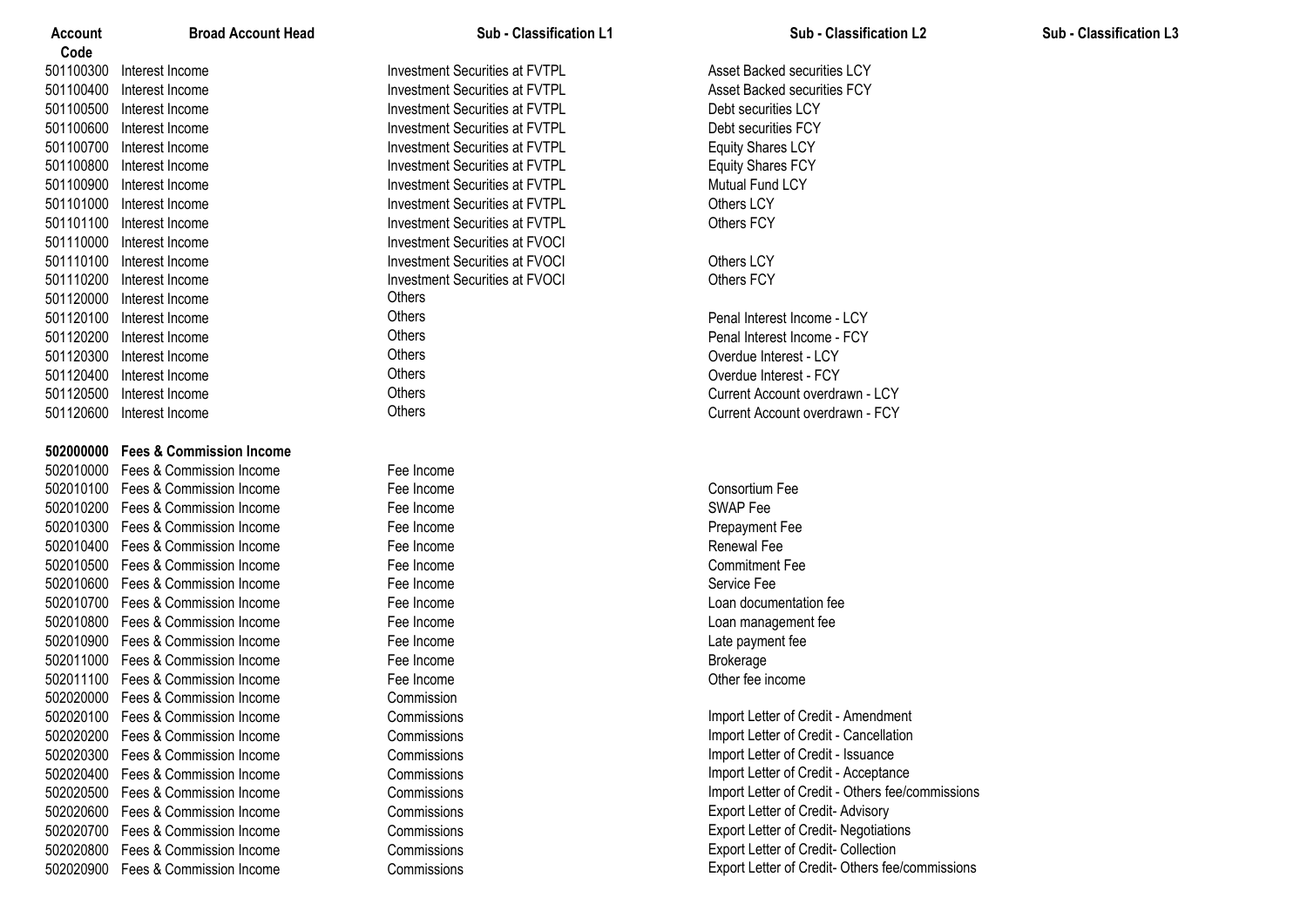| Account |
|---------|
|---------|

**Code** Fees & Commission Income Commissions Guarantee - Bid Bond Fees & Commission Income Commissions Guarantee - Performance Bond Fees & Commission Income Commissions Guarantee - Counter Guarantee Fees & Commission Income Commissions Guarantee - Amendment Fees & Commission Income Commissions Guarantee - Others 502021500 Fees & Commission Income Commissions Fees & Commission Income Commissions Credit Card Fees & Commission Income Commissions Prepaid card 502021800 Fees & Commission Income Commissions Fees & Commission Income Commissions Share Underwriting/Issue - Collections Fees & Commission Income Commissions Share Underwriting/Issue - Issuance Fees & Commission Income Commissions Share Underwriting/Issue - Others Fees & Commission Income Commissions Clean bill Collection fee Fees & Commission Income Commissions Fee - Collection Under Letter of Credit 502022400 Fees & Commission Income Commissions Fees & Commission Income Commissions Inward Remittance fee Fees & Commission Income Commissions Outward Remittance fee Fees & Commission Income Commissions Clean Bill Purchase Fee Fees & Commission Income Commissions Documentary Bills Fees & Commission Income Commissions Export bills purchase Fees & Commission Income Commissions Import bills purchase Fees & Commission Income Commissions Utility Bills Fees & Commission Income Commissions Commission on Gold/Silver Fees & Commission Income Commissions Others Fees & Commission Income Asset management fees Fees & Commission Income Financial guarantee contracts issued Fees & Commission Income Others

# **Trading Income**

 Trading Income Fixed income Trading Income Equities 503030000 Trading Income Foreign exchange Trading Income Other

| 504000000 | Income from other financial instruments<br>designated at fair value through profit or                |                                               |                    |
|-----------|------------------------------------------------------------------------------------------------------|-----------------------------------------------|--------------------|
|           | loss                                                                                                 |                                               |                    |
| 504010000 | Income from other financial instruments<br>designated at fair value through profit or loss           | Derivatives held for risk management purposes |                    |
| 504010100 | Income from other financial instruments<br>designated at fair value through profit or loss           | Derivatives held for risk management purposes | Interest Rate Risk |
|           | 504010200 Income from other financial instruments<br>designated at fair value through profit or loss | Derivatives held for risk management purposes | Credit Risk        |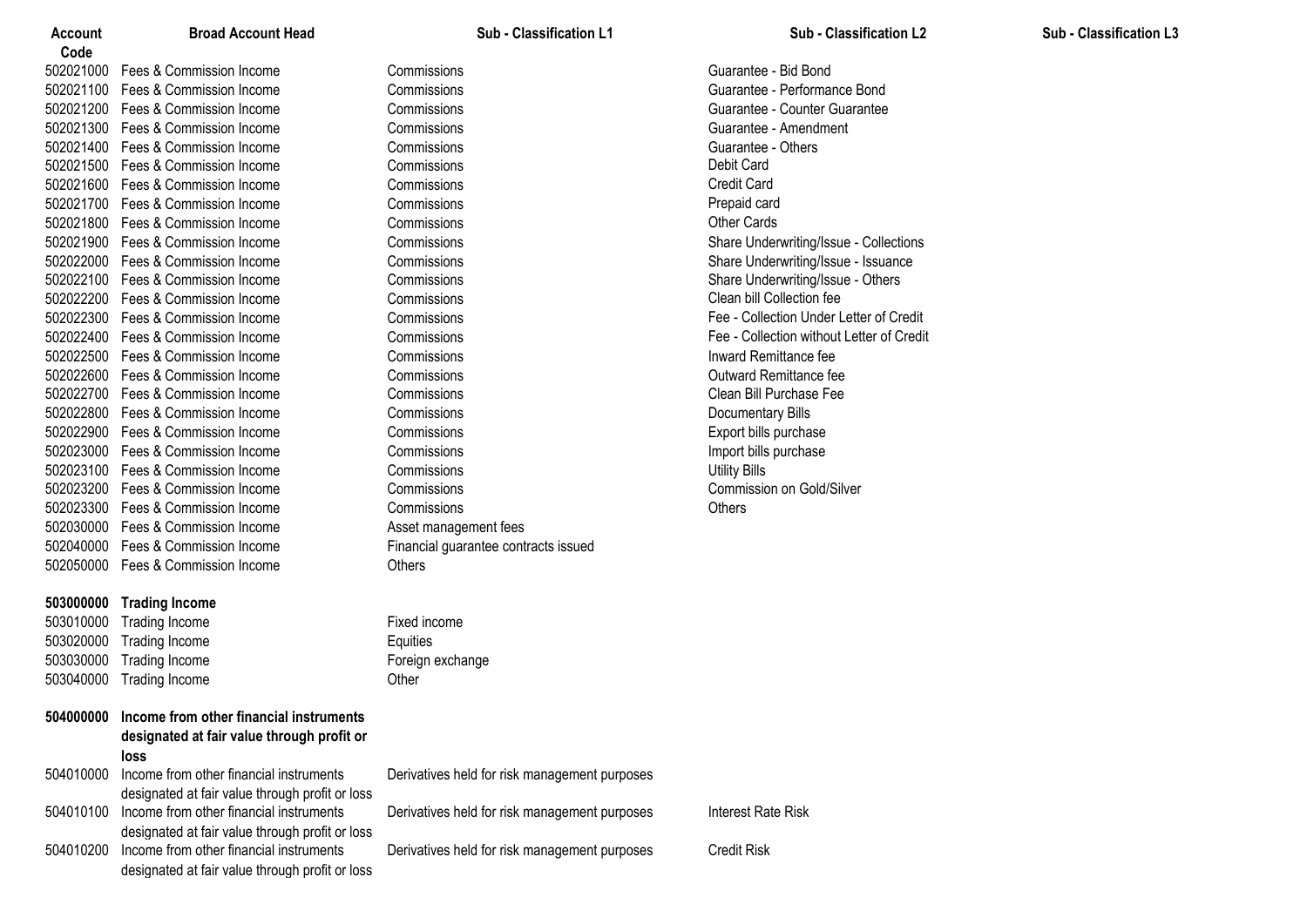| <b>Account</b><br>Code | <b>Broad Account Head</b>                         | Sub - Classification L1                                                                     | <b>Sub - Classification L2</b>     | Sub - Classification L3 |
|------------------------|---------------------------------------------------|---------------------------------------------------------------------------------------------|------------------------------------|-------------------------|
| 504010300              | Income from other financial instruments           | Derivatives held for risk management purposes                                               | <b>Equity Risk</b>                 |                         |
|                        | designated at fair value through profit or loss   |                                                                                             |                                    |                         |
| 504010400              | Income from other financial instruments           | Derivatives held for risk management purposes                                               | Foreign Exchange Risk              |                         |
|                        | designated at fair value through profit or loss   |                                                                                             |                                    |                         |
| 504020000              | Income from other financial instruments           | Investment securities                                                                       |                                    |                         |
|                        | designated at fair value through profit or loss   |                                                                                             |                                    |                         |
| 504020100              | Income from other financial instruments           | Investment securities                                                                       | Corporate Bonds LCY                |                         |
|                        | designated at fair value through profit or loss   |                                                                                             |                                    |                         |
| 504020200              | Income from other financial instruments           | Investment securities                                                                       | Corporate Bonds FCY                |                         |
|                        | designated at fair value through profit or loss   |                                                                                             |                                    |                         |
| 504020300              | Income from other financial instruments           | Investment securities                                                                       | Asset Backed securities LCY        |                         |
|                        | designated at fair value through profit or loss   |                                                                                             |                                    |                         |
|                        | 504020400 Income from other financial instruments | Investment securities                                                                       | Asset Backed securities FCY        |                         |
|                        | designated at fair value through profit or loss   |                                                                                             |                                    |                         |
| 504020500              | Income from other financial instruments           | Investment securities                                                                       | Debt securities LCY                |                         |
|                        | designated at fair value through profit or loss   |                                                                                             |                                    |                         |
| 504020600              | Income from other financial instruments           | Investment securities                                                                       | Debt securities FCY                |                         |
|                        | designated at fair value through profit or loss   |                                                                                             |                                    |                         |
| 504020700              | Income from other financial instruments           | Investment securities                                                                       | <b>Equity Shares LCY</b>           |                         |
|                        | designated at fair value through profit or loss   |                                                                                             |                                    |                         |
| 504020800              | Income from other financial instruments           | Investment securities                                                                       | <b>Equity Shares FCY</b>           |                         |
|                        | designated at fair value through profit or loss   |                                                                                             |                                    |                         |
| 504020900              | Income from other financial instruments           | Investment securities                                                                       | Mutual Fund LCY                    |                         |
|                        | designated at fair value through profit or loss   |                                                                                             |                                    |                         |
| 504021000              | Income from other financial instruments           | Investment securities                                                                       | Others LCY                         |                         |
|                        | designated at fair value through profit or loss   |                                                                                             |                                    |                         |
| 504021100              | Income from other financial instruments           | Investment securities                                                                       | Others FCY                         |                         |
|                        | designated at fair value through profit or loss   |                                                                                             |                                    |                         |
| 504030000              | Income from other financial instruments           | Loans and advances at fair value through profit or loss                                     |                                    |                         |
|                        | designated at fair value through profit or loss   |                                                                                             |                                    |                         |
| 504030100              | Income from other financial instruments           | Loans and advances at fair value through profit or loss  Term Loan LCY                      |                                    |                         |
|                        | designated at fair value through profit or loss   |                                                                                             |                                    |                         |
| 504030200              | Income from other financial instruments           | Loans and advances at fair value through profit or loss Term Loan FCY                       |                                    |                         |
|                        | designated at fair value through profit or loss   |                                                                                             |                                    |                         |
|                        | 504030300 Income from other financial instruments | Loans and advances at fair value through profit or loss  Demand & Other Working Capital LCY |                                    |                         |
|                        | designated at fair value through profit or loss   |                                                                                             |                                    |                         |
| 504030400              | Income from other financial instruments           | Loans and advances at fair value through profit or loss                                     | Demand & Other Working Capital FCY |                         |
|                        | designated at fair value through profit or loss   |                                                                                             |                                    |                         |
| 504030500              | Income from other financial instruments           | Loans and advances at fair value through profit or loss                                     | Residential Home Loan LCY          |                         |
|                        | designated at fair value through profit or loss   |                                                                                             |                                    |                         |
| 504030600              | Income from other financial instruments           | Loans and advances at fair value through profit or loss                                     | Real Estate Loan LCY               |                         |
|                        | designated at fair value through profit or loss   |                                                                                             |                                    |                         |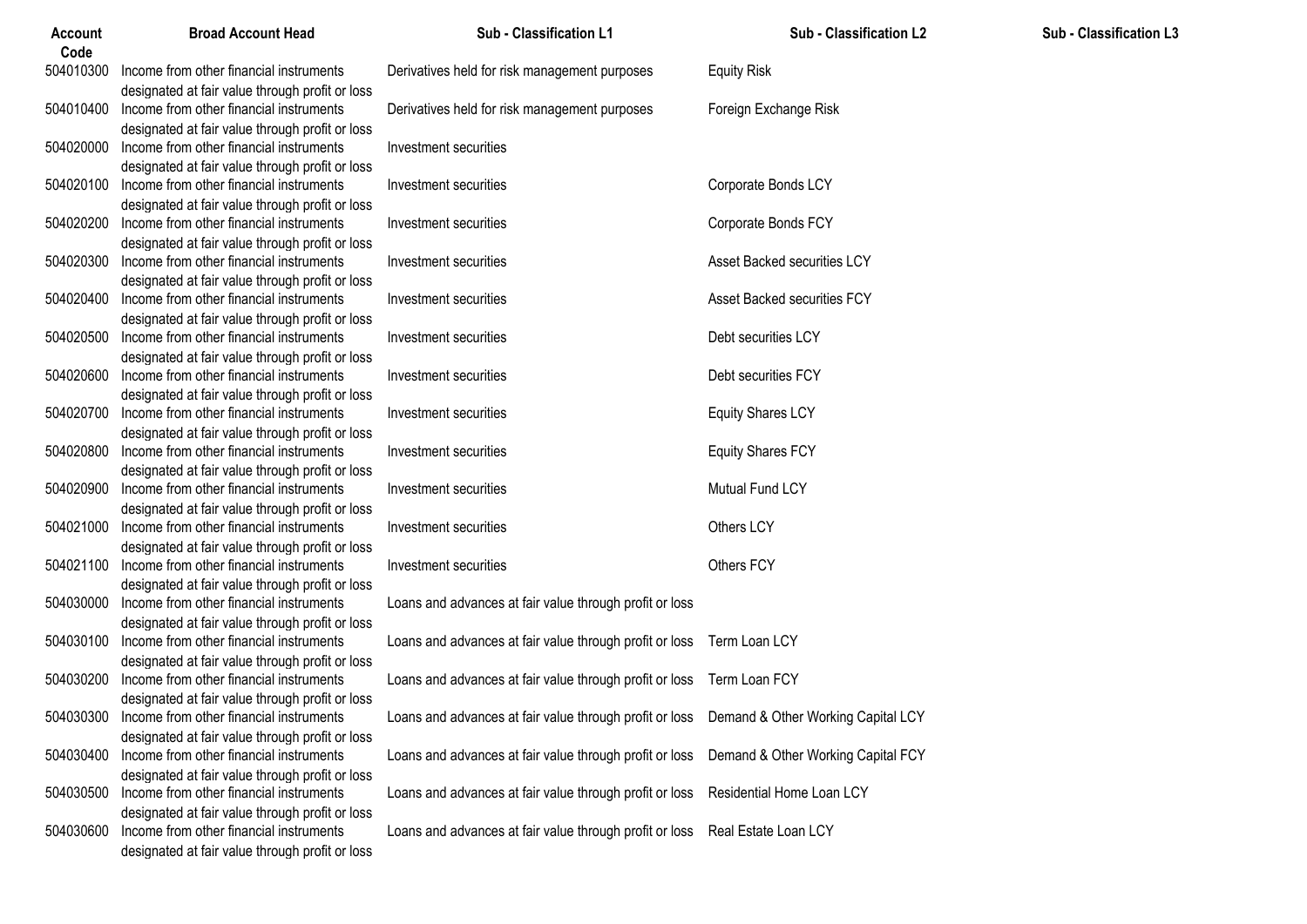| <b>Account</b><br>Code | <b>Broad Account Head</b>                                                                  | Sub - Classification L1                                                         | <b>Sub - Classification L2</b>               |
|------------------------|--------------------------------------------------------------------------------------------|---------------------------------------------------------------------------------|----------------------------------------------|
| 504030700              | Income from other financial instruments<br>designated at fair value through profit or loss | Loans and advances at fair value through profit or loss Hire Purchase Loans LCY |                                              |
| 504030800              | Income from other financial instruments<br>designated at fair value through profit or loss | Loans and advances at fair value through profit or loss                         | Overdraft LCY                                |
| 504030900              | Income from other financial instruments<br>designated at fair value through profit or loss | Loans and advances at fair value through profit or loss                         | Overdraft FCY                                |
| 504031000              | Income from other financial instruments<br>designated at fair value through profit or loss | Loans and advances at fair value through profit or loss                         | Trust Receipt Loan/Import Loan LCY           |
| 504031100              | Income from other financial instruments<br>designated at fair value through profit or loss | Loans and advances at fair value through profit or loss                         | Trust Receipt Loan/Import Loan FCY           |
| 504031200              | Income from other financial instruments<br>designated at fair value through profit or loss | Loans and advances at fair value through profit or loss                         | <b>Bills Purchased LCY</b>                   |
| 504031300              | Income from other financial instruments<br>designated at fair value through profit or loss | Loans and advances at fair value through profit or loss                         | <b>Bills Purchased FCY</b>                   |
| 504031400              | Income from other financial instruments<br>designated at fair value through profit or loss | Loans and advances at fair value through profit or loss                         | Repurchase Agreement LCY                     |
| 504031500              | Income from other financial instruments<br>designated at fair value through profit or loss | Loans and advances at fair value through profit or loss                         | Repurchase Agreement FCY                     |
| 504031600              | Income from other financial instruments<br>designated at fair value through profit or loss | Loans and advances at fair value through profit or loss                         | Securities Borrowing LCY                     |
| 504031700              | Income from other financial instruments<br>designated at fair value through profit or loss | Loans and advances at fair value through profit or loss                         | Securities Borrowing FCY                     |
| 504031800              | Income from other financial instruments<br>designated at fair value through profit or loss | Loans and advances at fair value through profit or loss                         | Loans Against Collected Bills - Domestic LCY |
| 504031900              | Income from other financial instruments<br>designated at fair value through profit or loss | Loans and advances at fair value through profit or loss                         | Loans Against Collected Bills - Domestic FCY |
| 504032000              | Income from other financial instruments<br>designated at fair value through profit or loss | Loans and advances at fair value through profit or loss                         | Loans Against Collected Bills - Foreign LCY  |
| 504032100              | Income from other financial instruments<br>designated at fair value through profit or loss | Loans and advances at fair value through profit or loss                         | Loans Against Collected Bills - Foreign FCY  |
| 504032200              | Income from other financial instruments<br>designated at fair value through profit or loss | Loans and advances at fair value through profit or loss                         | Mortgage Lending LCY                         |
| 504032300              | Income from other financial instruments<br>designated at fair value through profit or loss | Loans and advances at fair value through profit or loss                         | Mortgage Lending FCY                         |
| 504032400              | Income from other financial instruments<br>designated at fair value through profit or loss | Loans and advances at fair value through profit or loss                         | Margin Nature Loan LCY                       |
| 504032500              | Income from other financial instruments<br>designated at fair value through profit or loss | Loans and advances at fair value through profit or loss                         | Packing Credits LCY                          |
| 504032600              | Income from other financial instruments<br>designated at fair value through profit or loss | Loans and advances at fair value through profit or loss                         | Packing Credits FCY                          |
| 504032700              | Income from other financial instruments<br>designated at fair value through profit or loss | Loans and advances at fair value through profit or loss                         | Lending Commitments - Held for Trading LCY   |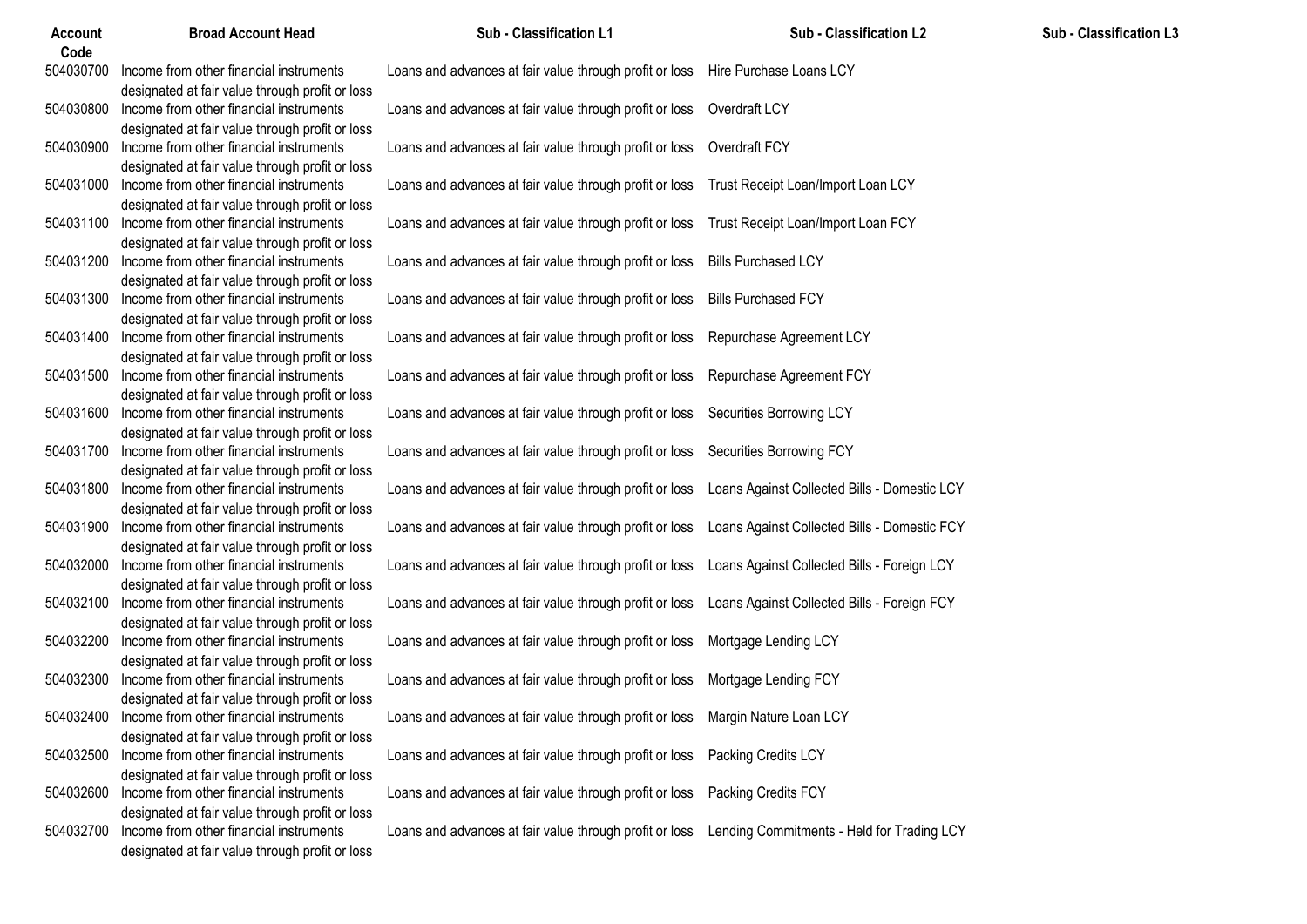| Account<br>Code | <b>Broad Account Head</b>                       | Sub - Classification L1                                                                            | Sub - Classification L2       |
|-----------------|-------------------------------------------------|----------------------------------------------------------------------------------------------------|-------------------------------|
| 504032800       | Income from other financial instruments         | Loans and advances at fair value through profit or loss Lending Commitments - Held for Trading FCY |                               |
|                 | designated at fair value through profit or loss |                                                                                                    |                               |
| 504032900       | Income from other financial instruments         | Loans and advances at fair value through profit or loss                                            | Auto Loan LCY                 |
|                 | designated at fair value through profit or loss |                                                                                                    |                               |
| 504033000       | Income from other financial instruments         | Loans and advances at fair value through profit or loss                                            | Personal Loan LCY             |
|                 | designated at fair value through profit or loss |                                                                                                    |                               |
| 504033100       | Income from other financial instruments         | Loans and advances at fair value through profit or loss                                            | Receivable on Credit Card LCY |
|                 | designated at fair value through profit or loss |                                                                                                    |                               |
| 504033200       | Income from other financial instruments         | Loans and advances at fair value through profit or loss                                            | Receivable on Credit Card FCY |
|                 | designated at fair value through profit or loss |                                                                                                    |                               |
| 504033300       | Income from other financial instruments         | Loans and advances at fair value through profit or loss                                            | Finance lease receivables LCY |
|                 | designated at fair value through profit or loss |                                                                                                    |                               |
| 504033400       | Income from other financial instruments         | Loans and advances at fair value through profit or loss                                            | Finance lease receivables FCY |
|                 | designated at fair value through profit or loss |                                                                                                    |                               |
| 504033500       | Income from other financial instruments         | Loans and advances at fair value through profit or loss                                            | Others LCY                    |
|                 | designated at fair value through profit or loss |                                                                                                    |                               |
| 504033600       | Income from other financial instruments         | Loans and advances at fair value through profit or loss                                            | <b>Others FCY</b>             |
|                 | designated at fair value through profit or loss |                                                                                                    |                               |
| 504040000       | Income from other financial instruments         | Debt securities issued at fair value through profit or loss                                        |                               |
|                 | designated at fair value through profit or loss |                                                                                                    |                               |
| 504040100       | Income from other financial instruments         | Debt securities issued at fair value through profit or loss NRB refinancing - LCY                  |                               |
|                 | designated at fair value through profit or loss |                                                                                                    |                               |
| 504040200       | Income from other financial instruments         | Debt securities issued at fair value through profit or loss NRB refinancing - FCY                  |                               |
|                 | designated at fair value through profit or loss |                                                                                                    |                               |
| 504040300       | Income from other financial instruments         | Debt securities issued at fair value through profit or loss NRB loan - LCY                         |                               |
|                 | designated at fair value through profit or loss |                                                                                                    |                               |
| 504040400       | Income from other financial instruments         | Debt securities issued at fair value through profit or loss NRB loan - FCY                         |                               |
|                 | designated at fair value through profit or loss |                                                                                                    |                               |
| 504040500       | Income from other financial instruments         | Debt securities issued at fair value through profit or loss Repos - LCY                            |                               |
|                 | designated at fair value through profit or loss |                                                                                                    |                               |
| 504040600       | Income from other financial instruments         | Debt securities issued at fair value through profit or loss Repos - FCY                            |                               |
|                 | designated at fair value through profit or loss |                                                                                                    |                               |
| 504040700       | Income from other financial instruments         | Debt securities issued at fair value through profit or loss Lender of last resort - LCY            |                               |
|                 | designated at fair value through profit or loss |                                                                                                    |                               |
| 504040800       | Income from other financial instruments         | Debt securities issued at fair value through profit or loss Lender of last resort - FCY            |                               |
|                 | designated at fair value through profit or loss |                                                                                                    |                               |
| 504040900       | Income from other financial instruments         | Debt securities issued at fair value through profit or loss Standing Liquidity Facility - LCY      |                               |
|                 | designated at fair value through profit or loss |                                                                                                    |                               |
| 504041000       | Income from other financial instruments         | Debt securities issued at fair value through profit or loss Standing Liquidity Facility - FCY      |                               |
|                 | designated at fair value through profit or loss |                                                                                                    |                               |
| 504041100       | Income from other financial instruments         | Debt securities issued at fair value through profit or loss Other borrowings from NRB - LCY        |                               |
|                 | designated at fair value through profit or loss |                                                                                                    |                               |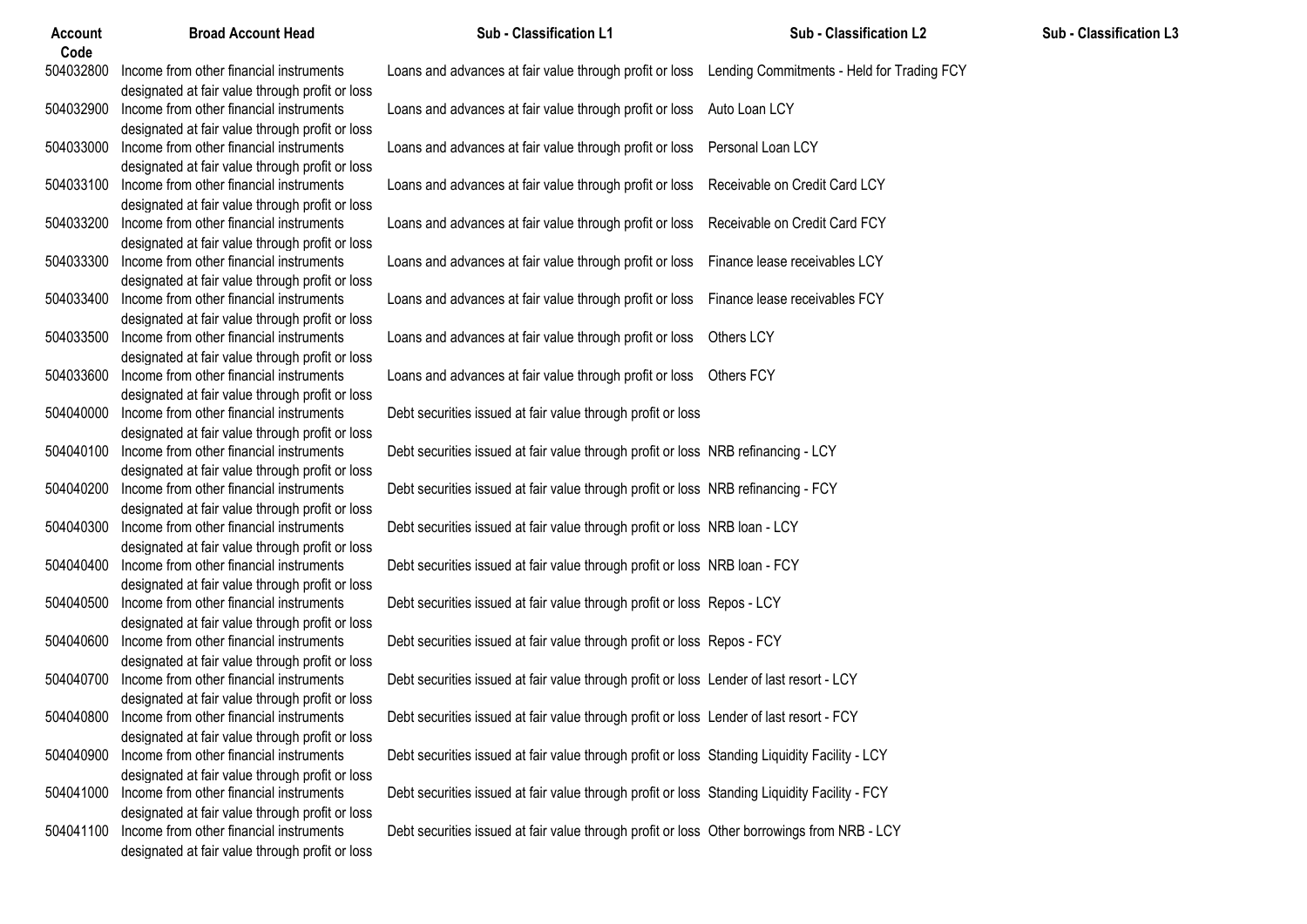| <b>Account</b><br>Code | <b>Broad Account Head</b>                                                                            | Sub - Classification L1                                                                                                    | <b>Sub - Classification L2</b> | Sub - Classification L3 |
|------------------------|------------------------------------------------------------------------------------------------------|----------------------------------------------------------------------------------------------------------------------------|--------------------------------|-------------------------|
|                        | 504041200 Income from other financial instruments<br>designated at fair value through profit or loss | Debt securities issued at fair value through profit or loss Other borrowings from NRB - FCY                                |                                |                         |
|                        | 504041300 Income from other financial instruments<br>designated at fair value through profit or loss | Debt securities issued at fair value through profit or loss Inter Bank/ Financial Institutions Borrowings - LCY            |                                |                         |
|                        | 504041400 Income from other financial instruments<br>designated at fair value through profit or loss | Debt securities issued at fair value through profit or loss Inter Bank/ Financial Institutions Borrowings - FCY            |                                |                         |
|                        | 504041500 Income from other financial instruments<br>designated at fair value through profit or loss | Debt securities issued at fair value through profit or loss Borrowings from Nepal Government LCY                           |                                |                         |
|                        | 504041600 Income from other financial instruments<br>designated at fair value through profit or loss | Debt securities issued at fair value through profit or loss Borrowings from Nepal Government FCY                           |                                |                         |
|                        | 504041700 Income from other financial instruments<br>designated at fair value through profit or loss | Debt securities issued at fair value through profit or loss Debentures - LCY                                               |                                |                         |
|                        | 504041800 Income from other financial instruments<br>designated at fair value through profit or loss | Debt securities issued at fair value through profit or loss Debentures - FCY                                               |                                |                         |
|                        | 504041900 Income from other financial instruments<br>designated at fair value through profit or loss | Debt securities issued at fair value through profit or loss Bonds - LCY                                                    |                                |                         |
|                        | 504042000 Income from other financial instruments<br>designated at fair value through profit or loss | Debt securities issued at fair value through profit or loss Bonds - FCY                                                    |                                |                         |
|                        | 504042100 Income from other financial instruments<br>designated at fair value through profit or loss | Debt securities issued at fair value through profit or loss Refinance Borrowing - LCY                                      |                                |                         |
|                        | 504042200 Income from other financial instruments<br>designated at fair value through profit or loss | Debt securities issued at fair value through profit or loss Refinance Borrowing - FCY                                      |                                |                         |
|                        | 504042300 Income from other financial instruments<br>designated at fair value through profit or loss | Debt securities issued at fair value through profit or loss Other Borrowings - LCY                                         |                                |                         |
|                        | 504042400 Income from other financial instruments<br>designated at fair value through profit or loss | Debt securities issued at fair value through profit or loss Other Borrowings - FCY                                         |                                |                         |
|                        | 504050000 Income from other financial instruments<br>designated at fair value through profit or loss | Subordinated liabilities designated at fair value through<br>profit or loss                                                |                                |                         |
|                        | 504050100 Income from other financial instruments<br>designated at fair value through profit or loss | Subordinated liabilities designated at fair value through Redeemable Preference Share LCY<br>profit or loss                |                                |                         |
|                        | 504050200 Income from other financial instruments<br>designated at fair value through profit or loss | Subordinated liabilities designated at fair value through Redeemable Preference Share FCY<br>profit or loss                |                                |                         |
|                        | 504050300 Income from other financial instruments<br>designated at fair value through profit or loss | Subordinated liabilities designated at fair value through Non-Convertible Preference Share LCY<br>profit or loss           |                                |                         |
|                        | 504050400 Income from other financial instruments<br>designated at fair value through profit or loss | Subordinated liabilities designated at fair value through Non-Convertible Preference Share FCY<br>profit or loss           |                                |                         |
| 504050500              | Income from other financial instruments<br>designated at fair value through profit or loss           | Subordinated liabilities designated at fair value through Other Preference Share (debt portion only) LCY<br>profit or loss |                                |                         |
|                        | 504050600 Income from other financial instruments<br>designated at fair value through profit or loss | Subordinated liabilities designated at fair value through Other Preference Share (debt portion only) FCY<br>profit or loss |                                |                         |
| 504050700              | Income from other financial instruments<br>designated at fair value through profit or loss           | Subordinated liabilities designated at fair value through Subordinated Notes issued LCY<br>profit or loss                  |                                |                         |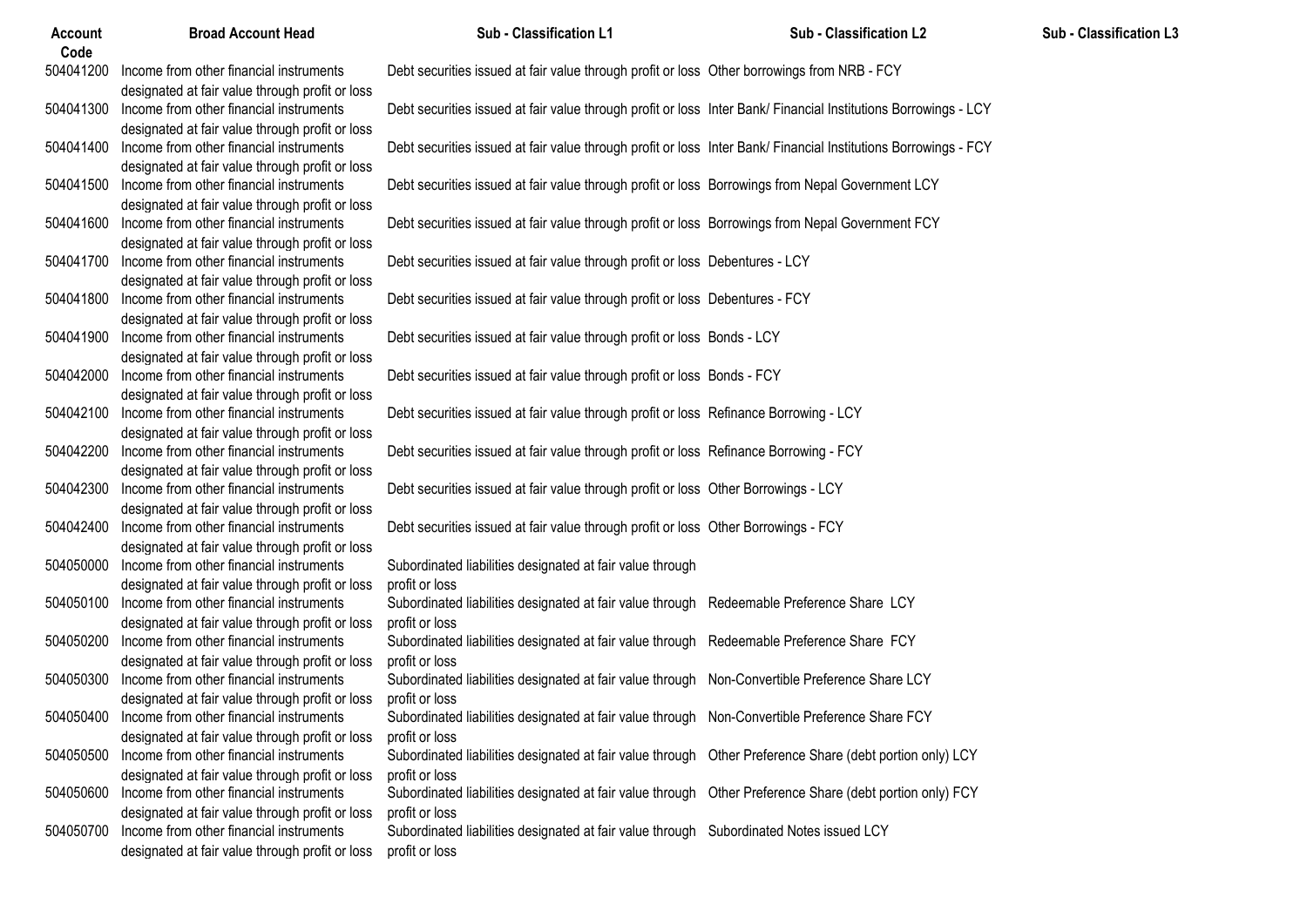| <b>Account</b><br>Code | <b>Broad Account Head</b>                                                                                                                     | Sub - Classification L1                                                                                                  | <b>Sub - Classification L2</b> | <b>Sub - Classification L3</b> |
|------------------------|-----------------------------------------------------------------------------------------------------------------------------------------------|--------------------------------------------------------------------------------------------------------------------------|--------------------------------|--------------------------------|
| 504050800              | Income from other financial instruments                                                                                                       | Subordinated liabilities designated at fair value through Subordinated Notes issued FCY                                  |                                |                                |
| 504050900              | designated at fair value through profit or loss<br>Income from other financial instruments<br>designated at fair value through profit or loss | profit or loss<br>Subordinated liabilities designated at fair value through Subordinated Debenture LCY<br>profit or loss |                                |                                |
| 504051000              | Income from other financial instruments<br>designated at fair value through profit or loss                                                    | Subordinated liabilities designated at fair value through Subordinated Debenture FCY<br>profit or loss                   |                                |                                |
| 504051100              | Income from other financial instruments<br>designated at fair value through profit or loss                                                    | Subordinated liabilities designated at fair value through Subordinated Bonds LCY<br>profit or loss                       |                                |                                |
| 504051200              | Income from other financial instruments<br>designated at fair value through profit or loss                                                    | Subordinated liabilities designated at fair value through Subordinated Bonds FCY<br>profit or loss                       |                                |                                |
| 504051300              | Income from other financial instruments<br>designated at fair value through profit or loss                                                    | Subordinated liabilities designated at fair value through Others LCY<br>profit or loss                                   |                                |                                |
| 504051400              | Income from other financial instruments<br>designated at fair value through profit or loss                                                    | Subordinated liabilities designated at fair value through Others FCY<br>profit or loss                                   |                                |                                |
| 505000000              | <b>Other Income</b>                                                                                                                           |                                                                                                                          |                                |                                |
| 505010000              | Other Income                                                                                                                                  | Gain on sale of investments held at FVTPL                                                                                |                                |                                |
| 505010100              | Other Income                                                                                                                                  | Gain on sale of investments held at FVTPL                                                                                | Government bonds               |                                |
| 505010200              | Other Income                                                                                                                                  | Gain on sale of investments held at FVTPL                                                                                | Corporate bonds                |                                |
| 505010300              | Other Income                                                                                                                                  | Gain on sale of investments held at FVTPL                                                                                | Equities                       |                                |
| 505020000              | Other Income                                                                                                                                  | Gain on sale of investments held at FVOCI                                                                                |                                |                                |
|                        | 505020100 Other Income                                                                                                                        | Gain on sale of investments held at FVOCI                                                                                | Government bonds               |                                |
|                        | 505020200 Other Income                                                                                                                        | Gain on sale of investments held at FVOCI                                                                                | Corporate bonds                |                                |
|                        | 505020300 Other Income                                                                                                                        | Gain on sale of investments held at FVOCI                                                                                | Equities                       |                                |
|                        | 505030000 Other Income                                                                                                                        | Dividends Income                                                                                                         |                                |                                |
|                        | 505030100 Other Income                                                                                                                        | Dividends Income                                                                                                         | Equities                       |                                |
| 505030200              | Other Income                                                                                                                                  | Dividends Income                                                                                                         | Preference share               |                                |
| 505030300              | Other Income                                                                                                                                  | Dividends Income                                                                                                         | <b>Mutual Funds</b>            |                                |
| 505040000              | Other Income                                                                                                                                  | Gain on securitization of loans and receivables (MBS)                                                                    |                                |                                |
| 505050000              | Other Income                                                                                                                                  | Foreign exchange gain                                                                                                    |                                |                                |
|                        | 505050100 Other Income                                                                                                                        | Foreign exchange gain                                                                                                    | Revaluation gain               |                                |
|                        | 505050200 Other Income                                                                                                                        | Foreign exchange gain                                                                                                    | Trading gain                   |                                |
|                        | 505060000 Other Income                                                                                                                        | Other                                                                                                                    |                                |                                |
|                        | 505060100 Other Income                                                                                                                        | Other                                                                                                                    | Draft charges                  |                                |
|                        | 505060200 Other Income                                                                                                                        | Other                                                                                                                    | Travel Cheque charges          |                                |
|                        | 505060300 Other Income                                                                                                                        | Other                                                                                                                    | Cheque related charges         |                                |
|                        | 505060400 Other Income                                                                                                                        | Other                                                                                                                    | <b>Commitment Fee</b>          |                                |
|                        | 505060500 Other Income                                                                                                                        | Other                                                                                                                    | Card Income                    |                                |
| 505060501              | Other Income                                                                                                                                  | Other                                                                                                                    | Card Income                    | ATM Card                       |
|                        | 505060502 Other Income                                                                                                                        | Other                                                                                                                    | Card Income                    | <b>Credit Card</b>             |
| 505060600              | Other Income                                                                                                                                  | Other                                                                                                                    | Government Grant received      |                                |
| 505060700              | Other Income                                                                                                                                  | Other                                                                                                                    | Operating Lease Income         |                                |
| 505060800              | Other Income                                                                                                                                  | Other                                                                                                                    | Sub-Lease Income               |                                |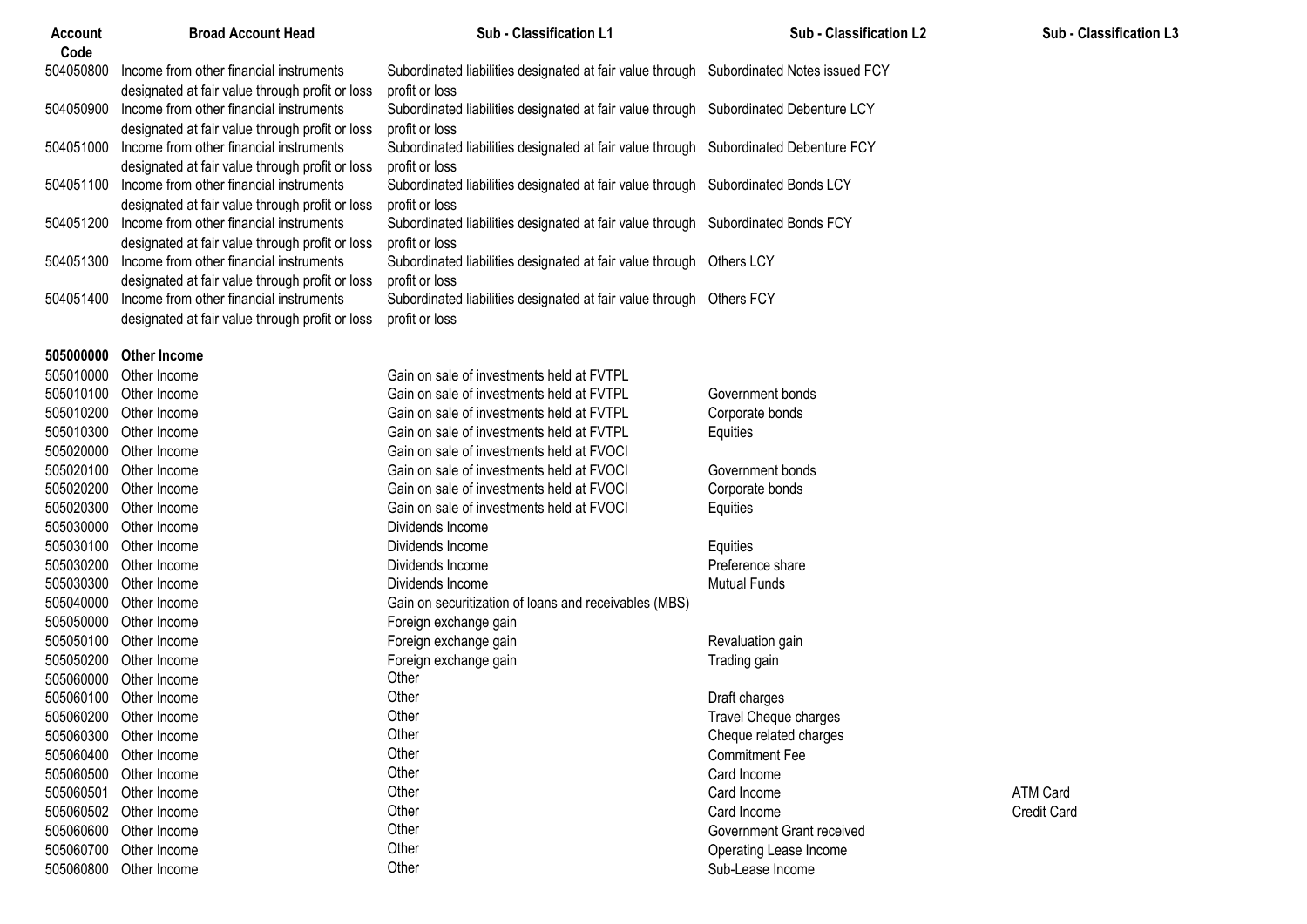| Account   | <b>Broad Account Head</b>         | <b>Sub - Classification L1</b>                         | <b>Sub - Classification L2</b>                      | Sub - Classification L3 |
|-----------|-----------------------------------|--------------------------------------------------------|-----------------------------------------------------|-------------------------|
| Code      |                                   |                                                        |                                                     |                         |
| 505060900 | Other Income                      | Other                                                  | Contingent Rental Income on Lease                   |                         |
| 505061000 | Other Income                      | Other                                                  | Rental Income from Investment Properties            |                         |
| 505061100 | Other Income                      | Other                                                  | Income from Asset sale                              |                         |
| 505061200 | Other Income                      | Other                                                  | Rent of safe depository vault                       |                         |
| 505061300 | Other Income                      | Other                                                  | <b>Concessions from NRB</b>                         |                         |
| 505061400 | Other Income                      | Other                                                  | Write Back from Allowances for Impairment           |                         |
| 505061500 | Other Income                      | Other                                                  | Recovery of written-off Loan                        |                         |
| 505061600 | Other Income                      | Other                                                  | Insurance Agency Income                             |                         |
| 505061700 | Other Income                      | Other                                                  | Minimum balance fee                                 |                         |
| 505061800 | Other Income                      | Other                                                  | Telex/swift Charges                                 |                         |
| 505061900 | Other Income                      | Other                                                  | Rent form NBA                                       |                         |
| 505062000 | Other Income                      | Other                                                  | DP Fee                                              |                         |
| 505062100 | Other Income                      | Other                                                  | <b>Credit Information Charges</b>                   |                         |
| 505062200 | Other Income                      | Other                                                  | Online/Ecommerce charges                            |                         |
| 505062300 | Other Income                      | Other                                                  | Card Swapping - Merchant Charges                    |                         |
| 505062400 | Other Income                      | Other                                                  | Card Issuance Fee                                   |                         |
| 505062500 | Other Income                      | Other                                                  | Gain arising from derecognition of financial assets |                         |
|           |                                   |                                                        | measured at amortized cost                          |                         |
|           | 505062600 Other Income            | Other                                                  | Other                                               |                         |
| 506000000 | <b>Other Comprehensive Income</b> |                                                        |                                                     |                         |
| 506010000 | Other Comprehensive Income        | Items that maybe reclassified to profit and loss       |                                                     |                         |
| 506010100 | Other Comprehensive Income        | Items that maybe reclassified to profit and loss       | Change in fair value of investments at FVOCI        |                         |
| 506010200 | Other Comprehensive Income        | Items that maybe reclassified to profit and loss       | Deferred gain on cash flow hedges                   |                         |
|           | Other Comprehensive Income        | Items that maybe reclassified to profit and loss       | Exchange differences on translation of foreign      |                         |
| 506010300 |                                   |                                                        | operations                                          |                         |
| 506010400 | Other Comprehensive Income        | Items that maybe reclassified to profit and loss       | Income arising from discontinued operations         |                         |
| 506010500 | Other Comprehensive Income        | Items that maybe reclassified to profit and loss       | Gain on investment hedge                            |                         |
| 506010600 | Other Comprehensive Income        | Items that maybe reclassified to profit and loss       | Others                                              |                         |
| 506020000 | Other Comprehensive Income        | Items that will not be reclassified to profit and loss |                                                     |                         |
| 506020100 | Other Comprehensive Income        | Items that will not be reclassified to profit and loss | Deferred gain on cash flow hedges                   |                         |
| 506020200 | Other Comprehensive Income        | Items that will not be reclassified to profit and loss | Remeasurements of post-employment benefit liability |                         |
| 506020300 | Other Comprehensive Income        | Items that will not be reclassified to profit and loss | Others                                              |                         |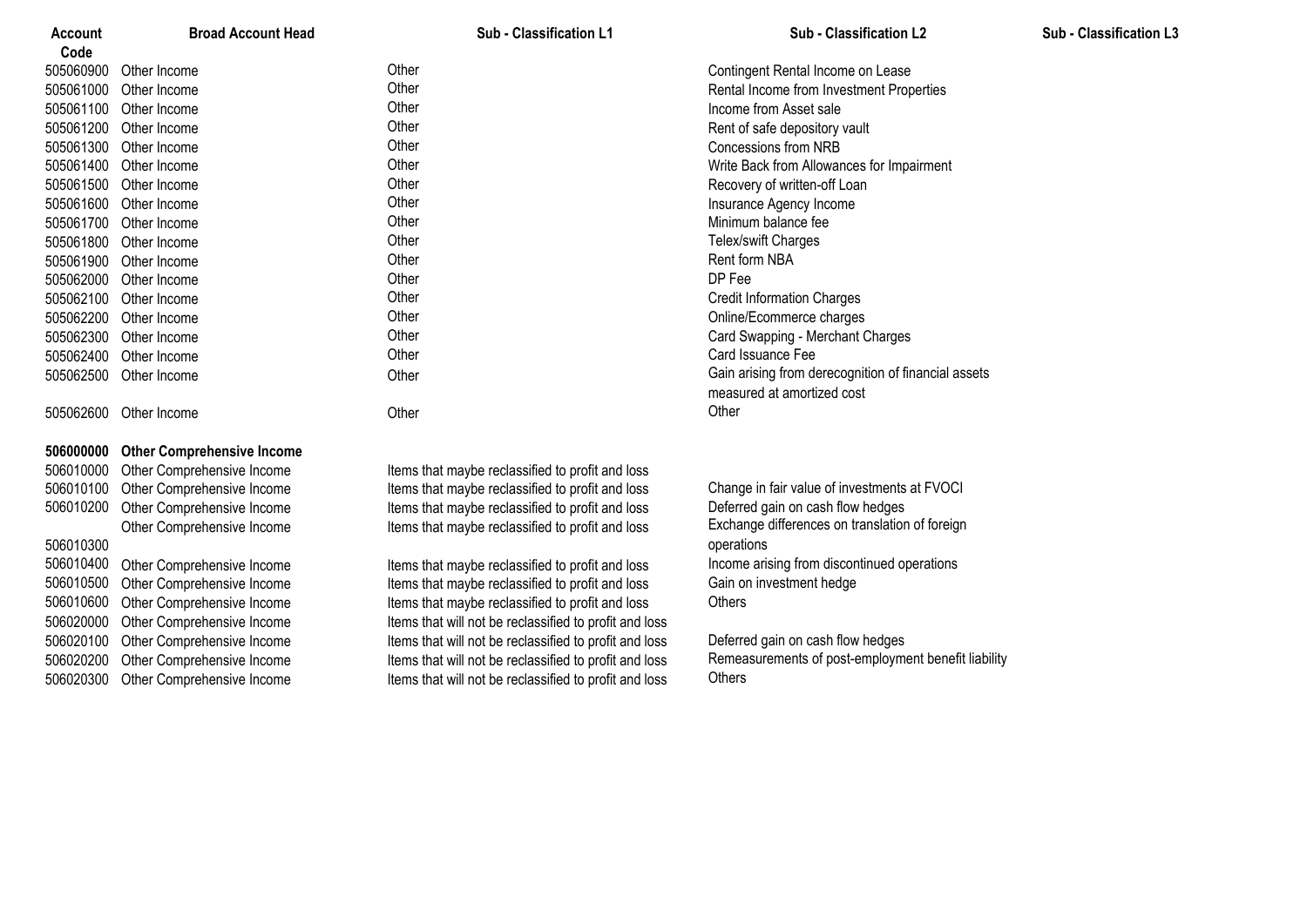| Code      |                         |
|-----------|-------------------------|
| 600000000 | <b>Expenditure</b>      |
| 601000000 | <b>Interest Expense</b> |
| 601010000 | Interest Expense        |
| 601020000 | <b>Interest Expense</b> |
| 601020100 | Interest Expense        |
| 601020200 | <b>Interest Expense</b> |
| 601020300 | Interest Expense        |
| 601020400 | Interest Expense        |
| 601020500 | Interest Expense        |
| 601020600 | Interest Expense        |
| 601020700 | Interest Expense        |
| 601020800 | Interest Expense        |
| 601020900 | Interest Expense        |
| 601021000 | Interest Expense        |
| 601030000 | Interest Expense        |
| 601030100 | Interest Expense        |
| 601030200 | Interest Expense        |
| 601030300 | <b>Interest Expense</b> |
| 601030400 | Interest Expense        |
| 601030500 | Interest Expense        |
| 601030600 | Interest Expense        |
| 601030700 | Interest Expense        |
| 601030800 | Interest Expense        |
| 601030900 | Interest Expense        |
| 601031000 | Interest Expense        |
| 601031100 | Interest Expense        |
| 601031200 | <b>Interest Expense</b> |
| 601031300 | Interest Expense        |
| 601031400 | Interest Expense        |
| 601031500 | Interest Expense        |
| 601031600 | Interest Expense        |
| 601031700 | Interest Expense        |
| 601031800 | Interest Expense        |
| 601031900 | Interest Expense        |
| 601032000 | Interest Expense        |
| 601032100 | Interest Expense        |
| 601032200 | Interest Expense        |
| 601040000 | Interest Expense        |
| 601010100 | Interest Evnapes        |

**Account** 

**Broad Account Head Sub - Classification L1 Sub - Classification L2 Sub - Classification L3**

Derivative liabilities held for risk management Deposit from BFIs **Deposit from BFIs** VOSTRO Account - LCY **Deposit from BFIs** VOSTRO Account - FCY **Expense Interest Expense Interventional Expense Interventional Money market deposits - LCY Expense Interverse Deposit from BFIs** Money market deposits - FCY **Expense Intervention Deposit from BFIs** Deposits from banks - LCY Deposit from BFIs **Deposit from BFIS Deposits from banks - FCY** Deposits from customers **Expenditus Controls Interest Expenditus Fixed Deposits - LCY Expenditus Expenditus Concernse Expenditus Expenditus Fixed Deposits - FCY Deposits from customers Contract Expense Interest Expense Interventional Matured Fixed Deposits - LCY Expense Interest Expense Interest Expenses Interest Expenses Interventional Property Deposits - FCY Expense Is the Deposits from customers Contract Expense Other Term Deposits - LCY Deposits from customers Community** Other Term Deposits - FCY **Expenses Expenses Deposits from customers Savings Deposits - LCY Expenses Expenses Deposits from customers Savings Deposits - FCY Expense Interest Expense Intervention Current Deposits - LCY Expense Is a Deposits from customers Current Deposits - FCY Deposits from customers Call Deposit - LCY Expense Deposits from customers Call Deposit - FCY Expensits from customers Contract Expense 2014** Margin Account Guarantee - LCY **Deposits from customers Contract Contract Customers Margin Account Guarantee - FCY Expenses Deposits from customers Contract Expenses Contract Persent Contract Persent Contract Persent Contract Persent Contract Persent Contract Persent Contract Persent Contract Persent Contract Persent Contract Persent Expenses** Deposits from customers **EXPENSE 2010** Other Margin Deposits - FCY **Expense Is a Deposits from customers Certificate of Deposits - LCY Deposits from customers Certificate of Deposits - FCY Expense Is a Deposits from customers CES AND REPOSITS COMPANY** Other Deposits - LCY **Expense Deposits from customers CES 2010 Intervalse Deposits FCY** Debt securities issued/ Borrowings

**Expense Interest Expense Interest Expense Interventional Sale and repurchase agreements - LCY** Deposit from BFIs **Expense 2010** Sale and repurchase agreements - FCY **Expense Items in the course of collection - LCY** Items in the course of collection - LCY **Expense Items in the course of collection - FCY** Items in the course of collection - FCY

Deposits from customers Margin Account Letter of Credit - LCY **Deposits from customers Contract Expense 2014** Margin Account Letter of Credit - FCY

601040100 Interest Expense Debt securities issued/ Borrowings NRB refinancing - LCY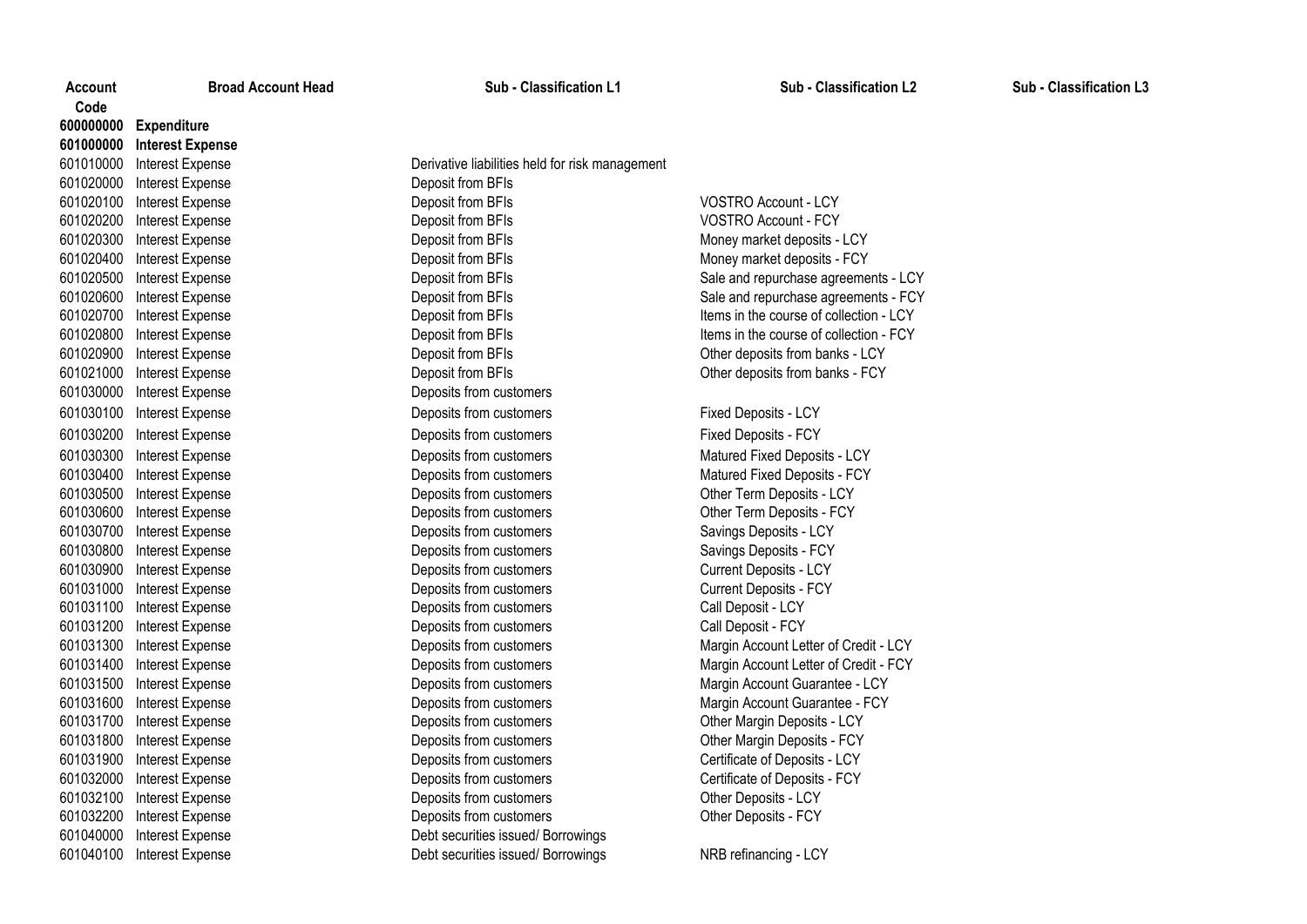| <b>Account</b> | <b>Broad Account Head</b>           | Sub - Classification L1           | Sub - Classification L2                  | Sub - Classification L3 |
|----------------|-------------------------------------|-----------------------------------|------------------------------------------|-------------------------|
| Code           |                                     |                                   |                                          |                         |
| 601040200      | Interest Expense                    | Debt securities issued/Borrowings | NRB refinancing - FCY                    |                         |
| 601040300      | Interest Expense                    | Debt securities issued/Borrowings | NRB loan - LCY                           |                         |
| 601040400      | Interest Expense                    | Debt securities issued/Borrowings | NRB loan - FCY                           |                         |
| 601040500      | Interest Expense                    | Debt securities issued/Borrowings | NRB Repos - LCY                          |                         |
| 601040600      | Interest Expense                    | Debt securities issued/Borrowings | NRB Repos - FCY                          |                         |
| 601040700      | Interest Expense                    | Debt securities issued/Borrowings | NRB - Lender of last resort - LCY        |                         |
| 601040800      | Interest Expense                    | Debt securities issued/Borrowings | NRB - Lender of last resort - FCY        |                         |
| 601040900      | Interest Expense                    | Debt securities issued/Borrowings | NRB - Standing Liquidity Facility - LCY  |                         |
| 601041000      | Interest Expense                    | Debt securities issued/Borrowings | NRB - Standing Liquidity Facility - FCY  |                         |
| 601041100      | Interest Expense                    | Debt securities issued/Borrowings | Inter Bank/Fin.Institutiions - LCY       |                         |
| 601041200      | Interest Expense                    | Debt securities issued/Borrowings | Inter Bank/Fin.Institutiions - FCY       |                         |
| 601041300      | Interest Expense                    | Debt securities issued/Borrowings | Debentures - LCY                         |                         |
| 601041400      | Interest Expense                    | Debt securities issued/Borrowings | Debentures - FCY                         |                         |
| 601041500      | Interest Expense                    | Debt securities issued/Borrowings | Other Bonds - LCY                        |                         |
| 601041600      | Interest Expense                    | Debt securities issued/Borrowings | Other Bonds - FCY                        |                         |
| 601041700      | Interest Expense                    | Debt securities issued/Borrowings | Refinance Borrowing - LCY                |                         |
| 601041800      | Interest Expense                    | Debt securities issued/Borrowings | Refinance Borrowing - FCY                |                         |
| 601041900      | Interest Expense                    | Debt securities issued/Borrowings | Others - LCY                             |                         |
| 601042000      | Interest Expense                    | Debt securities issued/Borrowings | Others - FCY                             |                         |
| 601050000      | Interest Expense                    | Subordinated liabilities          |                                          |                         |
| 601050100      | Interest Expense                    | Subordinated liabilities          | Redeemable Preference Share - LCY        |                         |
| 601050200      | Interest Expense                    | Subordinated liabilities          | Redeemable Preference Share - FCY        |                         |
| 601050300      | Interest Expense                    | Subordinated liabilities          | Subordinated Debenture - LCY             |                         |
| 601050400      | Interest Expense                    | Subordinated liabilities          | Subordinated Debenture - FCY             |                         |
| 601050500      | Interest Expense                    | Subordinated liabilities          | Subordinated Variable Coupon Notes - LCY |                         |
| 601050600      | Interest Expense                    | Subordinated liabilities          | Subordinated Variable Coupon Notes - FCY |                         |
| 601050700      | Interest Expense                    | Subordinated liabilities          | Subordinated Debenture - LCY             |                         |
| 601050800      | Interest Expense                    | Subordinated liabilities          | Subordinated Debenture - FCY             |                         |
| 601050900      | Interest Expense                    | Subordinated liabilities          | Subordinated Bonds - LCY                 |                         |
| 601051000      | Interest Expense                    | Subordinated liabilities          | Subordinated Bonds - FCY                 |                         |
| 601051100      | Interest Expense                    | Subordinated liabilities          | Others - LCY                             |                         |
| 601051200      | <b>Interest Expense</b>             | Subordinated liabilities          | Others - FCY                             |                         |
| 601060000      | Interest Expense                    | Other                             |                                          |                         |
| 601060100      | Interest Expense                    | Other                             | LCY                                      |                         |
| 601060200      | Interest Expense                    | Other                             | <b>FCY</b>                               |                         |
|                | 602000000 Fees & Commission Expense |                                   |                                          |                         |
| 602010000      | Fees & Commission Expense           | Fee                               |                                          |                         |
| 602010100      | Fees & Commission Expense           | Fee                               | ASBA fee                                 |                         |
| 602010200      | Fees & Commission Expense           | Fee                               | Inter branch transaction fee             |                         |
| 602010300      | Fees & Commission Expense           | Fee                               | ATM management fee                       |                         |
|                | 602010400 Fees & Commission Expense | Fee                               | NCHL - IPS fee                           |                         |
|                |                                     |                                   |                                          |                         |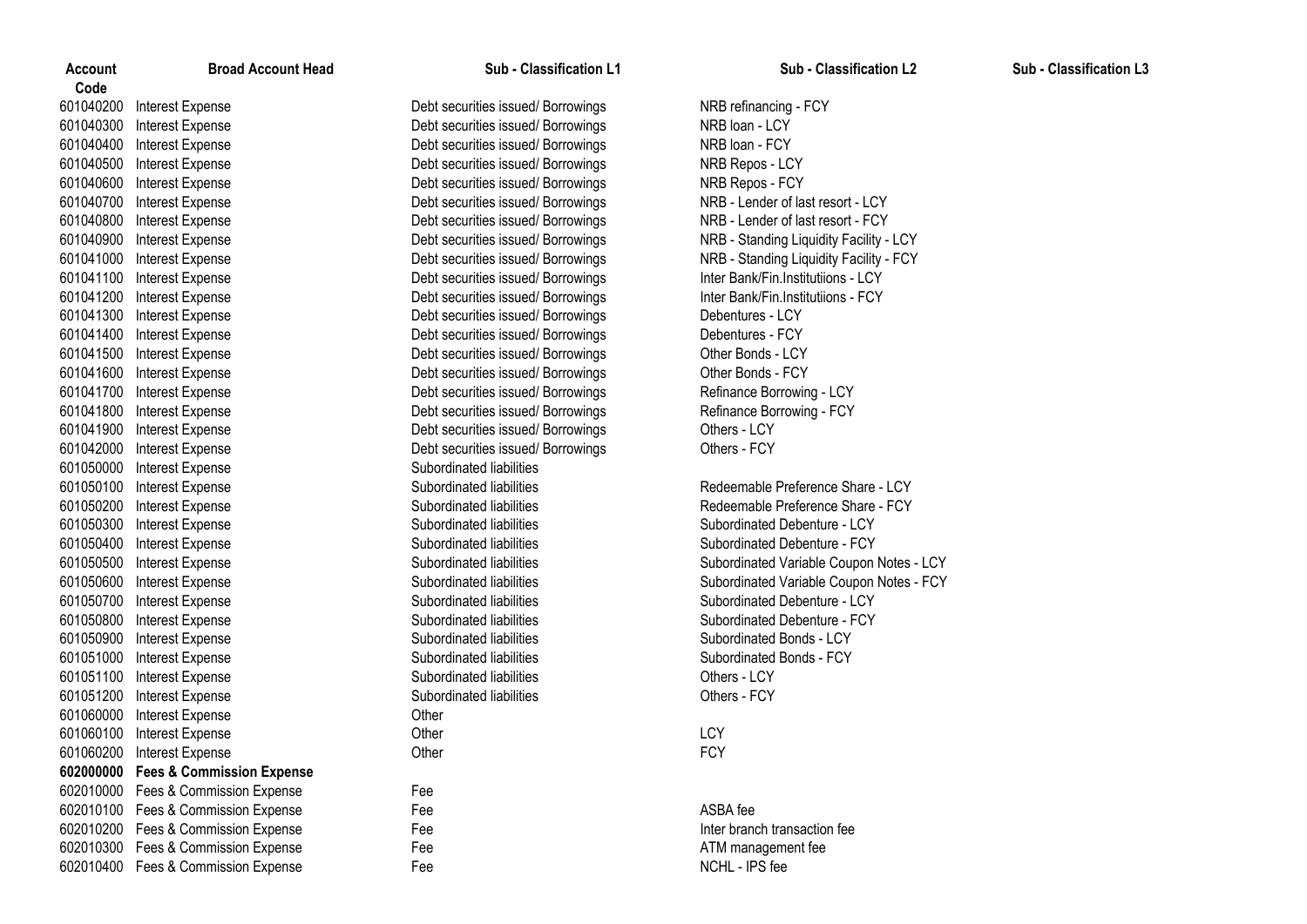Fees & Commission Expense Fee VISA card fee Fees & Commission Expense Fee MasterCard fee 602010700 Fees & Commission Expense Fee **Fee** Fee **Commission** Expense Fee Others Fees & Commission Expense Commission Expense Fees & Commission Expense Commission Expense Guarantee commission Fees & Commission Expense Commission Expense Others Fees & Commission Expense Inter Bank transaction fees Fees & Commission Expense Other

# **Impairment Loss on Financial Assets**

 Impairment Loss on Financial Assets Loan & Advances to BFIs Impairment Loss on Financial Assets Loan & Advances to BFIs Repurchase Agreement 603010200 Impairment Loss on Financial Assets Loan & Advances to BFIs Securities Borrowing Impairment Loss on Financial Assets Loan & Advances to BFIs Others Impairment Loss on Financial Assets Loans & Advances at amortized cost Impairment Loss on Financial Assets Loans & Advances at amortized cost Term Loan LC Impairment Loss on Financial Assets Loans & Advances at amortized cost Term Loan FC Impairment Loss on Financial Assets Loans & Advances at amortized cost Demand & Other Working Capital LC Impairment Loss on Financial Assets Loans & Advances at amortized cost Demand & Other Working Capital FC Impairment Loss on Financial Assets Loans & Advances at amortized cost Residential Home Loan LC Impairment Loss on Financial Assets Loans & Advances at amortized cost Real Estate Loan LC Impairment Loss on Financial Assets Loans & Advances at amortized cost Hire Purchase Loans LC Impairment Loss on Financial Assets Loans & Advances at amortized cost Overdraft LC Impairment Loss on Financial Assets Loans & Advances at amortized cost Overdraft FC Impairment Loss on Financial Assets Loans & Advances at amortized cost Trust Receipt Loan/Import Loan LC Impairment Loss on Financial Assets Loans & Advances at amortized cost Trust Receipt Loan/Import Loan FC Impairment Loss on Financial Assets Loans & Advances at amortized cost Bills Purchased LC Impairment Loss on Financial Assets Loans & Advances at amortized cost Bills Purchased FC Impairment Loss on Financial Assets Loans & Advances at amortized cost Repurchase Agreement LC Impairment Loss on Financial Assets Loans & Advances at amortized cost Repurchase Agreement FC Impairment Loss on Financial Assets Loans & Advances at amortized cost Securities Borrowing LC Impairment Loss on Financial Assets Loans & Advances at amortized cost Securities Borrowing FC Impairment Loss on Financial Assets Loans & Advances at amortized cost Loans Against Collected Bills - Domestic LC Impairment Loss on Financial Assets Loans & Advances at amortized cost Loans Against Collected Bills - Domestic FC Impairment Loss on Financial Assets Loans & Advances at amortized cost Loans Against Collected Bills - Foreign LC Impairment Loss on Financial Assets Loans & Advances at amortized cost Loans Against Collected Bills - Foreign FC Impairment Loss on Financial Assets Loans & Advances at amortized cost Mortgage Lending LC Impairment Loss on Financial Assets Loans & Advances at amortized cost Mortgage Lending FC Impairment Loss on Financial Assets Loans & Advances at amortized cost Margin Nature Loan LC Impairment Loss on Financial Assets Loans & Advances at amortized cost Packing Credits LC Impairment Loss on Financial Assets Loans & Advances at amortized cost Packing Credits FC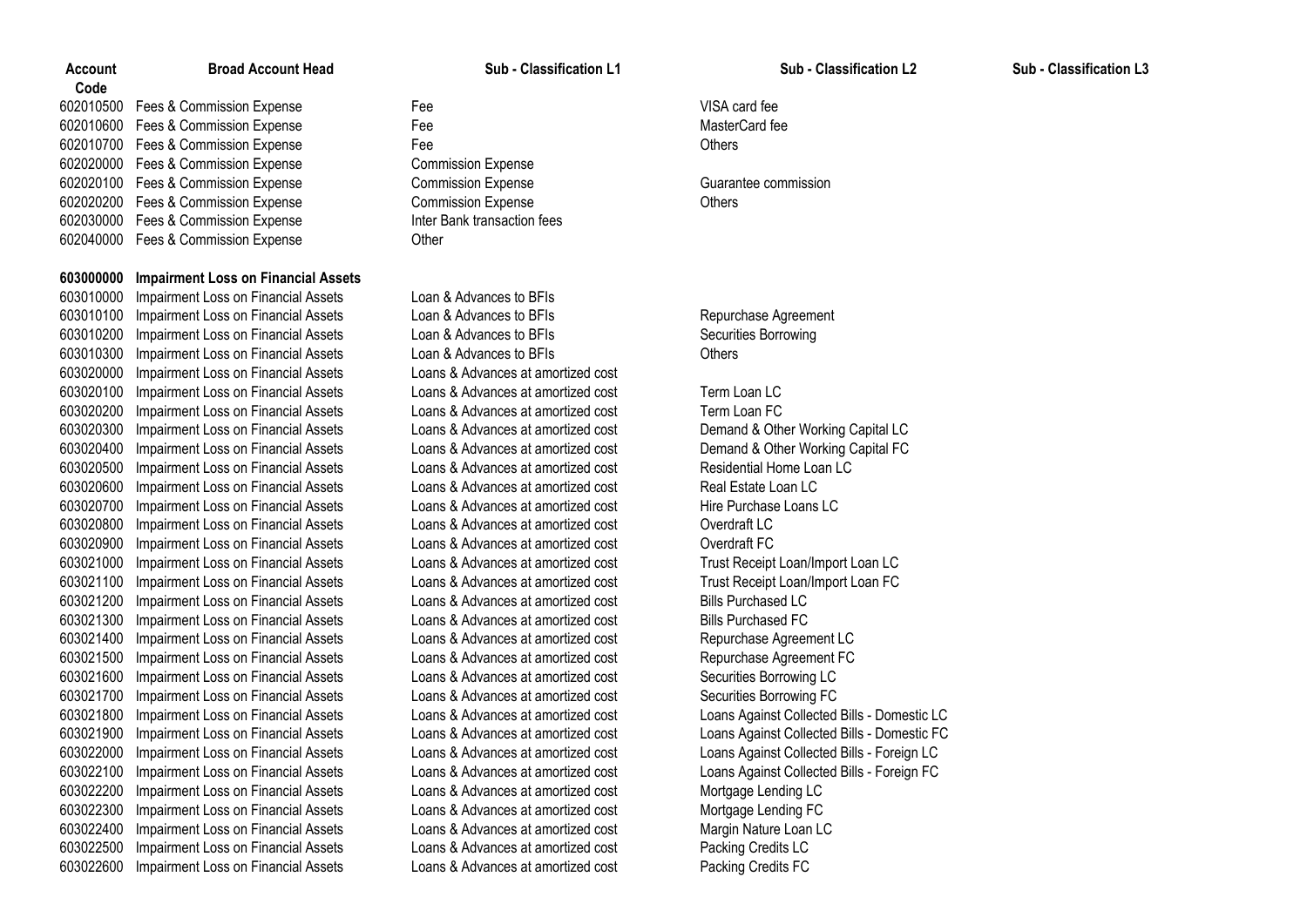Impairment Loss on Financial Assets Loans & Advances at amortized cost Lending Commitments - Held for Trading LC Impairment Loss on Financial Assets Loans & Advances at amortized cost Lending Commitments - Held for Trading FC Impairment Loss on Financial Assets Loans & Advances at amortized cost Auto Loan LC Impairment Loss on Financial Assets Loans & Advances at amortized cost Personal Loan LC 603023100 Impairment Loss on Financial Assets Loans & Advances at amortized cost Receivable on Credit Card LC<br>603023200 Impairment Loss on Financial Assets Loans & Advances at amortized cost Receivable on Credit Card FC Impairment Loss on Financial Assets Loans & Advances at amortized cost Receivable on Credit Card FC Impairment Loss on Financial Assets Loans & Advances at amortized cost Finance lease receivables LC Impairment Loss on Financial Assets Loans & Advances at amortized cost Finance lease receivables FC Impairment Loss on Financial Assets Loans & Advances at amortized cost Others LC Impairment Loss on Financial Assets Loans & Advances at amortized cost Others FC Impairment Loss on Financial Assets Loans & Advances at FVOCI Impairment Loss on Financial Assets Loans & Advances at FVOCI Term Loan LC Impairment Loss on Financial Assets Loans & Advances at FVOCI Term Loan FC Impairment Loss on Financial Assets Loans & Advances at FVOCI Demand & Other Working Capital LC Impairment Loss on Financial Assets Loans & Advances at FVOCI Demand & Other Working Capital FC Impairment Loss on Financial Assets Loans & Advances at FVOCI Residential Home Loan LC Impairment Loss on Financial Assets Loans & Advances at FVOCI Real Estate Loan LC Impairment Loss on Financial Assets Loans & Advances at FVOCI Hire Purchase Loans LC Impairment Loss on Financial Assets Loans & Advances at FVOCI Overdraft LC Impairment Loss on Financial Assets Loans & Advances at FVOCI Overdraft FC Impairment Loss on Financial Assets Loans & Advances at FVOCI Trust Receipt Loan/Import Loan LC Impairment Loss on Financial Assets Loans & Advances at FVOCI Trust Receipt Loan/Import Loan FC Impairment Loss on Financial Assets Loans & Advances at FVOCI Bills Purchased LC Impairment Loss on Financial Assets Loans & Advances at FVOCI Bills Purchased FC Impairment Loss on Financial Assets Loans & Advances at FVOCI Repurchase Agreement LC Impairment Loss on Financial Assets Loans & Advances at FVOCI Repurchase Agreement FC Impairment Loss on Financial Assets Loans & Advances at FVOCI Securities Borrowing LC Impairment Loss on Financial Assets Loans & Advances at FVOCI Securities Borrowing FC Impairment Loss on Financial Assets Loans & Advances at FVOCI Loans Against Collected Bills - Domestic LC Impairment Loss on Financial Assets Loans & Advances at FVOCI Loans Against Collected Bills - Domestic FC Impairment Loss on Financial Assets Loans & Advances at FVOCI Loans Against Collected Bills - Foreign LC Impairment Loss on Financial Assets Loans & Advances at FVOCI Loans Against Collected Bills - Foreign FC Impairment Loss on Financial Assets Loans & Advances at FVOCI Mortgage Lending LC Impairment Loss on Financial Assets Loans & Advances at FVOCI Mortgage Lending FC Impairment Loss on Financial Assets Loans & Advances at FVOCI Margin Nature Loan LC Impairment Loss on Financial Assets Loans & Advances at FVOCI Packing Credits LC Impairment Loss on Financial Assets Loans & Advances at FVOCI Packing Credits FC Impairment Loss on Financial Assets Loans & Advances at FVOCI Lending Commitments - Held for Trading LC Impairment Loss on Financial Assets Loans & Advances at FVOCI Lending Commitments - Held for Trading FC Impairment Loss on Financial Assets Loans & Advances at FVOCI Auto Loan LC Impairment Loss on Financial Assets Loans & Advances at FVOCI Personal Loan LC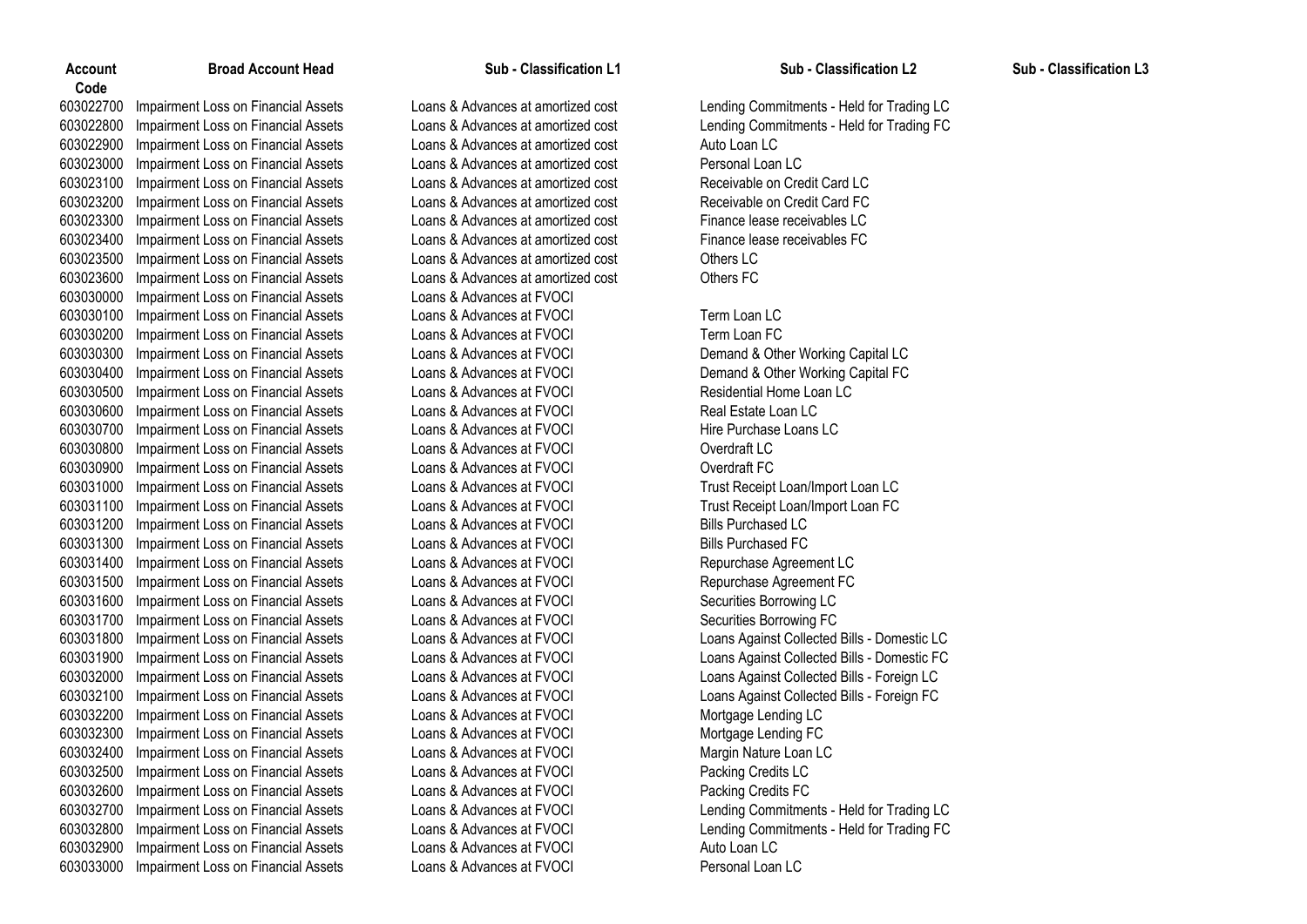Impairment Loss on Financial Assets Loans & Advances at FVOCI Receivable on Credit Card LC Impairment Loss on Financial Assets Loans & Advances at FVOCI Receivable on Credit Card FC Impairment Loss on Financial Assets Loans & Advances at FVOCI Finance lease receivables LC Impairment Loss on Financial Assets Loans & Advances at FVOCI Finance lease receivables FC Impairment Loss on Financial Assets Loans & Advances at FVOCI Others LC Impairment Loss on Financial Assets Loans & Advances at FVOCI Others FC Impairment Loss on Financial Assets Investments held at amortized cost 603040100 Impairment Loss on Financial Assets Investments held at amortized cost Treasury Bills LC<br>Investments held at amortized cost Treasury Bills FC in Bills FC 603040200 Impairment Loss on Financial Assets Investments held at amortized cost Impairment Loss on Financial Assets Investments held at amortized cost Development Bonds LC Impairment Loss on Financial Assets Investments held at amortized cost Development Bonds FC 603040500 Impairment Loss on Financial Assets Investments held at amortized cost National Saving Bond LC<br>Investments held at amortized cost National Saving Bond FC 603040600 Impairment Loss on Financial Assets Investments held at amortized cost Impairment Loss on Financial Assets Investments held at amortized cost Special Bonds LC Impairment Loss on Financial Assets Investments held at amortized cost Special Bonds FC Impairment Loss on Financial Assets Investments held at amortized cost Reverse Repo LC Impairment Loss on Financial Assets Investments held at amortized cost Reverse Repo FC Impairment Loss on Financial Assets Investments held at amortized cost NRB Bonds LC Impairment Loss on Financial Assets Investments held at amortized cost NRB Deposit Auction LC Impairment Loss on Financial Assets Investments held at amortized cost Domestic Corporate Bonds LC Impairment Loss on Financial Assets Investments held at amortized cost Foreign Corporate Bonds FC Impairment Loss on Financial Assets Investments held at amortized cost Foreign Government Bonds FC Impairment Loss on Financial Assets Investments held at amortized cost Debentures LC Impairment Loss on Financial Assets Investments held at amortized cost Bonds LC Impairment Loss on Financial Assets Investments held at amortized cost Other Debt securities LC Impairment Loss on Financial Assets Investments held at amortized cost Other Debt securities FC Impairment Loss on Financial Assets Investments held at amortized cost Mutual Fund LC Impairment Loss on Financial Assets Investments held at amortized cost Certificate of Deposits LC Impairment Loss on Financial Assets Investments held at amortized cost Certificate of Deposits FC Impairment Loss on Financial Assets Investments held at amortized cost Fixed deposits held with banks LC Impairment Loss on Financial Assets Investments held at amortized cost Fixed deposits held with banks FC Impairment Loss on Financial Assets Investments held at amortized cost Preference Shares LC Impairment Loss on Financial Assets Investments held at amortized cost Investment in Subsidiary Impairment Loss on Financial Assets Investments held at amortized cost Investment in Joint Venture Impairment Loss on Financial Assets Investments held at amortized cost Investment in Associates Impairment Loss on Financial Assets Investments held at amortized cost Others LC Impairment Loss on Financial Assets Investments held at amortized cost Others FC Impairment Loss on Financial Assets Investments held at FVOCI Impairment Loss on Financial Assets Investments held at FVOCI Others LC Impairment Loss on Financial Assets Investments held at FVOCI Others FC Impairment Loss on Financial Assets Others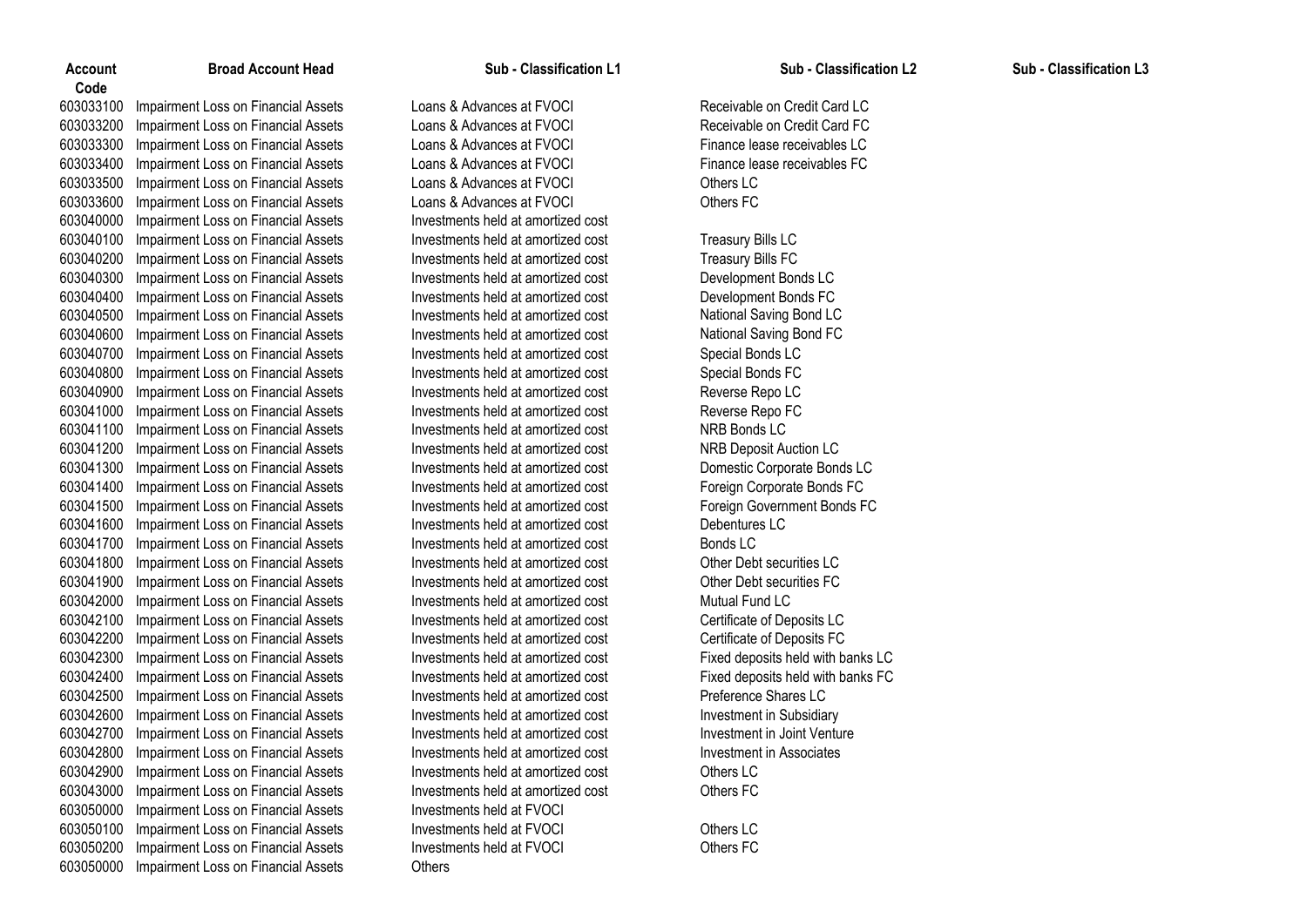# **Personnel Expense**

 Personnel Expense Wages and Salaries Personnel Expense Wages and Salaries Salary Personnel Expense Wages and Salaries Salary Permanent staff 604010102 Personnel Expense The Contract staff Wages and Salaries Salary Salary Salary Contract staff Salary Contract staff Personnel Expense Wages and Salaries Allowance Personnel Expense Wages and Salaries Provision for Bonus Personnel Expense Wages and Salaries Others Staff Expense Personnel Expense Wages and Salaries Others Staff Expense Uniform Expense Personnel Expense Wages and Salaries Others Staff Expense Dashain Expense Personnel Expense Wages and Salaries Others Staff Expense Insurance Premium-Staff Personnel Expense Wages and Salaries Others Staff Expense Funeral Grant - Staff Personnel Expense Wages and Salaries Others Staff Expense Ex Gratia VRS Personnel Expense Wages and Salaries Others Staff Expense Cash Incentive Expense Personnel Expense Wages and Salaries Others Staff Expense Medical Expense-Staff Personnel Expense Wages and Salaries Others Staff Expense Staff Welfare Personnel Expense Wages and Salaries Others Staff Expense Telephone-Staff Office Personnel Expense Wages and Salaries Others Staff Expense Staff Amenities Personnel Expense Wages and Salaries Others Staff Expense Outsource & Daily wage

 Personnel Expense Wages and Salaries Others Staff Expense Training- In-house Personnel Expense Wages and Salaries Others Staff Expense Training- Foreign Personnel Expense Wages and Salaries Others Staff Expense Training- Institutions Personnel Expense Wages and Salaries Others Staff Expense Training- Other Expenses Personnel Expense Wages and Salaries Others Staff Expense Staff Lunch 604010417 Personnel Expense The Communication of Mages and Salaries Communication Christian Christian Staff Expense Staff Welfare Personnel Expense Wages and Salaries Others Staff Expense Amortization of prepaid

 Personnel Expense Wages and Salaries Others Staff Expense Others Staff cost Personnel Expense Compulsory social security contributions

 Personnel Expense Contributions to defined contribution plans Personnel Expense Contributions to defined contribution plans Employee Provident Fund Personnel Expense Contributions to defined contribution plans Employee Life Insurance Fund Personnel Expense Contributions to defined contribution plans Citizen Investment Trust Personnel Expense Contributions to defined contribution plans Other Approved Fund Personnel Expense Contributions to defined contribution plans Other unapproved Fund Personnel Expense Equity-settled share-based payments Personnel Expense Cash-settled share-based payments Personnel Expense Expenses related to post-employment defined benefit plans

Expense benefit to staff

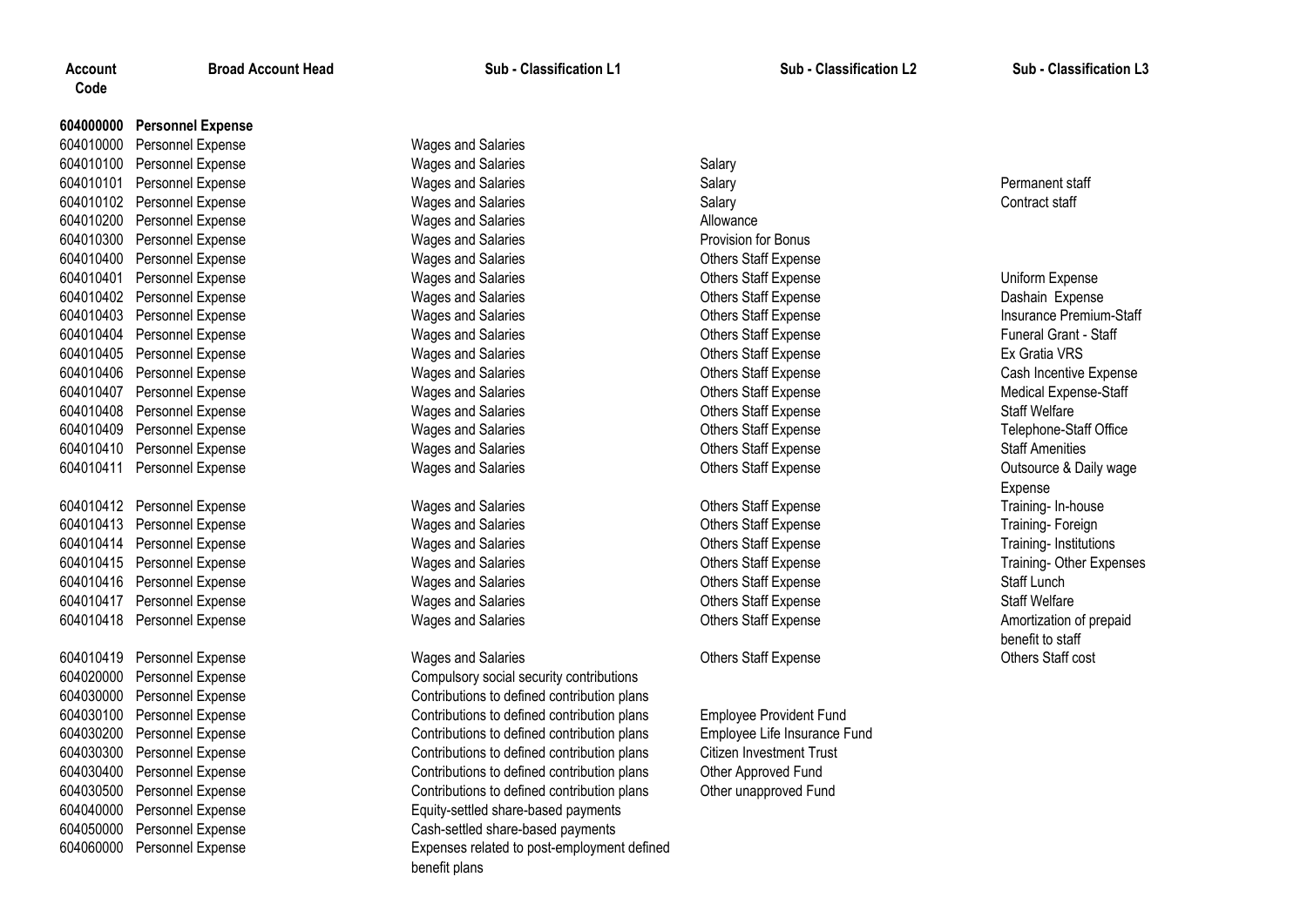| <b>Account</b><br>Code | <b>Broad Account Head</b>   |
|------------------------|-----------------------------|
|                        | 604060100 Personnel Expense |
|                        | 604060200 Personnel Expense |
|                        | 604060300 Personnel Expense |
|                        | 604070000 Personnel Expense |

## **Impairment of Non Financial Assets**

 Impairment of Non Financial Assets On Property and Equipment Impairment of Non Financial Assets On Property and Equipment Land Impairment of Non Financial Assets On Property and Equipment Building Impairment of Non Financial Assets On Property and Equipment IT Equipment Impairment of Non Financial Assets On Property and Equipment Fixture & Fittings Impairment of Non Financial Assets On Property and Equipment Office Equipment & Appliances Impairment of Non Financial Assets On Property and Equipment Vehicles Impairment of Non Financial Assets On Property and Equipment Machinery Impairment of Non Financial Assets On Property and Equipment Others Impairment of Non Financial Assets On Intangible Assets Impairment of Non Financial Assets On Intangible Assets Software - Purchased Impairment of Non Financial Assets On Intangible Assets Software - Developed Impairment of Non Financial Assets On Intangible Assets Trademark Impairment of Non Financial Assets On Intangible Assets Mortgage Serving Rights Impairment of Non Financial Assets On Intangible Assets Customer Lists Impairment of Non Financial Assets On Intangible Assets Core Deposit Relationships Impairment of Non Financial Assets On Intangible Assets Credit Card Customer Relationships Impairment of Non Financial Assets On Intangible Assets Patents Impairment of Non Financial Assets On Intangible Assets Copyrights Impairment of Non Financial Assets On Intangible Assets Others Impairment of Non Financial Assets On Goodwill Impairment of Non Financial Assets On Investment Property Impairment of Non Financial Assets On Non-Banking Assets Impairment of Non Financial Assets Group impairment

# **Depreciation/Amortization** Depreciation/Amortization Depreciation Depreciation/Amortization Depreciation Building 606020200 Depreciation/Amortization **Depreciation** Depreciation **Depreciation** IT Equipment Depreciation/Amortization Depreciation Fixture & Fittings

 Depreciation/Amortization Depreciation Office Equipment & Appliances Depreciation/Amortization Depreciation Vehicles

**Broad Account Head Sub - Classification L1 Sub - Classification L2 Sub - Classification L3**

Expenses related to post-employment defined benefit plans Pension Fund Expenses related to post-employment defined benefit plans Gratuity Fund Expenses related to post-employment defined benefit plans Other Retirement Fund Increase in liability for long-service leave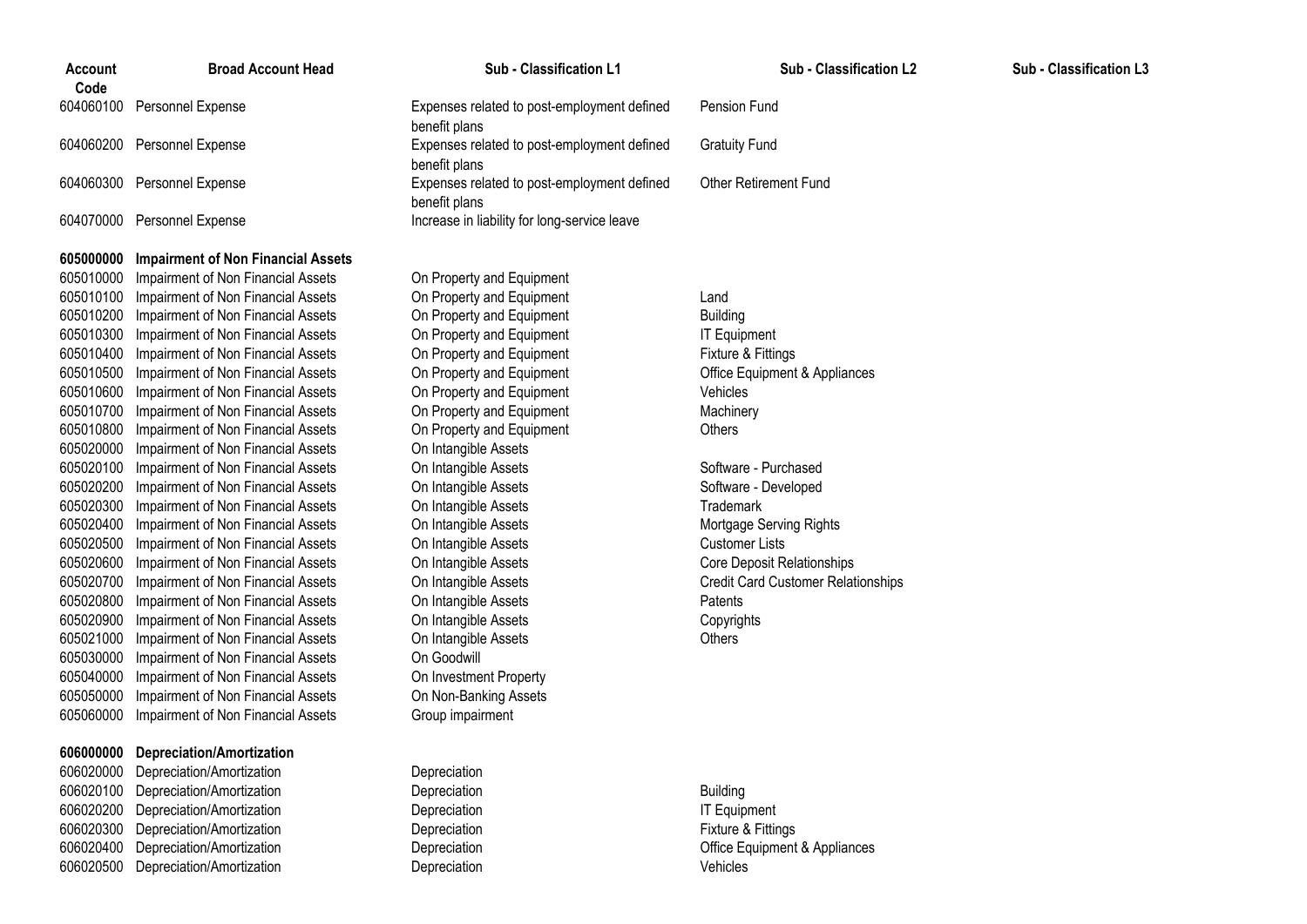**Code** Depreciation/Amortization Depreciation Machinery Depreciation/Amortization Depreciation Others Depreciation/Amortization Amortization of Intangibles Depreciation/Amortization Amortization of Intangibles Software - Purchased Depreciation/Amortization Amortization of Intangibles Trademark 606030200 Depreciation/Amortization **Amortization Amortization of Intangibles** Mortgage Serving Rights Depreciation/Amortization Amortization of Intangibles Patents Depreciation/Amortization Amortization of Intangibles Copyrights Depreciation/Amortization Amortization of Intangibles Others

# **607000000 Other Expenses**

607040000 Other Expenses Operating Lease Expenses 607050000 Other Expenses Branch closure cost provisions 607060000 Other Expenses **Redundancy provisions** 607070000 Other Expenses Contract Conerous lease provisions 607090000 Other Expenses Sub-Lease Expense 607100000 Other Expenses House Rent 607110000 Other Expenses Stationery 607120000 Other Expenses Electricity & water 607130000 Other Expenses Repair & Maintenance 607140000 Other Expenses Insurance 607150000 Other Expenses experience and the Postage & Telephone 607160000 Other Expenses Travelling Expenses 607170000 Other Expenses Advertisement 607180000 Other Expenses Newspapers & Books 607190000 Other Expenses Legal Expenses

607010000 Other Expenses Software licensing and other IT costs 607020000 Other Expenses Expenses for investment property that generated rental income 607030000 Other Expenses Expenses for investment property that did not generate rental income 607080000 Other Expenses Contingent Rental Expense on Lease 607130100 Other Expenses **Repair & Maintenance** Building Building 607130200 Other Expenses Repair & Maintenance IT equipment 607130300 Other Expenses **Repair & Maintenance Repair & Maintenance** Furniture & Fixture 607130400 Other Expenses extending the Repair & Maintenance Correspondent & Appliances Correspondent & Appliances 607130500 Other Expenses Repair & Maintenance Vehicle 607130600 Other Expenses Repair & Maintenance Others 607140100 Other Expenses **Insurance** Insurance **Insurance** Property & Equipment 607140200 Other Expenses Insurance DCGF 607140300 Other Expenses **Insurance** Insurance **Insurance** Bank Blanket Insurance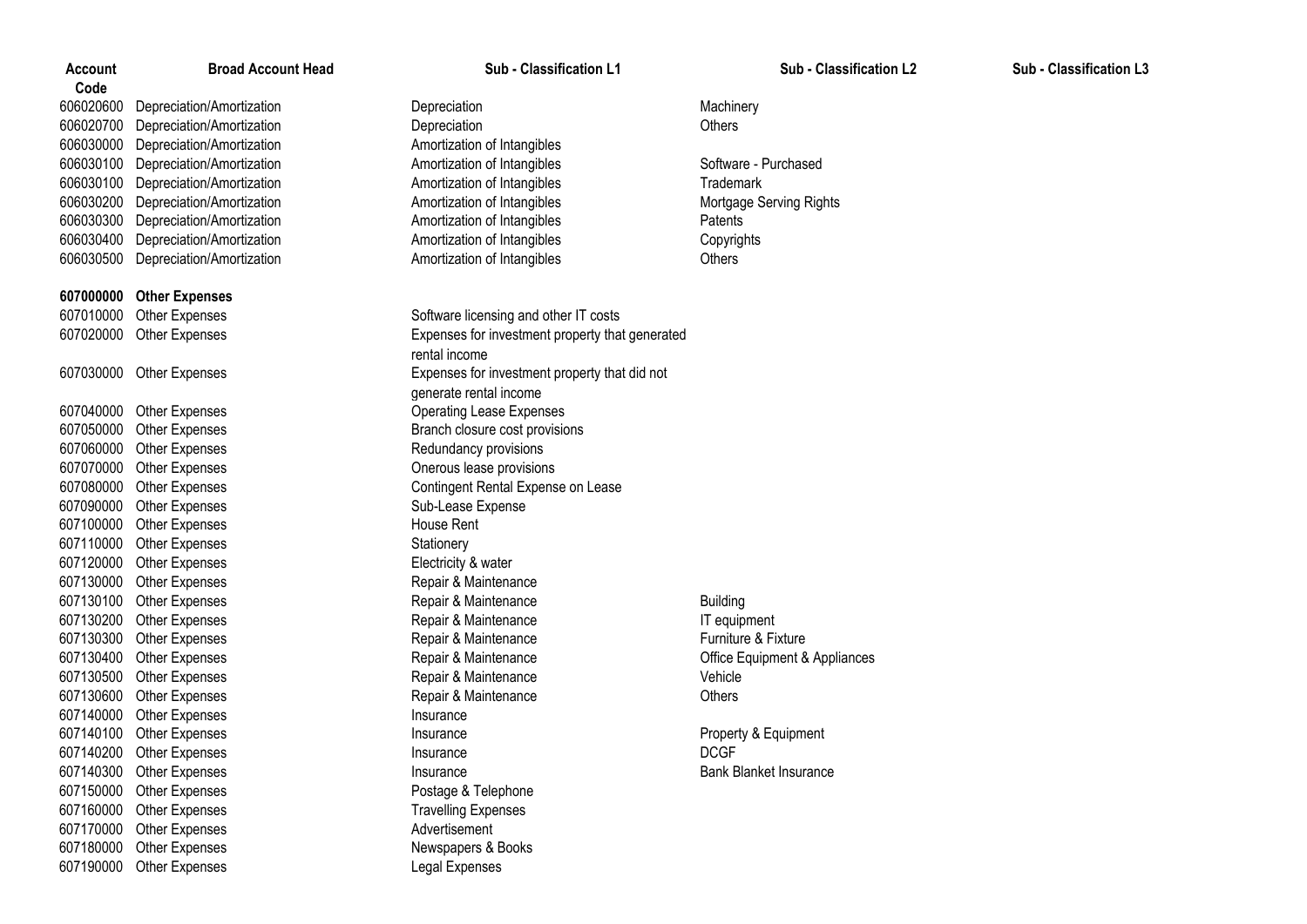| Account   | <b>Broad Account Head</b> | Sub - Classification L1                    | <b>Sub - Classification L2</b>               | Sub - Classification L3 |
|-----------|---------------------------|--------------------------------------------|----------------------------------------------|-------------------------|
| Code      |                           |                                            |                                              |                         |
| 607200000 | Other Expenses            | Donation                                   |                                              |                         |
| 607210000 | Other Expenses            | Expenses related to Board Meeting          |                                              |                         |
| 607210100 | <b>Other Expenses</b>     | Expenses related to Board Meeting          | <b>BOD Meeting Fee</b>                       |                         |
| 607210200 | <b>Other Expenses</b>     | Expenses related to Board Meeting          | <b>BOD Communication Expense</b>             |                         |
| 607210300 | <b>Other Expenses</b>     | Expenses related to Board Meeting          | <b>BOD Stationery Expense</b>                |                         |
| 607210400 | <b>Other Expenses</b>     | Expenses related to Board Meeting          | <b>BOD Travelling Expense</b>                |                         |
| 607210500 | Other Expenses            | Expenses related to Board Meeting          | <b>BOD Lunch/Dinner Expense</b>              |                         |
| 607210600 | <b>Other Expenses</b>     | Expenses related to Board Meeting          | <b>BOD Other Expense</b>                     |                         |
| 607210700 | <b>Other Expenses</b>     | Expenses related to Board Meeting          | Audit Committee Meeting Fee                  |                         |
| 607210800 | <b>Other Expenses</b>     | <b>Expenses related to Board Meeting</b>   | Credit Risk Management Committee Meeting Fee |                         |
| 607210900 | Other Expenses            | Expenses related to Board Meeting          | <b>Other Committee Fee</b>                   |                         |
| 607211000 | <b>Other Expenses</b>     | Expenses related to Board Meeting          | Committee Lunch/Dinner Expense               |                         |
| 607220000 | <b>Other Expenses</b>     | <b>Expenses related to General Meeting</b> |                                              |                         |
| 607230000 | <b>Other Expenses</b>     | <b>Audit Fees</b>                          |                                              |                         |
| 607230100 | <b>Other Expenses</b>     | <b>Audit Fees</b>                          | Statutory Audi Fee                           |                         |
| 607230200 | <b>Other Expenses</b>     | <b>Audit Fees</b>                          | Tax Audit Fee                                |                         |
| 607230300 | <b>Other Expenses</b>     | <b>Audit Fees</b>                          | System Audit Fee                             |                         |
| 607230400 | <b>Other Expenses</b>     | <b>Audit Fees</b>                          | Due Diligence Audit                          |                         |
| 607230500 | <b>Other Expenses</b>     | <b>Audit Fees</b>                          | <b>Other Audit</b>                           |                         |
| 607240000 | <b>Other Expenses</b>     | Share Issuance expenses                    |                                              |                         |
| 607250000 | <b>Other Expenses</b>     | Reimbursement of technical services        |                                              |                         |
| 607260000 | <b>Other Expenses</b>     | Entertainment expenses                     |                                              |                         |
| 607270000 | <b>Other Expenses</b>     | Writing off expenses                       |                                              |                         |
| 607280000 | <b>Other Expenses</b>     | Security expenses                          |                                              |                         |
| 607290000 | Other Expenses            | Credit security premium                    |                                              |                         |
| 607300000 | <b>Other Expenses</b>     | Commission and discount                    |                                              |                         |
| 607310000 | <b>Other Expenses</b>     | <b>Fund Transfer Commission</b>            |                                              |                         |
| 607320000 | <b>Other Expenses</b>     | Fuel                                       |                                              |                         |
| 607320100 | <b>Other Expenses</b>     | Fuel                                       | Vehicle                                      |                         |
| 607320200 | <b>Other Expenses</b>     | Fuel                                       | Generator                                    |                         |
| 607320300 | Other Expenses            | Fuel                                       | Others                                       |                         |
| 607330000 | Other Expenses            | Foreign Exchange Loss                      |                                              |                         |
| 607330100 | <b>Other Expenses</b>     | Foreign Exchange Loss                      | Due to Change in Exchange Rates              |                         |
| 607330200 | <b>Other Expenses</b>     | Foreign Exchange Loss                      | Due to Foreign Currency Transaction          |                         |
|           | 607330300 Other Expenses  | Foreign Exchange Loss                      | Due to trading                               |                         |
|           | 607340000 Other Expenses  | Pre - Operative Expenses - Written off     |                                              |                         |
| 607350000 | Other Expenses            | Loan Written Off                           |                                              |                         |
| 607360000 | Other Expenses            | <b>Interest Waived</b>                     |                                              |                         |
| 607370000 | Other Expenses            | Notice Publish Expenses                    |                                              |                         |
| 607380000 | <b>Other Expenses</b>     | <b>Registration Fee</b>                    |                                              |                         |
| 607390000 | Other Expenses            | Outsource Expenses                         |                                              |                         |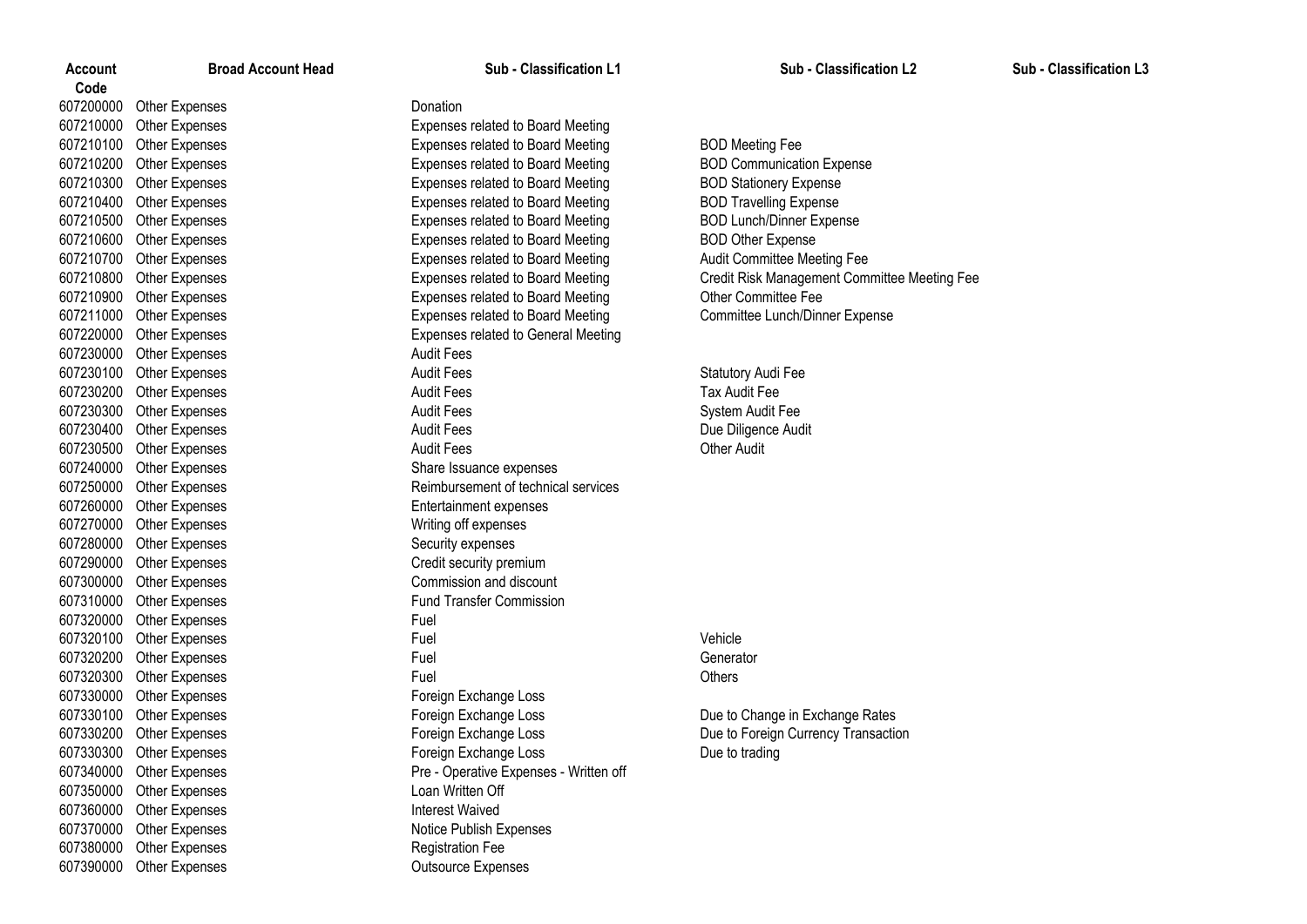| Account   | <b>Broad Account Head</b> | Sub - Classification L1                             | <b>Sub - Classification L2</b>           | <b>Sub - Classification L3</b> |
|-----------|---------------------------|-----------------------------------------------------|------------------------------------------|--------------------------------|
| Code      |                           |                                                     |                                          |                                |
| 607400000 | <b>Other Expenses</b>     | <b>Physical Fund Transfer Expenses</b>              |                                          |                                |
| 607410000 | Other Expenses            | Promotional Expense                                 |                                          |                                |
| 607420000 | <b>Other Expenses</b>     | Card Expense                                        |                                          |                                |
| 607430000 | <b>Other Expenses</b>     | Internet Charges                                    |                                          |                                |
| 607440000 | Other Expenses            | Swift Charges                                       |                                          |                                |
| 607450000 | Other Expenses            | <b>SMS Service Charges</b>                          |                                          |                                |
| 607460000 | <b>Other Expenses</b>     | <b>ATM Connectivity Charge</b>                      |                                          |                                |
| 607470000 | <b>Other Expenses</b>     | <b>Branch Connectivity Charge</b>                   |                                          |                                |
| 607480000 | Other Expenses            | Annual Report Printing Expense                      |                                          |                                |
| 607490000 | Other Expenses            | Preliminary Expense Amortization                    |                                          |                                |
| 607500000 | <b>Other Expenses</b>     | Vehicle Tax                                         |                                          |                                |
| 607510000 | <b>Other Expenses</b>     | <b>Guest Entertainment Expense</b>                  |                                          |                                |
| 607520000 | <b>Other Expenses</b>     | Membership And Renewal                              |                                          |                                |
| 607530000 | <b>Other Expenses</b>     | Share Registration Fee                              |                                          |                                |
| 607540000 | <b>Other Expenses</b>     | Share Listing Fee                                   |                                          |                                |
| 607550000 | Other Expenses            | Office Equipment (Non Capitalized)                  |                                          |                                |
| 607560000 | <b>Other Expenses</b>     | Local Conveyance/Transportations                    |                                          |                                |
| 607570000 | <b>Other Expenses</b>     | Debenture Issue Expense                             |                                          |                                |
| 607580000 | <b>Other Expenses</b>     | Loan Recovery Expense                               |                                          |                                |
| 607590000 | <b>Other Expenses</b>     | Conference Expense                                  |                                          |                                |
| 607600000 | <b>Other Expenses</b>     | Miscellaneous Expenses                              |                                          |                                |
| 607610000 | Other Expenses            | Dealer Compensation                                 |                                          |                                |
| 607620000 | Other Expenses            | Loss arising from derecognition of financial assets |                                          |                                |
|           |                           | measured at amortized cost                          |                                          |                                |
| 607630000 | <b>Other Expenses</b>     | Payable to government                               |                                          |                                |
| 607630100 | <b>Other Expenses</b>     | Payable to government                               | National government                      |                                |
| 607630200 | <b>Other Expenses</b>     | Payable to government                               | Provincial government                    |                                |
| 607630300 | <b>Other Expenses</b>     | Payable to government                               | Local government                         |                                |
| 607640000 | Other Expenses            | Provision for bank levies                           |                                          |                                |
| 607650000 | Other Expenses            | Provision on loans given to related parties         |                                          |                                |
| 607660000 | <b>Other Expenses</b>     | Provision on loans given to problematic banks       |                                          |                                |
| 608000000 | <b>Income Taxes</b>       |                                                     |                                          |                                |
| 608010000 | Income Taxes              |                                                     |                                          |                                |
|           | 608010100 Income Taxes    | <b>Current Tax</b>                                  | Current year income tax                  |                                |
|           | 608010200 Income Taxes    | <b>Current Tax</b>                                  | Change in estimate of previous year      |                                |
| 608010300 | Income Taxes              | <b>Current Tax</b>                                  | Interest expense on Income Tax           |                                |
| 608010400 | Income Taxes              | <b>Current Tax</b>                                  | Fees expense on Income Tax               |                                |
| 608010500 | Income Taxes              | <b>Current Tax</b>                                  | Penalty on Income Tax                    |                                |
| 608020000 | Income Taxes              | Deferred Tax                                        |                                          |                                |
| 608020100 | Income Taxes              | Deferred Tax                                        | on Temporary Difference recognized in PL |                                |
|           |                           |                                                     |                                          |                                |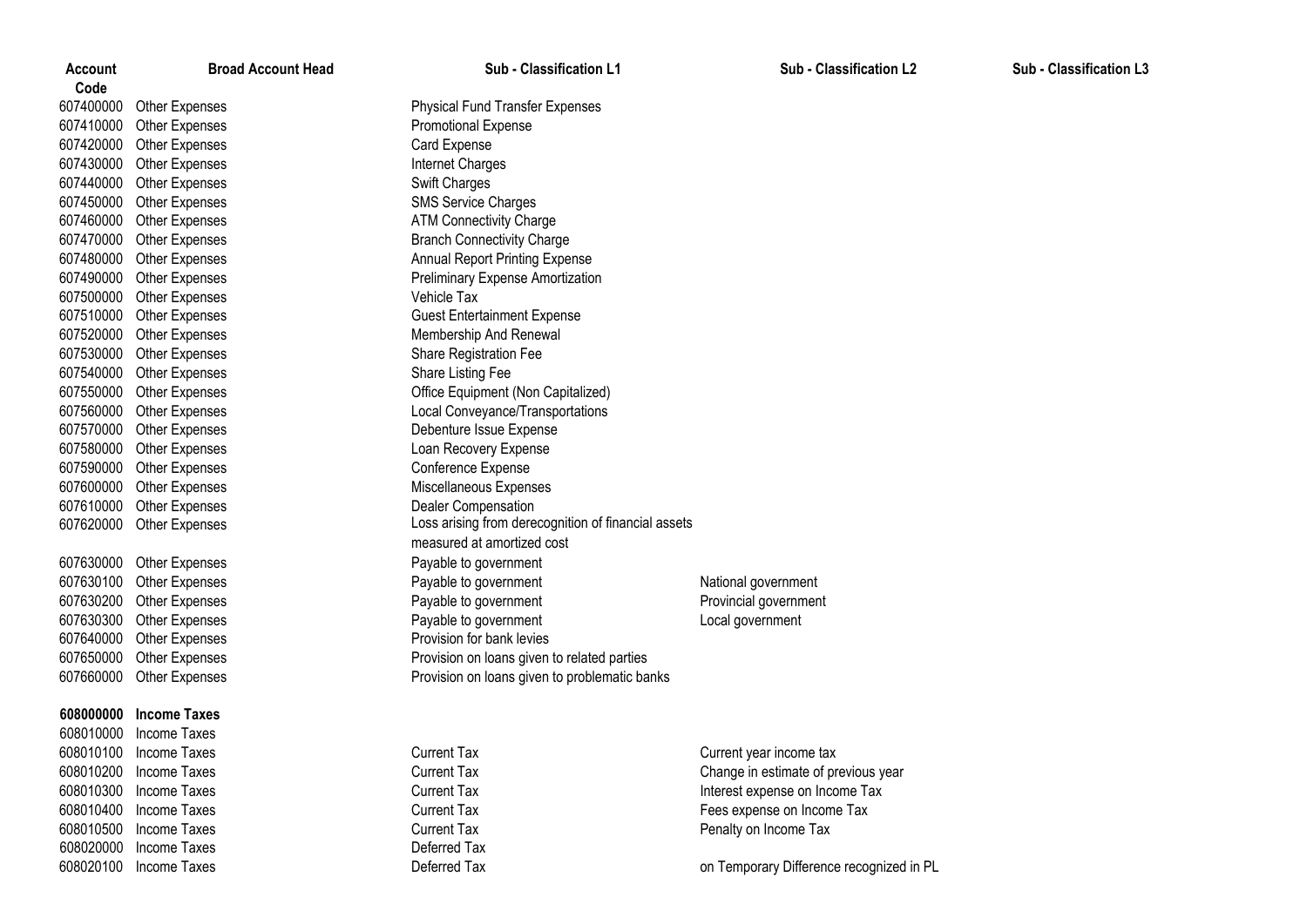| Account   | <b>Broad Account Head</b> | Sub - Classification L1 | Sub - Classification L2                            | <b>Sub - Classification L3</b> |
|-----------|---------------------------|-------------------------|----------------------------------------------------|--------------------------------|
| Code      |                           |                         |                                                    |                                |
| 608020200 | Income Taxes              | Deferred Tax            | on Temporary Difference recognized in OCI          |                                |
|           | 608020300 Income Taxes    | Deferred Tax            | on Temporary Differences recognized Directly in    |                                |
|           |                           |                         | Eauity                                             |                                |
|           | 608020400 Income Taxes    | Deferred Tax            | on Unused Tax Losses Recognized in PL              |                                |
| 608020500 | Income Taxes              | Deferred Tax            | on Unused Tax Losses Recognized in OCI             |                                |
|           | 608020600 Income Taxes    | Deferred Tax            | on Unused Tax Losses recognized Directly in Equity |                                |
|           |                           |                         |                                                    |                                |

# **Items relating to Other Comprehensive**

# **Income**

| 609010000<br>609010100 | Items relating to Other Comprehensive Income<br>Items relating to Other Comprehensive Income | Items that maybe reclassified to profit and loss<br>Items that maybe reclassified to profit and loss | Change in fair value of available for sale investment |
|------------------------|----------------------------------------------------------------------------------------------|------------------------------------------------------------------------------------------------------|-------------------------------------------------------|
| 609010200              | Items relating to Other Comprehensive Income                                                 | Items that maybe reclassified to profit and loss                                                     | Deferred loss on cash flow hedges                     |
| 609010300              | Items relating to Other Comprehensive Income                                                 | Items that maybe reclassified to profit and loss                                                     | Deferred costs of hedging                             |
| 609010400              | Items relating to Other Comprehensive Income                                                 | Items that maybe reclassified to profit and loss                                                     | Exchange differences on translation of foreign        |
|                        |                                                                                              |                                                                                                      | operations                                            |
| 609010500              | Items relating to Other Comprehensive Income                                                 | Items that maybe reclassified to profit and loss                                                     | Expense arising from discontinued operations          |
| 609010600              | Items relating to Other Comprehensive Income                                                 | Items that maybe reclassified to profit and loss                                                     | Loss on investment hedge                              |
| 609010700              | Items relating to Other Comprehensive Income                                                 | Items that maybe reclassified to profit and loss                                                     | Income tax relating to these items                    |
| 609020000              | Items relating to Other Comprehensive Income                                                 | Items that will not be reclassified to profit and loss                                               |                                                       |
| 609020100              | Items relating to Other Comprehensive Income                                                 | Items that will not be reclassified to profit and loss Deferred loss on cash flow hedges             |                                                       |
| 609020200              | Items relating to Other Comprehensive Income                                                 | Items that will not be reclassified to profit and loss Remeasurements of post-employment benefit     |                                                       |
| 609020300              | Items relating to Other Comprehensive Income                                                 | Items that will not be reclassified to profit and loss Deferred costs of hedging                     |                                                       |
| 609020400              | Items relating to Other Comprehensive Income                                                 | Items that will not be reclassified to profit and loss Income tax relating to these items            |                                                       |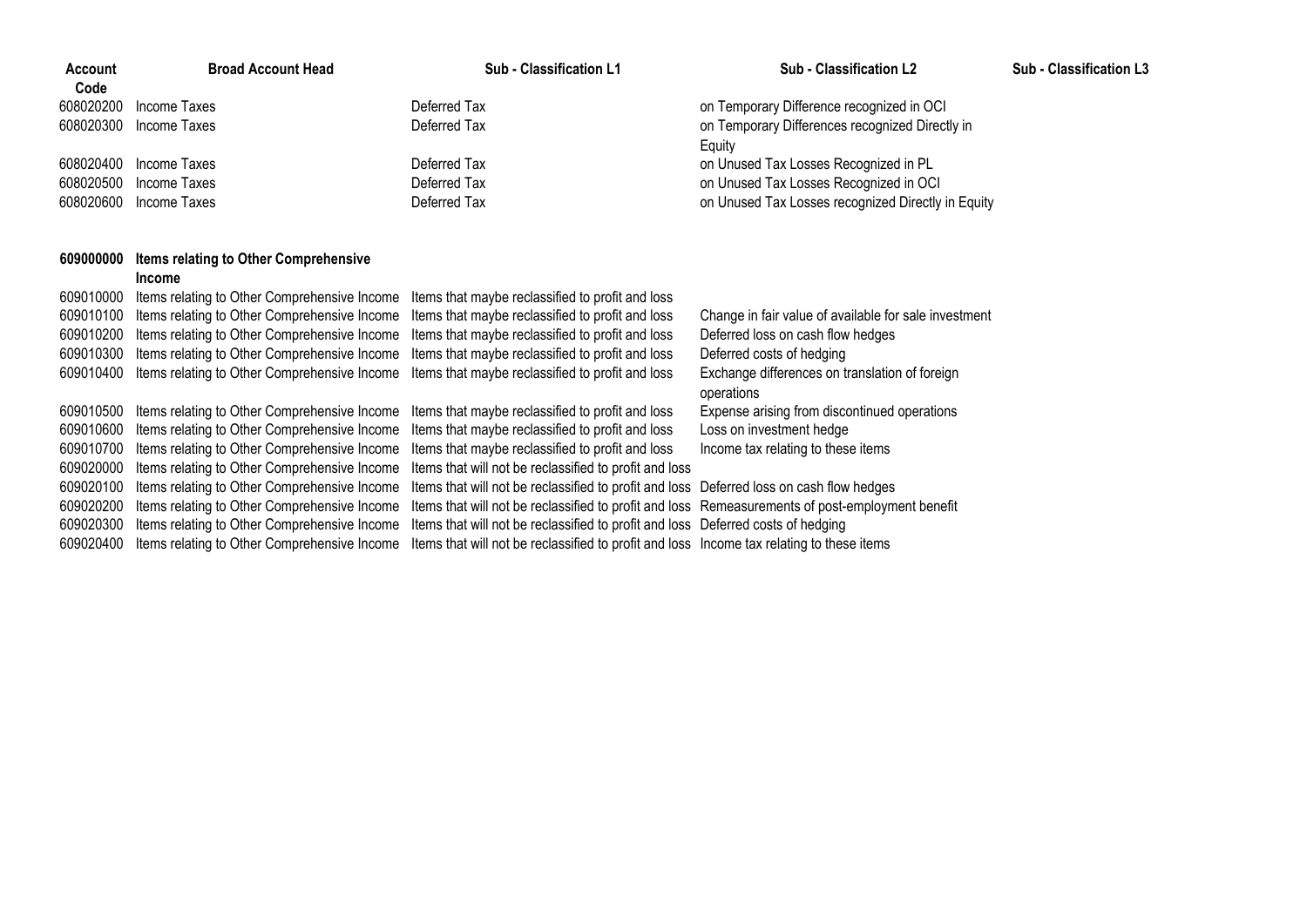| <b>Account</b><br>Code | <b>Broad Account Head</b>            |                      | Sub - Classification L1 Sub - Classification L2 Sub - Classification L3 |  |
|------------------------|--------------------------------------|----------------------|-------------------------------------------------------------------------|--|
| 700000000 Contra       |                                      |                      |                                                                         |  |
| 701000000              | <b>Bills</b>                         |                      |                                                                         |  |
| 701010000              | <b>Bills</b>                         | Documentary Bill O/W |                                                                         |  |
| 701020000              | Bills                                | Clean Bill O/W       |                                                                         |  |
| 701030000              | <b>Bills</b>                         | Documentary Bill I/W |                                                                         |  |
| 701040000 Bills        |                                      | Clean Bill I/W       |                                                                         |  |
|                        | 702000000 Stock of Traveler's Cheque |                      |                                                                         |  |
| 703000000              | <b>Capital Commitment</b>            |                      |                                                                         |  |
|                        | 704000000 Letter of Credit           |                      |                                                                         |  |
|                        | 704010000 Letter of Credit           | Import LC            |                                                                         |  |
|                        | 704020000 Letter of Credit           | Export LC            |                                                                         |  |
|                        | 705000000 Bank Guarantee Issued      |                      |                                                                         |  |
|                        | 706000000 Unearned Guarantee         |                      |                                                                         |  |
|                        | 707000000 Discounted Bills           |                      |                                                                         |  |
|                        | 708000000 Unpaid Investment Account  |                      |                                                                         |  |
|                        | 709000000 Underwriting Commitment    |                      |                                                                         |  |
| 710000000 FBIII        |                                      |                      |                                                                         |  |
| 710010000              | FBIII                                | Inward               |                                                                         |  |
| 710020000              | FBIII                                | Outward              |                                                                         |  |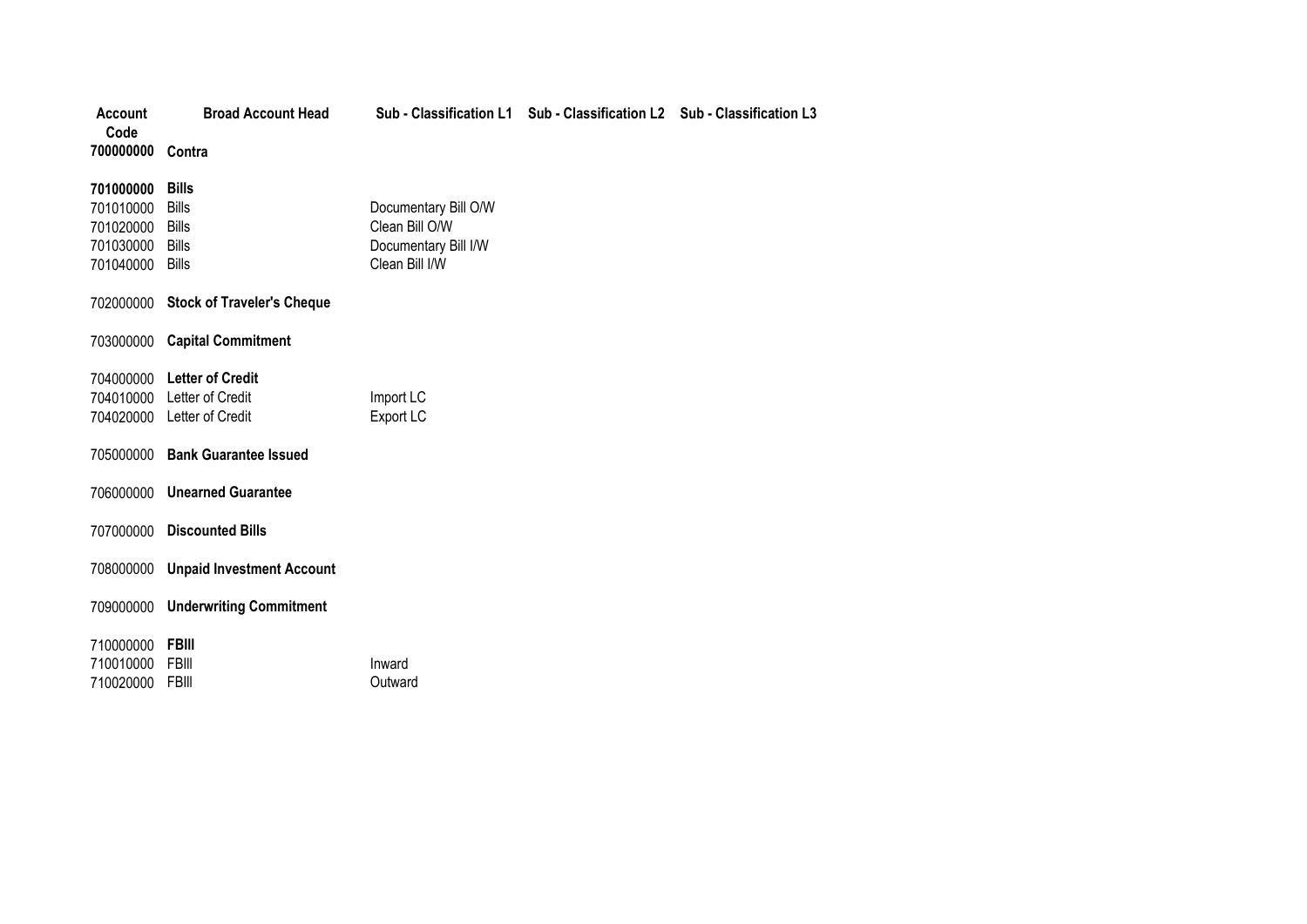# Master Data

|            | Category                 | Particulars                                                   | <b>Sub Sector</b>                        |
|------------|--------------------------|---------------------------------------------------------------|------------------------------------------|
| Currency   | Nepali Rupee NPR         |                                                               |                                          |
| Currency   | Indian Rupee INR         |                                                               |                                          |
| Currency   | U.S. Dollar USD          |                                                               |                                          |
| Currency   | Euro EUR                 |                                                               |                                          |
| Currency   | Pound Sterling GBP       |                                                               |                                          |
| Currency   | Swiss Frank CHF          |                                                               |                                          |
| Currency   |                          | Australian Dollar AUD                                         |                                          |
| Currency   |                          | Canadian Dollar CAD                                           |                                          |
| Currency   |                          | Singapore Dollar SGD                                          |                                          |
|            | Japanese Yen JPY         |                                                               |                                          |
| Currency   |                          |                                                               |                                          |
| Currency   | Swedish Krona SEK        |                                                               |                                          |
| Currency   | Danish Krone DKK         |                                                               |                                          |
| Currency   |                          | Hong Kong Dollar HKD                                          |                                          |
| Currency   | Saudi Riyal SAR          |                                                               |                                          |
| Currency   | Qatar Riyal QAR          |                                                               |                                          |
| Currency   | Chinese Yuan CNY         |                                                               |                                          |
| Sector     |                          | Agricultural and Forest Related                               |                                          |
| Sector     | <b>Fishery Related</b>   |                                                               |                                          |
| Sector     | Mining Related           |                                                               |                                          |
|            |                          | Agriculture, Forestry & Beverage                              |                                          |
| Sector     | Production Related       |                                                               |                                          |
| Sector     |                          | Non Food Production Related                                   |                                          |
| Sector     | Construction             |                                                               |                                          |
|            |                          |                                                               |                                          |
| Sector     |                          | Electricity, Gas and Water                                    |                                          |
| Sector     |                          | Metal Products, Machinery & Electronic Equipment & Assemblage |                                          |
| Sector     |                          | Transport, Communication and Public Utilities                 |                                          |
| Sector     |                          | Wholesaler & Retailer                                         |                                          |
| Sector     |                          | Finance, Insurance and Real Estate                            |                                          |
| Sector     | Hotel or Restaurant      |                                                               |                                          |
| Sector     | <b>Other Services</b>    |                                                               |                                          |
| Sector     | <b>Consumption Loans</b> |                                                               |                                          |
| Sector     | <b>Local Government</b>  |                                                               |                                          |
| Sector     | Others                   |                                                               |                                          |
| Sub Sector |                          | <b>Agricultural and Forest Related</b>                        | Crop and Crop Services                   |
| Sub Sector |                          | Agricultural and Forest Related                               | Vegetable                                |
| Sub Sector |                          | Agricultural and Forest Related                               | Tea/Coffee                               |
| Sub Sector |                          | <b>Agricultural and Forest Related</b>                        | Tobacco                                  |
| Sub Sector |                          |                                                               | Jute                                     |
|            |                          | <b>Agricultural and Forest Related</b>                        |                                          |
| Sub Sector |                          | <b>Agricultural and Forest Related</b>                        | Other Cash crops                         |
| Sub Sector |                          | Agricultural and Forest Related                               | <b>Fruits &amp; Flowers</b>              |
| Sub Sector |                          | Agricultural and Forest Related                               | Cold stores                              |
| Sub Sector |                          | Agricultural and Forest Related                               | Fertilizer & Insecticides                |
| Sub Sector |                          | <b>Agricultural and Forest Related</b>                        | Animal husbandry / Slaughter house       |
| Sub Sector |                          | Agricultural and Forest Related                               | Poultry                                  |
| Sub Sector |                          | <b>Agricultural and Forest Related</b>                        | Bee keeping                              |
| Sub Sector |                          | <b>Agricultural and Forest Related</b>                        | Other Agricultural and Agro Services     |
| Sub Sector |                          | <b>Agricultural and Forest Related</b>                        | Irrigation                               |
| Sub Sector |                          | Agricultural and Forest Related                               | Forestry                                 |
| Sub Sector | <b>Fishery Related</b>   |                                                               | <b>Fishery Related</b>                   |
| Sub Sector | Mining Related           |                                                               | Metal and Ore (Iron, Lead etc.)          |
| Sub Sector | <b>Mining Related</b>    |                                                               | Coal                                     |
| Sub Sector | <b>Mining Related</b>    |                                                               | Limestone                                |
| Sub Sector |                          |                                                               |                                          |
|            | <b>Mining Related</b>    |                                                               | Magnesite                                |
| Sub Sector | <b>Mining Related</b>    |                                                               | Talc                                     |
| Sub Sector | <b>Mining Related</b>    |                                                               | Oil and Gas Extraction                   |
| Sub Sector | Mining Related           |                                                               | Other Mining and Quarrying               |
| Sub Sector |                          | Agriculture, Forestry & Beverage Production Related           | Food Processing(Packaging & Processing)  |
| Sub Sector |                          | Agriculture, Forestry & Beverage Production Related           | Agricultural and Forest product          |
| Sub Sector |                          | Agriculture, Forestry & Beverage Production Related           | Sugar                                    |
| Sub Sector |                          | Agriculture, Forestry & Beverage Production Related           | <b>Tobacco Processing</b>                |
| Sub Sector |                          | Agriculture, Forestry & Beverage Production Related           | Lumber and Wood Products/Furniture       |
| Sub Sector |                          | Agriculture, Forestry & Beverage Production Related           | Others                                   |
| Sub Sector |                          | Agriculture, Forestry & Beverage Production Related           | Beverages (Beer, Liquor, Soda etc.)      |
| Sub Sector |                          | Agriculture, Forestry & Beverage Production Related           | Alcoholic                                |
| Sub Sector |                          | Agriculture, Forestry & Beverage Production Related           | Non Alcoholic                            |
| Sub Sector |                          | Non-food Production Related                                   | Handicraft                               |
|            |                          |                                                               |                                          |
| Sub Sector |                          | Non-food Production Related                                   | <b>Textile Production &amp; Garments</b> |
| Sub Sector |                          | Non-food Production Related                                   | Paper & Allied Products                  |
| Sub Sector |                          | Non-food Production Related                                   | Printing & Publishing                    |
| Sub Sector |                          | Non-food Production Related                                   | Medicine                                 |
| Sub Sector |                          | Non-food Production Related                                   | Refined Oil & Coal Products              |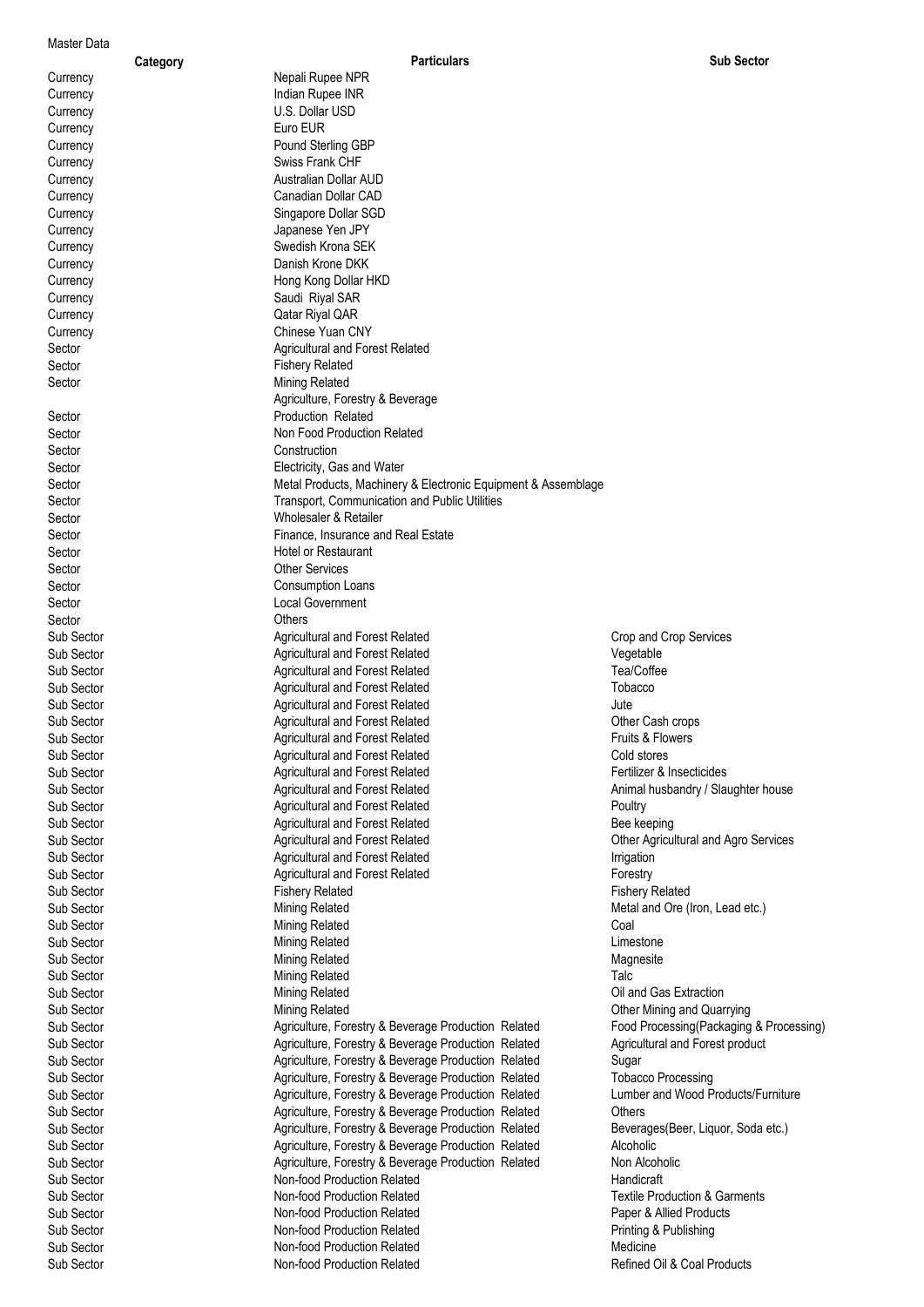Sub Sector **Consumption Loans** Consumption Loans Sub Sector **Sub Sector** Consumption Loans **Credit Cards** Credit Cards Credit Cards Consumption Loans Consumption Loans Credit Cards Consumption Loans Consumption Loans Credit Cards Consumption Loans Consumption Loans Consu

Sub Sector **Non-food Production Related** Resin & Turpentine Resin & Turpentine Sub Sector **Sub Sector** Non-food Production Related **Rubber Tyre Sub Sector** Rubber Tyre<br>
Non-food Production Related **Rubber Tyre** Rubber Tyre Sub Sector **Sub Sector** Non-food Production Related **Non-food Production Related** Sub Sector **Charles Constanting Constanting Constanting Constanting Constanting Constanting Constanting Plastic Plastic Plastic Plastic Plas** Sub Sector **Sub Sector** Non-food Production Related **Plastic Plastic Plastic**<br>
Non-food Production Related **Plastic Cement** Sub Sector **Non-food Production Related**<br>
Sub Sector **Non-food Production Related** Sub Sector **Sub Sector** Non-food Production Related and Sub Sector Chemicated Sub Sector Sub Sector Sub Sector Sub Sector Non-food Production Related Sub Sector Sub Sector Sub Sector Sub Sector Non-food Production Related Sub Sector Non-food Production Related Metals-Other Plant / Workshop Sub Sector **Non-food Production Related** Miscellaneous Manufacturing Miscellaneous Manufacturing Sub Sector **Construction** Construction **Construction** Construction **Residential** Sub Sector **Construction** Construction Construction Construction Non Residential (Commercial) Sub Sector Construction Heavy Construction( Highway, Bridge etc.) Sub Sector **Electricity, Gas and Water** Communication of the Electricity Sub Sector Communication Clear Communication<br>
Electricity, Gas and Water Communication Christmas Communication Christmas Communication Christmas Comm Electricity, Gas and Water Sub Sector **Sub Sector** Electricity, Gas and Water **Construction Construction Construction**<br>
Sub Sector **Report Construction** Electricity, Gas and Water **Renewal Power Power** Other Power Sub Sector **Electricity, Gas and Water Sub Sector Electricity**, Gas and Water Sub Sector Sub Sector Electricity, Gas and Water Water Sub Sector **Metal Products, Machinery & Electronic Equipment & Assemblage Fabricated Metal Products** Sub Sector **Metal Products, Machinery & Electronic Equipment & Assemblage Machinery Tools** Sub Sector **Metal Products, Machinery & Electronic Equipment & Assemblage Machinery-Agriculture related** Sub Sector Metal Products, Machinery & Electronic Equipment & Assemblage Machinery-Construction, Oil, Mining Sub Sector **Sub Sector** Metal Products, Machinery & Electronic Equipment & Assemblage Machinery-Office & Computing<br>Metal Products. Machinery & Electronic Equipment & Assemblage Machinery-Others Metal Products, Machinery & Electronic Equipment & Assemblage Machinery-Others Sub Sector **Sub Sector** Metal Products, Machinery & Electronic Equipment & Assemblage Electrical Equipment Sub Sector Sub Sector Sub Sector Metal Products. Machinery & Electronic Equipment & Assemblage Home Appliances & Metal Products, Machinery & Electronic Equipment & Assemblage Home Appliances & Other Durables Sub Sector Metal Products, Machinery & Electronic Equipment & Assemblage Communication Equipment Sub Sector **Metal Products, Machinery & Electronic Equipment & Assemblage Electronic Components** Sub Sector **Metal Products, Machinery & Electronic Equipment & Assemblage Medical Related Equipment** Sub Sector **Sub Sector** Metal Products, Machinery & Electronic Equipment & Assemblage Generators<br>Sub Sector Metal Products, Machinery & Electronic Equipment & Assemblage Turbines Metal Products, Machinery & Electronic Equipment & Assemblage Turbines<br>Transport, Communication and Public Utilities Motor Vehicles, Parts & Accessories Sub Sector **Sub Sector** Transport, Communication and Public Utilities Motor Vehicles, Parts & Accessories Communication and Public Utilities Sub Sector and Public Utilities Sub Sector and Public Utilities Sub Sector and Pu Transport, Communication and Public Utilities Sub Sector **Sub Sector** Transport, Communication and Public Utilities **Aircraft & Aircraft Parts**<br>
Sub Sector **Alternation Sub Sector** Transport Communication and Public Utilities **Transport Related Other productions** Transport, Communication and Public Utilities Sub Sector **Transport, Communication and Public Utilities** Means of Rail/Road Passenger Sub Sector **Transport, Communication and Public Utilities** Truck Services & Warehousing Sub Sector **Sub Sector** Transport, Communication and Public Utilities **Cub Sector** Other all services Other and Sub-<br>Sub Sector Muholesale Trade-Sub Sector **Sub Sector** Molesaler & Retailer **Molesaler & Retailer** Wholesale Trade-Durables Sub Sector and the United Sub Sector of the United Sub Sector of the United Sub Sector of the United Sub Sector of the United Sub Sub Sector **Sub Sector** Controller Wholesaler & Retailer Controller Metale Metale Trade-Non Durables<br>
Sub Sector Controller Wholesaler & Retailer Controller Controller Metaler / Franchise Sub Sector **Sub Sector** Mholesaler & Retailer **Automotive Dealer / Franchise**<br>
Sub Sector **Automotive Dealer / Cher Retail Trade**<br>
Sub Sector **Automotive Dealer / Cher Retail Trade** Wholesaler & Retailer Sub Sector **Sub Sector 1998** Wholesaler & Retailer **Sub Sector 1999 Import Trade**<br>
Sub Sector **Import Trade** Sub Sector 1999 Wholesaler & Retailer 1999 **Import Trade** Sub Sector **Exports** Wholesaler & Retailer Sub Sector **Finance, Insurance and Real Estate** Ka class Fis<br>
Finance, Insurance and Real Estate **Figure 1996**<br>
Kha class Fis Sub Sector **Finance**, Insurance and Real Estate Sub Sector **Finance, Insurance and Real Estate** Ga class FIs Sub Sector **Sub Sector** Finance, Insurance and Real Estate **Finance and Real Estate** Gha class FIs<br>
Finance, Insurance and Real Estate **Finance and Real Estate** Savings & Cre Sub Sector **Finance, Insurance and Real Estate** Savings & Credit Cooperatives Containers Savings & Credit Cooperatives Sub Sector **Exercise Finance, Insurance and Real Estate Finance Companies** Provident Fund & Insurance Companies<br>
Finance Insurance and Real Estate **Fund Companies**<br>
Other Financial Institutions Sub Sector Finance, Insurance and Real Estate Sub Sector **Sub Sector** Finance, Insurance and Real Estate **Non Financial Government Institutions-Industrial Sub Sector**<br>Sub Sector **Non Finance, Insurance and Real Estate** Non Financial Government Institutions-Trading Sub Sector **Sub Sector** Finance, Insurance and Real Estate **Non Financial Government Institutions-Trading**<br>Sub Sector **Sub Sector** Finance. Insurance and Real Estate **Non Financial Government Institutions-Service** Sub Sector **Finance, Insurance and Real Estate** Non Financial Government Institutions-Others **Contained Institutions** Sub Sector **Finance, Insurance and Real Estate** Private Non Financial Institutions **Private Non Financial Institutions** Sub Sector **Finance, Insurance and Real Estate** Chine in Sub Sector Chine Investment Institutions<br>
Sub Sector **Finance Insurance and Real Estate** Real Estate Real Estate Sub Sector **Finance**, Insurance and Real Estate Sub Sector **Sub Sector** Hotel or Restaurant<br>
Sub Sector **Hotel or Restaurant** Sub Sector **Sub Sector Entertainment, Recreation, Films**<br>
Sub Sector **Entertainment** Communication, Films<br>
Sub Sector Sub Sector **Contract Contract Contract Contract Contract Contract Contract Contract Contract Contract Contract Contract Contract Contract Contract Contract Contract Contract Contract Contract Contract Contract Contract Con** Sub Sector Other Services Automotive Services Sub Sector Other Services Other all Service Companies

Consumption Loans

Stone, Clay and Glass Products Metals-Basic Iron & Steel Plant Gas and Gas Pipeline Services Non Financial Government Institutions-Service Tourism Service (Trekking, Travel Agency, Mountaineering, Resort, Rafting, Camping) Hotel (Including Other Service) Sub Sector **Sub Sector** Cher Services **Channel Services Hospital, Clinic etc. Hospital**, Clinic etc. Sub Sector **Sub Sector** Christ Consumption Loans<br>
Sub Sector Consumption Loans<br>
Consumption Loans Sub Sector **Sub Sector** Consumption Loans **Fixed Deposit Receipt** Sub Sector Sub Sector Consumption Loans **Fixed Deposit Receipt** Sub Securities Sub Sector **Consumption Loans** Consumption Loans **Consumption Loans** Hire Purchase (Personal Consumption Loan)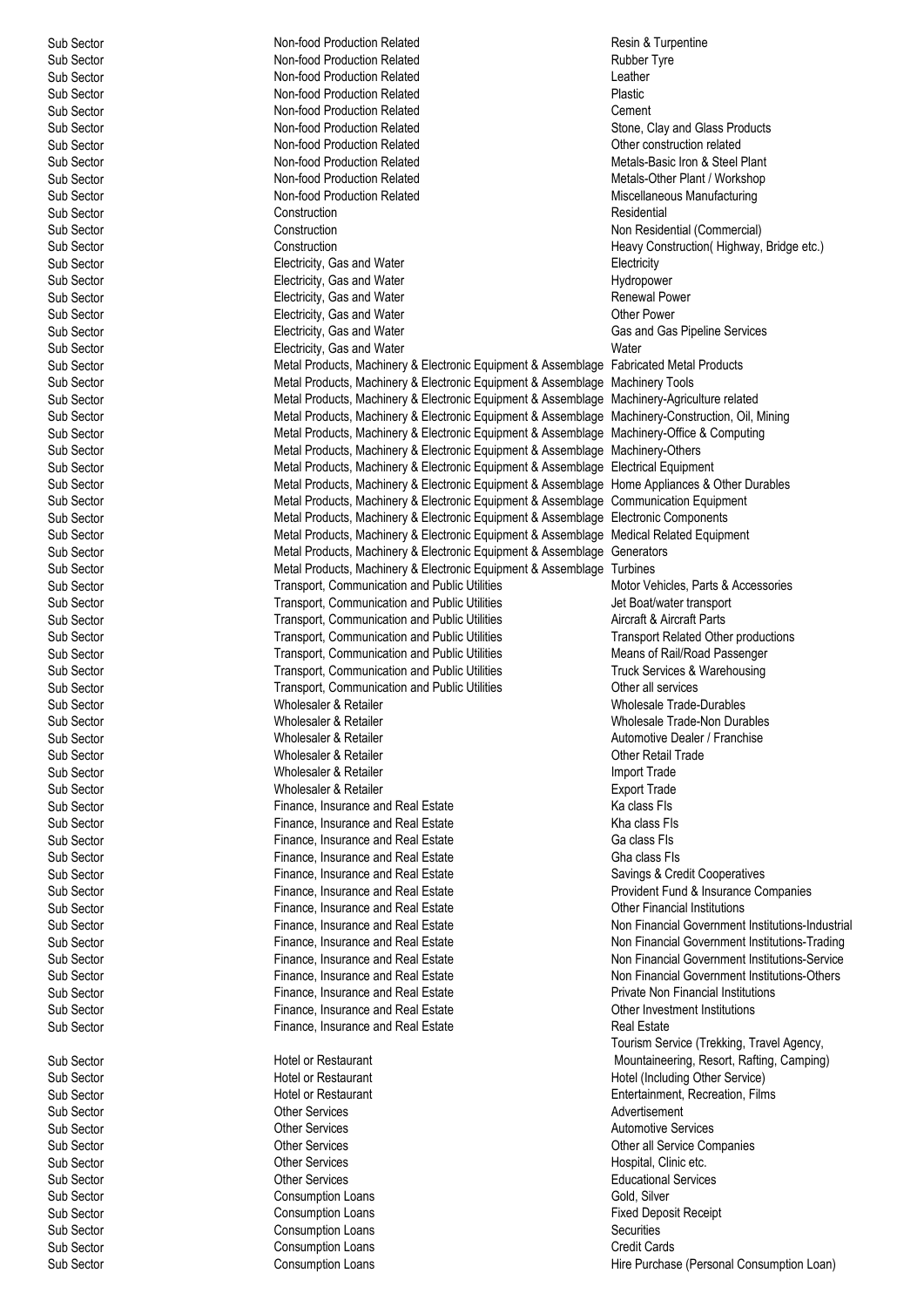Class of Institution Nepal Army Class of Institution Class of Institution<br>Class of Institution Collateral Collateral **Collateral** Collateral Collateral **Collateral** Collateral **Collateral Collateral Collateral** Collateral<br>Collateral **Collateral** 

Sub Sector Local Government Local Government Sub Sector **Others** Others **Others** Others **Others** Others **Others** Others **Others** Class of Institution Class "A" licensed institution Class of Institution Class "B" licensed institution Class of Institution<br>
Class of Institution<br>
Class "D" licensed institution<br>
Class "D" licensed institution Class "D" licensed institution Class of Institution<br>
Class of Institution<br>
Class of Institution<br>
Saving & Credit Cooperative<br>
Non-Governmental Organiza Non-Governmental Organizations Class of Institution **Employee Provident Fund** Class of Institution Citizen Investment Trust Class of Institution **Pension Fund & Insurance** Class of Institution **Class of Institution** Other Financial Institutions Class of Institution<br>
Class of Institution<br>
Class of Institution<br>
Class of Institution Class of Institution Local Government Class of Institution **Class of Institution**<br>Class of Institution **Class of Institution**<br>Non-Financial Govt. Institution Non-Financial Govt. Institutions - Industrial Class of Institution **Non-Financial Govt.** Institutions -Trading Class of Institution Non-Financial Govt. Institutions - Service Class of Institution **Non-Financial Govt.** Institutions - Others<br>
Class of Institution **Non-Financial Private Institutions** Non-Financial Private Institutions Class of Institution<br>
Class of Institution<br>
Class of Institution<br>
Class of Institution<br>
Class of Institution Foreign Institutions Class of Institution Small & Medium Enterprises Margin A/c<br>Margin A/c **Margin A/c** Margin Accounts GT Margin A/c<br>Margin A/c **Margin Accounts GTEE**<br>Margin Accounts Remitt Margin Accounts Remittance Margin A/c Margin Accounts Negotiation Margin A/c Margin Accounts Safe Deposit Locker Margin A/c<br>
Margin A/c<br>
Margin Accounts Loans Margin A/c **Margin Accounts Loans**<br>
Margin A/c Margin Accounts Staff Margin A/c<br>Margin A/c **Margin Accounts Staff**<br>Margin Accounts Cred Margin A/c Margin Accounts Credit Card<br>
Margin A/c Margin Accounts Others Margin A/c Margin Accounts Others<br>Collateral Collateral Collateral Collateral Gold and Silver Collateral Government Securities Collateral Collateral Collateral Collateral Collateral Collateral Collateral Collateral Collateral Collateral Co Collateral **Fixed Deposit Receipts\_Own**<br>
Fixed Deposit Receipts\_Other<br>
Fixed Deposit Receipts\_Other Fixed Deposit Receipts\_Other Licenses Institutions Collateral of Properties\_Fixed Assets\_Real Estate (Land and Building) Collateral Collateral of Properties\_Fixed Assets\_Machinery and Equipment Collateral Collateral of Properties\_Fixed Assets\_Furniture And Fixture Collateral Collateral of Properties\_Fixed Assets\_Vehicles Collateral Collateral of Properties\_Fixed Assets\_Other Fixed Assets Collateral of Properties\_Current Assets\_Agricultural Production\_Rice and Paddy Collateral of Properties\_Current Assets\_Agricultural Production\_Jute Collateral of Properties\_Current Assets\_Agricultural Production\_Other Agricultural Products Collateral of Properties\_Current Assets\_Other Non-agricultural Product\_Raw Materials Collateral of Properties\_Current Assets\_Other Non-agricultural Product\_Semi Finished Product Collateral of Properties\_Current Assets\_Other Non-agricultural Product\_Finished Product Collateral of Properties\_Current Assets\_Other Non-agricultural Product\_Salt, Sugar, Ghee. Edible Oil Collateral of Properties\_Current Assets\_Other Non-agricultural Product\_Clothes Collateral of Properties\_Current Assets\_Other Non-agricultural Product\_Other Goods Collateral Against security of Bill\_Domestic Bills Against security of Bill\_Foreign Bills\_Import Bills & Letter of **Credits** Against security of Bill\_Foreign Bills\_Export Bills Against security of Bill\_Foreign Bills\_Against security of Export Bills Collateral **Collateral** Against security of Bill\_Foreign Bills\_Other Foreign Bills

Collateral **Against Guarantee** Government Guarantee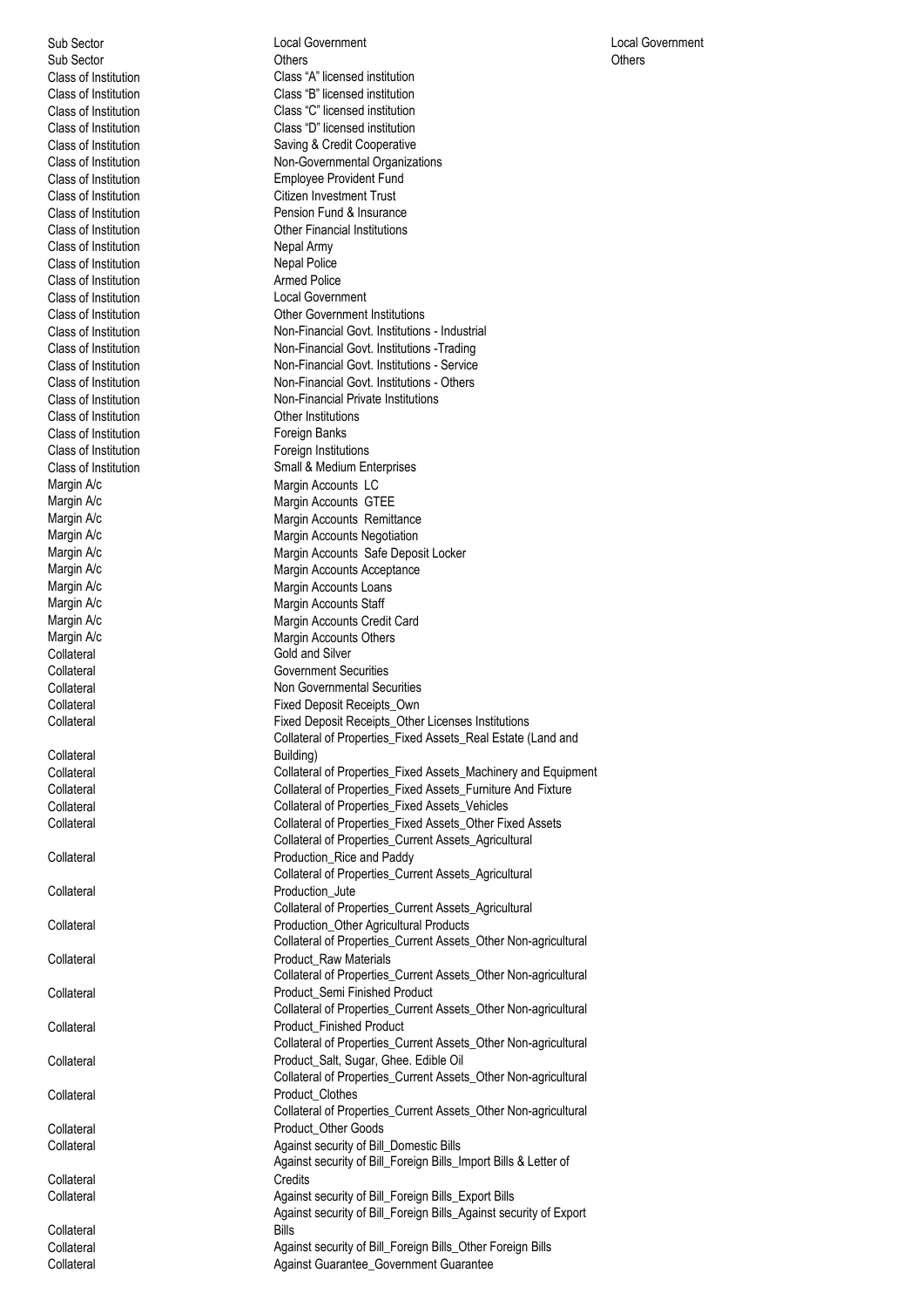Collateral Against Guarantee\_Institutional Guarantee Collateral **Against Guarantee\_Personal Guarantee** 

Collateral **Against Guarantee\_Collective Guarantee** Collateral **Collateral Against Guarantee\_International Rated Foreign Bank's Guarantee**<br>
Against Guarantee Other Guarantee Against Guarantee\_Other Guarantee Collateral **Against Guarantee\_Counter Guarantee** Collateral Credit Card Collateral Others Residential Status **Resident** Residential Status Non Resident Class of Institutions for Deposits Foreign Entities or Individuals\_Foreign Diplomatic and Grant **Commissions** Class of Institutions for Deposits Foreign Entities or Individuals\_Projects Undertaken by Foreign Government Class of Institutions for Deposits Foreign Entities or Individuals\_International Organizations (Including UNO) Class of Institutions for Deposits Foreign Entities or Individuals\_Other International Non-gov. Organizations\_Residential Class of Institutions for Deposits Foreign Entities or Individuals\_Other International Non-gov. Organizations\_Non-residential Class of Institutions for Deposits Foreign Entities or Individuals\_Foreign Banks Class of Institutions for Deposits Foreign Entities or Individuals\_Other Financial Institutions Class of Institutions for Deposits Foreign Entities or Individuals\_Foreign Airlines Class of Institutions for Deposits Foreign Entities or Individuals\_Foreign Country's Pension Camp\_Government of India Class of Institutions for Deposits Foreign Entities or Individuals\_Foreign Country's Pension Camp\_British Government Class of Institutions for Deposits Foreign Entities or Individuals\_Foreign Nationals\_Residential Class of Institutions for Deposits Foreign Entities or Individuals\_Foreign Nationals\_Non-residential Class of Institutions for Deposits Foreign Entities or Individuals\_Others\_Residential Class of Institutions for Deposits Foreign Entities or Individuals\_Others\_Non-Residential Class of Institutions for Deposits Municipality/V.D.C./D.D.C. Class of Institutions for Deposits Financial Institutions\_Deposit Accepting Financial Institutions\_A Class licensed institution (Including ADB/N Branches) Class of Institutions for Deposits Financial Institutions\_Deposit Accepting Financial Institutions\_B Class licensed institutions Class of Institutions for Deposits Financial Institutions\_Deposit Accepting Financial Institutions\_C Class licensed institutions Class of Institutions for Deposits Financial Institutions\_Deposit Accepting Financial Institutions\_D Class licensed institutions Class of Institutions for Deposits Financial Institutions\_Deposit Accepting Financial Institutions\_Cooperatives (having license to limited banking) Class of Institutions for Deposits Financial Institutions\_Deposit Accepting Financial Institutions\_NGOs Class of Institutions for Deposits Financial Institutions\_Deposit Accepting Financial Institutions\_Postal Saving Banks (Saving Deposits Only) Class of Institutions for Deposits Financial Institutions\_Other financial Institutions\_Nepal Industrial Development Corporation Class of Institutions for Deposits Financial Institutions\_Other financial Institutions\_Agriculture Development Bank (Excluding commercial banking branches) Class of Institutions for Deposits Financial Institutions\_Financial Institutions not accepting deposits\_Insurance companies Class of Institutions for Deposits Financial Institutions\_Financial Institutions not accepting deposits\_Employees Provident Fund Class of Institutions for Deposits Financial Institutions\_Financial Institutions not accepting deposits\_Citizen Investment Trust Class of Institutions for Deposits Financial Institutions\_Financial Institutions not accepting deposits\_Other Class of Institutions for Deposits Financial Institutions\_Other Intermediary Financial Units\_Rural Self-help Fund (Grameen Swablamban Kosh) Class of Institutions for Deposits Financial Institutions\_Other Intermediary Financial Units\_Money-**Changers** Class of Institutions for Deposits Financial Institutions\_Other Intermediary Financial Units\_Stock Brokers Class of Institutions for Deposits Financial Institutions\_Other Intermediary Financial Units\_Stock **Exchange** Class of Institutions for Deposits Financial Institutions\_Other Intermediary Financial Units Class of Institutions for Deposits Non-financial Institutions\_Governmental Institutions and Companies\_Industrial Class of Institutions for Deposits Non-financial Institutions\_Governmental Institutions and Companies\_Trading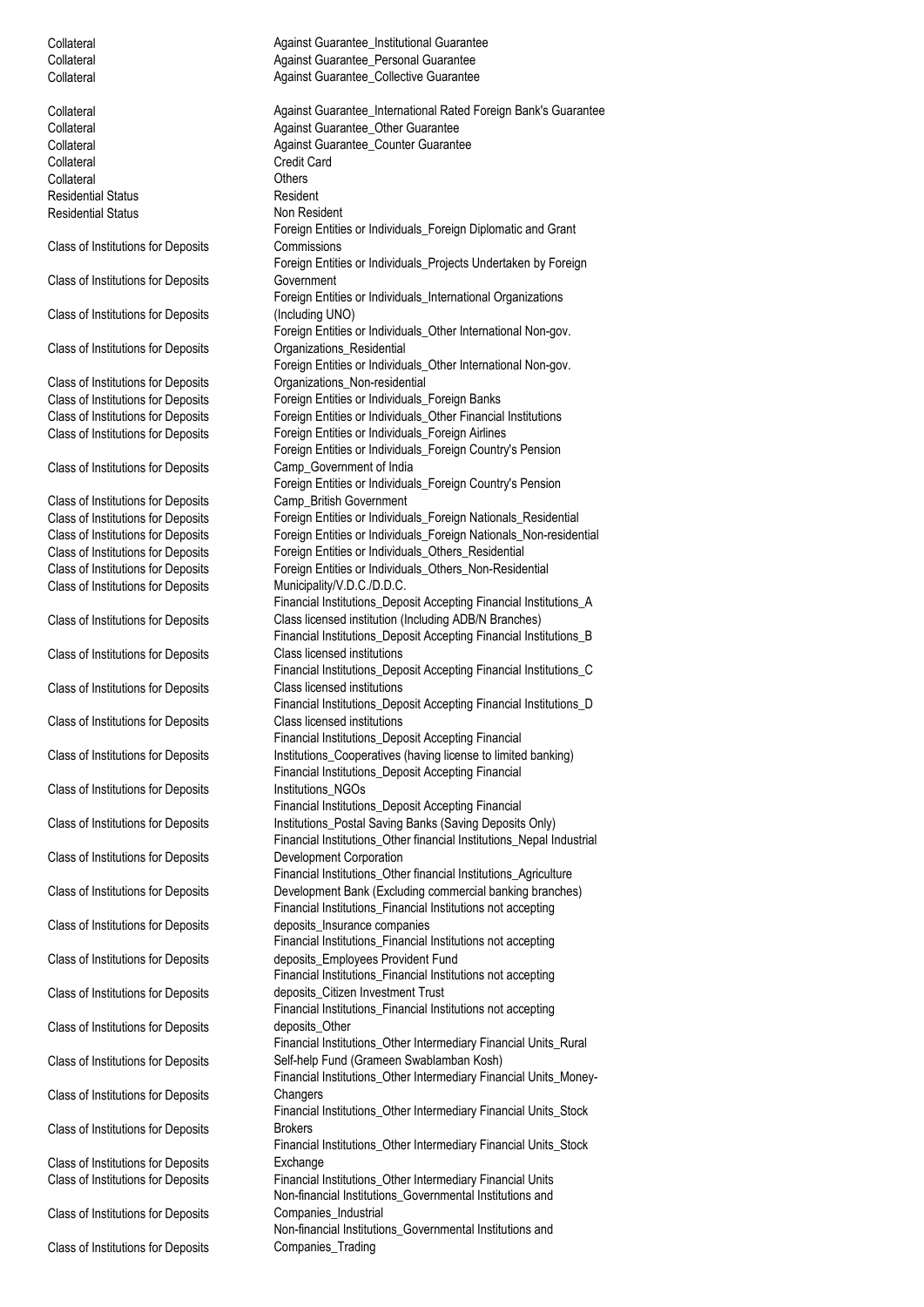Class of Institutions for Deposits Class of Institutions for Deposits Class of Institutions for Deposits Class of Institutions for Deposits Class of Institutions for Deposits Class of Institutions for Deposits Class of Institutions for Deposits Non-profit Organization<br>Class of Institutions for Deposits Individuals Residential Class of Institutions for Deposits<br>
Class of Institutions for Deposits<br>
Individuals Non-residential Class of Institutions for Deposits Individuals\_Non-res<br>Class of Institutions for Deposits Others\_Residential Class of Institutions for Deposits Class of Institutions for Deposits<br>
Class of Institutions for Deposits<br>
Cashiers' Deposits Class of Institutions for Deposits

Non-financial Institutions\_Governmental Institutions and Companies\_Other Non-financial Institutions\_Non-governmental Institution and **Companies** Non-financial Institutions\_Non-governmental Institution and Companies\_Industrial Non-financial Institutions\_Non-governmental Institution and Companies\_Trading Non-financial Institutions\_Non-governmental Institution and Companies\_Other Non-financial Institutions\_Non-governmental Institution and **Companies** Class of Institutions for Deposits Non-profit Organizations\_Schools, Campuses<br>Class of Institutions for Deposits Non-profit Organizations\_Hospitals, Nourishing Class of Institutions for Deposits Non-profit Organizations\_Hospitals, Nourishing Homes<br>Class of Institutions for Deposits Non-profit Organizations\_Others\_Residential Non-profit Organizations\_Others\_Residential Class of Institutions for Deposits Non-profit Organizations\_Others\_Non-residential<br>Class of Institutions for Deposits Non-profit Organizations\_Others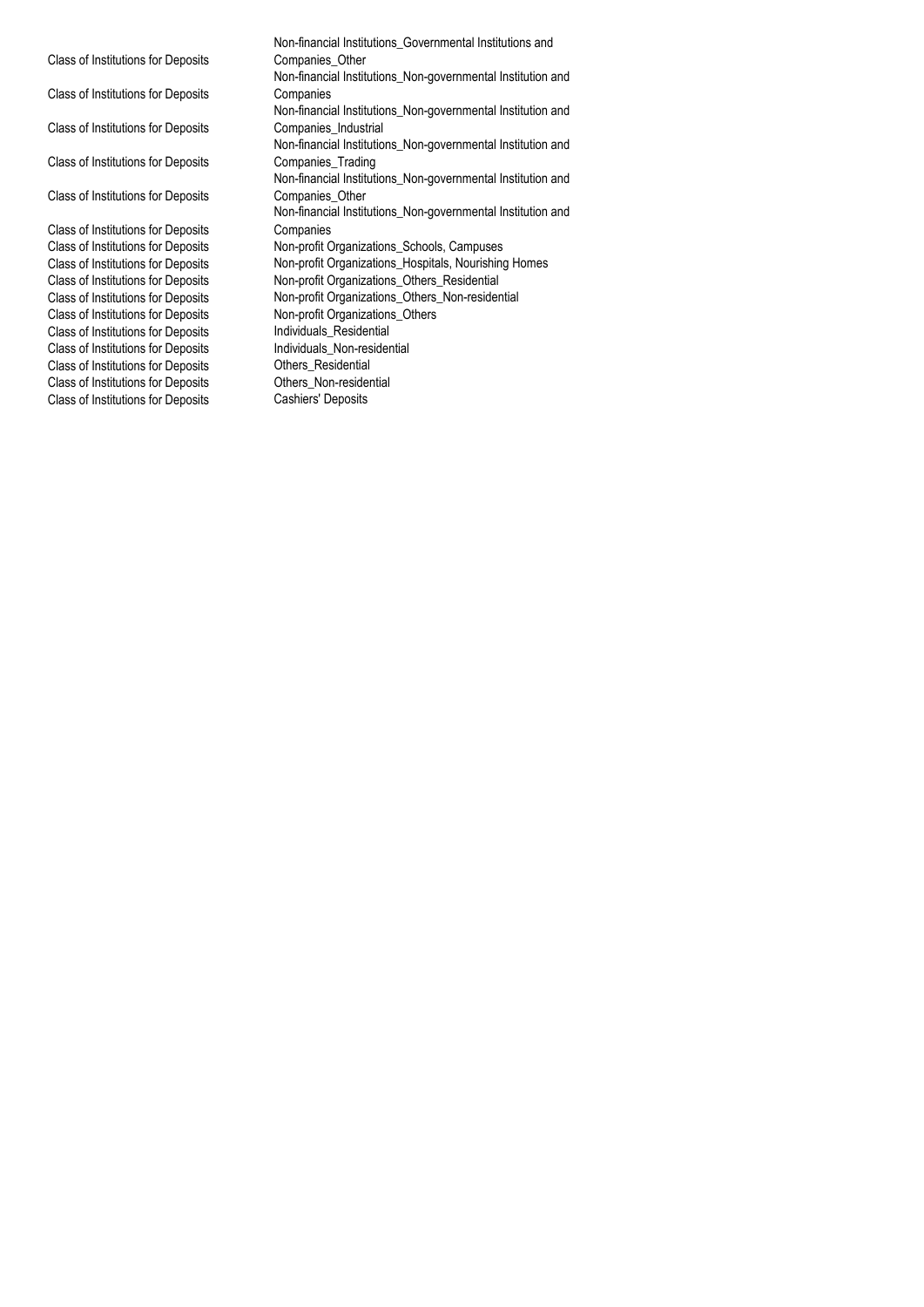# *Summary description of key GL heads forming part of the Uniform Chart of Accounts*

# *Account Descriptions of Key Account Heads*

In order to ease the process of transition of banks and financial institutions (referred to as licensed institutions in this document) from their individual Chart of Account (COA) to Uniform Chart of Account (UCOA) as well as to ensure uniformity in re-classification of accounts, a description of key account heads has been provided below. These descriptions have been provided based on a study of the directives of Nepal Rastra Bank (NRB), Nepalese Financial Reporting Standards (NFRS), the Model Financial Statements and internationally accepted accounting practices.

# *GL Equity*

This includes accounts under account code 100000000.

# **101010300 Shares through exercise of Options**

Employees or existing shareholders might be given an option to subscribe to shares of licensed institution at a discounted price on a pre-determined date. This account shall include shares acquired through exercise of options by such employees or existing shareholders.

# **101010400 Treasury Shares (Equity)**

It shall include repurchase or buyback of the licensed institution's own equity share.

#### **101020100 Convertible Preference Share (Equity Component)**

Convertible Preference Shares includes an option for the holder of the shares to convert the preferred shares into a fixed number of common shares at any time after a predetermined date. Convertible Preference Share have both a liability and an equity component from the issuer's perspective. The equity component is assigned the residual amount after deducting from the fair value of the instrument as a whole the amount separately determined for the liability component.

#### **101020200 Non-Redeemable Preference Share (Equity Component)**

Unlike redeemable preference shares where the issuer is liable to redeem the preference shares from the holder after a fixed date, Non-Redeemable Preference shares need not be redeemed. Such preference shares have both liability and equity component from the issuer's perspective. The equity component is assigned the residual amount after deducting from the fair value of the instrument as a whole the amount separately determined for the liability component.

#### **101020300 Treasury Shares (Preference share)**

It shall include repurchase or buyback of its own preference share.

# **102010000 Convertible Bond (Equity Component)**

Convertible Bonds include an option for the holder of the bonds to convert the same into a fixed number of common shares at any time after a predetermined date. Convertible bonds have both a liability and an equity component from the issuer's perspective. The equity component is assigned the residual amount after deducting from the fair value of the bond as a whole the amount separately determined for the liability component.

#### **102020000 Perpetual Bond (Equity Component)**

Perpetual bonds are bonds with no maturity date. They have both liability and equity component from the issuer's perspective. The equity component is assigned the residual amount after deducting from the fair value of the bond as a whole the amount separately determined for the liability component.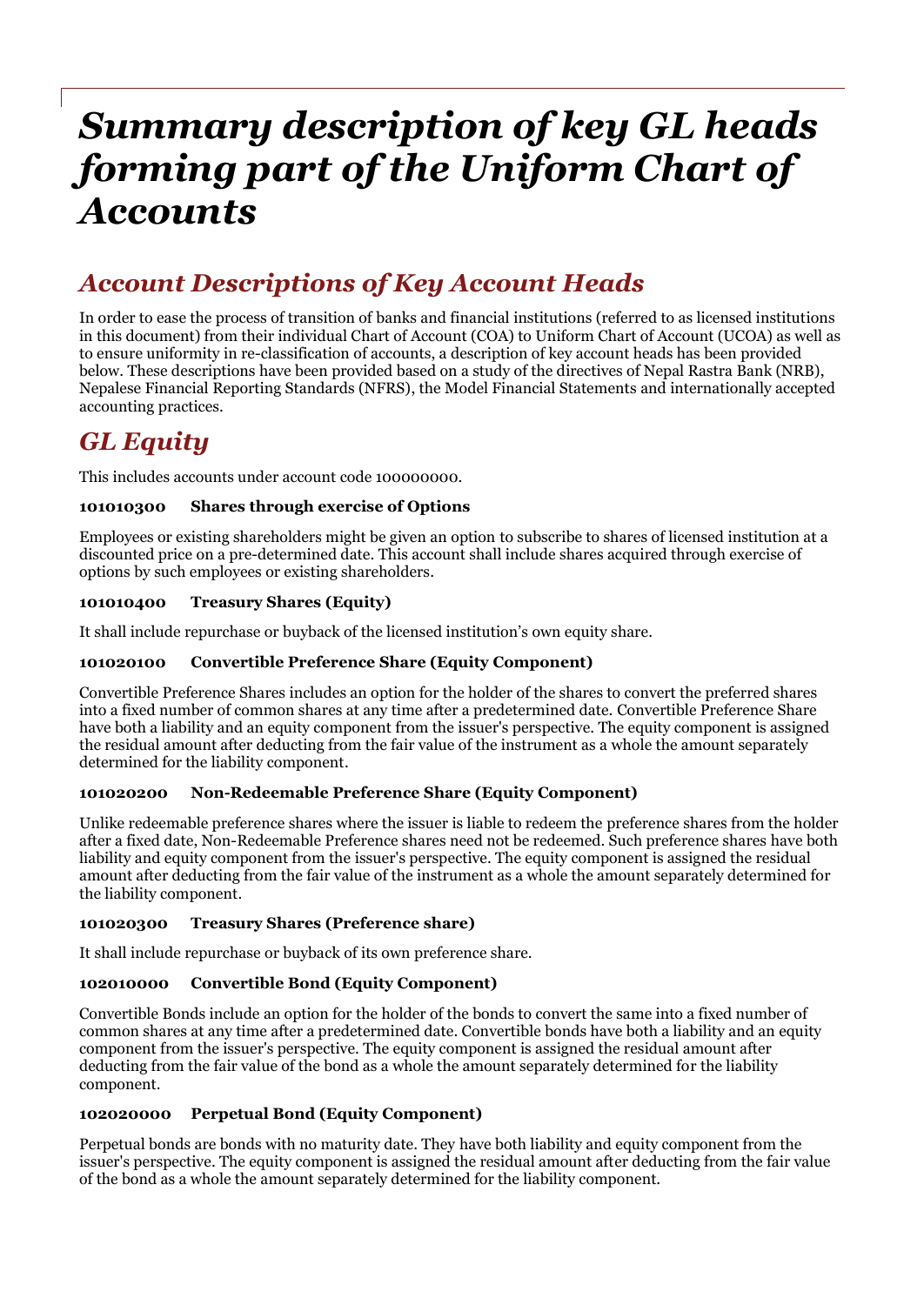### **103010100 General Reserve**

In this reserve, the amount transformed from appropriation of net profit according to the Banks and Financial Institutions Act, shall be included. No type of dividend (cash or bonus share) shall be distributed from the amount in general/statutory reserve fund. Approval of the Central Bank shall be obtained in order to use the amount in this fund.

# **103010200 Exchange Equalization Fund**

A bank or financial institution which has obtained the license to carry on foreign exchange transactions shall make necessary accounts adjustments in the profit and loss account of the revaluation profits earned as a result of fluctuations in the exchange rates of foreign currencies, other than the Indian currency, every year at the end of the same fiscal year. While making such accounts adjustment in the Statement of Profit and Loss, if revaluation earning has been made in any fiscal year, at least twenty five per cent of such profits shall be credited to the exchange equalization fund.

# **103010300 Capital Reserve Fund**

This head shall include an amount from share forfeiture due to non-payment of remaining amount for the unpaid shares and capital grants received in cash or kind. In addition to this, capital reserve arising out of merger and acquisition should also be recorded here.

#### **103010400 Special Reserve**

The amount for creation of any special reserve funds by the institution through utilization of accumulated profit according to the Directives of NRB shall be appropriated by debiting the Appropriation Account.

# **103010500 Investment Adjustment Fund**

It includes statutory reserves created as a cushion for adverse price movements in bank's investments as directed by the Directives of Nepal Rastra Bank.

# **103010600 Capital Redemption Reserve**

This head shall include the statutory reserve created for making payment towards Redeemable Non-Convertible Preference Shares.

# **103010700 Debenture Redemption Reserve**

This head shall include the statutory reserve created for making payment towards redemption of debentures or other debt instruments.

#### **103010800 Housing Reserve**

The reserve created for the purpose of staff quarters or housing shall be accounted under this head.

# **103010900 Corporate Social Responsibility Fund**

The fund created for the purpose of corporate social responsibility shall be accounted under this head.

#### **103020100 Assets Revaluation Reserve**

Any reserve created from revaluation of assets (such as Property & Equipment, Intangible Assets, Investment Property) shall be shown under this head. Revaluation reserves often serve as a cushion against unexpected losses but may not be fully available to absorb unexpected losses due to the subsequent deterioration in market values and tax consequences of revaluation.

#### **103020200 Institutional Development Fund**

Where the institution decides to create an Institutional Development Fund by appropriating some portion of its net profit, such amount shall be shown in this head.

### **103020300 Contingency Reserve**

Where the institution decides to create "contingent reserve" for future contingencies by appropriating some portion of its net profit, such amount shall be appropriated to this fund.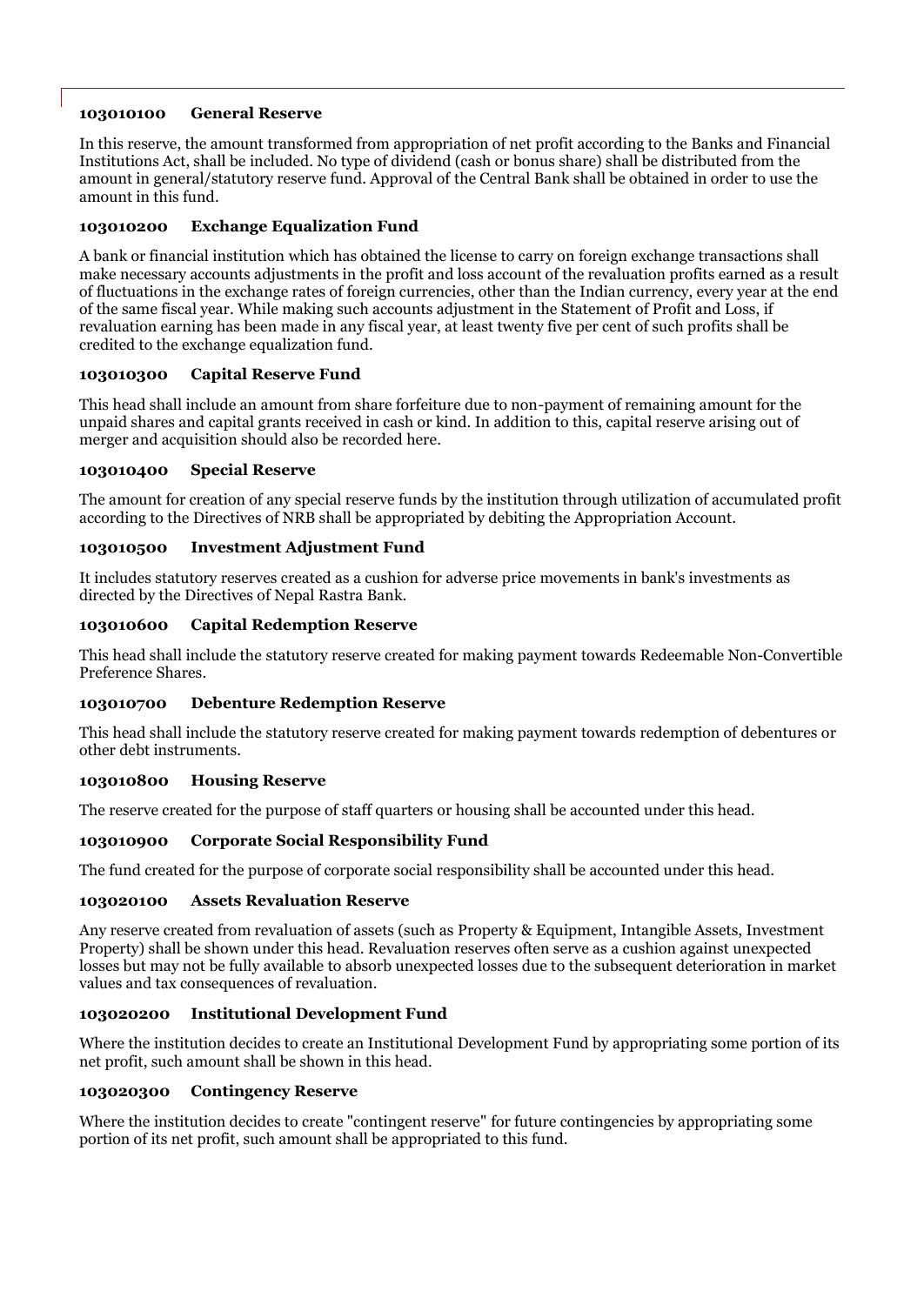# **103020400 Dividend Equalization Fund**

For the purpose of maintaining uniformity in dividend payment, certain amount of profit during the year of profit making may be transferred into this account. Dividend may be distributed by debiting this account with the approval of the Board of Directors and endorsed by the General meeting.

### **103020500 Foreign Currency Translation Reserve**

The translation reserve comprises all foreign currency differences arising from the translation of the financial statements of foreign operations as well as the effective portions of any foreign currency difference arising from hedges of a net investment.

#### **103020600 Fair Value (AFS) Reserves**

The fair value reserve comprises the cumulative net change in the fair value of available-for-sale financial assets, until the assets are derecognised or impaired.

#### **103020700 Hedging Reserves**

The hedging reserve comprises the effective portion of the cumulative net change in the fair value of hedging instruments used in cash flow hedges pending subsequent recognition in profit or loss as the hedged cash flows affect profit or loss.

### **103020800 Sinking Fund**

A sinking fund is a fund created by a licensed institution by setting aside revenue over a period of time to fund a future capital expense, or repayment of a long-term debt. This account shall be treated as non-statutory in nature.

# **103020900 Staff Related Reserve Fund**

In this reserve, any reserve created for staff welfare shall be included under this head

# **103021000 Actuarial Gain/Loss Reserve**

Actuarial gain or loss represent change in actuarial assumptions used to value employee obligations.

#### **103021100 Deferred Tax Reserve**

Any reserve created on the basis of net profit arising out of accounting treatment of deferred tax shall be included under this head.

# **103021200 Capital Adjustment Fund**

In times of unfavorable economic situation, projects related to industry, trade, education, health, tourism and energy, among others, will get a grace period of one year if their instalment repayment period begins immediately after the completion of the project. BFIs need to transfer the interest income of the grace period to the capital adjustment fund from profit and loss settlement account. This fund can be utilized for purposes as may be notified by NRB from time to time.

#### **104000000 Securities Premium**

This represents the amount of money collected on issue of shares in excess of its face value. The outstanding amount in this account shall not be considered eligible for distribution of cash dividend.

#### **105000000 Retained Earnings**

It includes accumulated profits which has not been distributed to shareholders and has been ploughed back in the licensed institution's operations. It represent free earnings available for distribution to shareholders.

#### **106000000 Profit & Loss Account**

Under this, the balance of accumulated profit or loss according to the statement of Profit or Loss or Other comprehensive income shall be shown.

#### **107000000 Call in Advance**

Money received in advance from shareholders shall in included under this account.

#### **108000000 Call in Arrear**

Money not received with in call date form shareholders shall be included in this account.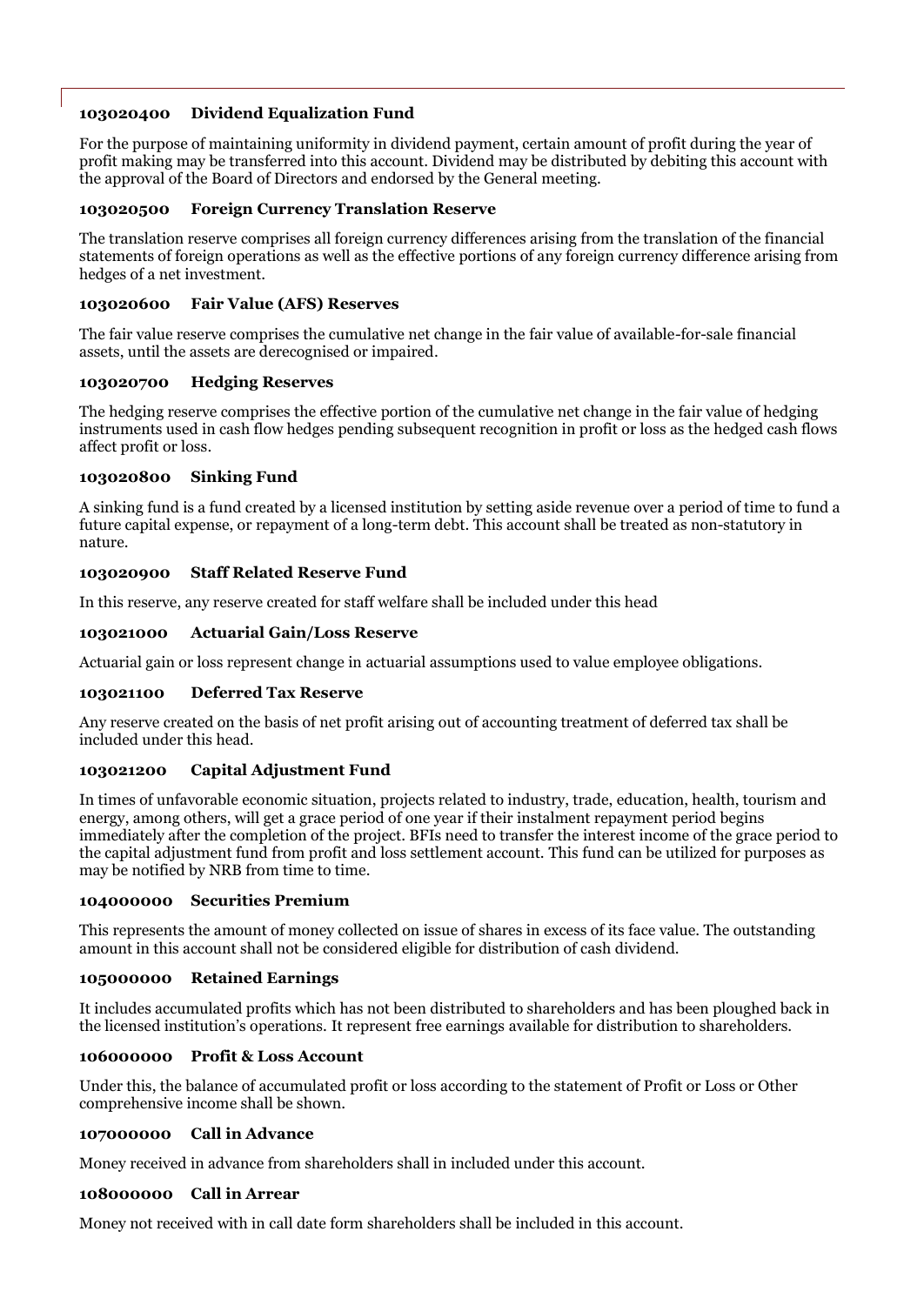# *GL Liabilities*

This will include all accounts under account code 200000000.

### **201000000 Trading Liabilities**

Trading liabilities are those liabilities which the licensed institution acquires or incurs principally for the purpose of selling or repurchasing in the near term, or holds as part of a portfolio that is managed together for short-term profit or position taking

# **201010100 Trading Liabilities Non - Derivatives Pledged**

It includes securities short-sold positions of debt or equity backed with collateral that bank is recognizing at fair value.

# **201010200 Trading Liabilities Non - Derivatives Non-Pledged**

It includes securities short-sold positions of debt or equity without collateral that bank is recognizing at fair value.

# **201020100 Trading Liabilities Derivatives Pledged**

It includes net position arises out of Interest rate, Credit, Equity, Foreign exchange, OTC structured derivatives which are pledged.

# **201020200 Trading Liabilities Derivatives Non-Pledged**

It includes net position arises out of Interest rate, Credit, Equity, Foreign exchange, OTC structured derivatives which are not pledged.

#### **202000000 Derivative liabilities held for risk management**

It includes all derivative liabilities that are not classified as trading liabilities.

#### **203000000 Deposits from BFIs**

It shall include deposit from banking and financial institutions licensed by NRB.

#### **203030000 Sale and repurchase agreements**

A securities repurchase agreement (repo) is an arrangement involving the sale of securities for cash, at a specified price, with a commitment to repurchase the same or similar securities at a fixed price either on a specified future date (often one or a few days hence, but also further in the future) or with an "open" maturity.

#### **203040000 Items in the course of collection**

Deposits which are in the process of collection from the clearing house and which is yet to be credited into depositors account is exhibited under this head.

#### **204000000 Deposits from Customer**

It includes all the deposit others than deposit from licensed institutions of NRB.

#### **205000000 Debt Securities issued/Borrowings**

Debenture or debt securities issued by bank, all types of borrowing, loan from NRB, Standing Liquidity Facility (SLF), borrowing under lender of last resort (LOLR), refinance borrowing and Repos shall be included under this broad account head.

#### **206000000 Subordinated Liabilities**

Liabilities subordinated, at the event of winding up, to the claims of depositors, debt securities issued/borrowing and other creditors shall be included here.

#### **206010100 Subordinated Liabilities - Redeemable preference share**

It is economically the same as a bond and is accounted for in the same way as a bond. The redeemable preference share is therefore treated as a liability rather than equity, even though legally it is a share of the issuer.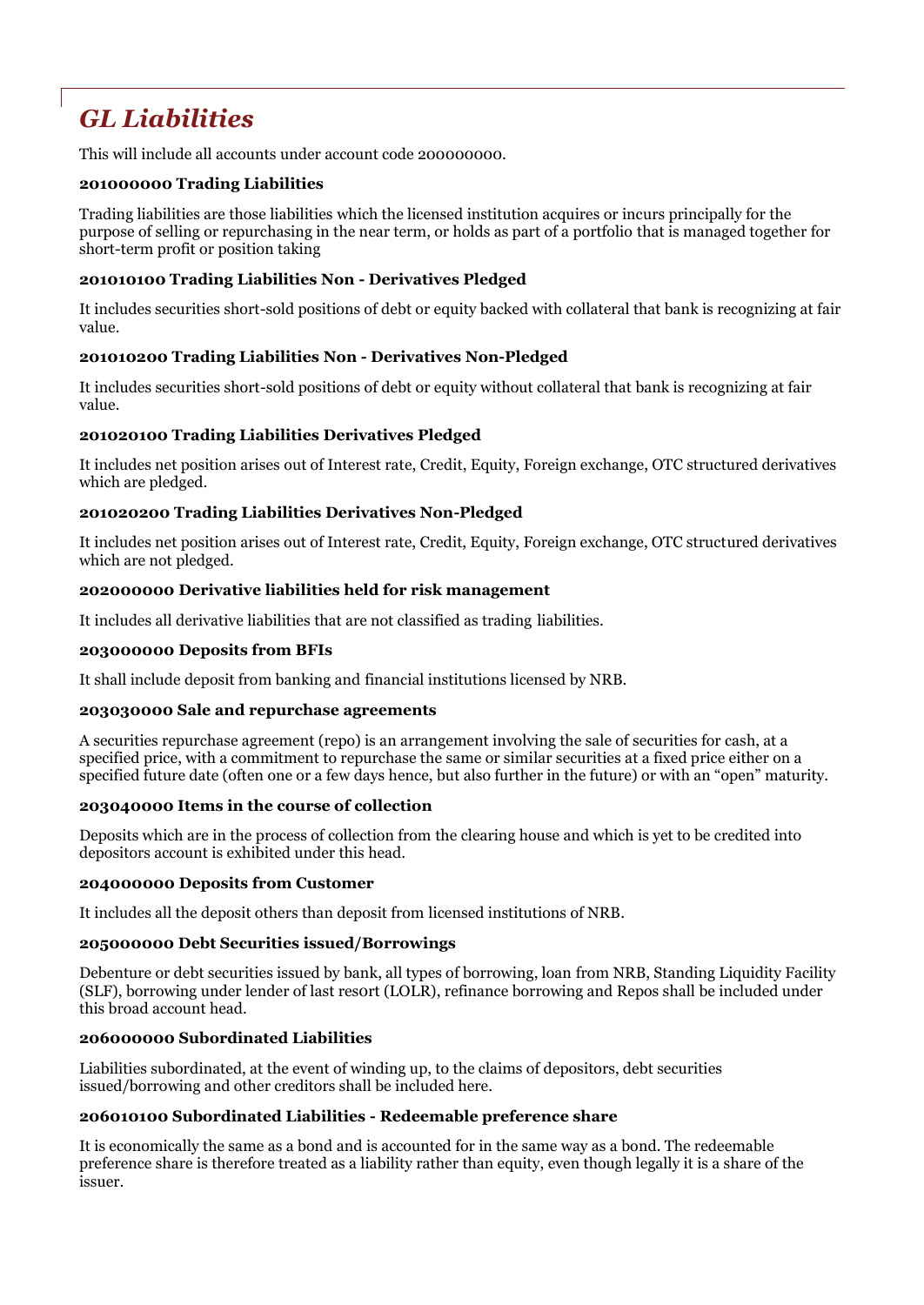# **206010300 Subordinated Liabilities - Other Preference Share (debt portion only)**

The debt portion of the preference shares whose equity component has been accounted for under GL Equity, should be recorded here.

#### **207000000 Current Tax Liabilities**

The provision created for the purpose of current income tax, including fees, penalties shall be included under this head.

#### **208000000 Provisions**

A provision is recognised when as a result of a past event, the licensed institution has a present legal or constructive obligation that can be estimated reliably, and it is probable that an outflow of economic benefits will be required to settle the obligation.

#### **208010000 Provision for Redundancy**

It shall include benefits payable as a result of employment being terminated or based on a dismissal plan of the licensed institution.

#### **208020000 Provision for Branch Closure**

This provision shall include expected outflow on branch closure set out in the plan announced by licensed institutions.

#### **208030000 Provision for Onerous Contracts**

Provision for onerous contract is recognised when the expected benefits to be derived by the licensed institution from a contract is lower than the unavoidable cost of meeting its obligation under the contract.

# **208040000 Allowances for Impairment**

Impairment losses have been defined in 603000000. The corresponding effect of such impairment losses will be accounted for in this head of GL Liabilities.

#### **208070000 Provision for bank levies**

Provision for bank levies is recognised when the condition that triggers the payment of any levy is met. If a levy obligation is subject to a minimum activities threshold so that the obligating event is reaching a minimum activity, then a provision is recognised when that minimum activities threshold is reached.

#### **209000000 Deferred Tax Liabilities**

Deferred tax liabilities are the amounts of income taxes payable in future periods in respect of taxable temporary differences, shall be included under this head.

#### **210000000 Other Liabilities**

Any residual liabilities not captured above, should be accounted under an appropriate head in this account.

#### **210010100 Liabilities for Defined Benefit Obligation Pension Fund**

Defined contribution plans are post-employment benefit plans under which an entity pays fixed contributions into a separate entity (a fund) and will have no legal or constructive obligation to pay further contributions if the fund does not hold sufficient assets to pay all employee benefits relating to employee service in the current and prior periods. Pension fund is post-employment benefit plans. Thus liability of such nature shall be accounted under this head.

# **210010200 Liabilities for Defined Benefit Obligation Gratuity Fund**

Defined benefit plans are post-employment benefit plans other than defined contribution plans. Gratuity fund is post-employment benefit plans. The liabilities related to gratuity fund shall be accounted under this head.

#### **210030000 Liabilities for long-service leave:**

Encashment of Long-service leave is a benefit plan. The liabilities related to long service leave is recorded under this head.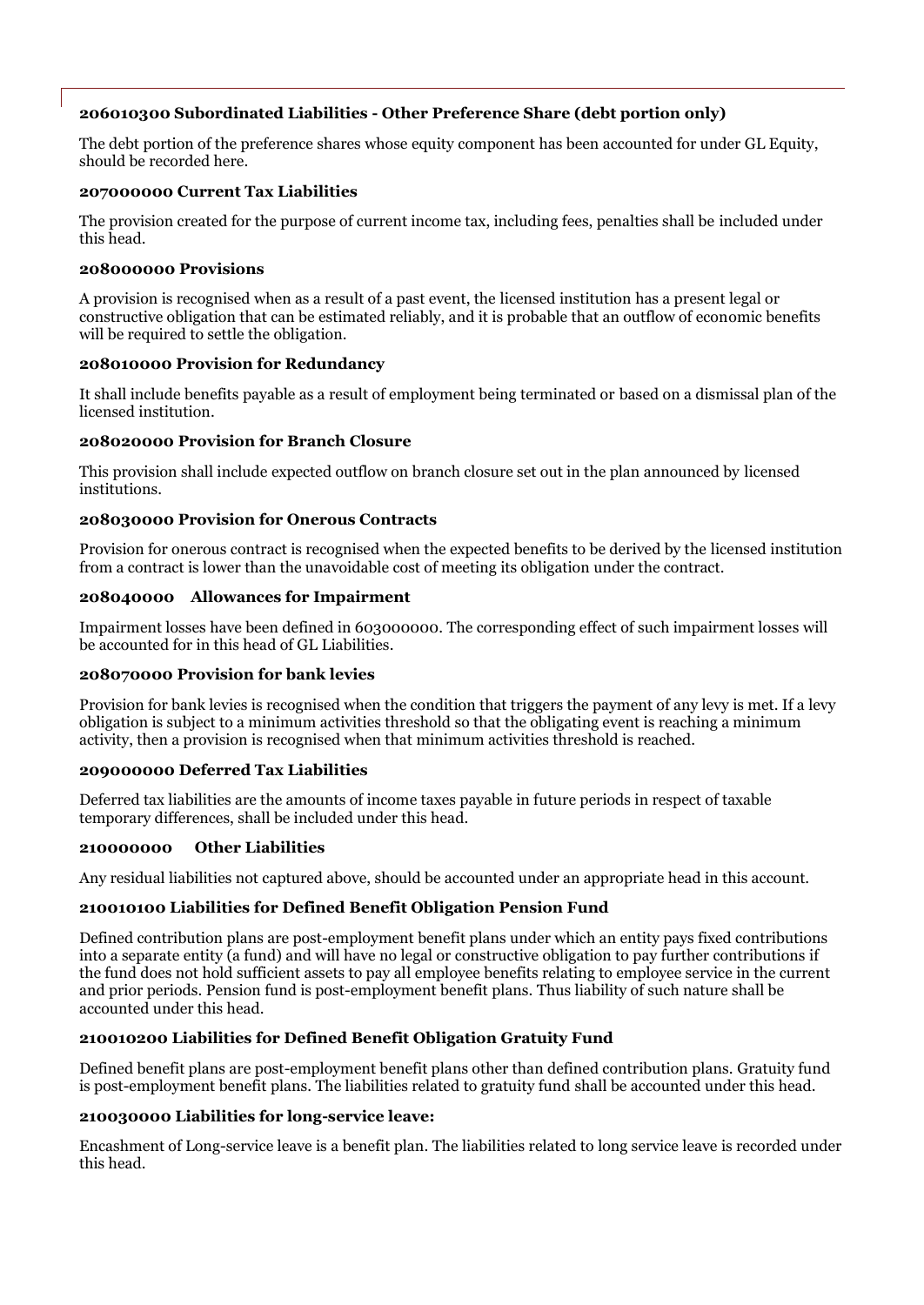#### **210040000 Cash settled share based payment liabilities:**

The liabilities created under recognition of share-based payment transactions (such as granted shares, share options, or share appreciation rights), including transactions with employees or other parties to be settled in cash, are included here.

#### **210080200 Liabilities on Unearned Income**

When BFIs receives revenue in advances, it shall be recognized as liabilities under this head. When the services are provided, this account balance is decreased and the corresponding income account should be credited.

#### **210080300 Liabilities on Embedded Derivative**

A derivative is a financial instrument whose value changes in response to the change in an underlying variable such as an interest rate, commodity or security price, or index; that requires no initial investment, or one that is smaller than would be required for a contract with similar response to changes in market factors; and that is settled at a future date. Forwards, forward rate agreements (FRA), interest rate swaps (IRS), Futures, Options, Caps & floors are example of derivatives. Certain hybrid securities may have an embedded derivative component in a non-derivative instrument. The liabilities created under embedded derivatives in such a contract are recorded here.

#### **210080400 Liabilities under Finance Lease**

At the commencement of the lease term, lessees shall recognize finance leases as assets and liabilities at amounts equal to the fair value of the leased property or, if lower, the present value of the minimum lease payments, each determined at the inception of the lease. Minimum lease payment after reducing finance charges shall be reduced subsequently from this account.

#### **210080500 Liabilities on Dividend Payable**

Proposed and unpaid amount of dividend as approved by the General Meeting shall be recorded under this head.

#### **210081400 Liabilities on Deferred Income**

This shall include liabilities related to any other deferred income.

#### **210081500 Liabilities on Deferred Grant Income**

This shall include liabilities related to grant deferred income.

#### **205020403 Borrowing Refinance**

The amount borrowed form re-financing agency in respect of loans and advances made in compliance with requirements of re-finance schemes, shall be included under this head.

#### **211000000 Reconciliation A/c**

This account is to be utilized for reconciling balances between the head office account and the branch account. Various reconciliation accounts may be included under this head. For example, Central Office, Regional/Branch Office, Pension, Government Transactions, Loanable Fund etc.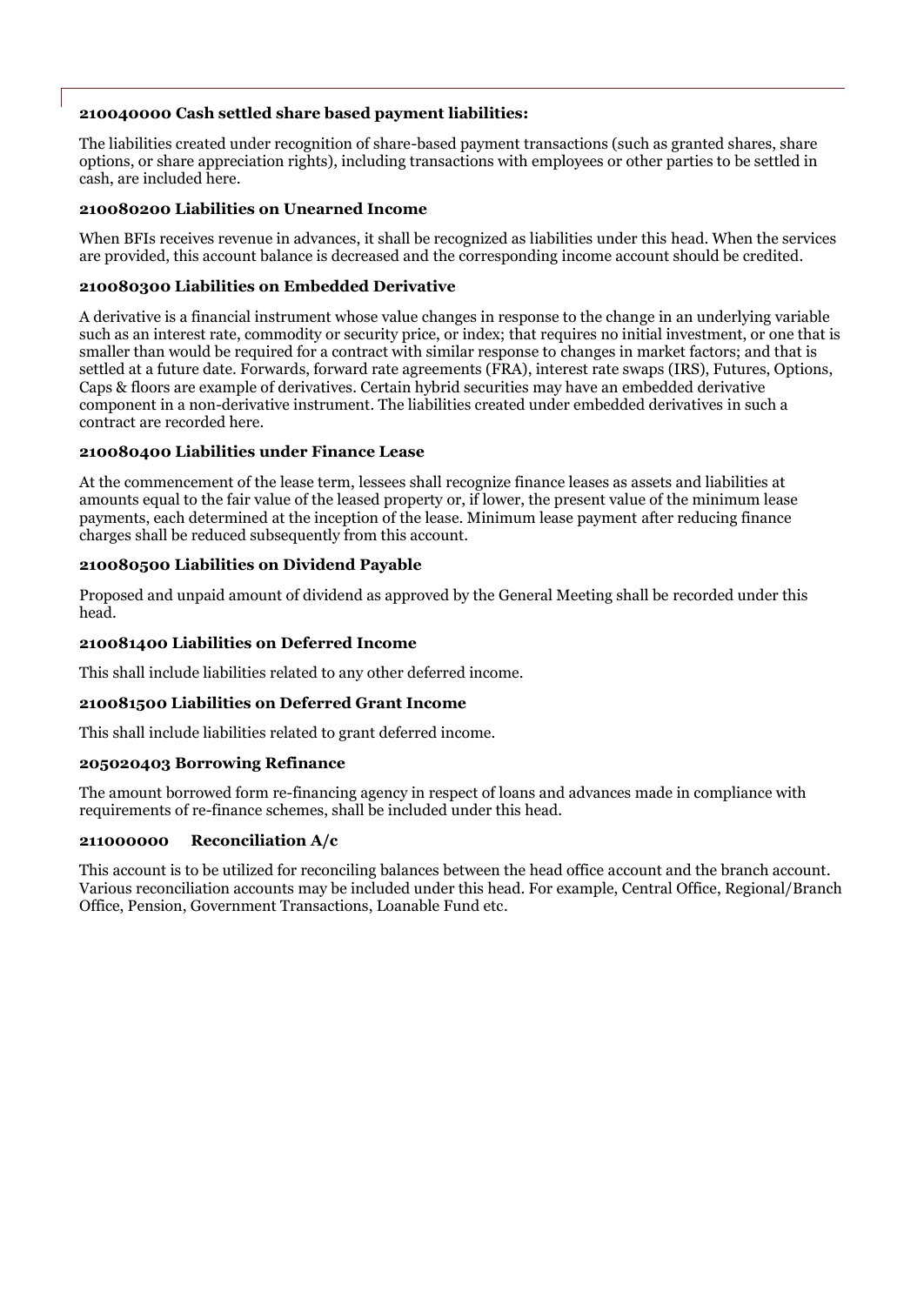# *GL Assets*

This will include all accounts under account code 300000000.

### **301000000 Cash & Cash Equivalent**

Cash and cash equivalents include notes and coins on hand, unrestricted balances held with central bank and other commercial banks and highly liquid financial assets with original maturities of three months or less from the acquisition date that are subject to an insignificant risk of changes in their fair value, and are used by the licensed institution in the management of its short term commitments. It shall be bifurcated and recorded both in local currency as well as foreign currency.

#### **301030100 Money at Call & Short Notice**

The amount of all interest bearing placements with other licensed institutions (local or foreign) with maturity period of not-exceeding 7 days with stipulated condition for payment at call or at short notice (48 hours) shall be recorded under this head.

#### **302000000 Trading Assets**

Trading assets are those assets that the licensed institution acquires principally for the purpose of selling in the near term, or holds as part of a portfolio that is managed together for short-term profit.

#### **302010000 Non – Derivative Trading Assets**

Trading Assets other than derivatives (as defined below) are reported here.

#### **302020000 Derivative Trading Assets**

The licensed institution enters into derivatives for trading and risk management purposes. Accordingly, derivatives that are entered into for the purpose of trading as defined under the head 302000000 shall be recorded under this head.

#### **303000000 Derivative assets held for risk management**

The licensed institution enters into derivatives for trading and risk management purposes. The licensed institution may also take positions with the expectation of profiting from favorable movements in prices, rates or indices. Such derivative instruments held for risk management purposes rather than trading are to be accounted for under this head.

#### **304000000 Loans and advances to Banks and Financial Institutions**

Loans and advances include non-derivative financial assets with fixed or determinable payments that are not quoted in an active market, other than:

- a) Those that the Group intends to sell immediately or in the near term and Those that the Group upon initial recognition, designates as at fair value through profit or loss,
- b) Those that the Group, upon initial recognition, designates as available-for-sale,
- c) Those for which the Group may not recover substantially all of its initial investment, other than because of credit deterioration.

Loans and advances to other banks & financial institutions licensed by NRB has been classified as loans and advances to BFIs and all other are classified as loans and advances to customers.

#### **304010000 Repurchase Agreement**

A securities repurchase agreement (repo) is an arrangement involving the sale of securities for cash, at a specified price, with a commitment to repurchase the same or similar securities at a fixed price either on a specified future date (often one or a few days hence, but also further in the future) or with an "open" maturity. The inverse position is referred to as reverse repo which is accounted for as an asset in the books.

#### **304020000 Securities Borrowing**

This is similar to a securities repurchase agreement (repo). A key difference between repo and securities lending is that most repo is for general collateral (GC) and is therefore motivated by the need to borrow and lend cash whereas securities lending is typically driven by the need to borrow securities. Securities borrowing should be recorded here.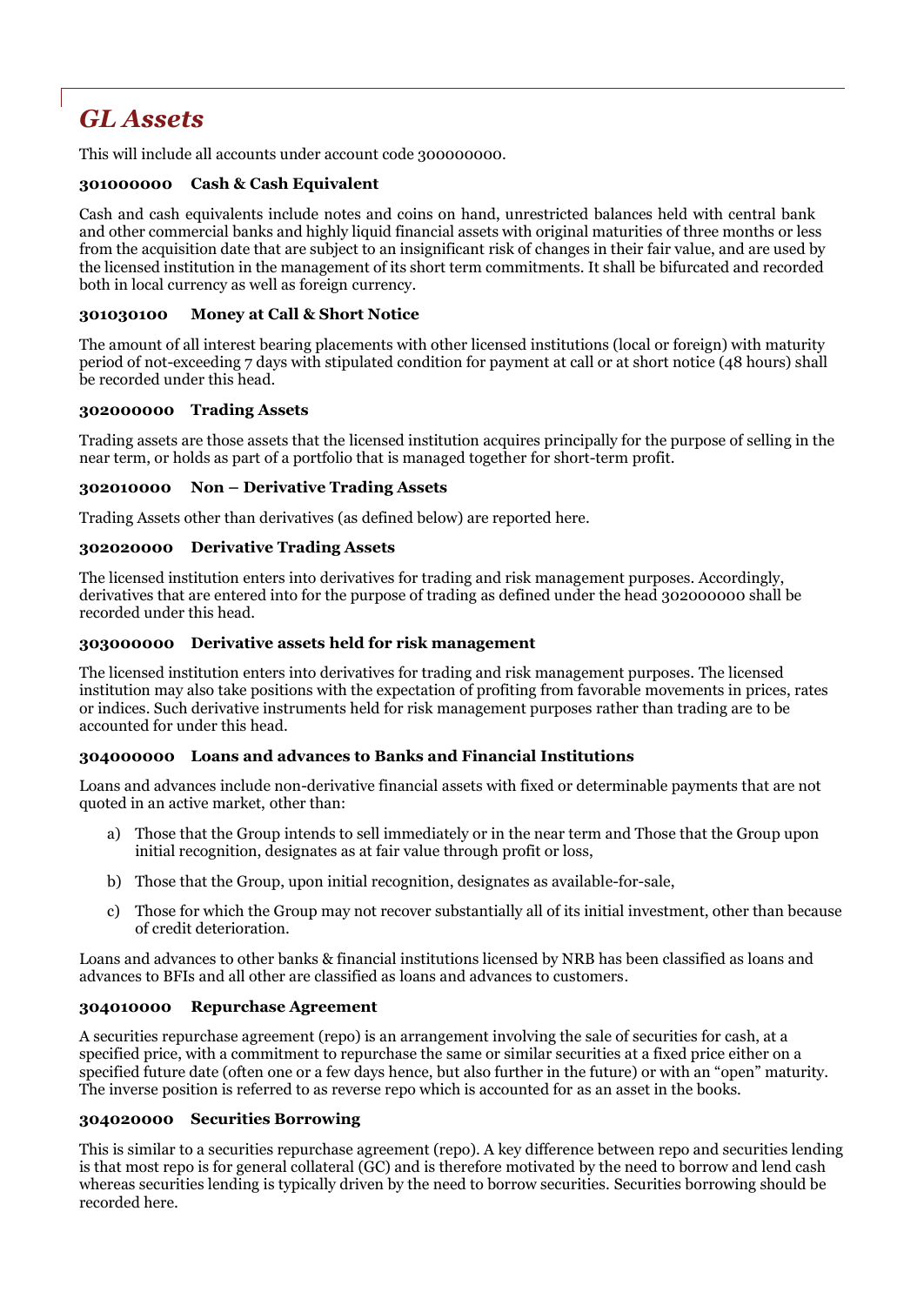# **305010100 Term Loan**

Term Loan means the loan extended in the nature of capital expenses for a period of more than one year. The term loan of less than one year shall have to be exhibited in the demand or other current capital loan head. Similarly, the residential housing loans, real estate loans, hire purchase loans of any term extended and to be repaid in installment or at once, shall not have to be stated under head and they shall have to be stated in their respective heads.

### **305010200 Demand & Other Working Capital**

All loans in the nature of current capital including hypothecation, working capital, short term loans, demand loans, time loans, cash credit shall be included under the demand and other current capital loan.

#### **305010300 Residential Home Loan**

Under this head, the outstanding amount of housing loan up to 10 million extended to a customer for house construction or purchase fixing the installment having regard to the Income sources by the banks and financial institutions has to be recorded.

#### **305010400 Real Estate Loan**

The following loan and advance shall be taken as the loan and advance extended for the purpose of real estate:

- a) Loan to Residential Real Estate;
- b) Loan extended for construction of Commercial Building or residential apartment
- c) Commercial Real Estate (CRE) including construction completed
- d) Land & Land Development Real Estate (LRE) which includes following:
	- i. Land purchase and land plotting
	- ii. Loan of five million rupees or above extended against the collateral of land or building without disclosing any purpose. In case the banks and financial institutions extending loans through various products (such as personal loans, mortgage loans, flexi loans and so on) having mortgaged land or house without disclosing the purpose shall also have to be calculated as the real estate loan.

Provided that none of the following loans shall be regarded as the real estate loan:-

- a) Housing loans extended up to 10 million for residential purpose which may be sustained by the regular income sources;
- b) The loans to which a house or land is mortgaged in addition to other securities for regular commercial loans by the commercial firms/companies other than those engaged in land development and house construction.

#### **305010500 Hire Purchase Loans**

Under this head, the loans extended to purchase any transport vehicles or goods for letting them out in commercial manner or using it shall be regarded as the commercial purpose loan under the hire purchase but the outstanding amount of loans extended to the customer to purchase a transport vehicle or goods have to be exhibited under personal hire purchase loan. Other loans for purchasing other products (auto loan, vehicles loan) shall also to be exhibited under this head.

#### **305010600 Overdraft**

Banks and financial institutions which are entitled to make available overdraft facilities shall have to exhibit the outstanding amount under this head which is due after making available overdraft limit to its individual or institutional customers or after making available overdrawn facility in the current deposit account.

#### **305010700 Trust Receipt Loan/Import Loan**

The import loan made available for the purpose of importing goods through L/C shall have to be exhibited as the trust receipt loan. In case there are other loans extended under this head, such other import loans shall also be included in this head.